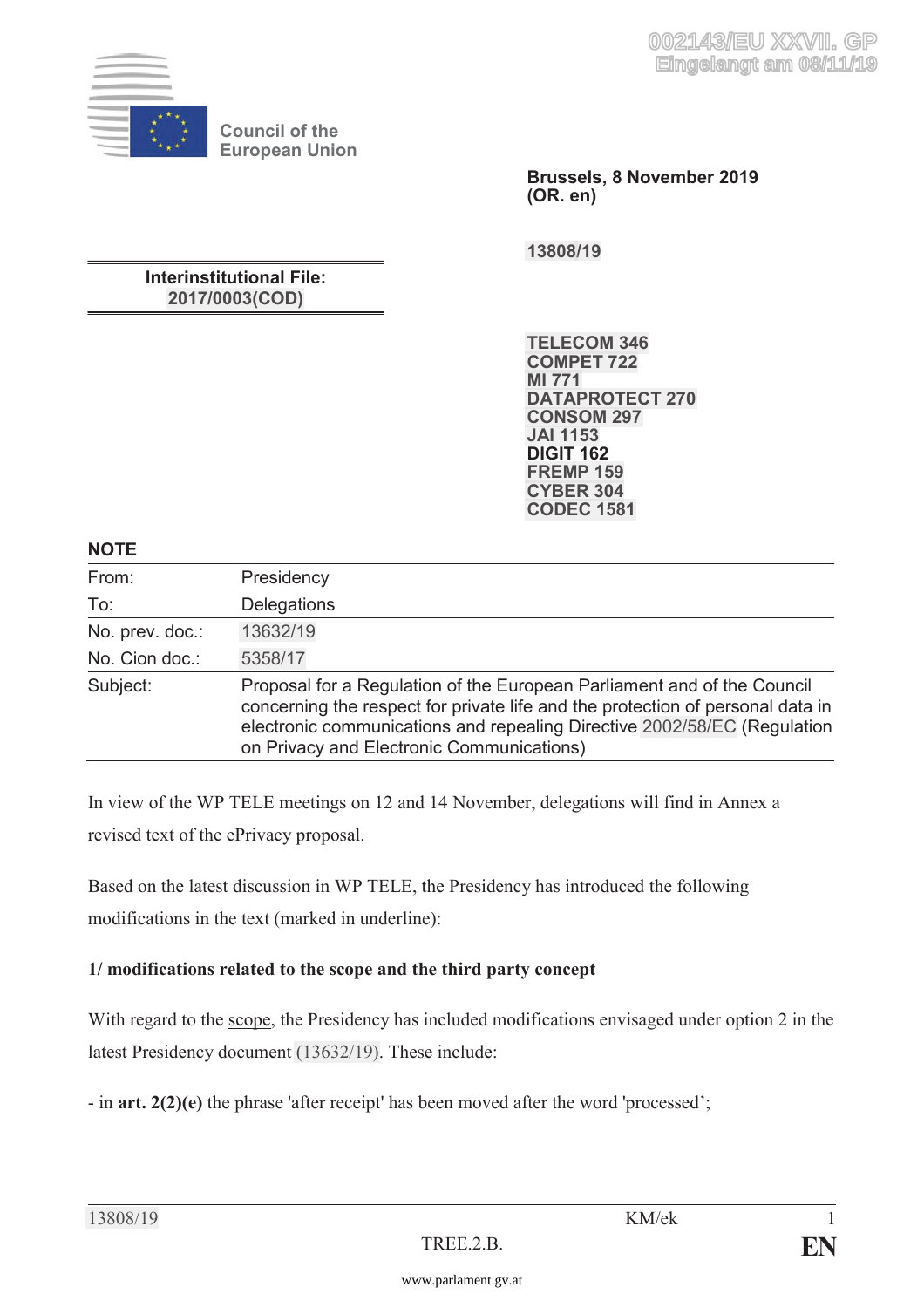- the ground for processing in **art. 6(1)(a)** now allows processing necessary to provide electronic communications service;

- **art. 7(1)** imposes the obligation to erase electronic communications data when no longer necessary for the purposes of processing under art. 6(1) and 6(1a);

- also related to the scope there are modifications in **art. 6(2)(f)**, where the Presidency further improved the text on processing upon receipt by end-users or entrusted third parties for the purpose of security of end-user's network and information systems;

With regard to the discussion on the concept of the third party, the Presidency has included changes in **rec. 19** based on option 1 with some minor clarifications.

### **2**/ **modifications related to child protection**

- the Presidency has decided to base the solution on **art. 6d** at this stage. **Art. 29(3)** has therefore been deleted;

- as requested by a number of delegation the terminology used has been changed to 'child sexual abuse' throughout the article 6d;

- **point 6(1)(iii)** on the error rate has been deleted.

### **3/ modifications related to the discussion on cookies**

- in the last paragraph of **rec. 20**, the Presidency further developed the text on situations where there is imbalance between end-user and the service provider;

- in **rec. 21**, the Presidency further worked on clarifying the text on information society service financed by advertising.

# **4/ modification related to data retention**

- the Presidency has removed the reference to art. 11 in **art. 6(1)(d) and 7(4)**.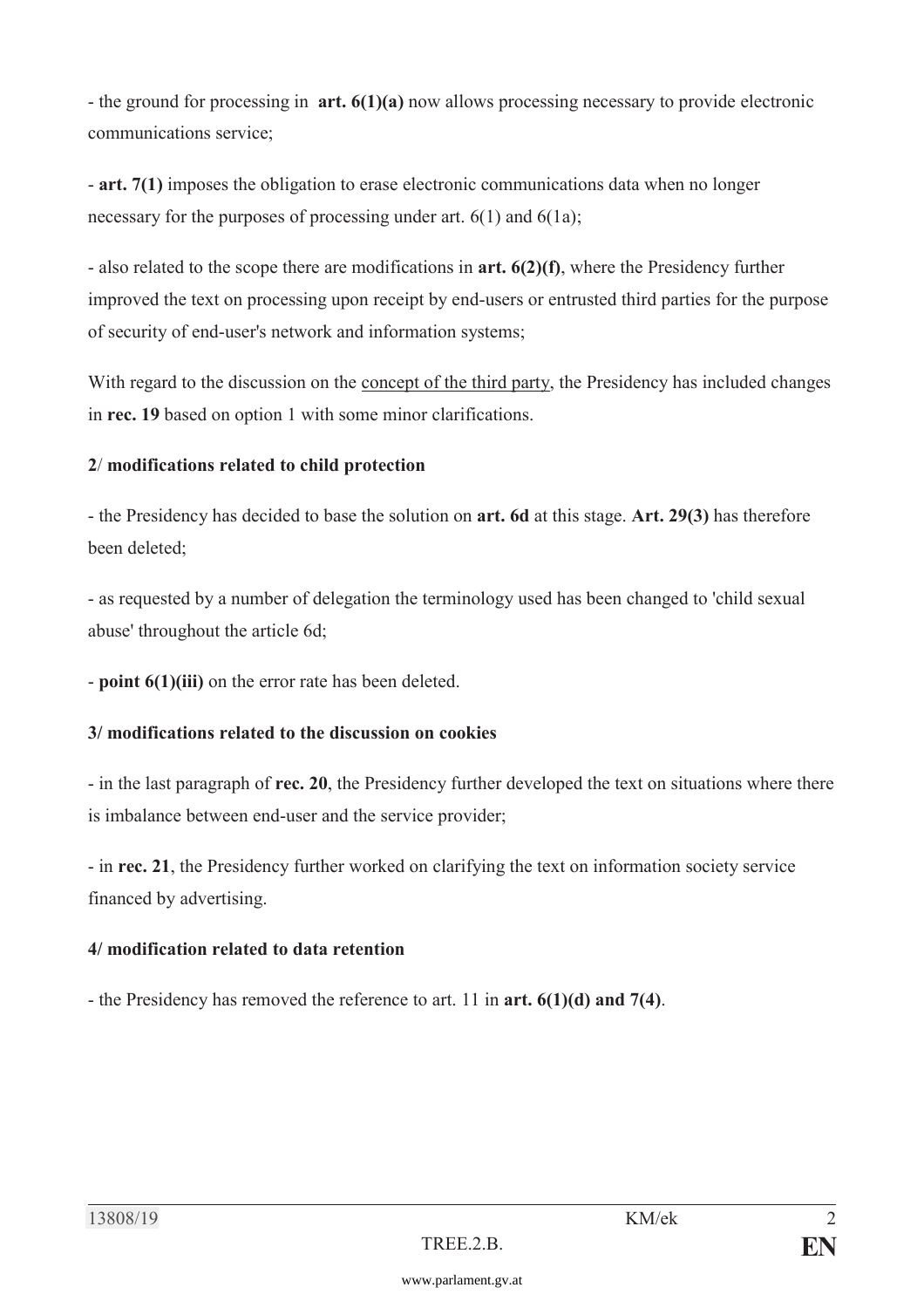### **5/ modifications related to M2M and IoT**

- it has been clarified in **rec. 12** that ePR only applies to the transmission of machine-to-machine electronic communications where carried out via a 'publicly available' electronic communications service;

- **rec. 21** on connected devices has been further clarified in relation to consent requirements when accessing or processing data from the terminal equipment.

#### **6/ modifications related to the EDPB**

- in **art. 19(5)** the Presidency has included an obligation for the EDPB to consult the supervisory authorities referred to in art. 18(0).

#### **7/ other changes**

- in **rec. 20**, the sentence on allowing the use of processing and storage capabilities of end-user's terminal equipment only with end-user's consent or other specific transparent purposes has been slightly modified to improve clarity;

 $\mathcal{L}_\text{max}$ 

- in **art. 6(1)(c)** the word 'and' has been deleted;

- the word 'purely' has been reintroduced in **art. 6a(1)(a)**;

- in **art. 22** the word 'end-user' has been replaced by 'person'.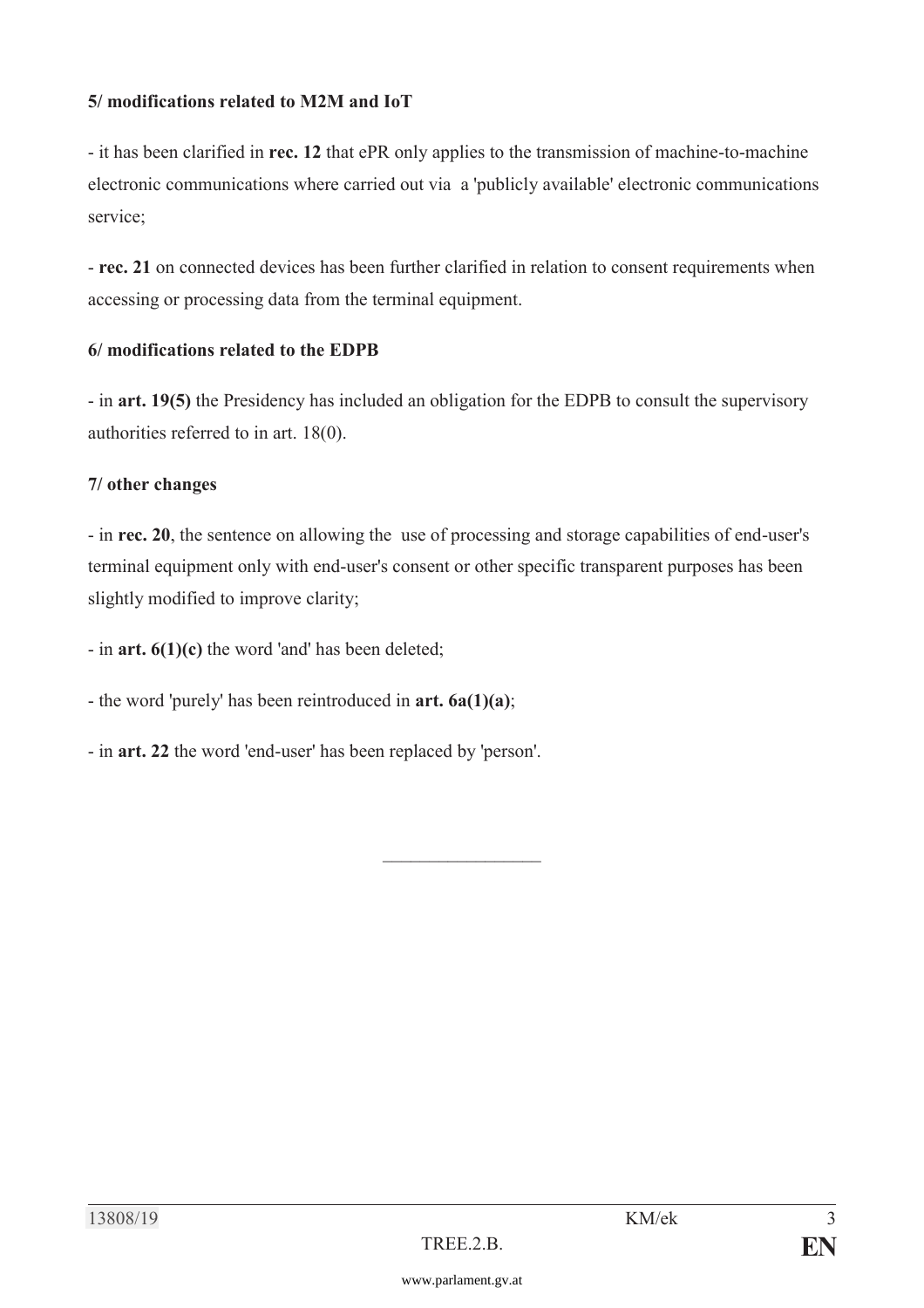- (1) Article 7 of the Charter of Fundamental Rights of the European Union ("the Charter") protects the fundamental right of everyone to the respect for his or her private and family life, home and communications. Respect for the **privacy confidentiality** of one's communications is an essential dimension of this right**, applying both to natural and legal persons**. Confidentiality of electronic communications ensures that information exchanged between parties and the external elements of such communication, including when the information has been sent, from where, to whom, is not to be revealed to anyone other than to the parties involved in a communication. The principle of confidentiality should apply to current and future means of communication, including calls, internet access, instant messaging applications, e-mail, internet phone calls and personal messaging provided through social media.
- (2) The content of electronic communications may reveal highly sensitive information about the natural persons involved in the communication, from personal experiences and emotions to medical conditions, sexual preferences and political views, the disclosure of which could result in personal and social harm, economic loss or embarrassment. Similarly, metadata derived from electronic communications may also reveal very sensitive and personal information. These metadata includes the numbers called, the websites visited, geographical location, the time, date and duration when an individual made a call etc., allowing precise conclusions to be drawn regarding the private lives of the persons involved in the electronic communication, such as their social relationships, their habits and activities of everyday life, their interests, tastes etc.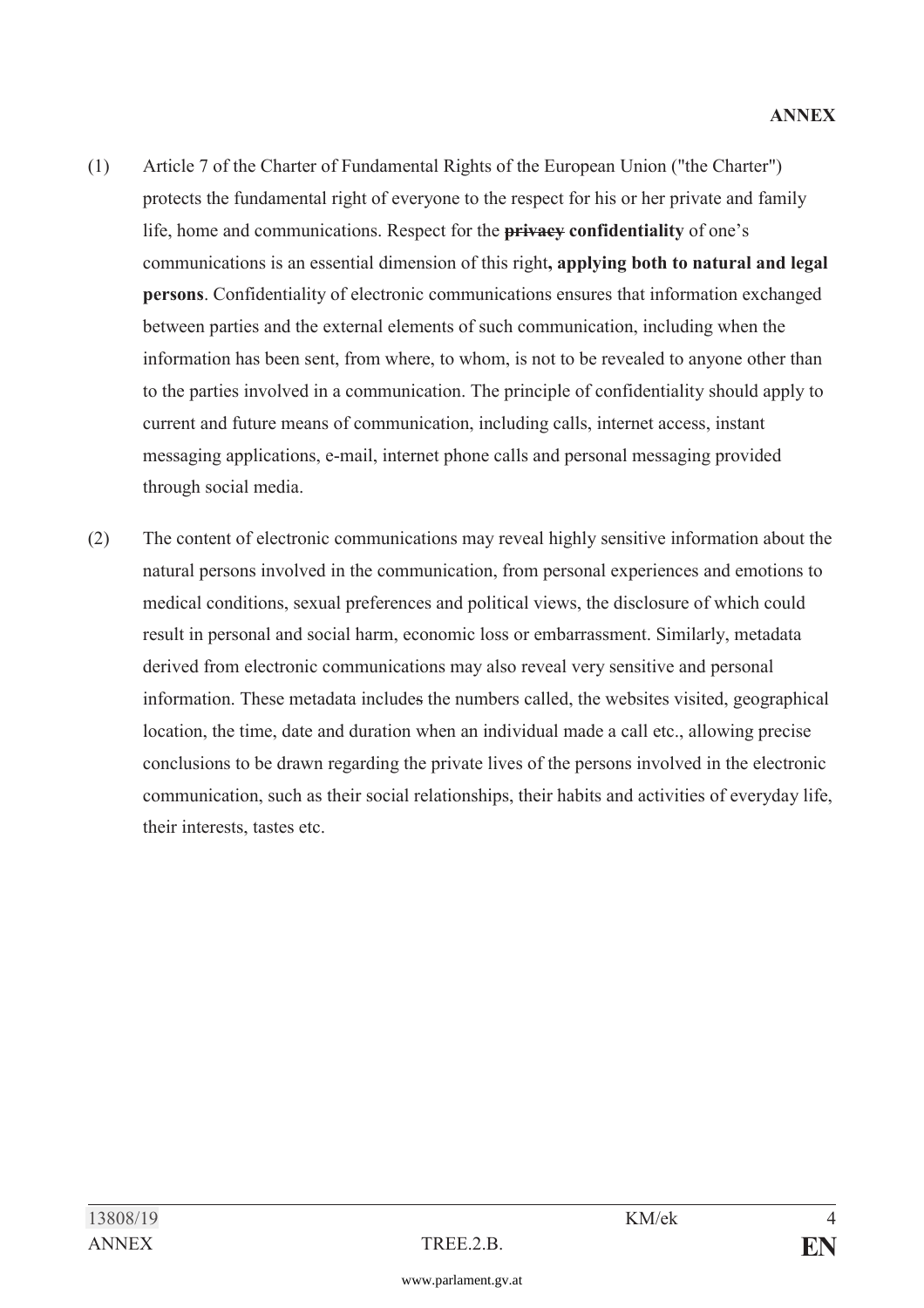**(2a) Regulation (EU) [2016/67](https://www.parlament.gv.at/pls/portal/le.link?gp=XXVII&ityp=EU&inr=2143&code1=VER&code2=&gruppen=Link:2016/67;Nr:2016;Year:67&comp=)9 regulates the protection of personal data. This Regulation protects in addition the respect for private life and communications. The provisions of this Regulation particularise and complement the general rules on the protection of personal data laid down in Regulation (EU) [2016/67](https://www.parlament.gv.at/pls/portal/le.link?gp=XXVII&ityp=EU&inr=2143&code1=VER&code2=&gruppen=Link:2016/67;Nr:2016;Year:67&comp=)9 as regards data that qualify as personal data. This Regulation therefore does not lower the level of protection enjoyed by natural persons under Regulation (EU) [2016/67](https://www.parlament.gv.at/pls/portal/le.link?gp=XXVII&ityp=EU&inr=2143&code1=VER&code2=&gruppen=Link:2016/67;Nr:2016;Year:67&comp=)9. The provisions particularise Regulation (EU) [2016/67](https://www.parlament.gv.at/pls/portal/le.link?gp=XXVII&ityp=EU&inr=2143&code1=VER&code2=&gruppen=Link:2016/67;Nr:2016;Year:67&comp=)9 as regards personal data by translating its principles into specific rules. If no specific rules are established in this Regulation, Regulation (EU) [2016/67](https://www.parlament.gv.at/pls/portal/le.link?gp=XXVII&ityp=EU&inr=2143&code1=VER&code2=&gruppen=Link:2016/67;Nr:2016;Year:67&comp=)9 should apply to any processing of data that qualify as personal data. They provisions complement Regulation (EU) [2016/67](https://www.parlament.gv.at/pls/portal/le.link?gp=XXVII&ityp=EU&inr=2143&code1=VER&code2=&gruppen=Link:2016/67;Nr:2016;Year:67&comp=)9 by setting forth rules regarding subject matters that are not within the scope of Regulation (EU) [2016/67](https://www.parlament.gv.at/pls/portal/le.link?gp=XXVII&ityp=EU&inr=2143&code1=VER&code2=&gruppen=Link:2016/67;Nr:2016;Year:67&comp=)9, such as the protection of the rights of end-users who are legal persons. Processing of electronic communications data by providers of electronic communications services and networks should only be permitted in accordance with this Regulation. This Regulation does not impose any obligations on the end-user. Insofar as Eend-users who are legal persons may benefit from have rights conferred by are concerned, provisions of Regulation (EU) [2016/67](https://www.parlament.gv.at/pls/portal/le.link?gp=XXVII&ityp=EU&inr=2143&code1=VER&code2=&gruppen=Link:2016/67;Nr:2016;Year:67&comp=)9 should apply only to the extent specifically required by this Regulation.**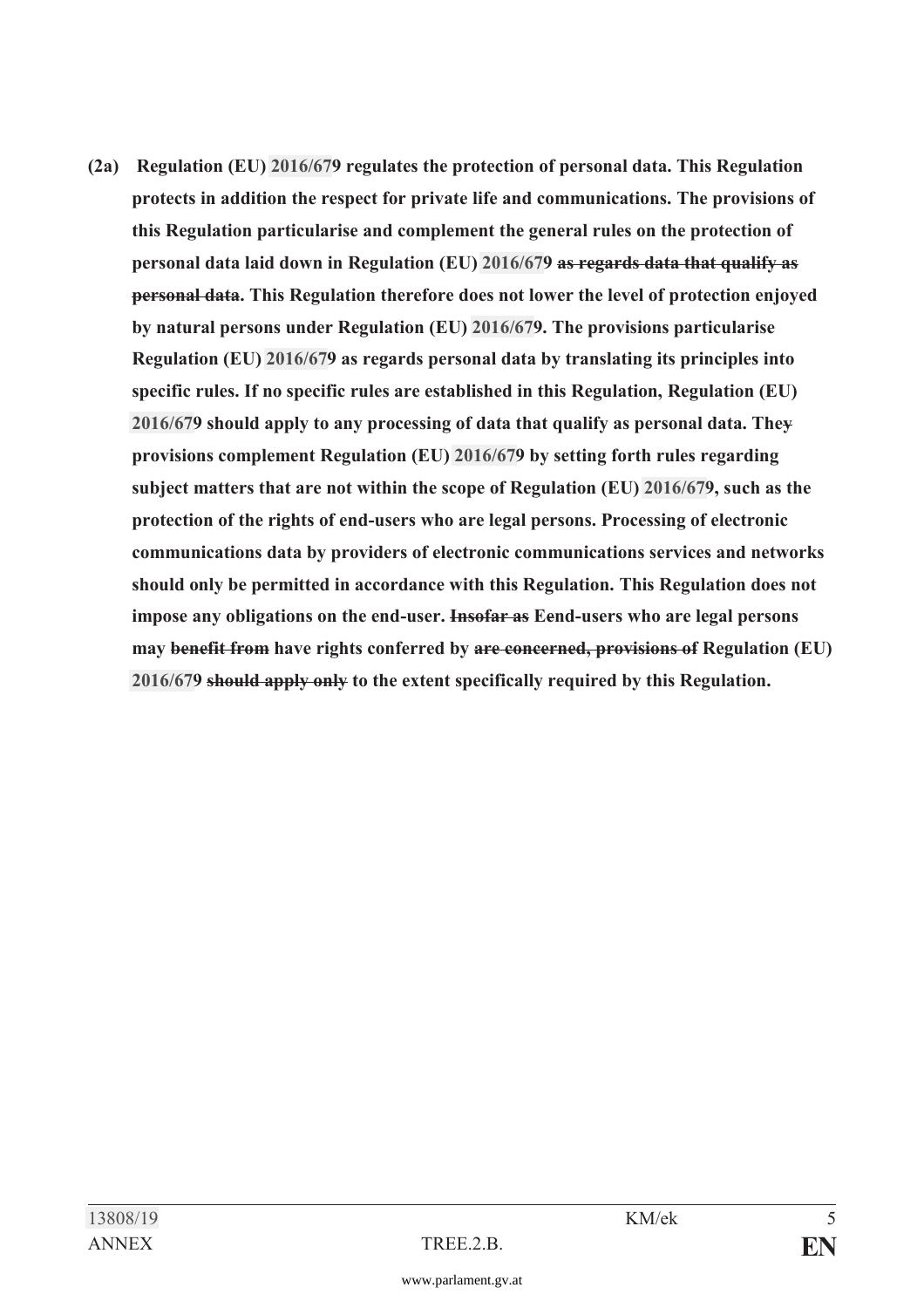- (3) Electronic communications data may also reveal information concerning legal entities, such as business secrets or other sensitive information that has economic value **and the protection of which allows legal persons to conduct their business, supporting among other innovation**. Therefore, the provisions of this Regulation should **in principle** apply to both natural and legal persons. Furthermore, this Regulation should ensure that**, where necessary,** provisions of the Regulation (EU) [2016/67](https://www.parlament.gv.at/pls/portal/le.link?gp=XXVII&ityp=EU&inr=2143&code1=VER&code2=&gruppen=Link:2016/67;Nr:2016;Year:67&comp=)9 of the European Parliament and of the Council**<sup>1</sup>**, also apply *mutatis mutandis* to end-users who are legal persons. This includes the definition of **provisions on** consent under Regulation (EU) [2016/67](https://www.parlament.gv.at/pls/portal/le.link?gp=XXVII&ityp=EU&inr=2143&code1=VER&code2=&gruppen=Link:2016/67;Nr:2016;Year:67&comp=)9. When reference is made to consent by an end-user, including legal persons, this definition should apply. In addition, legal persons should have the same rights as end-users that are natural persons regarding the supervisory authorities; furthermore, supervisory authorities under this Regulation should also be responsible for monitoring the application of this Regulation regarding legal persons.
- **(3a) This Regulation should not affect national law regulating for instance the conclusion or the validity of a contract. Similarly, this Regulation should not affect national law in relation to determining who has the legal power to represent legal persons in any dealings with third parties or in legal proceedings.**
- (4) Pursuant to Article 8(1) of the Charter and Article 16(1) of the Treaty on the Functioning of the European Union, everyone has the right to the protection of personal data concerning him or her. Regulation (EU) [2016/67](https://www.parlament.gv.at/pls/portal/le.link?gp=XXVII&ityp=EU&inr=2143&code1=VER&code2=&gruppen=Link:2016/67;Nr:2016;Year:67&comp=)9 lays down rules relating to the protection of natural persons with regard to the processing of personal data and rules relating to the free movement of personal data. Electronic communications data may include personal data as defined in Regulation (EU) [2016/67](https://www.parlament.gv.at/pls/portal/le.link?gp=XXVII&ityp=EU&inr=2143&code1=VER&code2=&gruppen=Link:2016/67;Nr:2016;Year:67&comp=)9.

 $\mathbf{1}$ **<sup>1</sup>** Regulation (EU) [2016/67](https://www.parlament.gv.at/pls/portal/le.link?gp=XXVII&ityp=EU&inr=2143&code1=VER&code2=&gruppen=Link:2016/67;Nr:2016;Year:67&comp=)9 of the European Parliament and of the Council of 27 April 2016 on the protection of natural persons with regard to the processing of personal data and on the free movement of such data, and repealing Directive [95/46/EC](https://www.parlament.gv.at/pls/portal/le.link?gp=XXVII&ityp=EU&inr=2143&code1=RIL&code2=&gruppen=Link:95/46/EC;Year:95;Nr:46&comp=) (General Data Protection Regulation) [\(OJ L 119, 4.5.2016, p. 1](https://www.parlament.gv.at/pls/portal/le.link?gp=XXVII&ityp=EU&inr=2143&code1=ABL&code2=&gruppen=Code:L;Nr:119;Day:4;Month:5;Year:2016;Page:1&comp=)–88).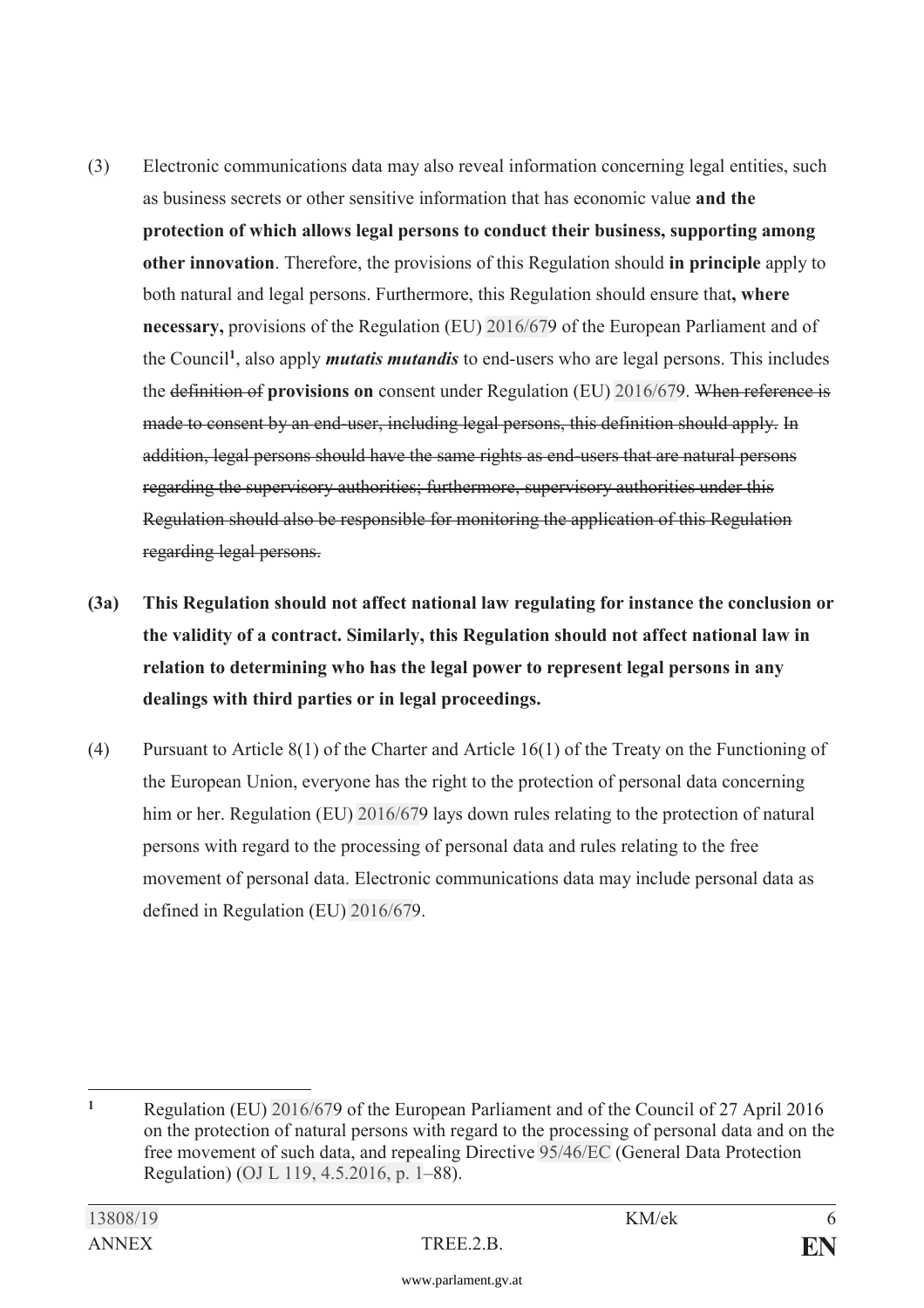- (5) The provisions of this Regulation particularise and complement the general rules on the protection of personal data laid down in Regulation (EU) [2016/67](https://www.parlament.gv.at/pls/portal/le.link?gp=XXVII&ityp=EU&inr=2143&code1=VER&code2=&gruppen=Link:2016/67;Nr:2016;Year:67&comp=)9 as regards electronic communications data that qualify as personal data. This Regulation therefore does not lower the level of protection enjoyed by natural persons under Regulation (EU) [2016/67](https://www.parlament.gv.at/pls/portal/le.link?gp=XXVII&ityp=EU&inr=2143&code1=VER&code2=&gruppen=Link:2016/67;Nr:2016;Year:67&comp=)9. Processing of electronic communications data by providers of electronic communications services should only be permitted in accordance with this Regulation.
- (6) While the principles and main provisions of Directive [2002/58/EC](https://www.parlament.gv.at/pls/portal/le.link?gp=XXVII&ityp=EU&inr=2143&code1=RIL&code2=&gruppen=Link:2002/58/EC;Year:2002;Nr:58&comp=) of the European Parliament and of the Council**<sup>2</sup>** remain generally sound, that Directive has not fully kept pace with the evolution of technological and market reality, resulting in an inconsistent or insufficient effective protection of privacy and confidentiality in relation to electronic communications. Those developments include the entrance on the market of electronic communications services that from a consumer perspective are substitutable to traditional services, but do not have to comply with the same set of rules. Another development concerns new techniques that allow for tracking of online behaviour of end-users, which are not covered by Directive [2002/58/EC](https://www.parlament.gv.at/pls/portal/le.link?gp=XXVII&ityp=EU&inr=2143&code1=RIL&code2=&gruppen=Link:2002/58/EC;Year:2002;Nr:58&comp=). Directive [2002/58/EC](https://www.parlament.gv.at/pls/portal/le.link?gp=XXVII&ityp=EU&inr=2143&code1=RIL&code2=&gruppen=Link:2002/58/EC;Year:2002;Nr:58&comp=) should therefore be repealed and replaced by this Regulation.

 $\overline{2}$ **<sup>2</sup>** Directive [2002/58/EC](https://www.parlament.gv.at/pls/portal/le.link?gp=XXVII&ityp=EU&inr=2143&code1=RIL&code2=&gruppen=Link:2002/58/EC;Year:2002;Nr:58&comp=) of the European Parliament and of the Council of 12 July 2002 concerning the processing of personal data and the protection of privacy in the electronic communications sector (Directive on privacy and electronic communications) [\(OJ L 201,](https://www.parlament.gv.at/pls/portal/le.link?gp=XXVII&ityp=EU&inr=2143&code1=ABL&code2=&gruppen=Code:L;Nr:201;Day:31;Month:7;Year:2002&comp=)  [31.7.2002](https://www.parlament.gv.at/pls/portal/le.link?gp=XXVII&ityp=EU&inr=2143&code1=ABL&code2=&gruppen=Code:L;Nr:201;Day:31;Month:7;Year:2002&comp=), p.37).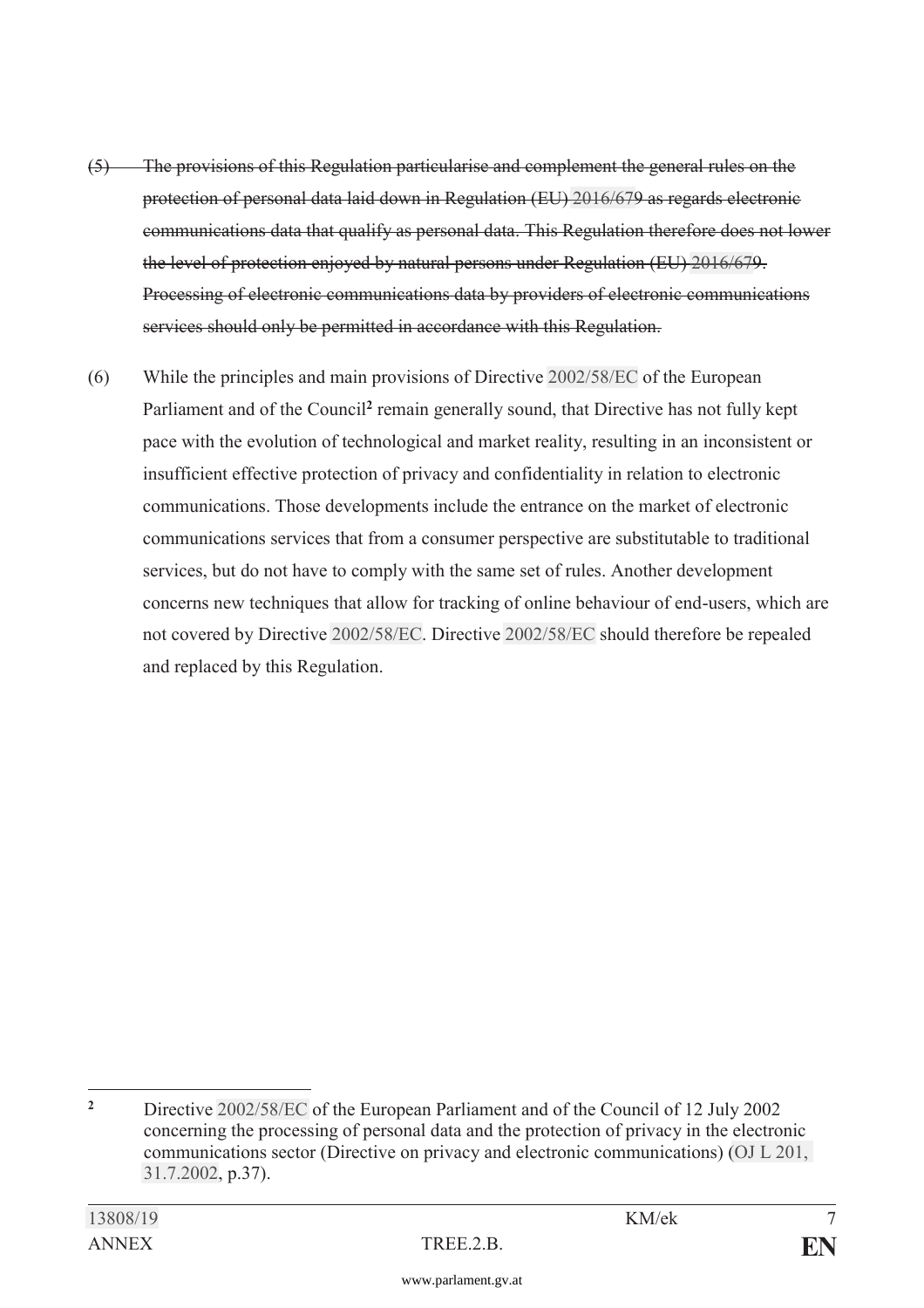- (7) The Member States should be allowed, within the limits of this Regulation, to maintain or introduce national provisions to further specify and clarify the application of the rules of this Regulation in order to ensure an effective application and interpretation of those rules. Therefore, the margin of discretion, which Member States have in this regard, should maintain a balance between the protection of private life and personal data and the free movement of electronic communications data.
- **(7a) This Regulation should not apply to the protection of fundamental rights and freedoms regarding related to activities which fall outside the scope of Union law, such as and in any event activities concerning national security and defence.**
- (8) This Regulation should apply to providers of electronic communications services, and to providers of publicly available directories, and to software providers **of software** permitting electronic communications, including the retrieval and presentation of information on the internet. This Regulation should also apply to natural and legal persons who use electronic communications services to send **or present** direct marketing commercial communications or **make use of processing and storage capabilities of terminal equipment or** collect information related to **processed by or emitted by** or stored in end-users' terminal equipment. **Furthermore, this Regulation should apply regardless of whether the processing of electronic communications data or personal data of end-users who are in the Union takes place in the Union or not, or of whether the service provider or person processing such data is established or located in the Union or not.**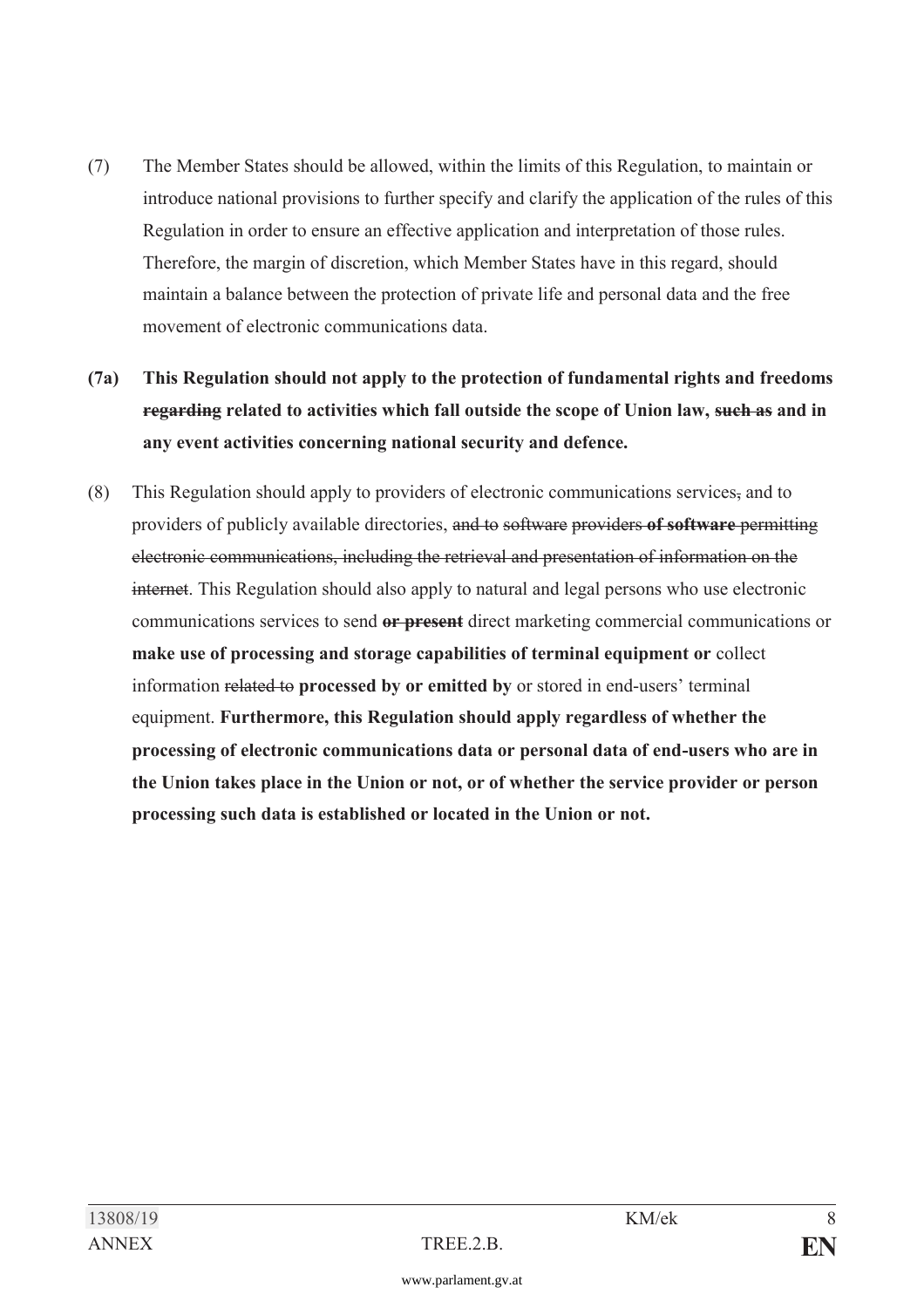**Some end-users, for example providers of payment services providers and or payment systems, process as recipients their electronic communications data for different purposes or permit other request a third partiesy to process their electronic communications data on their behalf. It is also important that end-users, including legal entities, have the possibility to take the necessary measures to secure their services, networks, employees and customers from security threats or incidents. Information security services may play an important role in ensuring the security of end-users' digital environment sphere. Such processing may include the processing by For example, an end-user as an information society service provider, or another may process its electronic communications data, or may request a third party, such as a provider of security technologies and services, to process that end-user's electronic communications data on its behalf, for purposes such as ensuring network and information security, including the prevention, monitoring and termination of fraud, unauthorised access and Distributed Denial of Service attacks, or facilitating efficient delivery of website content. Such p Processing of their electronic communications data by the end-users concerned, or by a third party requested entrusted by the end-users concerned to process their electronic communications data after receipt on their behalf, is should not be covered by this Regulation. For the purpose of protecting the end-user's terminal equipment ensuring network and information security processing also prior upon receipt, including also just before receipt, by a third party entrusted should not be covered by this Regulation.**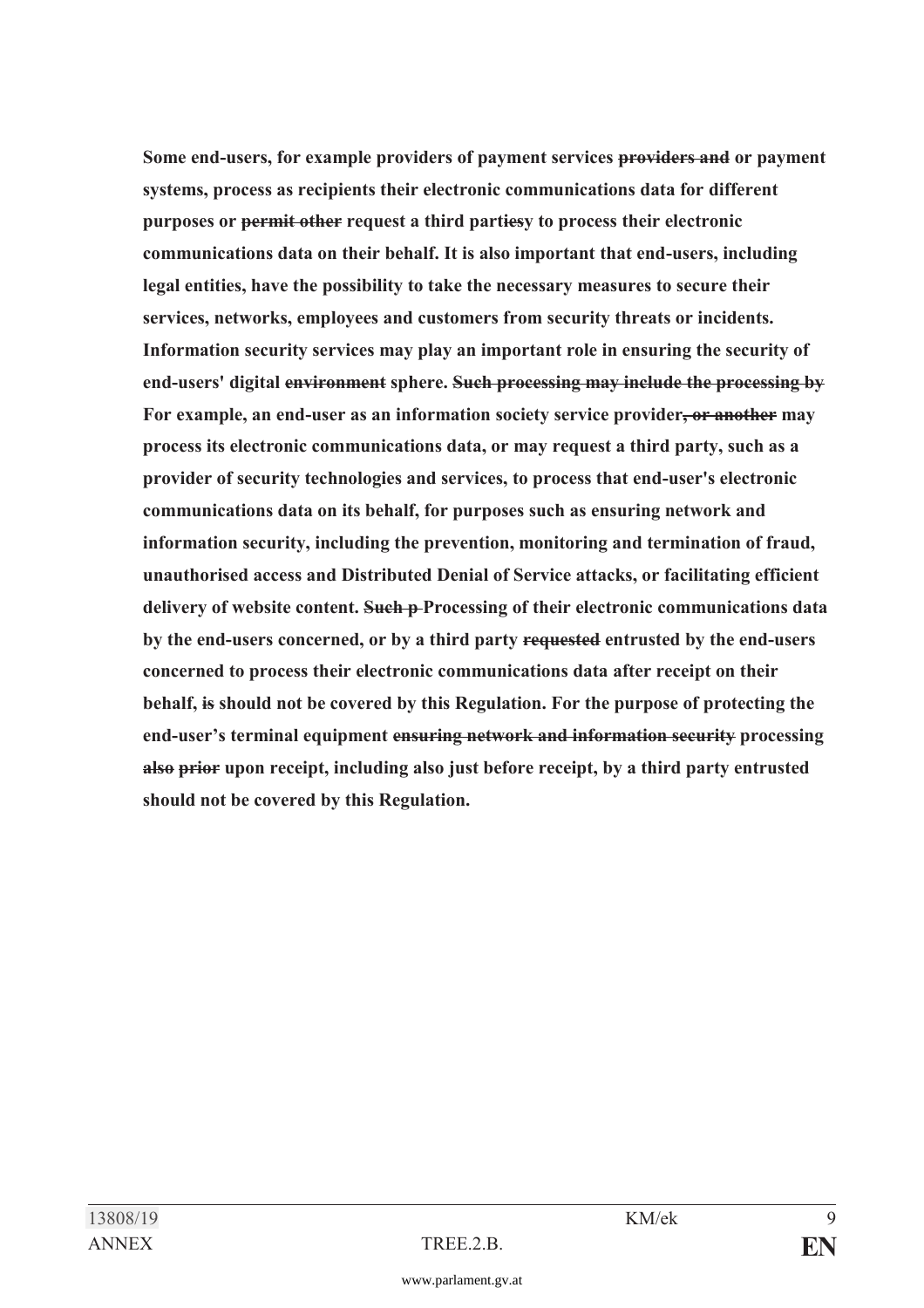- **(8a) This Regulation does not apply to the electronic communications data of deceased persons. Member States may provide for rules regarding the processing of electronic communications data of deceased persons.**
- (9) This Regulation should apply to electronic communications data processed in connection with the provision and use of electronic communications services in the Union, regardless of whether or not the processing takes place in the Union. Moreover, in order not to deprive end-users in the Union of effective protection, this Regulation should also apply to electronic communications data processed in connection with the provision of electronic communications services from outside the Union to end-users in the Union.
- (10) Radio equipment and its software which is placed on the internal market in the Union, must comply with Directive [2014/53/EU](https://www.parlament.gv.at/pls/portal/le.link?gp=XXVII&ityp=EU&inr=2143&code1=RIL&code2=&gruppen=Link:2014/53/EU;Year:2014;Nr:53&comp=) of the European Parliament and of the Council**<sup>3</sup>**. This Regulation should not affect the applicability of any of the requirements of Directive [2014/53/EU](https://www.parlament.gv.at/pls/portal/le.link?gp=XXVII&ityp=EU&inr=2143&code1=RIL&code2=&gruppen=Link:2014/53/EU;Year:2014;Nr:53&comp=) nor the power of the Commission to adopt delegated acts pursuant to Directive [2014/53/EU](https://www.parlament.gv.at/pls/portal/le.link?gp=XXVII&ityp=EU&inr=2143&code1=RIL&code2=&gruppen=Link:2014/53/EU;Year:2014;Nr:53&comp=) requiring that specific categories or classes of radio equipment incorporate safeguards to ensure that personal data and privacy of end-users are protected.

<sup>-</sup><sup>3</sup> Directive [2014/53/EU](https://www.parlament.gv.at/pls/portal/le.link?gp=XXVII&ityp=EU&inr=2143&code1=RIL&code2=&gruppen=Link:2014/53/EU;Year:2014;Nr:53&comp=) of the European Parliament and of the Council of 16 April 2014 on the harmonisation of the laws of the Member States relating to the making available on the market of radio equipment and repealing Directive [1999/5/EC](https://www.parlament.gv.at/pls/portal/le.link?gp=XXVII&ityp=EU&inr=2143&code1=RIL&code2=&gruppen=Link:1999/5/EC;Year:1999;Nr:5&comp=) [\(OJ L 153, 22.5.2014, p. 62](https://www.parlament.gv.at/pls/portal/le.link?gp=XXVII&ityp=EU&inr=2143&code1=ABL&code2=&gruppen=Code:L;Nr:153;Day:22;Month:5;Year:2014;Page:62&comp=)).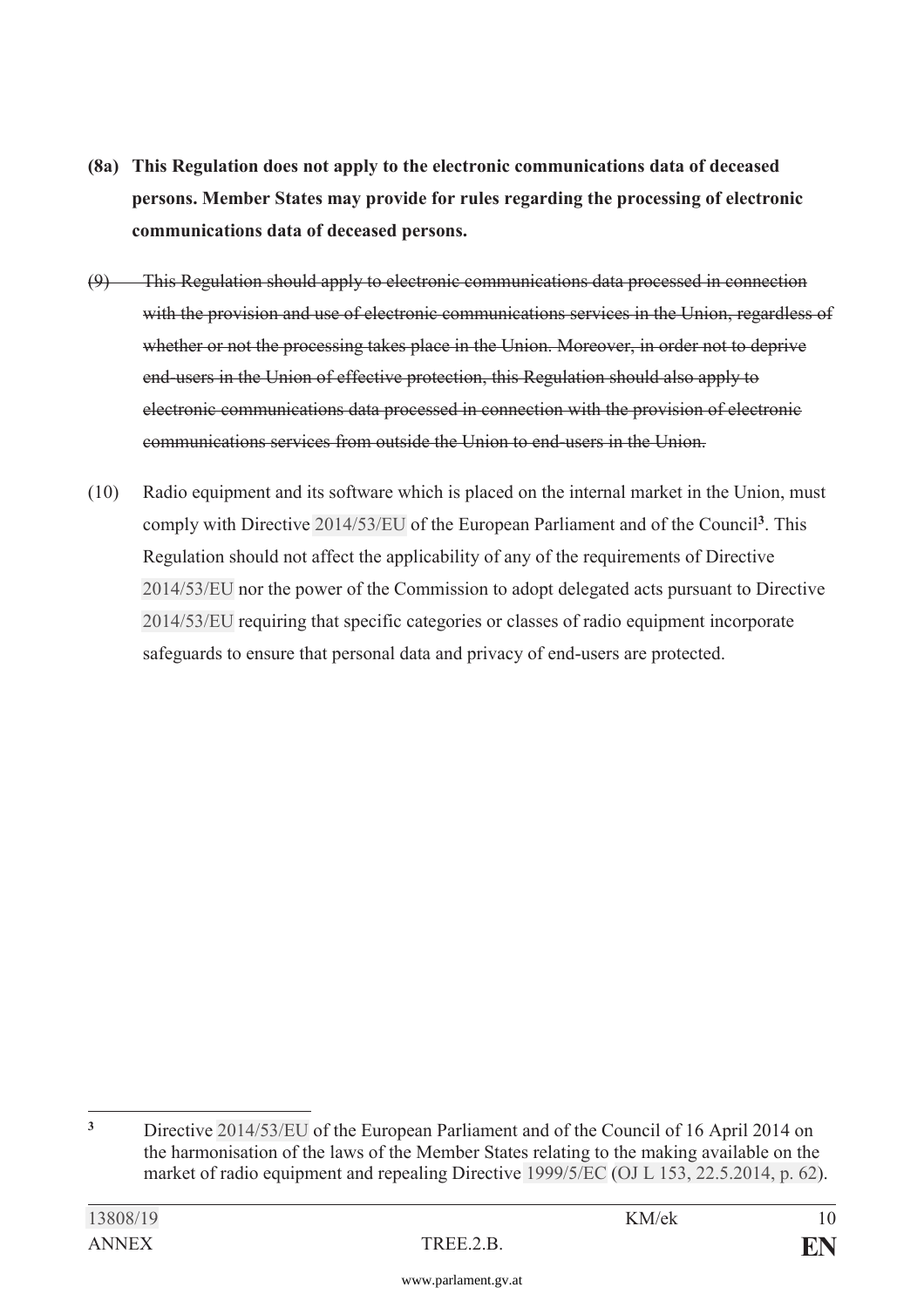- (11) The services used for communications purposes, and the technical means of their delivery, have evolved considerably. End-users increasingly replace traditional voice telephony, text messages (SMS) and electronic mail conveyance services in favour of functionally equivalent online services such as Voice over IP, messaging services and web-based e-mail services. In order to ensure an effective and equal protection of end-users when using functionally equivalent services, this Regulation uses the definition of electronic communications services set forth in the [Directive **(EU) 2018/1972** of the European Parliament and of the Council establishing the European Electronic Communications Code**<sup>4</sup>**]. That definition encompasses not only internet access services and services consisting wholly or partly in the conveyance of signals but also interpersonal communications services, which may or may not be number-based, such as for example, Voice over IP, messaging services and web-based e-mail services. **Services such as linear broadcasting, video on demand, websites, social networks, blogs, or exchange of information between machines, should not be considered as interpersonal communications services.**
- **(11a)** The protection of confidentiality of communications is crucial also as regards interpersonal communications services that are ancillary to another service; therefore, **the processing of electronic communications data in the context of the provision of** such type of **minor ancillary** services **also having a communication functionality** should be covered by this Regulation. **In such cases, this Regulation applies only to the ancillary feature itself and the electronic communications functionality it provides. To determine whether an electronic communications functionality constitutes an ancillary feature, the end-users expectations have to be taken into account. For example such communications functionality is considered to be ancillary feature in**

-

**<sup>4</sup> Directive (EU) 2018/1972 of the European Parliament and of the Council of 11 December 2018 establishing the European Electronic Communications Code (Recast).** Commission proposal for a Directive of the European Parliament and of the Council establishing the European Electronic Communications Code (Recast) [\(COM/2016/0590](https://www.parlament.gv.at/pls/portal/le.link?gp=XXVII&ityp=EU&inr=2143&code1=COM&code2=&gruppen=Code:COM;Year:2016;Nr:0590&comp=0590%7C2016%7CCOM) final - [2016/0288 \(COD\)](https://www.parlament.gv.at/pls/portal/le.link?gp=XXVII&ityp=EU&inr=2143&code1=INT&code2=&gruppen=Year:2016;Nr:0288;Code:COD&comp=0288%7C2016%7C)).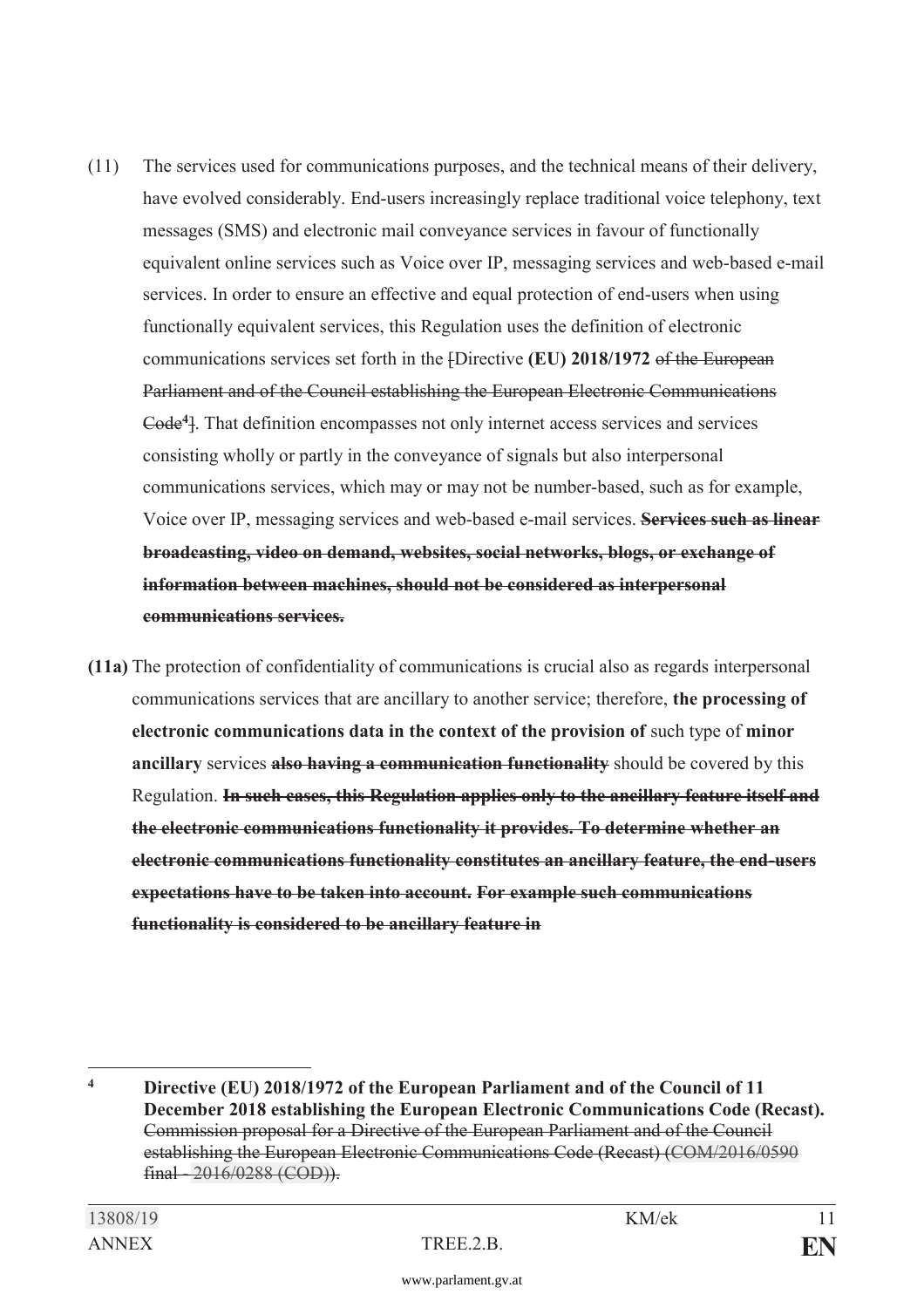**In all the circumstances where electronic communication is taking place between a finite, that is to say not potentially unlimited, number of end-users which is determined by the sender of the communications, e.g. any messaging application allowing two or more people to connect and communicate, such services constitute interpersonal communications services. Conversely, a communications channel does not constitute an interpersonal communications service when it does not enable direct interpersonal and interactive exchange of information via electronic communications networks between a finite number of persons, whereby the persons initiating or participating in the communication determine its recipient(s). This is for example the case when the entity providing the communications channel is at the same time a communicating party, such as a company that operates a communications channel for customer care that allows customers solely to communicate with the company in question. Also, where access to an electronic communications is available for anyone, e.g. communications in an electronic communications channel in online games which is open to all persons playing the game, such channel does not constitute an interpersonal communications feature. This reflects the end-users' expectations regarding the confidentiality of a service.**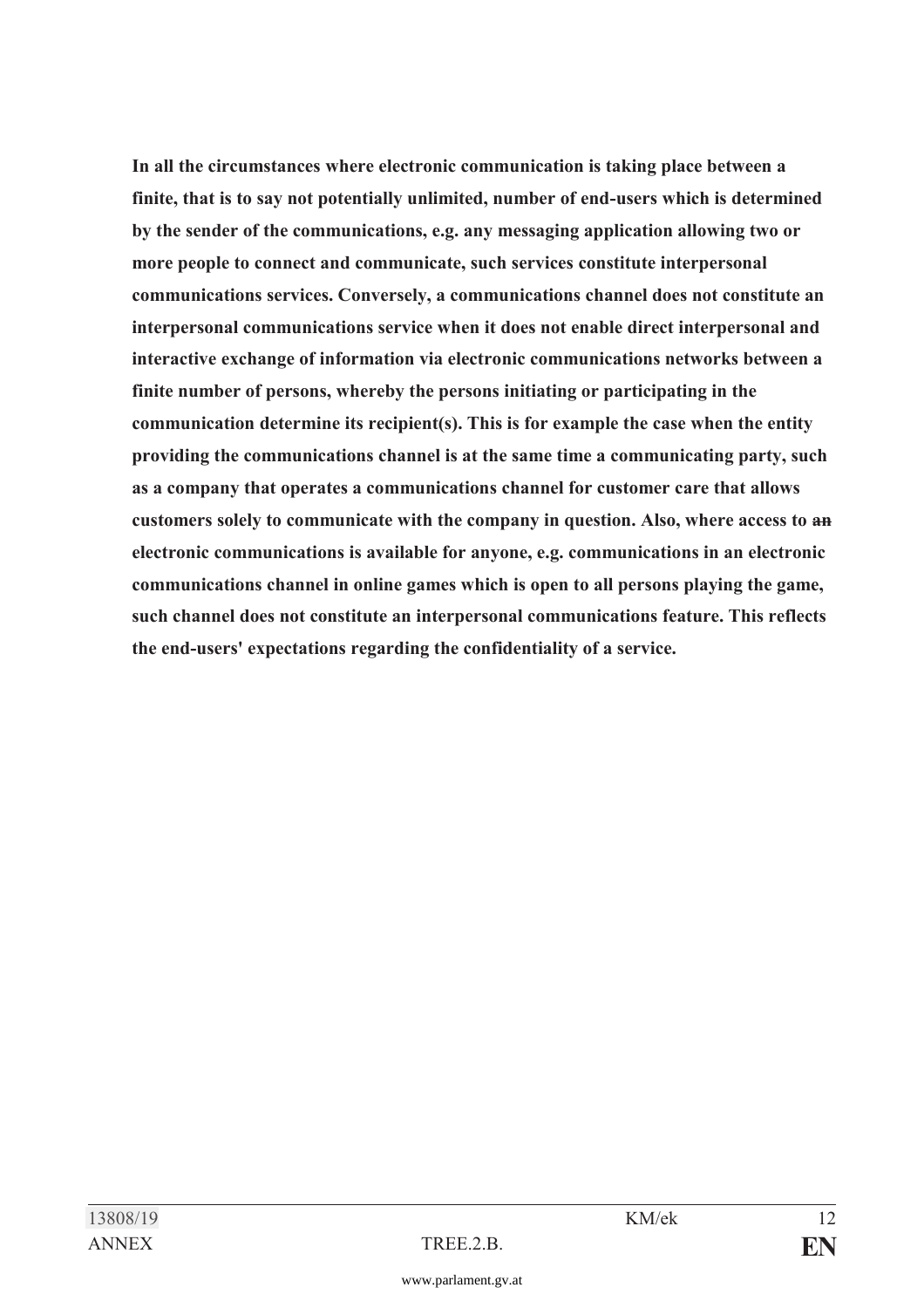(12) Connected devices and machines increasingly communicate with each other by using electronic communications networks (Internet of Things). **The use of machine-to-machine services, that is to say services involving an automated transfer of data and information between devices or software-based applications with limited or no human interaction, is emerging. While the services provided at the application-layer of such services do normally not qualify as an electronic communications service as defined in the [Directive [\(EU\) 2018/1972](https://www.parlament.gv.at/pls/portal/le.link?gp=XXVII&ityp=EU&inr=2143&code1=RIL&code2=&gruppen=Link:(EU)%202018/1972;Year2:2018;Nr2:1972&comp=) establishing the European Electronic Communications Code],**T**t**he transmission **services used for the provision** of machine-to-machine communications **services regularly** involves the conveyance of signals over **via** a**n electronic communications** network and, hence, usually **normally** constitutes an electronic communications service. In order to ensure full protection of the rights to privacy and confidentiality of communications, and to promote a trusted and secure Internet of Things in the digital single market, it is necessary to clarify that this Regulation**, in particular the requirements relating to the confidentiality of communications,** should apply to the transmission of machine-to-machine **electronic** communications **where carried out via an publicly available electronic communications service**. Therefore, the principle of confidentiality enshrined in this Regulation should also apply to the transmission of machine-to-machine communications. Specific safeguards could also be adopted under sectorial legislation, as for instance Directive [2014/53/EU](https://www.parlament.gv.at/pls/portal/le.link?gp=XXVII&ityp=EU&inr=2143&code1=RIL&code2=&gruppen=Link:2014/53/EU;Year:2014;Nr:53&comp=).

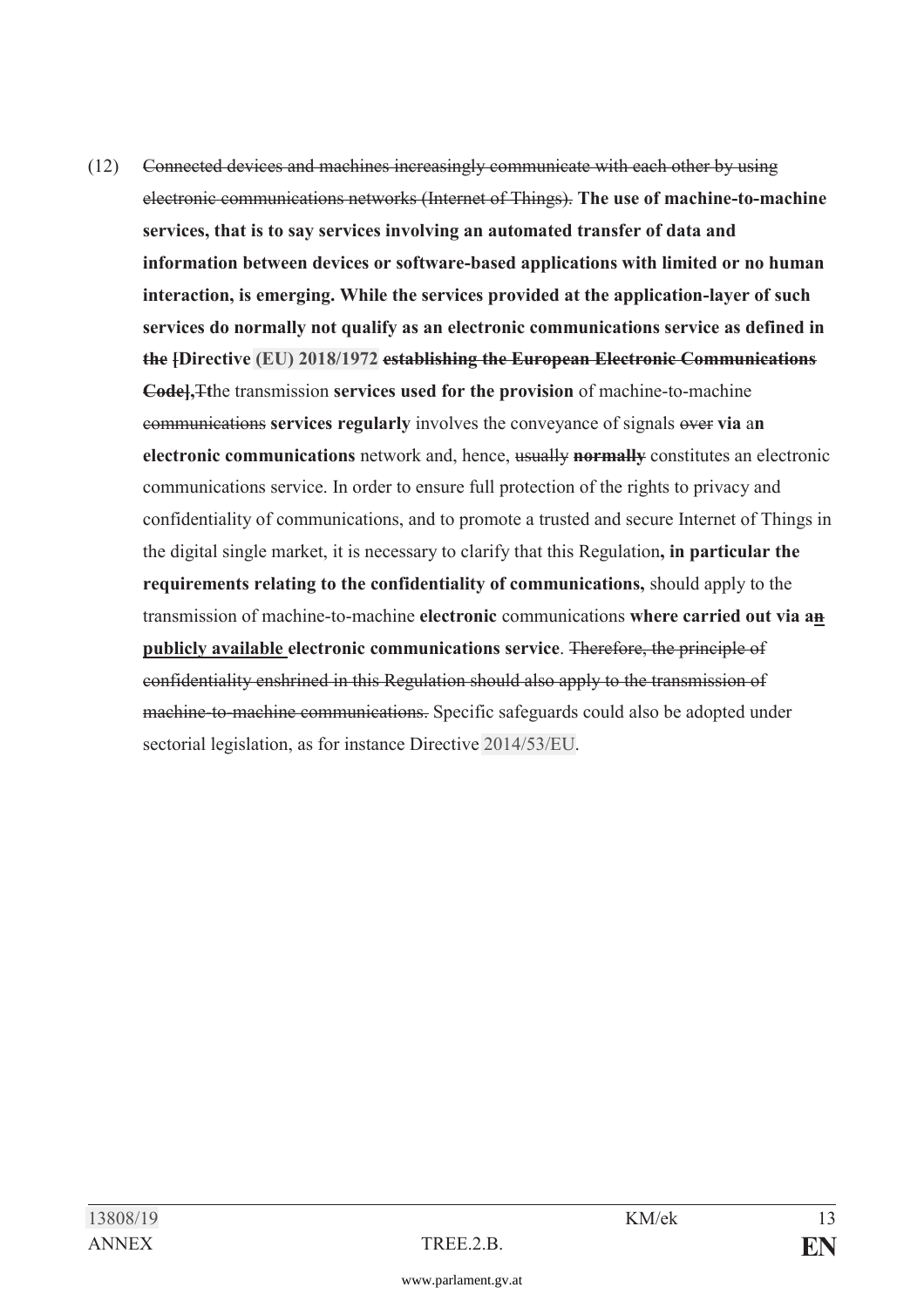(13) The development of fast and efficient wireless technologies has fostered the increasing availability for the public of internet access via wireless networks accessible by anyone in public and semi-private spaces such as 'hotspots' situated at different places within a city, department stores, shopping malls and hospitals. To the extent that those communications networks are provided to an undefined group of end-users, **regardless if these networks are secured with passwords or not,** the confidentiality of the communications transmitted through such networks should be protected. **Therefore, only networks proving access to a group of end-users which is not pre-defined and where end-users get access to the network under the same conditions, e.g. wifi network of a department store open to all customers, are regulated by this Regulation.** The fact that wireless electronic communications services may be ancillary to other services should not stand in the way of ensuring the protection of confidentiality of communications data and application of this Regulation. Therefore, this Regulation should apply to **publicly available** electronic communications data using **publicly available** electronic communications services and public **electronic** communications networks. In contrast, this Regulation should not apply to closed groups of end-users such as **home (WIFI or fixed or wireless) networks or** corporate networks **or networks to which the**, access to which is limited **to a pre-defined group of end-users, e.g.** to **family members or,** members of **the a** corporation**.,Similarly, this Regulation does not apply to electronic communications services data processed by services or networks used at for purely internal communications purposes between public institutions, courts, court administrations, financial, social and employment administrations**. **Therefore, only networks proving access to a group of end-users which is not pre-defined and where end-users get access to the network under the same conditions, e.g. wifi network of a department store open to all customers, are regulated by this Regulation. This Regulation also does not apply to electronic communications data circulating within a home WIFI network. However, aAs soon as these electronic communications data exit is transferred from such a closed group network and enter to a publicly available electronic communications network, this Regulation applies to such data, including when it is M2M/IoT and personal/home assistant data. The provisions of this Regulation regarding the protection of end-users' terminal equipment information also apply in theis case to of terminal equipment connected to the a closed group network such as a home (WIFI or fixed or wireless) network which in turn is connected to public electronic communications network.**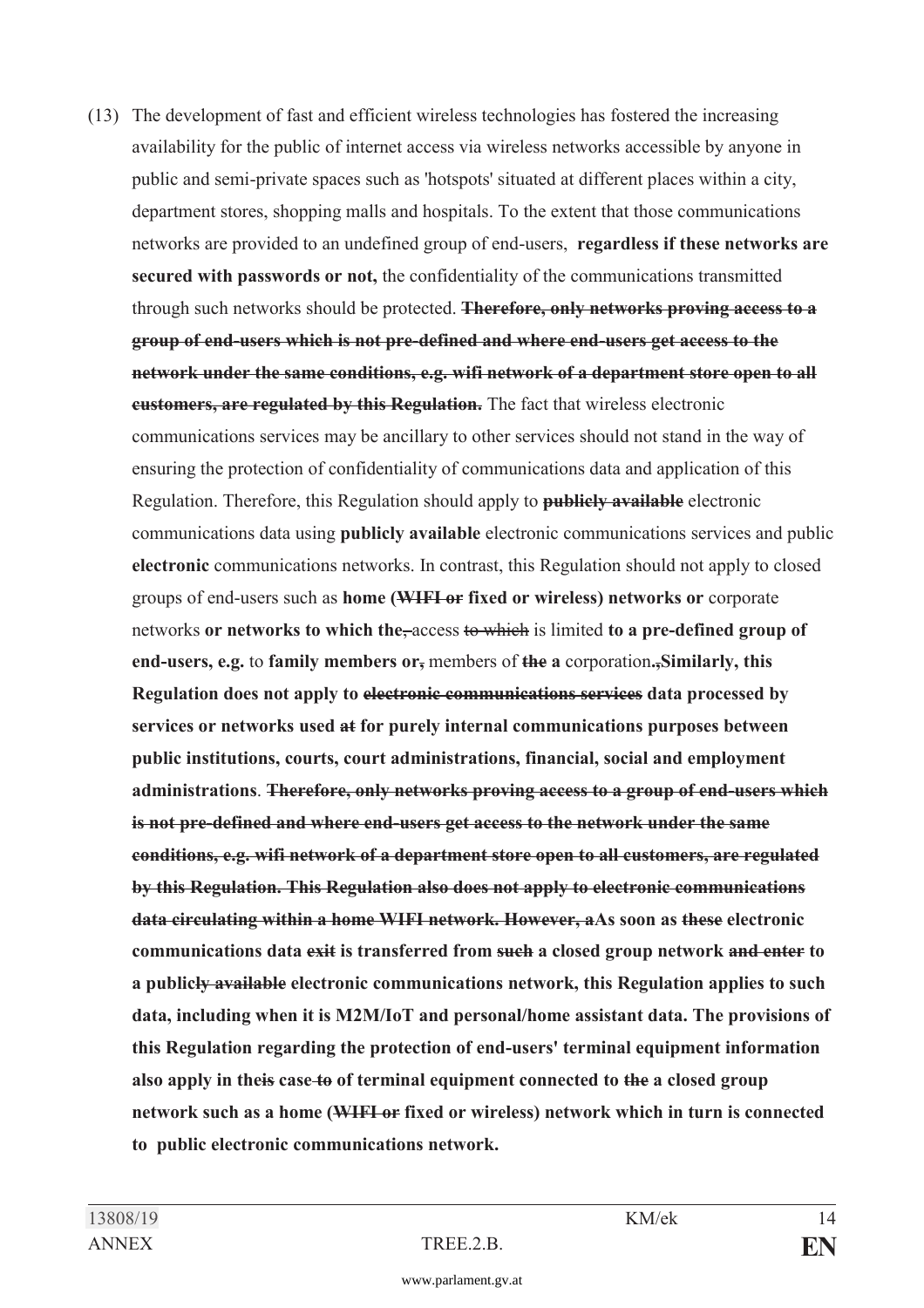(14) Electronic communications data should be defined in a sufficiently broad and technology neutral way so as to encompass any information concerning the content transmitted or exchanged (electronic communications content) and the information concerning an end-user of electronic communications services processed for the purposes of transmitting, distributing or enabling the exchange of electronic communications content; including data to trace and identify the source and destination of a communication, geographical location and the date, time, duration and the type of communication. Whether such signals and the related data are conveyed by wire, radio, optical or electromagnetic means, including satellite networks, cable networks, fixed (circuit- and packet-switched, including internet) and mobile terrestrial networks, electricity cable systems, the data related to such signals should be considered as electronic communications metadata and therefore be subject to the provisions of this Regulation. Electronic communications metadata may include information that is part of the subscription to the service when such information is processed for the purposes of transmitting, distributing or exchanging electronic communications content.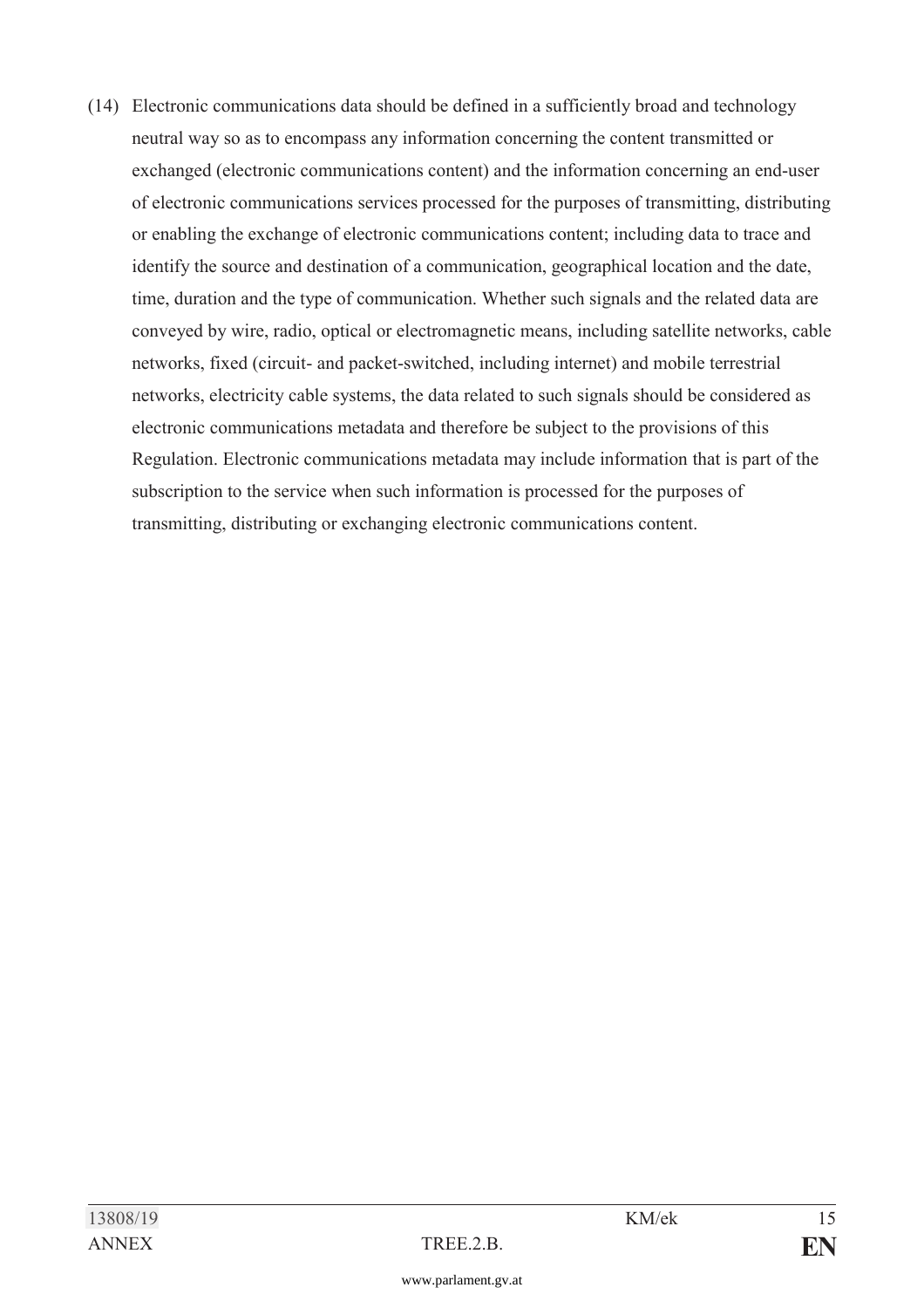- (15) Electronic communications data should be treated as confidential. This means that any **interference** with the transmission **processing** of electronic communications data, whether directly by human intervention or through the intermediation of automated processing by machines, without the consent of **all** the communicating parties should be prohibited. **The prohibition of interception of communications data should apply during their conveyance, i.e. until receipt of the content of the electronic communication by the intended addressee**. Interception of electronic communications data may occur, for example, when someone other than the communicating parties, listens to calls, reads, scans or stores the content of electronic communications, or the associated metadata for purposes other than the exchange of communications. Interception also occurs when third parties monitor websites visited, timing of the visits, interaction with others, etc., without the consent of the end-user concerned. As technology evolves, the technical ways to engage in interception have also increased. Such ways may range from the installation of equipment that gathers data from terminal equipment over targeted areas, such as the so-called IMSI (International Mobile Subscriber Identity) catchers, to programs and techniques that, for example, surreptitiously monitor browsing habits for the purpose of creating end-user profiles. Other examples of interception include capturing payload data or content data from unencrypted wireless networks and routers, including browsing habits without the end-users' consent.
- **(15aa) In order to ensure the confidentiality of electronic communications data, providers of electronic communications services should apply security measures in accordance with Article [40] of the [Directive (EU) 2018/1972 establishing the European Electronic Communications Code] and Article 32 of Regulation (EU) [2016/67](https://www.parlament.gv.at/pls/portal/le.link?gp=XXVII&ityp=EU&inr=2143&code1=VER&code2=&gruppen=Link:2016/67;Nr:2016;Year:67&comp=)9. Moreover, trade secrets are protected in accordance with Directive (EU) [2016/94](https://www.parlament.gv.at/pls/portal/le.link?gp=XXVII&ityp=EU&inr=2143&code1=VER&code2=&gruppen=Link:2016/94;Nr:2016;Year:94&comp=)3.**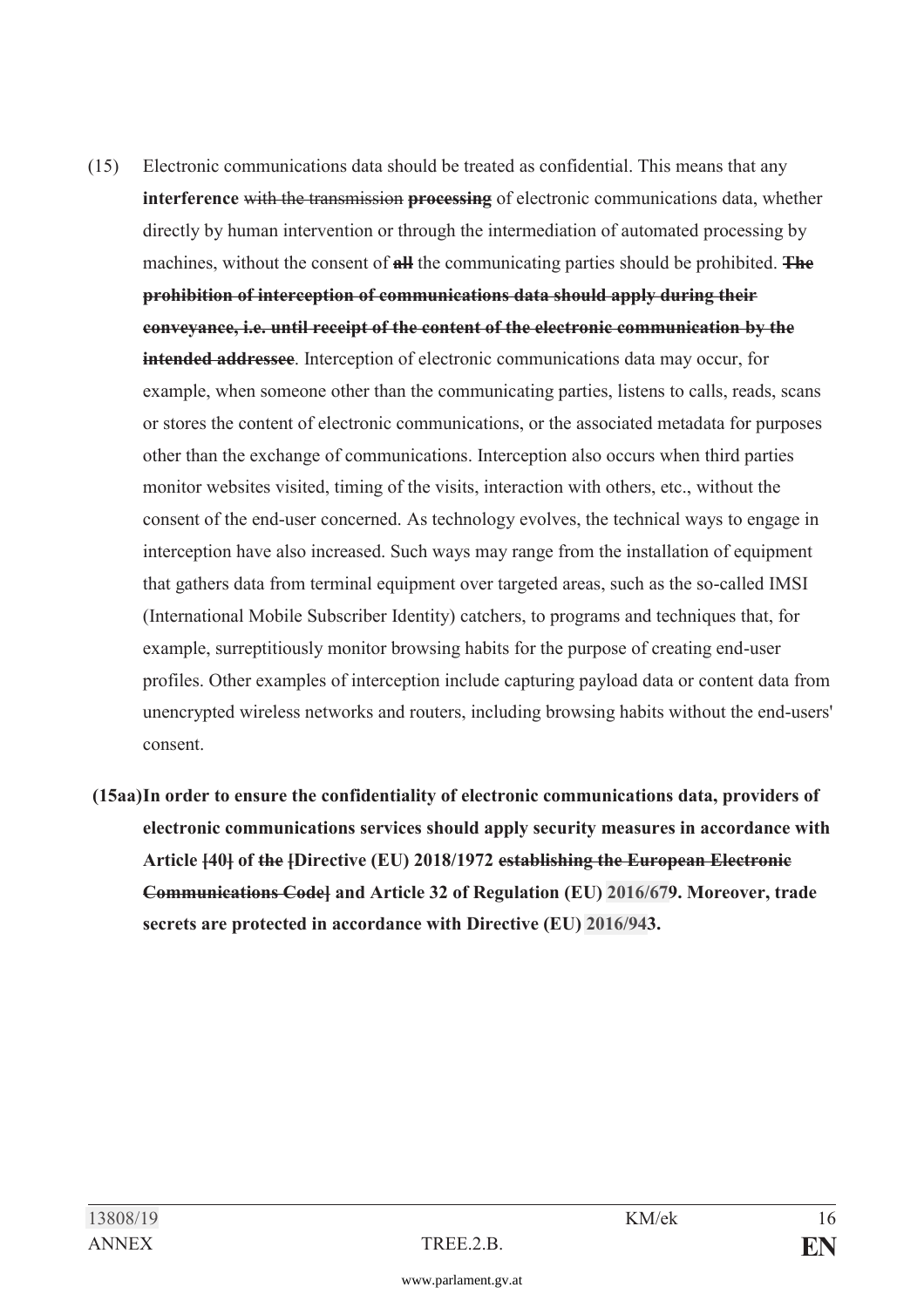**(15a) The prohibition of interception of electronic communications data content under this Regulation should apply until receipt of the content of the electronic communication by the intended addressee, i.e. during the end-to-end exchange of electronic communications content between end-users. Receipt implies that the end-user gains control over, and has the possiblity to interact with, the individual electronic communications content, for example by recording, storing, printing or otherwise processing such data. The exact moment of the receipt of electronic communications content may depend on the type of electronic communications service that is provided. For instance, depending on the technology used, a voice call may be completed as soon as either of the end-users ends the call. For electronic mail or instant messaging, depending on the technology used, the moment of receipt is may be completed as soon as the addressee has collected the message, typically from the server of the electronic communications service provider. Upon receipt, electronic communications content and related metadata should be erased or made anonymous in such a manner that no natural or legal person is identifiable, by the provider of the electronic communications service except when processing is permitted under this Regulation or when the endusers has entrusted the provider of the electronic communications service or another a third party to record, store or otherwise process such data in accordance with Regulation (EU) [2016/67](https://www.parlament.gv.at/pls/portal/le.link?gp=XXVII&ityp=EU&inr=2143&code1=VER&code2=&gruppen=Link:2016/67;Nr:2016;Year:67&comp=)9. This should not prevent processing of electronic communications data on the end-user's terminal equipment or within the end-user's closed network –even before receipt - by third parties mandated by the end-user for the purpose of protecting the end-user's terminal equipment or closed network.** 

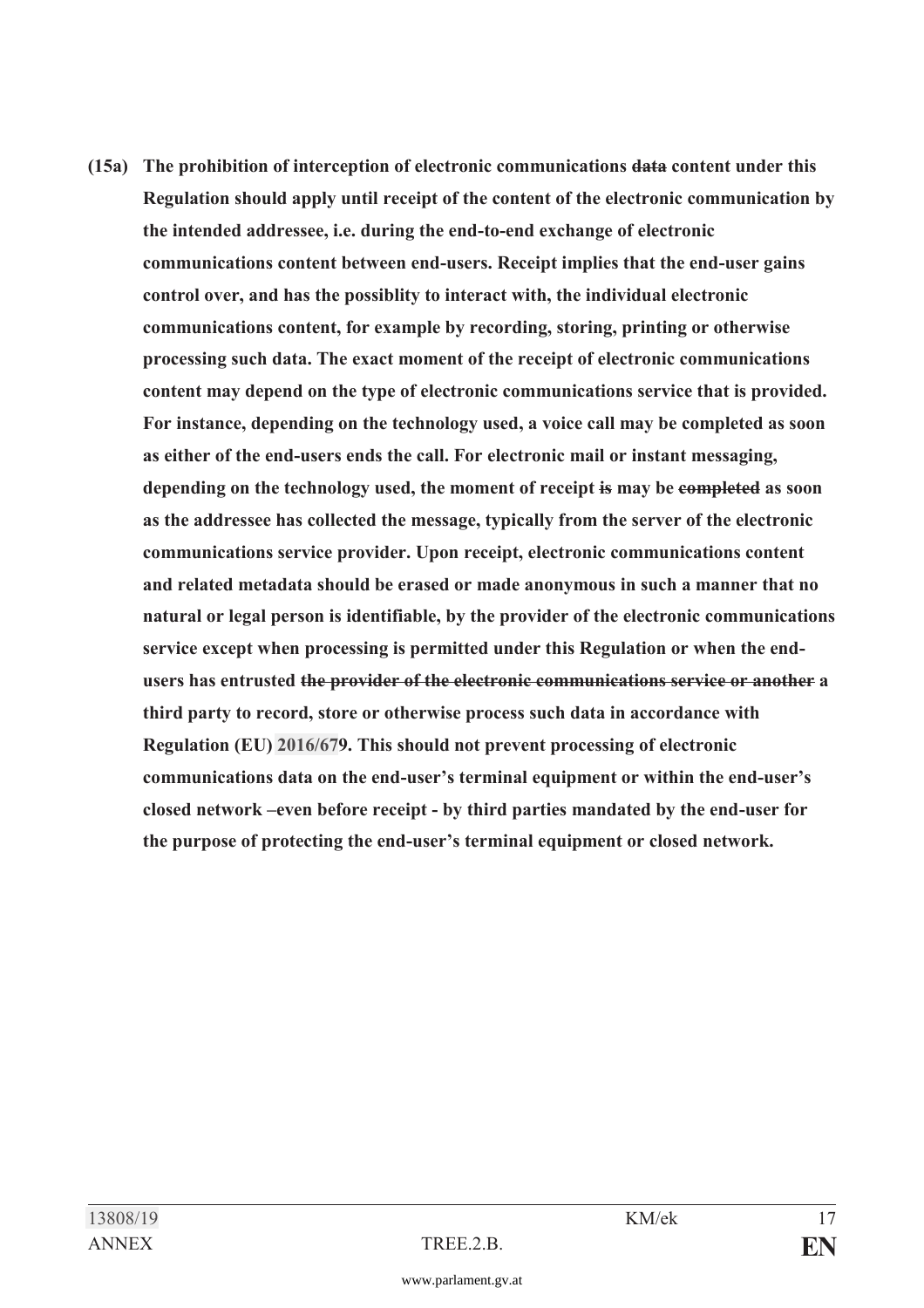(16) The prohibition of **processing, including** storage of communications is not intended to prohibit any automatic, intermediate and transient **processing, including** storage of this information insofar as this takes place for the sole purpose of **providing the electronic communication service** carrying out the transmission in the electronic communications network. It should not prohibit **either** the processing of electronic communications data **without consent of the end-user** to ensure the security **and continuity**, **including the availability, authenticity, integrity or confidentiality,** of the electronic communications services, **including for example** checking security threats such as the presence of malware **or viruses, or the identification of phishing emails. Security measures are essential to prevent personal data breaches in electronic communications. Spam e-mails electronic messages may also affect the availability of email the respective services and could potentially impact the performance of networks and email services, which justifies the processing of electronic communications data to mitigate this risk. Such security measures, including anti-spam measures, should be proportionate and should be performed in the least intrusive manner. Providers of electronic communications services are encouraged to offer end-users the possibility to check e-mails electronic messages deemed as spam in order to ascertain whether they were indeed spam. or Moreover, the prohibition of processing Neither should neitherit prohibit** the processing of metadata to ensure the necessary quality of service requirements, such as latency, jitter etc**., nor the processing of metadata necessary for the purpose of management or optimisation of the network. Management or optimisation of the network refers to improving the performance and processing necessary to development and manage the scalability and capacity of the network. nor tT**he processing of **meta**data to make it anonymous **nor the processing of metadata to make it anonymou**s **should not be prohibited either**.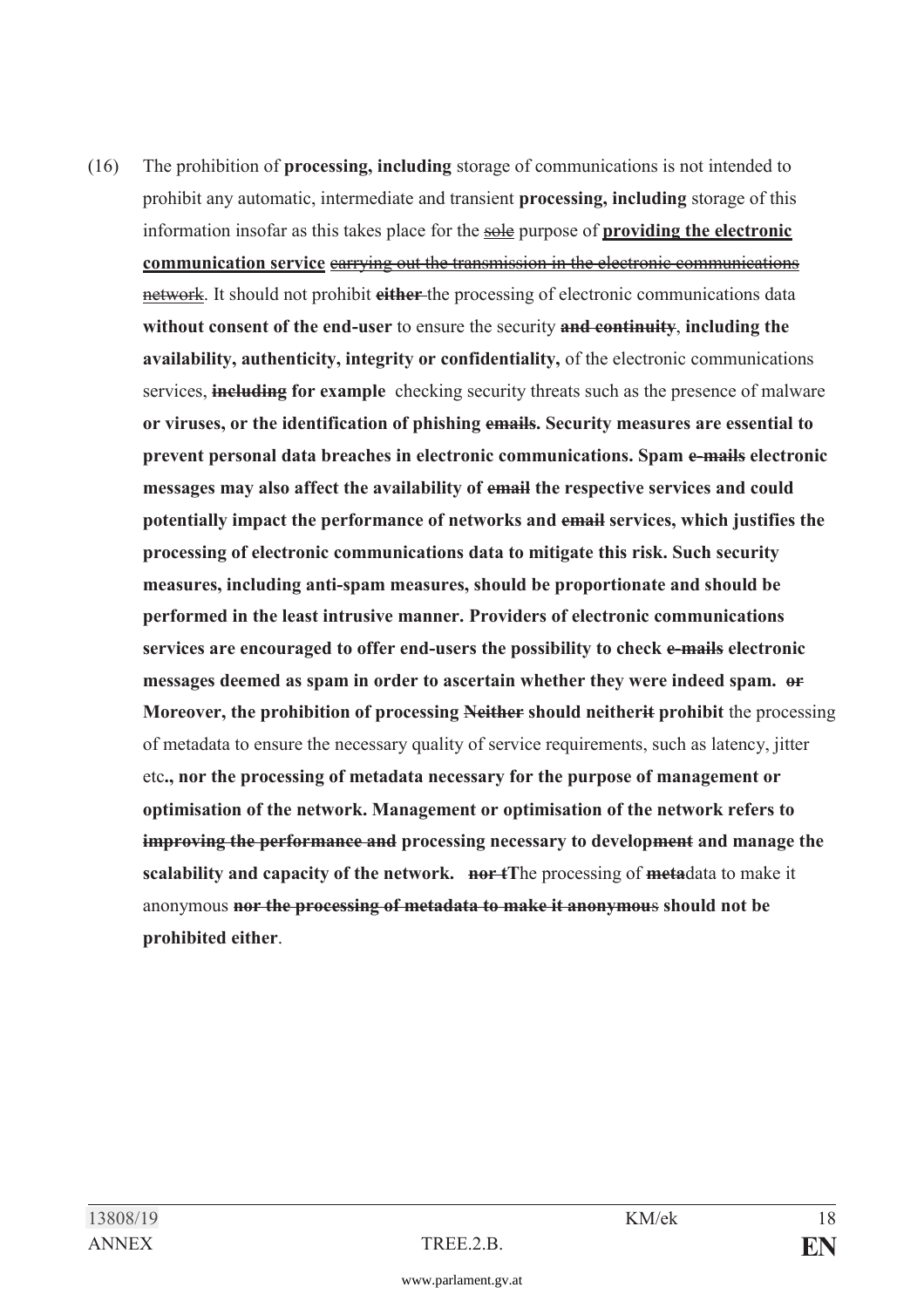(17) The processing of electronic communications data can be useful for businesses, consumers and society as a whole. Vis-à-vis Directive [2002/58/EC](https://www.parlament.gv.at/pls/portal/le.link?gp=XXVII&ityp=EU&inr=2143&code1=RIL&code2=&gruppen=Link:2002/58/EC;Year:2002;Nr:58&comp=), this Regulation broadens the possibilities for providers of electronic communications services to process electronic communications metadata, based on end-users consent. However, end-users attach great importance to the confidentiality of their communications, including their online activities, and that they want to control the use of electronic communications data for purposes other than conveying the communication. Therefore, this Regulation should require providers of electronic communications services to obtain end-users' consent to process electronic communications metadata, which should include data on the location of the device generated for the purposes of granting and maintaining access and connection to the service. Location data that is generated other than in the context of providing electronic communications services should not be considered as metadata. Examples of commercial usages of electronic communications metadata by providers of electronic communications services may include the provision of heatmaps; a graphical representation of data using colors to indicate the presence of individuals. To display the traffic movements in certain directions during a certain period of time, an identifier is necessary to link the positions of individuals at certain time intervals. This identifier would be missing if anonymous data were to be used and such movement could not be displayed. Such usage of electronic communications metadata could, for example, benefit public authorities and public transport operators to define where to develop new infrastructure, based on the usage of and pressure on the existing structure. Where a type of processing of electronic communications metadata, in particular using new technologies, and taking into account the nature, scope, context and purposes of the processing, is likely to result in a high risk to the rights and freedoms of natural persons, a data protection impact assessment and, as the case may be, a consultation of the supervisory authority should take place prior to the processing, in accordance with Articles 35 and 36 of Regulation (EU) [2016/67](https://www.parlament.gv.at/pls/portal/le.link?gp=XXVII&ityp=EU&inr=2143&code1=VER&code2=&gruppen=Link:2016/67;Nr:2016;Year:67&comp=)9.

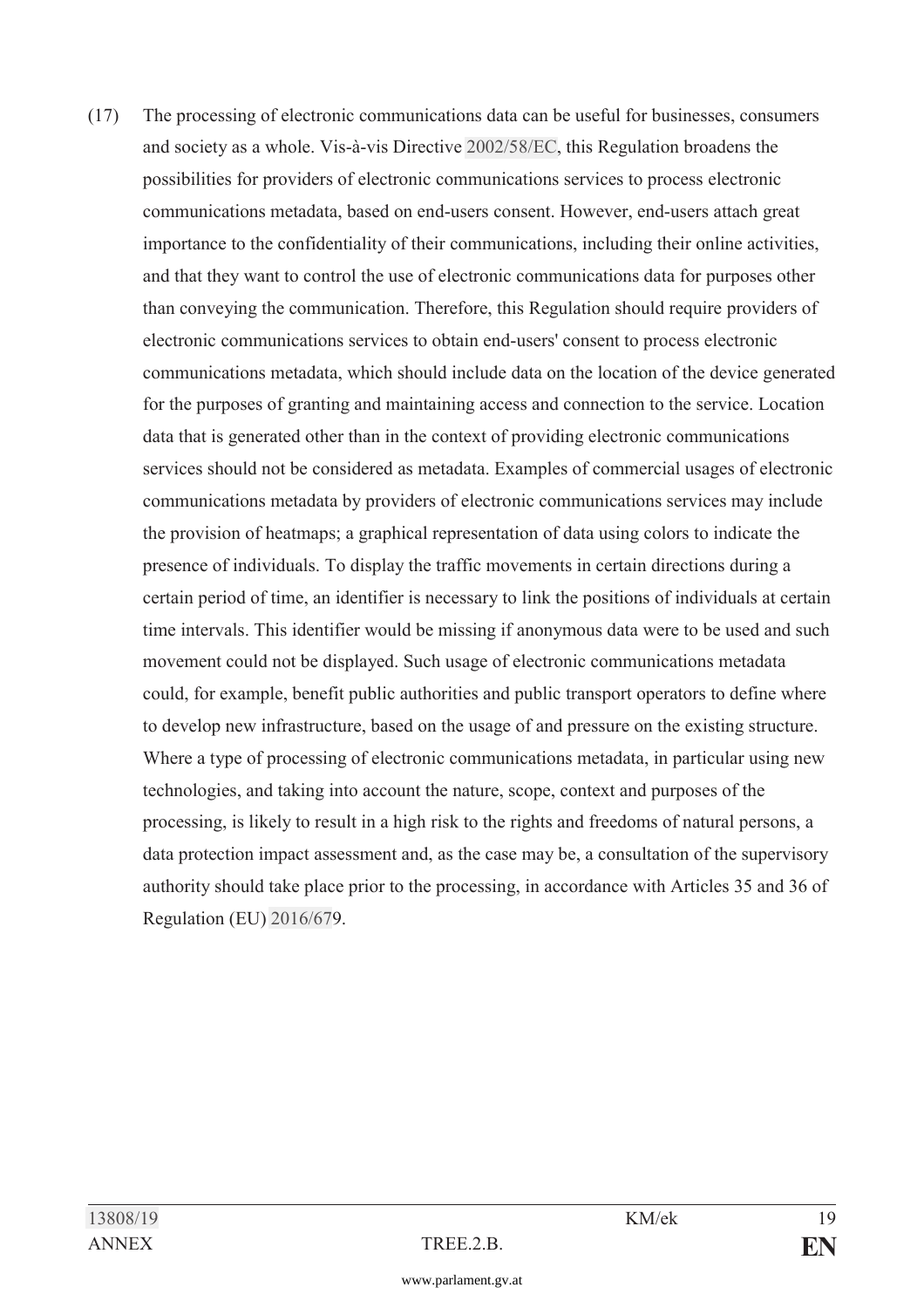- **(17aa) Metadata such as location data can provide valuable information, such as insights in human movement patterns and traffic patterns. Such information may, for example, be used for urban planning purposes. Further Pprocessing for such purposes other than for which the metadata where initially collected may take place without the consent of the end-users concerned, provided that such processing is compatible with the purpose for which the metadata are initially collected, certain additional conditions are met and safeguards are in place, including, where appropriate, the consultation of the supervisory authority, an impact assessment by the provider of electronic communications networks and services and the requirement to genuinely anonymise the result before sharing the analysis with third parties. As end-users attach great value to the confidentiality of their communications, including their physical movements, such data cannot be used to determine the nature or characteristics on an end-user or to build a profile of an end-user, in order to, for example, avoid that the data is used for segmentation purposes, to monitor the behaviour of a specific end-user or to draw conclusions concerning the private life of an end-user. For the same reason, the end-user must be provided with information about these processing activities taking place and given the right to object to such processing.**
- **(17a) The processing of electronic communications metadata should also be regarded to be permitted where it is necessary in order to protect an interest which is essential for the life of the end-users who are natural persons or that of another natural person. Processing of electronic communications metadata of an end-user for the protection of the vital interest of an end-user who is a natural person should in principle take place only where the protection of such interests cannot be ensured without that processing.**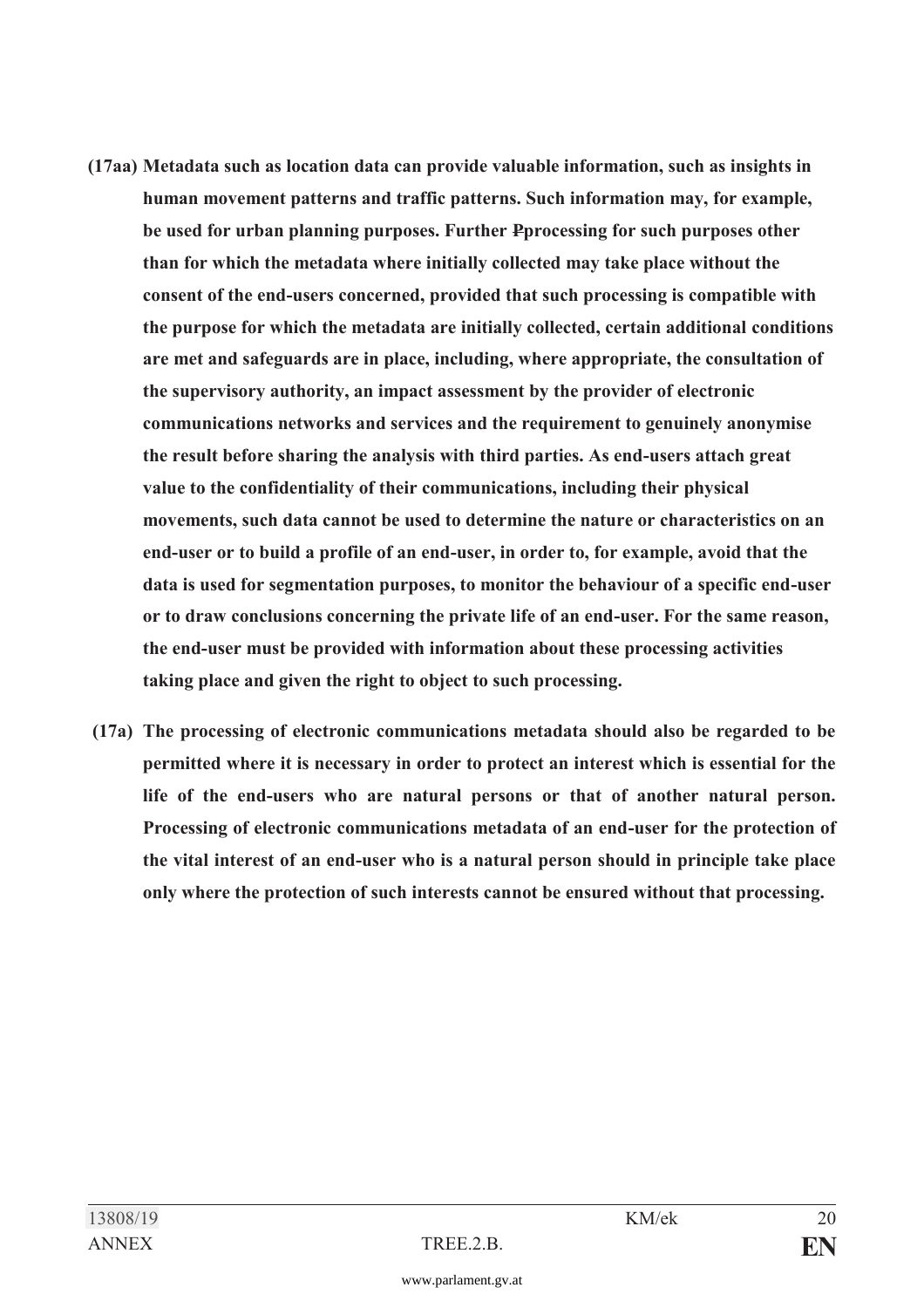- **(17b) Processing of electronic communication metadata for scientific research or statistical counting purposes should be considered to be permitted processing. This type of processing should be subject to safeguards to ensure privacy of the end-users by employing appropriate security measures such as encryption and pseudonymisation. In addtion, end-users who are natural persons should be given the right to object.**
- (18) End-users may consent to the processing of their metadata to receive specific services such as protection services against fraudulent activities (by analysing usage data, location and customer account in real time). In the digital economy, services are often supplied against counter-performance other than money, for instance by end-users being exposed to advertisements. For the purposes of this Regulation, consent of an end-user, regardless of whether the latter is a natural or a legal person, should have the same meaning and be subject to the same conditions as the data subject's consent under Regulation (EU) [2016/67](https://www.parlament.gv.at/pls/portal/le.link?gp=XXVII&ityp=EU&inr=2143&code1=VER&code2=&gruppen=Link:2016/67;Nr:2016;Year:67&comp=)9. Basic broadband internet access and voice communications services are to be considered as essential services for individuals to be able to communicate and participate to the benefits of the digital economy. Consent for processing **electronic communications** data from internet or voice communication usage will not be valid if the data subject **end-user** has no genuine and free choice, or is unable to refuse or withdraw consent without detriment.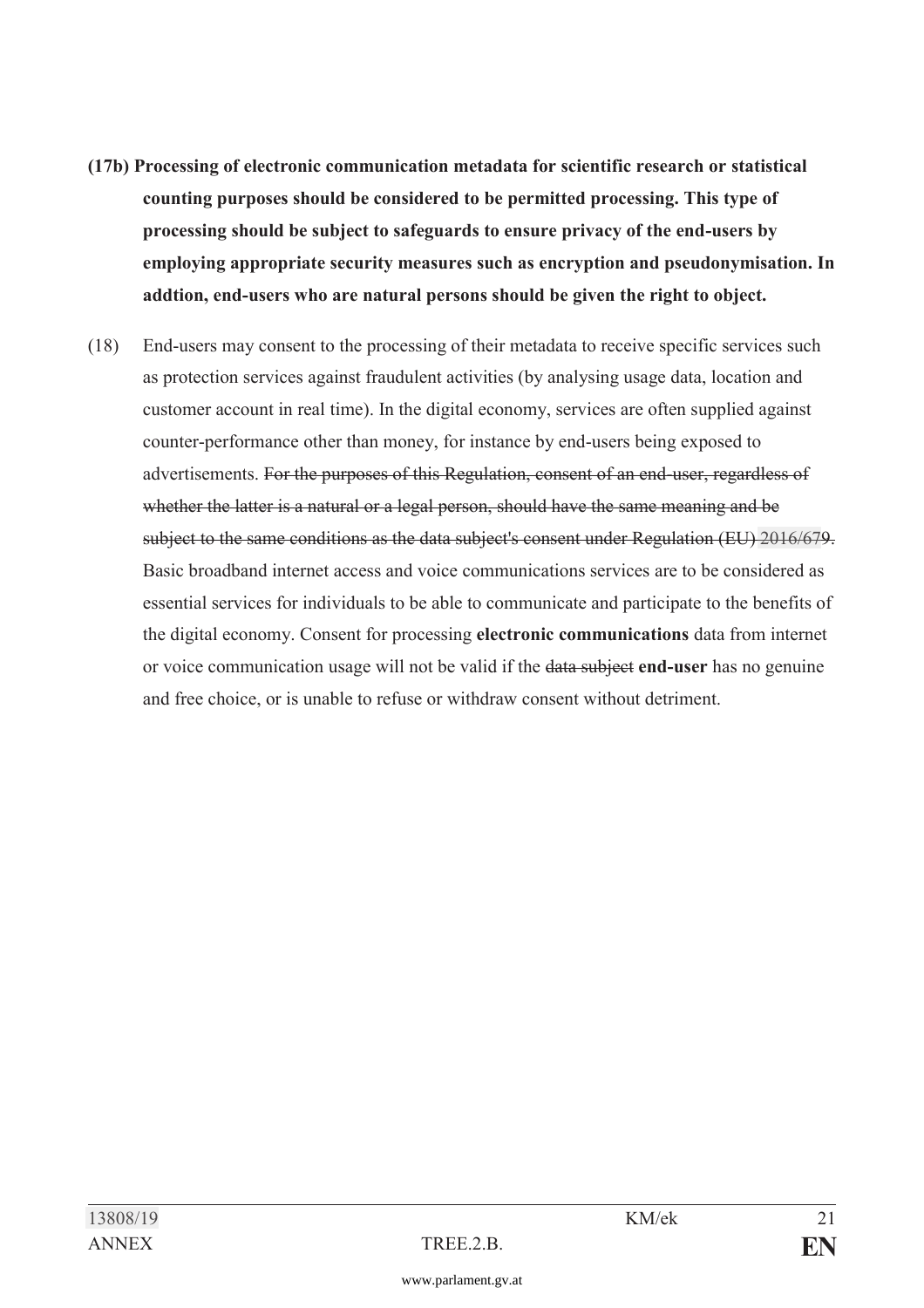(19) The **protection of the** content of electronic communications pertains to the essence of the fundamental right to respect for private and family life, home and communications protected under Article 7 of the Charter. Any interference with the content of electronic communications should be allowed only under very clear defined conditions, for specific purposes and be subject to adequate safeguards against abuse. This Regulation provides for the possibility of providers of electronic communications services to process electronic communications data **content** in transit, with the informed consent of all the end-users concerned. For example, providers may offer services that entail the scanning of emails to remove certain pre-defined material. Given the sensitivity of the content of communications, this Regulation sets forth a presumption that the processing of such content data will result in high risks to the rights and freedoms of natural persons. When processing such type of data **content**, the provider of the electronic communications service should always consult the supervisory authority prior to the processing **if necessary pursuant to Article 36 (1) of Regulation (EU) [2016/67](https://www.parlament.gv.at/pls/portal/le.link?gp=XXVII&ityp=EU&inr=2143&code1=VER&code2=&gruppen=Link:2016/67;Nr:2016;Year:67&comp=)9**. Such consultation should be in accordance with Article 36 (2) and (3) of Regulation (EU) [2016/67](https://www.parlament.gv.at/pls/portal/le.link?gp=XXVII&ityp=EU&inr=2143&code1=VER&code2=&gruppen=Link:2016/67;Nr:2016;Year:67&comp=)9. The presumption does not encompass the processing of content data to provide a service requested by the end-user where the end-user has consented to such processing and it is carried out for the purposes and duration strictly necessary and proportionate for such service. After electronic communications content has been sent by the end-user and received by the intended end-user or end-users, it may be recorded or stored by th**os**e end-user, end-users or by a third party entrusted by them to record or store such data **as this kind of processing is outside of the scope of this Regulation**. Any processing of such data must comply with Regulation (EU) [2016/67](https://www.parlament.gv.at/pls/portal/le.link?gp=XXVII&ityp=EU&inr=2143&code1=VER&code2=&gruppen=Link:2016/67;Nr:2016;Year:67&comp=)9.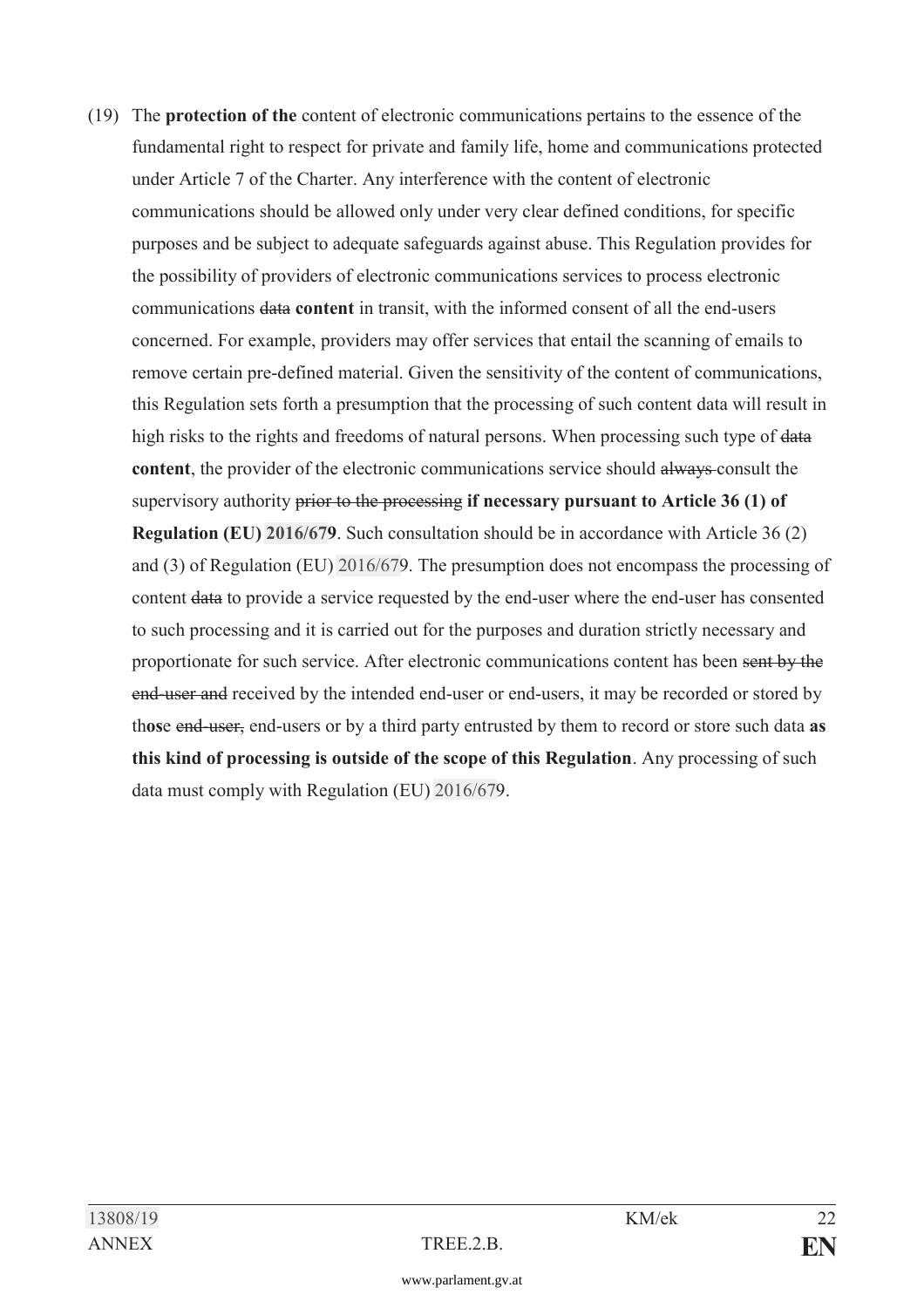**A third party should refer to a legal or natural person that does not provide an electronic communications service to the end-user concerned. However, third party could also refer to that same legal or natural person when they provide service other than electronic communication service, such as information society service, to that enduser and that service is not an integral part of the electronic communication service, such as storing of photos or videos. Third party should not refer to electronic communication service provider when they provide service other than electronic communication service if that service is provided as integral part of the electronic communication service. The service could be considered to be integral part of the electronic communication service particularly when it is offered as part of the service, such as storage of the messages in the cloud as part of the electronic communication service, such as email.** 

 **A third party should refer to a legal or natural person that does not provide an electronic communications service to the end-user concerned. However, sometimes the same legal or natural person could also provide different kind of services to the same end-user, for example information society service such as cloud storage. In this case With respect to the provision of this other service, the same legal person providing this other kind of service should be considered as a third party. This should not mean that the third party should refer to the same legal person if the other service is provided as a part of the electronic communication service, such as automatic storage of the messages automatically in the cloud as part of the electronic communication service, such as by web-based email.**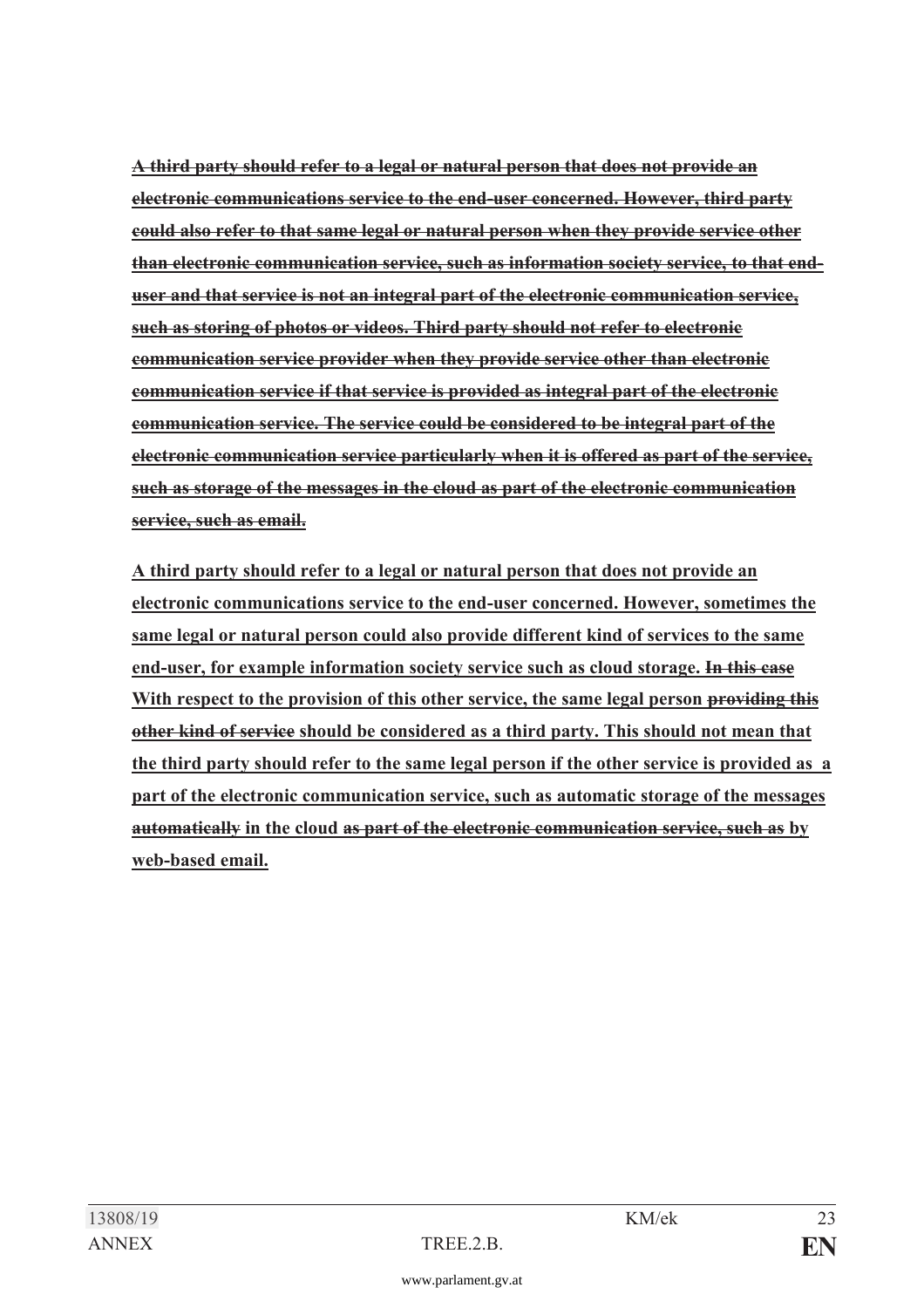- **(19a) Services that facilitate end-users everyday life such as index functionality, personal assistant, translation services and services that enable more inclusion for persons with disabilities such as text-to-speech services are emerging. Processing of electronic communication content might be necessary also for some functionalities used normally in services for individual use, such as searching and organising the messages in email or messaging applications. Therefore, as regards the processing of electronic communications content for services explicitly requested by the end-user for their own individual use, consent should only be requested required from the end-user requesting the service taking into account that the processing must be limited to that purpose, limited to the duration necessary for providing the requested services and shall should not adversely affect fundamental rights and interest of another end-user concerned. Processing of electronic communications data should be allowed with the prior consent of the end-user concerned and to the extent necessary for the provision of the requested functionalities.** 
	- **(19b) Providers of electronic communications services may, for example, obtain the consent of the end-user for the processing of electronic communications data, at the time of the conclusion of the contract, and any moment in time thereafter. In some cases, the legal entity person having subscribed to the electronic communications service may allow a natural person, such as an employee, to make use of the service in accordance with Regulation [2016/67](https://www.parlament.gv.at/pls/portal/le.link?gp=XXVII&ityp=EU&inr=2143&code1=VER&code2=&gruppen=Link:2016/67;Nr:2016;Year:67&comp=)9. In such case, consent needs to be obtained from the individual concerned.**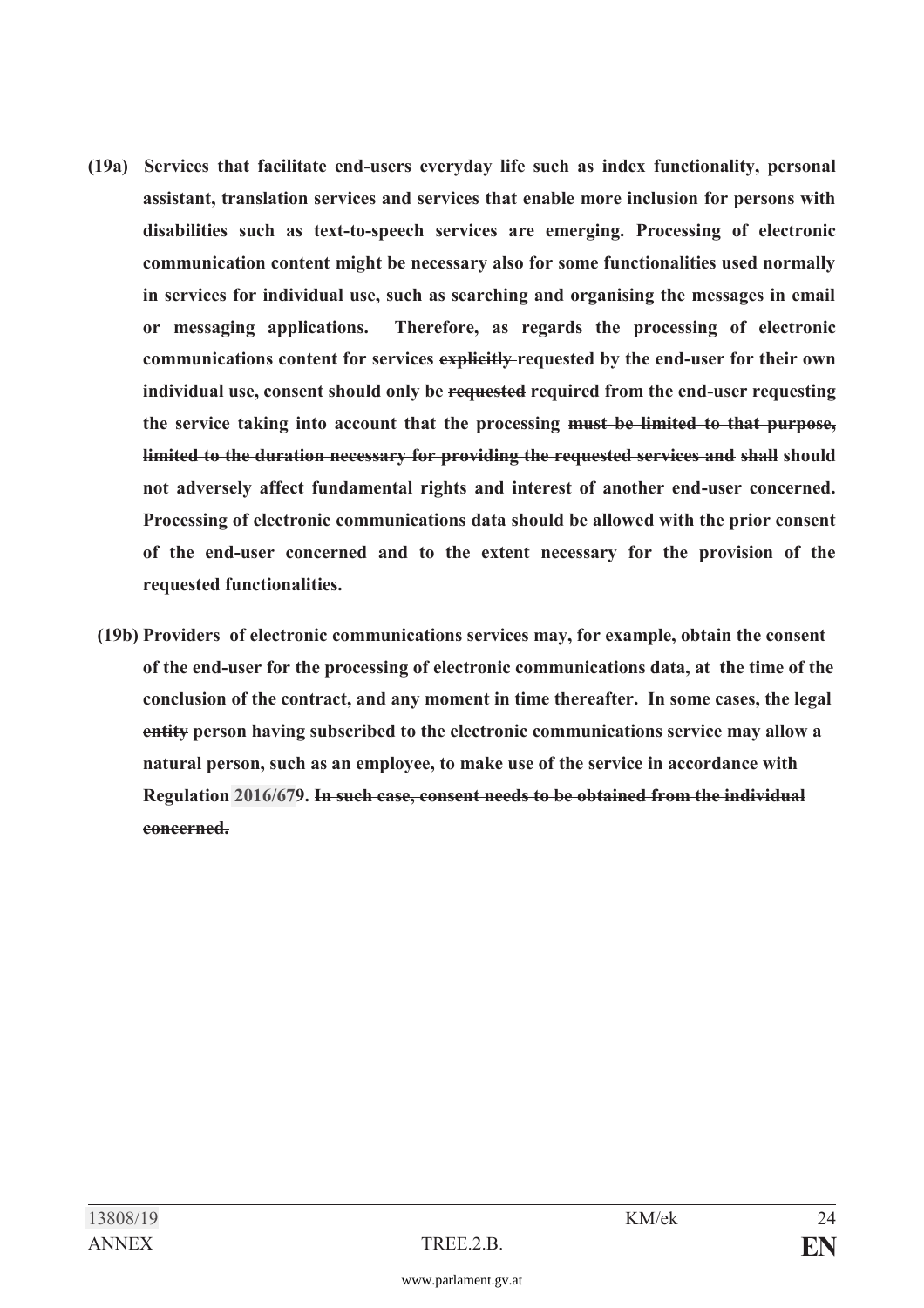(20) Terminal equipment of end-users of electronic communications networks and any information relating to the usage of such terminal equipment, whether in particular is stored in **processed by** or emitted by or **stored in** such equipment, requested from or processed in order to enable it to connect to another device and or network equipment, are part of the private sphere**, including the privacy of one's communications,** of the end-users requiring protection under the Charter of Fundamental Rights of the European Union and the European Convention for the Protection of Human Rights and Fundamental Freedoms. Given that such equipment contains or processes information that may reveal details of an individual's emotional, political, social complexities, including the content of communications, pictures, the location of individuals by accessing the device's GPS capabilities, contact lists, and other information already stored in the device, the information related to such equipment requires enhanced privacy protection. Furthermore, the so-called spyware, web bugs, hidden identifiers, tracking cookies and other similar unwanted tracking tools can enter end-user's terminal equipment without their knowledge in order to gain access to information, to store hidden information and to trace the activities. Information related to the end-user's device may also be collected remotely for the purpose of identification and tracking, using techniques such as the so-called 'device fingerprinting', often without the knowledge of the end-user, and may seriously intrude upon the privacy of these end-users. Techniques that surreptitiously monitor the actions of end-users, for example by tracking their activities online or the location of their terminal equipment, or subvert the operation of the end-users' terminal equipment pose a serious threat to the privacy of end-users. Therefore, any such interference with the **use of processing and storage capabilities and the collection of information from** end-user's terminal equipment should be allowed only with the end-user's consent and **or** for **other** specific and transparent purposes **as laid down in this Regulation**. **The information collected from end-user's terminal equipment can often contain personal data. As the provisions of this Regulation particularise and complement the general rules on the protection of personal data laid down in Regulation (EU) [2016/67](https://www.parlament.gv.at/pls/portal/le.link?gp=XXVII&ityp=EU&inr=2143&code1=VER&code2=&gruppen=Link:2016/67;Nr:2016;Year:67&comp=)9, that Regulation should apply to the processing of this data, to the extent it is personal data, after it has been collected from the end user's terminal equipment. In light of the principle of purpose limitation according to Article 5 of Regulation (EU) [2016/67](https://www.parlament.gv.at/pls/portal/le.link?gp=XXVII&ityp=EU&inr=2143&code1=VER&code2=&gruppen=Link:2016/67;Nr:2016;Year:67&comp=)9 and Article 8 of this Regulation, such data should only be processed for purposes compatible with the purpose for which it was collected from the end-user's terminal equipment.**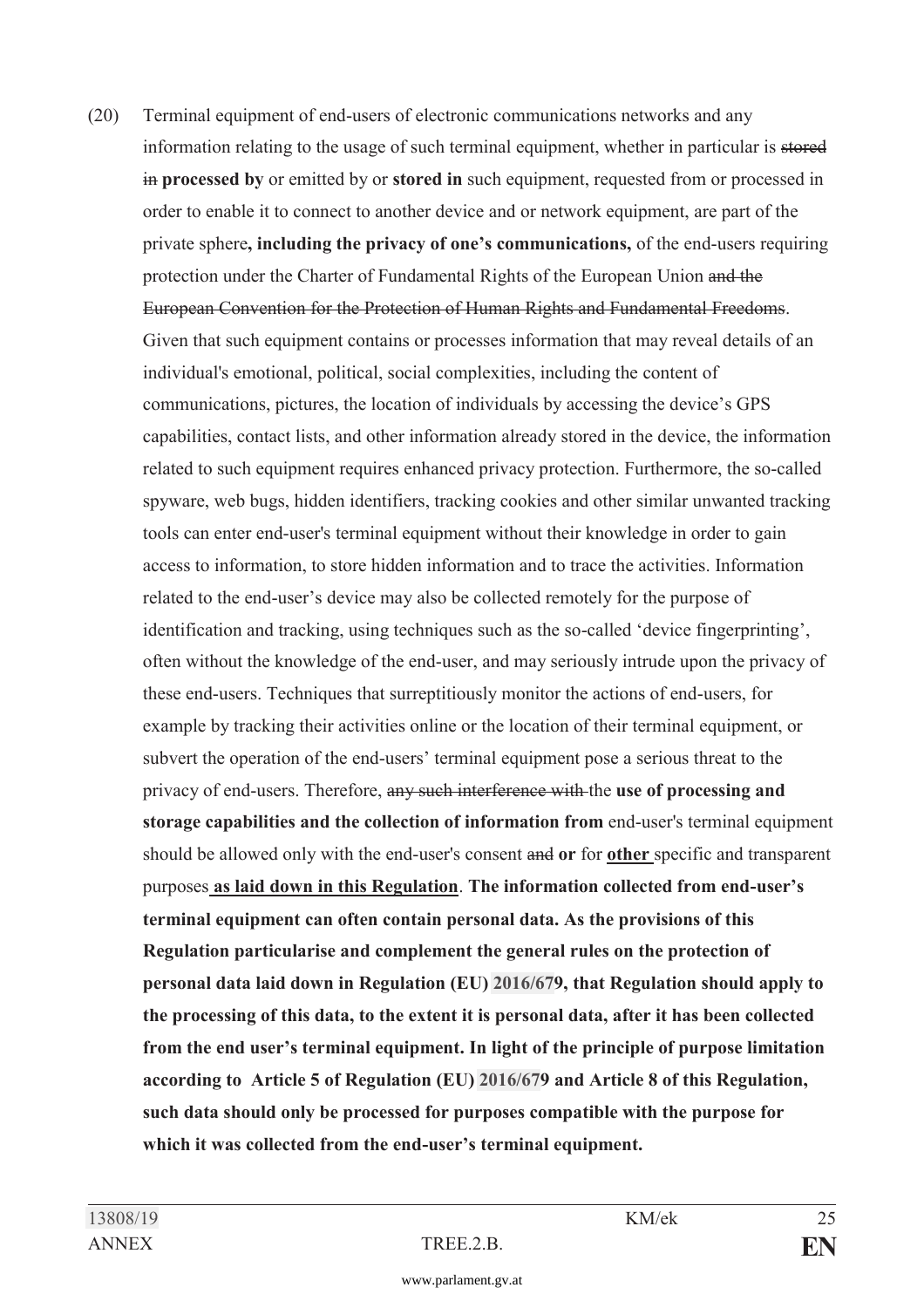**The responsibility for obtaining consent for the storage of a cookie or similar identifier lies on the entity that makes use of processing and storage capabilities of terminal equipment or collects information from end-users' terminal equipment, such as an information society service provider or ad network provider. Such entities may request another party to obtain consent on their behalf. The end-user's consent to storage of a cookie or similar identifier may also entail consent for the subsequent readings of the cookie in the context of a revisit to the same website domain initially visited by the enduser. Access to specific website content may still be made conditional on the consent to the storage of a cookie or similar identifier.** 

 **Not all cookies are needed in relation to the purpose of the provision of the website service. Some are used to provide for additional benefits for the website operator. Making access to the website content provided without direct monetary payment conditional to dependent on the consent of the end-user to the storage and reading of cookies for additional purposes would normally not be considered disproportionate in particular inter alia as depriving the end-user of a genuine choice if the end-user is able to choose, on the basis of clear, precise and user-friendly information about the**  purposes of cookies **or and similar techniques, between an offer that includes consenting to the use of cookies for additional purposes on the one hand, and an equivalent offer [by the same provider] that does not involve consenting to data use for additional purposes, on the other hand. Conversely, in some cases, making access to website content conditional to dependent on consent to the use of such cookies may be considered, in the presence of a clear imbalance between the end-user and the service provider to be disproportionate as depriving the end-user of a genuine choice. This would normally be the case for websites providing certain services, such as those provided by public authorities. Similarly, such imbalance could exist where the enduser has only few or no alternatives to the service, and thus has no real choice as to the usage of cookies for instance in case of service providers or by undertakings in a dominant position, where the user could be seen as having few or no other options but to use the service, and thus having no real choice as to the usage of cookies.**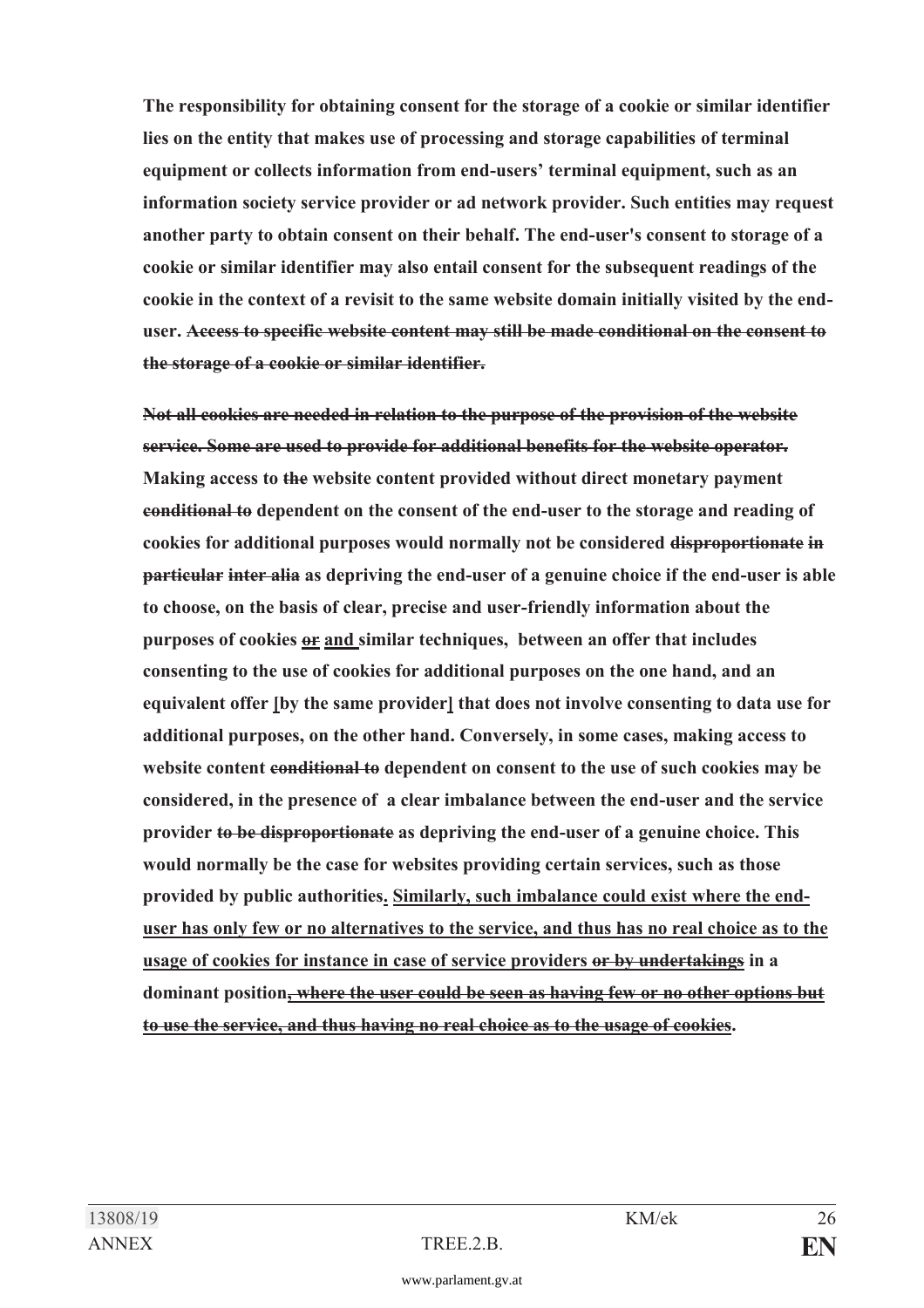**(20a) End-users are increasingly often requested to provide consent to the storage and access to stored data in their terminal equipment, due to the ubiquitous use of tracking cookies and similar tracking technologies. As a result, end-users are may be overloaded with requests to provide consent, leading to what has been can be referred to as 'consent-fatigue'. This can lead to a situation where consent request information is no longer read and the protection offered by consent is undermined. Implementation of technical means in electronic communications software to provide specific and informed consent through transparent and user-friendly settings, can be useful to address this problem issue. Where available and technically feasible, Aan end user may therefore grant, through software settings, consent to a specific provider for the use of processing and storage capabilities of his or her terminal equipment for one or multiple specific purposes across one or more specific services of that provider. Such consent can be given to several providers for specific purposes.For example, an enduser can give consent to the use of all or certain types of cookies by whitelisting one or several providers for their specified purposes. To that end, web browser and operating system providers pProviders of software are encouraged to include settings in their software which allows end-users, in a user friendly and transparent manner, to manage consent to the storage and access to stored data in their terminal equipment by easily setting up and amending whitelists and withdrawing consent at any moment, such as whitelisting mechanisms. should To this end they are encouraged to ensure that end users can easily set up and amend such white lists and withdraw consent at any moment in a user-friendly and transparent manner.**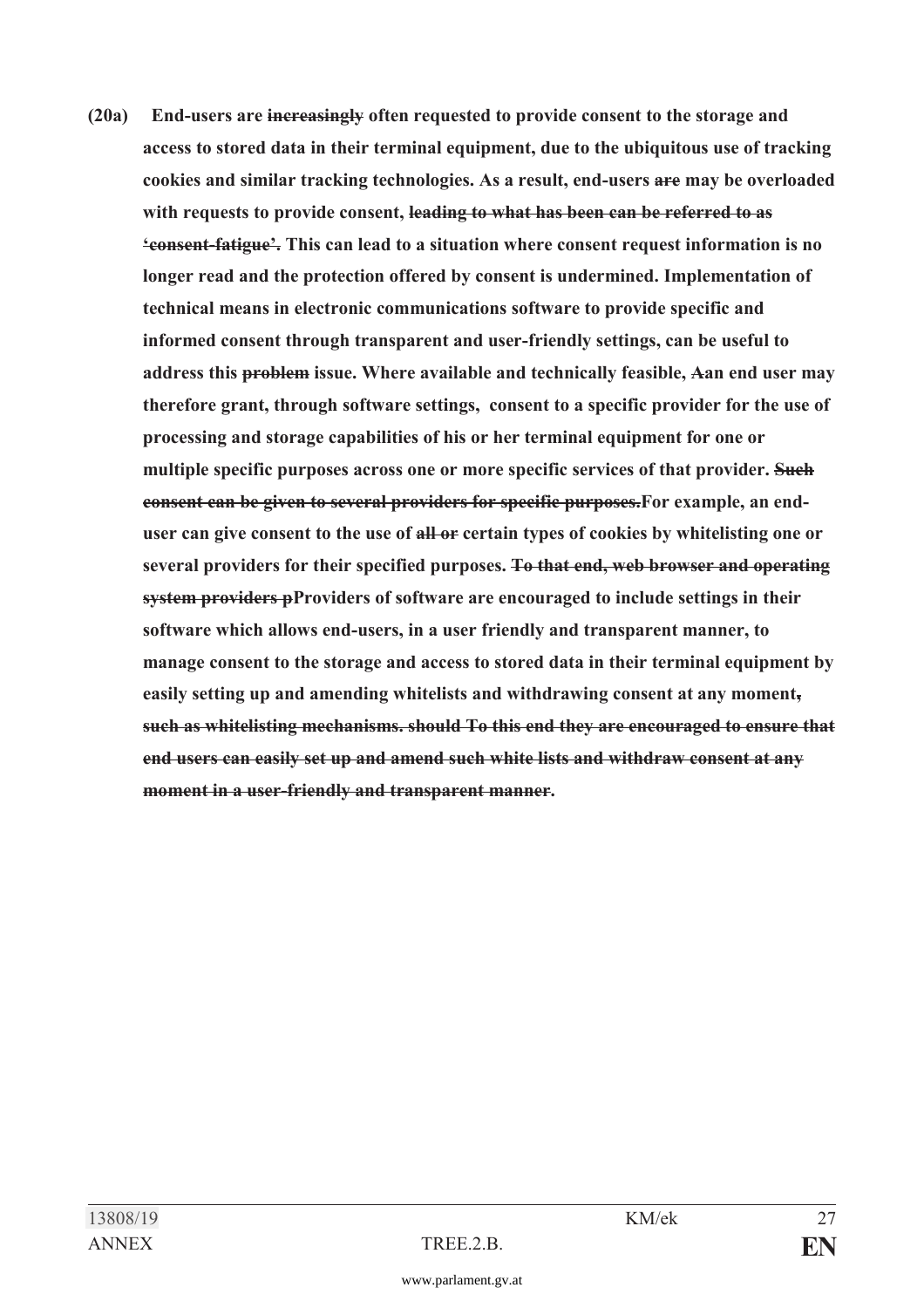(21) **Exceptions to the obligation to obtain consent to make uU**se of the processing and storage capabilities of terminal equipment or **to** access **to** information stored in terminal equipment **without the consent of the end-user** should be limited to situations that involve no, or only very limited, intrusion of privacy. For instance, consent should not be requested for authorizing the technical storage or access which is strictly necessary and proportionate for the legitimate purpose of enabling the use of **providing** a specific **information society**  service **requested by the end-user , such as service provision that requires use of those used by IoT devices (for instance connected devices like connected thermostats, smart meters, or medical devices or automated and connected vehicles),** explicitly requested by the end-user. This may include the storing of cookies for the duration of a single established session on a website to keep track of the end-user's input when filling in online forms over several pages**, authentication session cookies used to verify the identity of end-users engaged in online transactions or cookies used to remember items selected by the end-user and placed in shopping basket**. **In the area of IoT services which rely on/deploy connected devices (such as connected thermostats, connected medical devices, smart meters or automated and connected vehicles), the use of the processing and storage capacities of those devices and access to information stored therein should not require consent to the extent that such use or access is necessary for the provision of the service requested by the end-user. For example, storing of information in or accessing information from a smart meter might be considered as necessary for the provision of a requested energy supply service to the extent the information stored and accessed is necessary for the stability and security of the energy network or for the billing of the end-users' energy consumption. Access to specific website content may still be made conditional on the well-informed acceptance of the storage of a cookie or similar identifier, if it is used for a legitimate purpose. This will for example not be the case of a cookie which is recreated after the deletion by the end-user. Consent should not be necessary either if the use of processing and storage capabilities of terminal equipment and the collection of information from end-users' terminal equipment is necessary for the provision of the information society services, such as those used by IoT devices (for instance connected devices, such as connected thermostats), requested by the end-user.**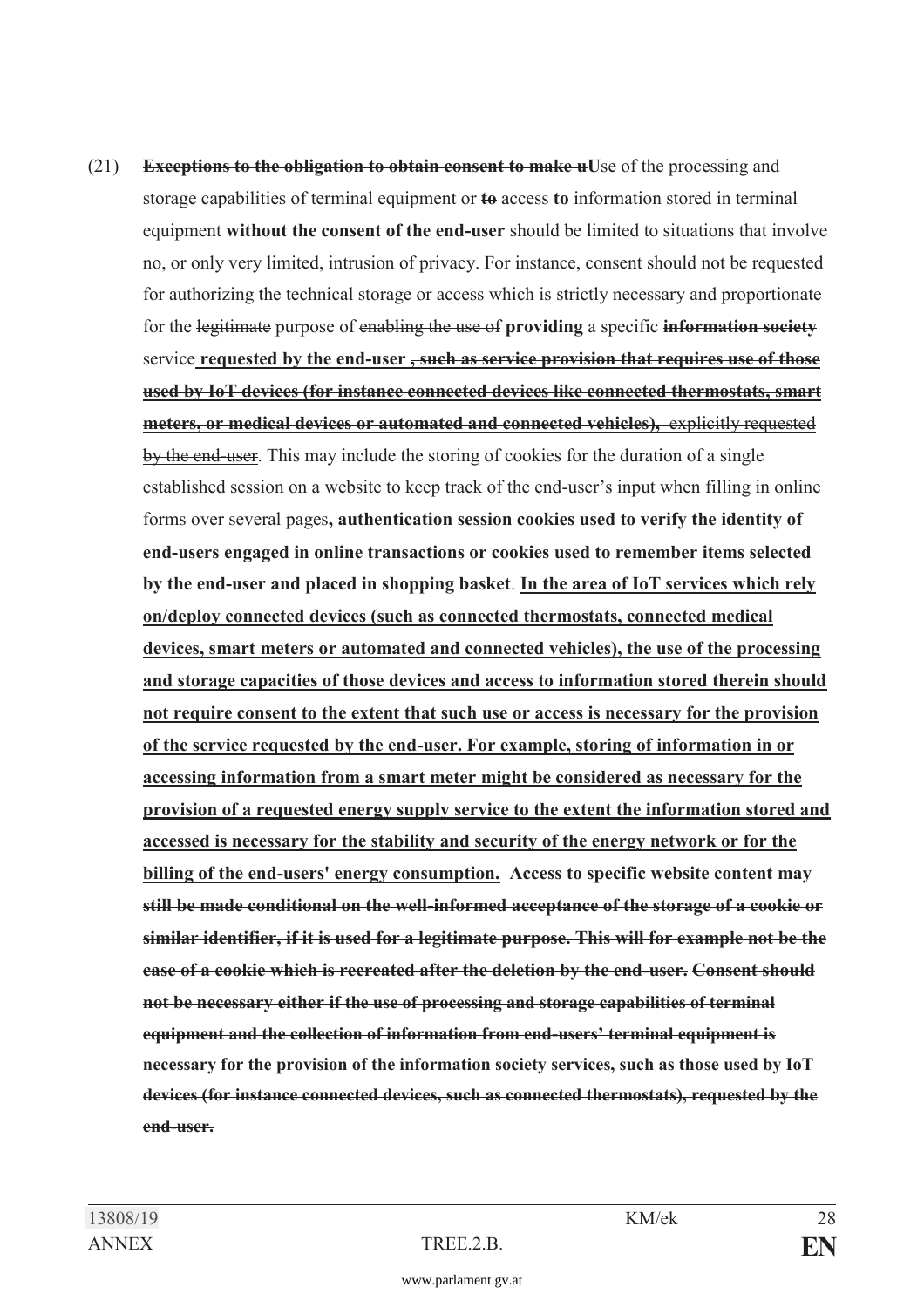**In some cases the use of processing and storage capabilities of terminal equipment and the collection of information from end-users' terminal equipment may also be necessary for providing an information society service, requested by the end-user, such as services provided to safeguard freedom of expression and information including for journalistic purposes, such as online newspaper or other press publications as defined in Article 2(4) of Directive (EU) 2019/790, that is wholly or mainly financed by advertising provided that, in addition, the end-user has been provided with clear, precise and user-friendly information about the purposes of cookies or similar techniques and has accepted such use.** 

 **Conversely, tTo the extent that use is made of processing and storage capabilities of terminal equipment and information from end-users' terminal equipment is collected for other purposes than for what is necessary for the purpose of carrying out the transmission of an electronic communication over an electronic communications network or for the provision of the information society service requested, consent should be required. Where the terminal equipment is provided to the end-user by the provider of the information society service, In such a scenario, consent should normally be given by the end-user who requests the service from the provider of the service. Where that end-user enables the use of the terminal equipment by other end-users, such as employees, it should respect the rights of those other end-users in accordance with Regulation (EU) [2016/67](https://www.parlament.gv.at/pls/portal/le.link?gp=XXVII&ityp=EU&inr=2143&code1=VER&code2=&gruppen=Link:2016/67;Nr:2016;Year:67&comp=)9, employment and other applicable laws.** 

 **In some cases the use of processing and storage capabilities of terminal equipment and the collection of information from end-users' terminal equipment may also be necessary for providing an information society service, requested by the end-user, that is wholly or mainly financed by advertising provided that, in addition, the end-user has been provided with clear, precise and user-friendly information about the purposes of cookies or similar devices and has accepted such use.**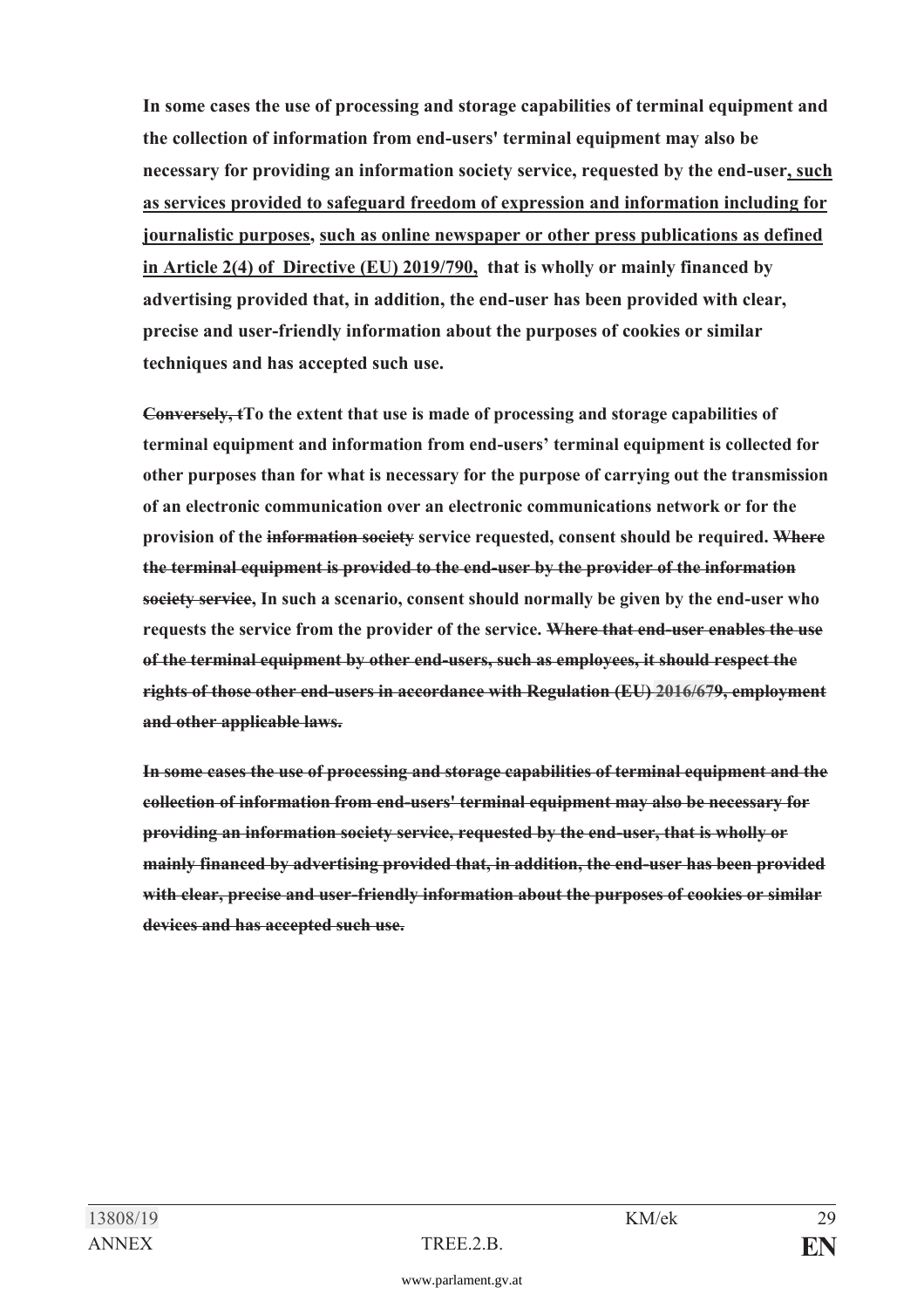**(21a)** Cookies can also be a legitimate and useful tool, for example, in **assessing the effectiveness of a delivered information society service, for example of website design and advertising or by helping to** measur**e**ing web traffic to **the numbers of end-users visiting** a website**, certain pages of a website or the number of end-users of an application. This is not the case, however, regarding cookies and similar identifiers used to determine the nature of who is using the site, which always require the consent of the end-user**. Information society providers that engage in configuration checking to provide the service in compliance with the end-user's settings and the mere logging of the fact that the end-user's device is unable to receive content requested by the end-user should not constitute access to such a device or use of the device processing capabilities. **Consent should not be necessary either when the purpose of using the processing storage capabilities of terminal equipment is to fix security vulnerablities and other security bugs, provided that such updates do not in any way change the functionality of the hardware or software or the privacy settings chosen by the end-user and the end-user has the possibility to postpone or turn off the automatic installation of such updates. Software updates that do not exclusively have a security purpose, for example those intended to add new features to an application or improve its performance, should not fall under this exception. Consent should not be necessary either if the use of processing and storage capabilities of terminal equipment and the collection of information from end-users' terminal equipment is necessary for the provision of the information society services, such as those used by IoT devices (for instance connected devices, such as connected thermostats), requested by the end-user.**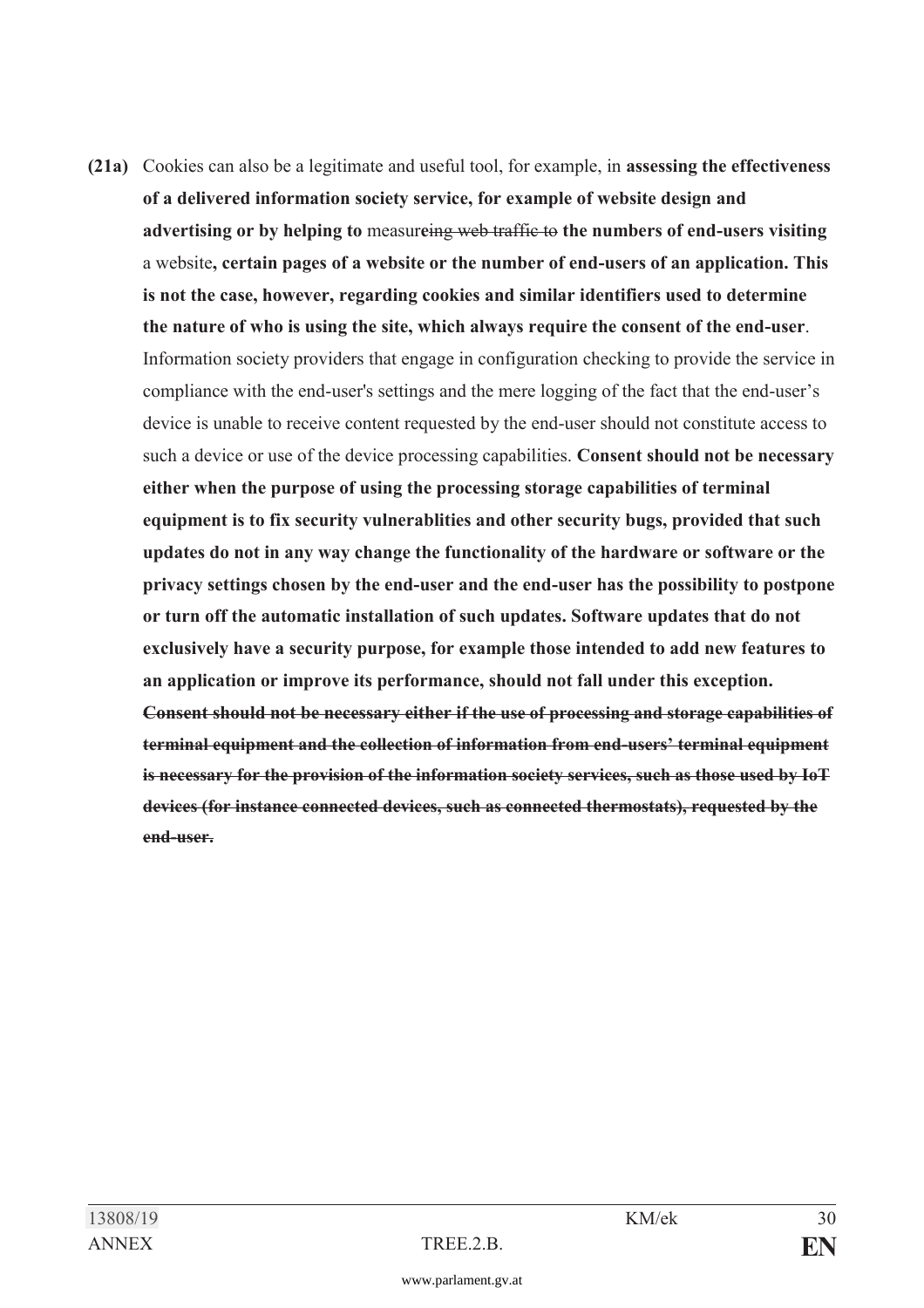- **(22) The methods used for providing information and obtaining end-user's consent should be as user-friendly as possible. Given the ubiquitous use of tracking cookies and other tracking techniques, end-users are increasingly requested to provide consent to store such tracking cookies in their terminal equipment. As a result, end-users are overloaded with requests to provide consent. The use of technical means to provide consent, for example, through transparent and user-friendly settings, may address this problem. Therefore, this Regulation should provide for the possibility to express consent by using the appropriate settings of a browser or other application. The choices made by end-users when establishing its general privacy settings of a browser or other application should be binding on, and enforceable against, any third parties.**
- **(22a) Web browsers are a type of software application that permits the retrieval and presentation of information on the internet. Other types of applications, such as the ones that permit calling and messaging or provide route guidance, have also the same capabilities. Web browsers mediate much of what occurs between the end-user and the website. From this perspective, they are in a privileged the position to play an active role to help the end-user to control the flow of information to and from the terminal equipment. More particularly web browsers may be used as gatekeepers, thus helping end-users to prevent information from their terminal equipment (for example smart phone, tablet or computer) from being accessed or stored. The responsibility for obtaining consent with the storage of a cookie and for any penalties for breach of duty lies on the information society service provider.**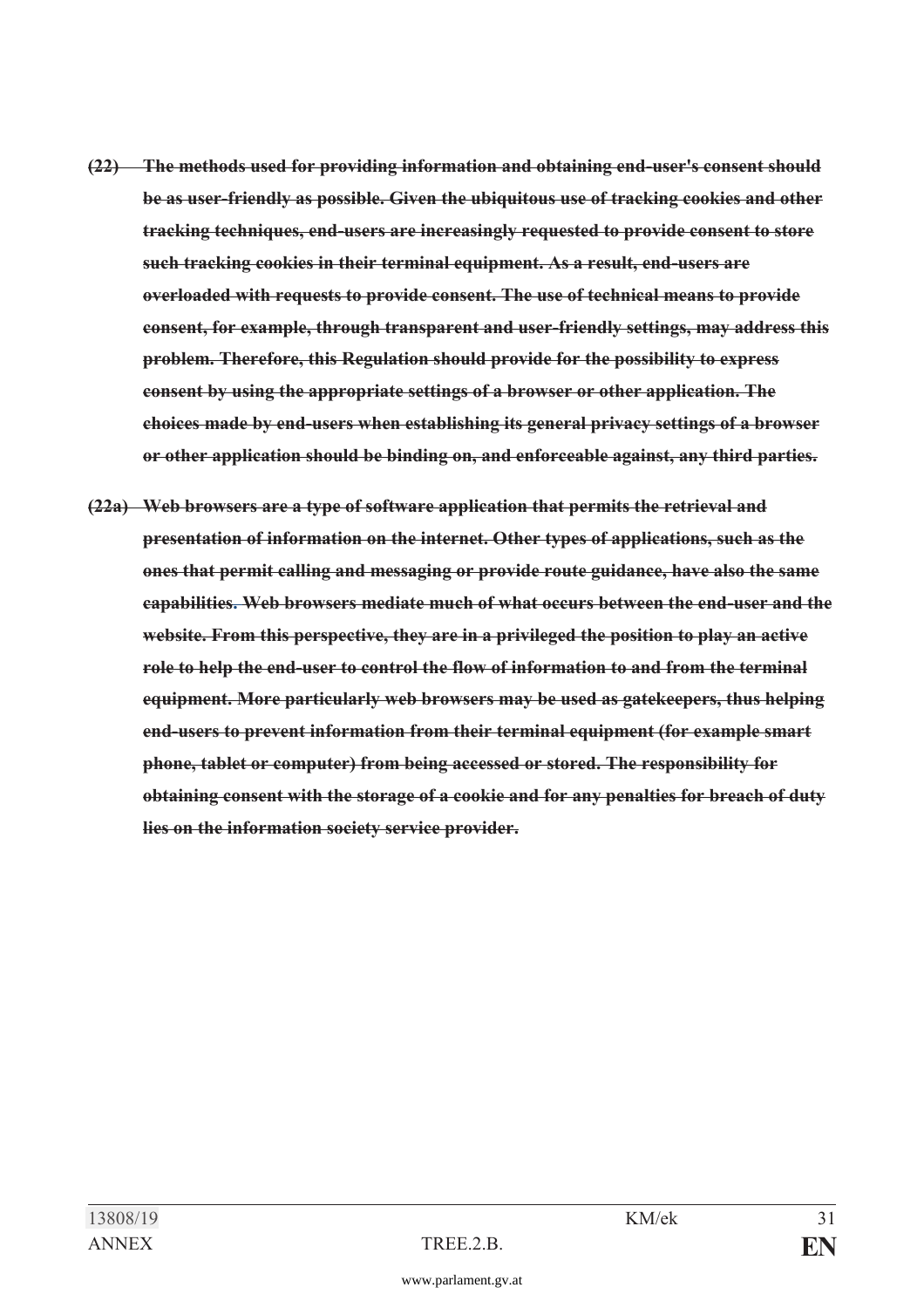**(23) The principles of data protection by design and by default were codified under Article 25 of Regulation (EU) [2016/67](https://www.parlament.gv.at/pls/portal/le.link?gp=XXVII&ityp=EU&inr=2143&code1=VER&code2=&gruppen=Link:2016/67;Nr:2016;Year:67&comp=)9. Currently, the default settings for cookies are set in most current browsers to 'accept all cookies'. Therefore providers of software enabling the retrieval and presentation of information on the internet should have an obligation to configure the software so that it offers the option to prevent third parties from storing information on the terminal equipment; this is often presented as 'reject third party cookies'. End-users should be offered a set of privacy setting options, ranging from higher (for example, 'never accept allow cookies') to lower (for example, 'always accept allow cookies') and intermediate (for example, 'reject third party cookies' or 'only accept allow first party cookies'). Such privacy settings should be presented offered in a an easily visible and intelligible manner. General privacy settings that do not provide the end-user with information about the purpose for which information can be stored on the terminal equipment, or information already stored on that equipment can be processed, as a consequence of the configured privacy settings, cannot signify the end-user's consent to the storing of information on the terminal equipment or the processing of information already stored on that equipment.**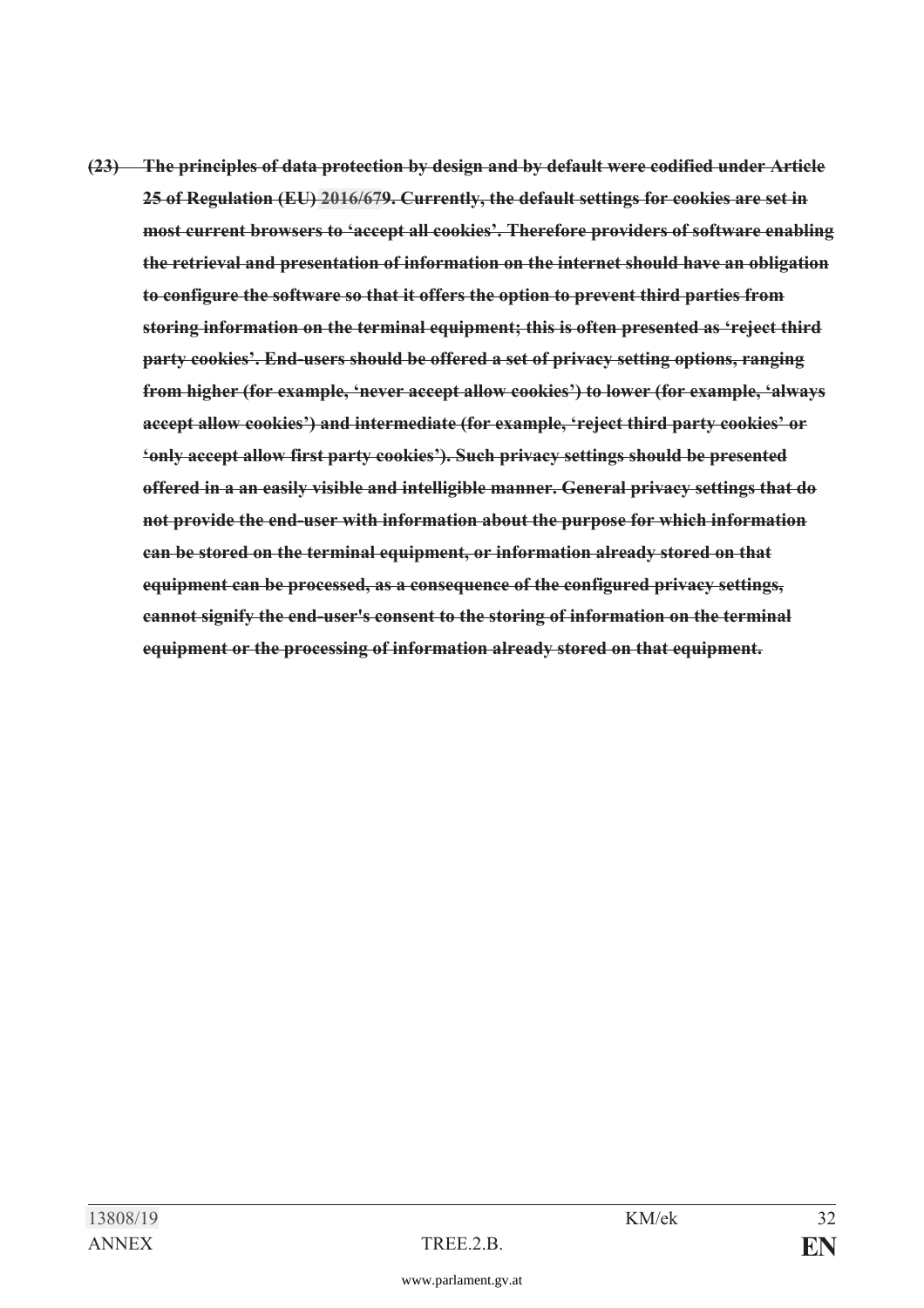**(24) For web browsers to be able to obtain end-users' consent as defined under Regulation (EU) [2016/67](https://www.parlament.gv.at/pls/portal/le.link?gp=XXVII&ityp=EU&inr=2143&code1=VER&code2=&gruppen=Link:2016/67;Nr:2016;Year:67&comp=)9, for example, to the storage of third party tracking cookies, they should, among others, require a clear affirmative action from the end-user of terminal equipment to signify his or her freely given, specific informed, and unambiguous agreement to the storage and access of such cookies in and from the terminal equipment. Such action may be considered to be affirmative, for example, if end-users are required to actively select 'accept third party cookies' to confirm their agreement and are given the necessary information to make the choice. To this end, it It is necessary to require providers of software enabling access to internet that, at the moment of installation or first use and at the moment of every update that change the privacy settings, end-users are informed about the possibility to choose the available privacy settings among the various options and ask them to make a choice. Information provided should not dissuade end-users from selecting higher privacy settings and should include relevant information about the default setting and about the risks associated with the different privacy settings, including those related to allowing third party cookies to be stored in the computer, including the compilation of long-term records of individuals' browsing histories and the use of such records to send targeted advertising. Updates of software enabling access to internet should not alter the privacy settings selected by the end-user. Web browsers are encouraged to provide easy ways for end-users to change the privacy settings at any time during use and to allow the user to make exceptions for or to whitelist certain websites or to specify for which websites (third) party cookies are always or never allowed. This Regulation does should not prevent website providers from requesting the consent of the end-user for the use of cookies irrespective of the privacy setting selected by the end-user.**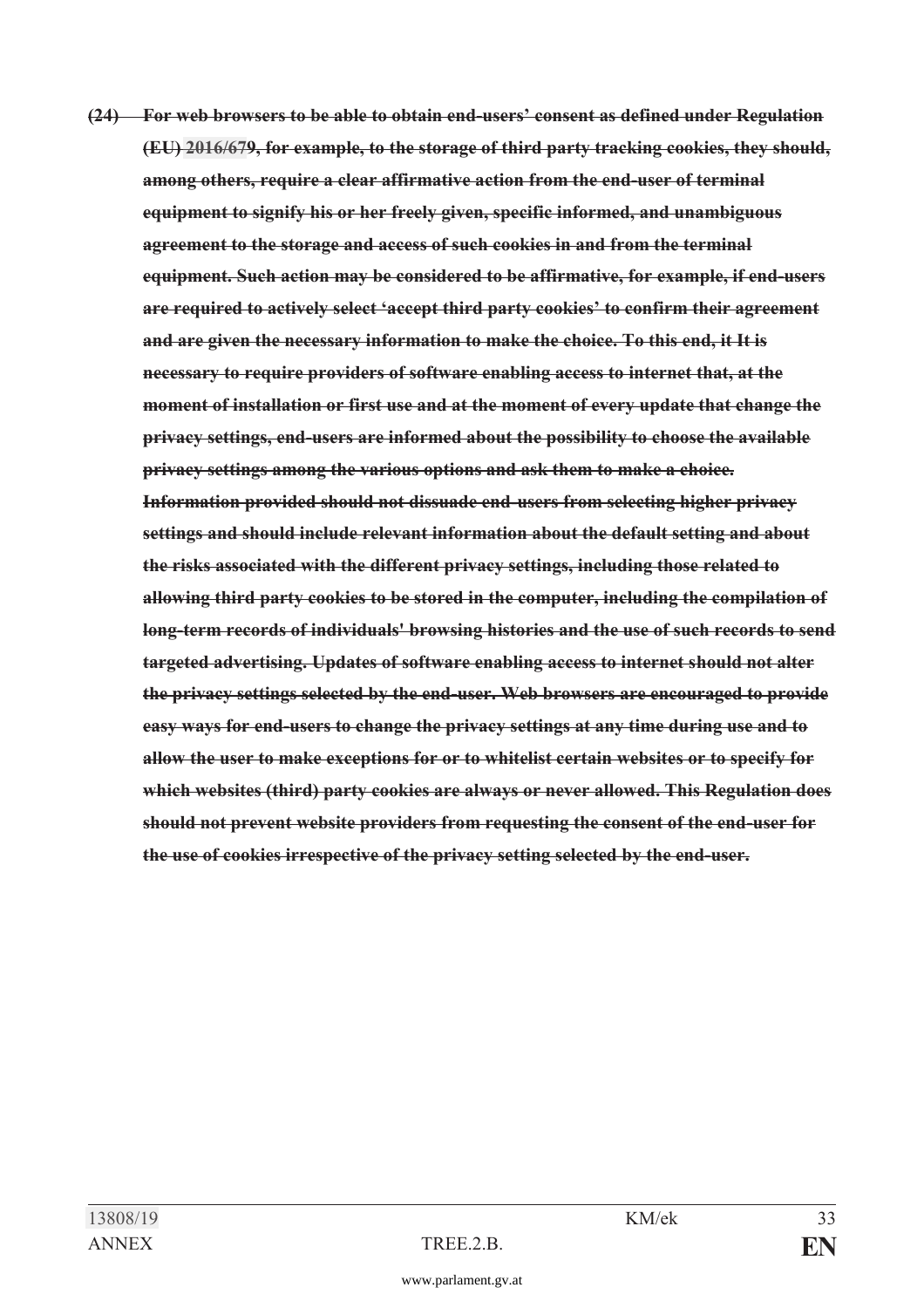(25) Accessing electronic communications networks requires the regular emission of certain data packets in order to discover or maintain a connection with the network or other devices on the network. Furthermore, devices must have a unique address assigned in order to be identifiable on that network. Wireless and cellular telephone standards similarly involve the emission of active signals containing unique identifiers such as a MAC address, the IMEI (International Mobile Station Equipment Identity), the IMSI**, the WiFi signal** etc. A single wireless base station (i.e. a transmitter and receiver), such as a wireless access point, has a specific range within which such information may be captured. Service providers have emerged who offer **physical movements'** tracking services based on the scanning of equipment related information with diverse functionalities, including people counting, **such as** providing data on the number of people waiting in line, ascertaining the number of people in a specific area, etc referred to as statistical counting for which the consent of end**users is not needed, provided that such counting is limited in time and space to the extent necessary for this purpose. Providers should also apply appropriate technical and organisations measures to ensure the level if security appropriate to the risks, including pseudonymisation of the data and making it anonymous or erase it as soon it is not longer needed for this purpose**. **Providers engaged in such practices should display prominent notices located on the edge of the area of coverage informing endusers prior to entering the defined area that the technology is in operation within a given perimeter, the purpose of the tracking, the person responsible for it and the existence of any measure the end-user of the terminal equipment can take to minimize or stop the collection. Additional information should be provided where personal data are collected pursuant to Article 13 of Regulation (EU) [2016/67](https://www.parlament.gv.at/pls/portal/le.link?gp=XXVII&ityp=EU&inr=2143&code1=VER&code2=&gruppen=Link:2016/67;Nr:2016;Year:67&comp=)9.** This information may be used for more intrusive purposes, **which should not be considered statistical counting,** such as to send commercial messages to end-users, for example when they enter stores, with personalized offers locations**, subject to the conditions laid down in this Regulation,** . While some of these functionalities do not entail high privacy risks, others do, for example, those involving **as well as** the tracking of individuals over time, including repeated visits to specified locations. Providers engaged in such practices should display prominent notices located on the edge of the area of coverage informing end-users prior to entering the defined area that the technology is in operation within a given perimeter, the purpose of the tracking, the person responsible for it and the existence of any measure the end-user of the terminal equipment can take to minimize or stop the collection. Additional information should be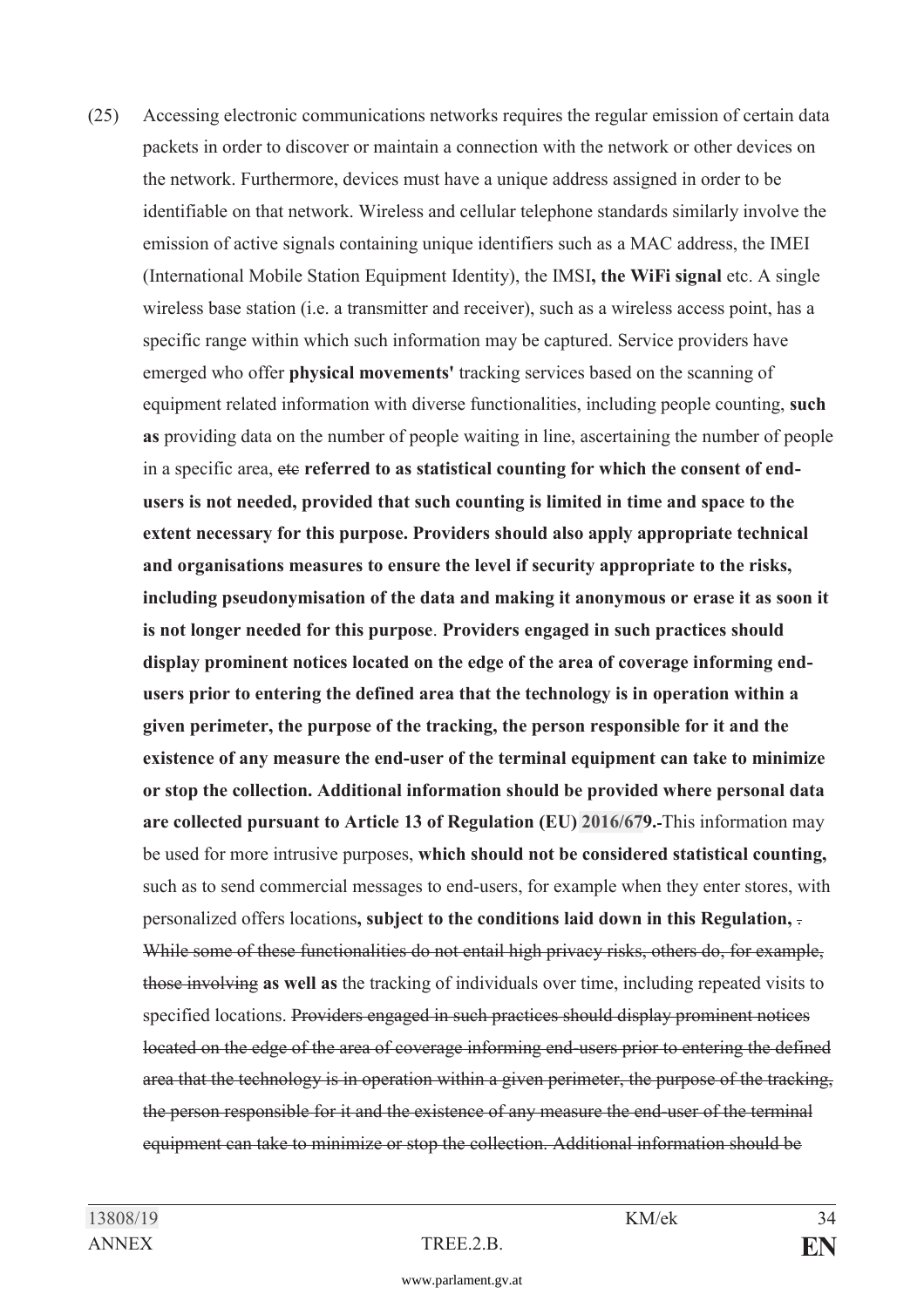provided where personal data are collected pursuant to Article 13 of Regulation (EU) [2016/67](https://www.parlament.gv.at/pls/portal/le.link?gp=XXVII&ityp=EU&inr=2143&code1=VER&code2=&gruppen=Link:2016/67;Nr:2016;Year:67&comp=)9.

**Processing the information emitted by the terminal equipment to enable it to connect to another device would be permitted if the end-user has given his or her consent or if it is necessary for the provision of a service requested by the end-user. This kind of processing might be necessary for example for the provision of some IoT related services.** 

(26) When the processing of electronic communications data by providers of electronic communications services falls within its scope, this Regulation should provide for the possibility for the Union or Member States under specific conditions to restrict by law certain obligations and rights**, including by way of derogations,** when such a restriction constitutes a necessary and proportionate measure in a democratic society to safeguard specific public interests, including **national security, defence,** public security and the prevention, investigation, detection or prosecution of criminal offences**, including dissemination of child pornography child sexual abuse and exploitation,** or the execution of criminal penalties, including the safeguarding against and the prevention of threats to public security and other important objectives of general public interest of the Union or of a Member State, in particular an important economic or financial interest of the Union or of a Member State, or a monitoring, inspection or regulatory function connected to the exercise of official authority for such interests. Therefore, this Regulation should not affect the ability of Member States to carry out lawful interception of electronic communications or take other measures, **such as legislative measures providing for the retention of data for a limited period of time,** if necessary and proportionate to safeguard the public interests mentioned above, in accordance with the Charter of Fundamental Rights of the European Union and the European Convention for the Protection of Human Rights and Fundamental Freedoms, as interpreted by the Court of Justice of the European Union and of the European Court of Human Rights. Providers of electronic communications services should provide for appropriate procedures to facilitate legitimate requests of competent authorities, where relevant also taking into account the role of the representative designated pursuant to Article 3(3).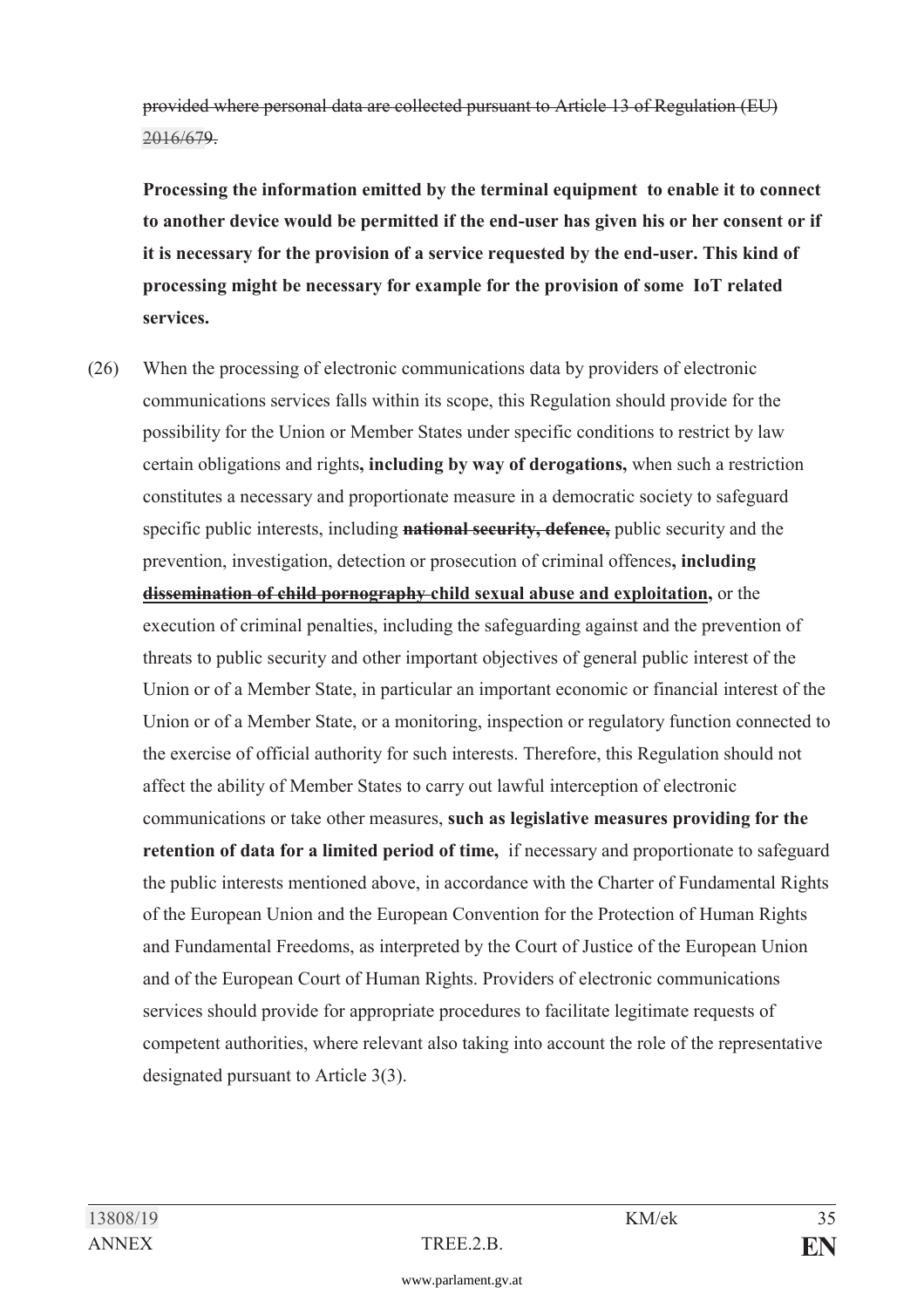- (27) As regards calling line identification, it is necessary to protect the right of the calling party to withhold the presentation of the identification of the line from which the call is being made and the right of the called party to reject calls from unidentified lines. Certain endusers, in particular help lines, and similar organisations, have an interest in guaranteeing the anonymity of their callers. As regards connected line identification, it is necessary to protect the right and the legitimate interest of the called party to withhold the presentation of the identification of the line to which the calling party is actually connected.
- (28) There is justification for overriding the elimination of calling line identification presentation in specific cases. End-users' rights to privacy with regard to calling line identification should be restricted where this is necessary to trace **malicious or** nuisance calls and with regard to calling line identification and location data where this is necessary to allow emergency services, such as eCall, to carry out their tasks as effectively as possible. **Location information established by the terminal equipment, using its built-in Global Navigation Satellite Systems (GNSS) capabilities or other types of terminal equipment based location data, such as location data derived from the WiFi functionality, may supplement the location data supplied by providers of number-based interpersonal communications services when a call is made to emergency services. The temporary denial or absence of consent of an end-user to access location data provided by the terminal equipment GNSS, for example, because location settings are turned off, shall not prevent the transfer of such information to emergency services for the purposes of facilitating access to such services. Directive [2014/53/EU](https://www.parlament.gv.at/pls/portal/le.link?gp=XXVII&ityp=EU&inr=2143&code1=RIL&code2=&gruppen=Link:2014/53/EU;Year:2014;Nr:53&comp=) empowers the Commission to adopt delegated acts requiring that specific categories or classes of radio equipment support certain features ensuring access to emergency services.**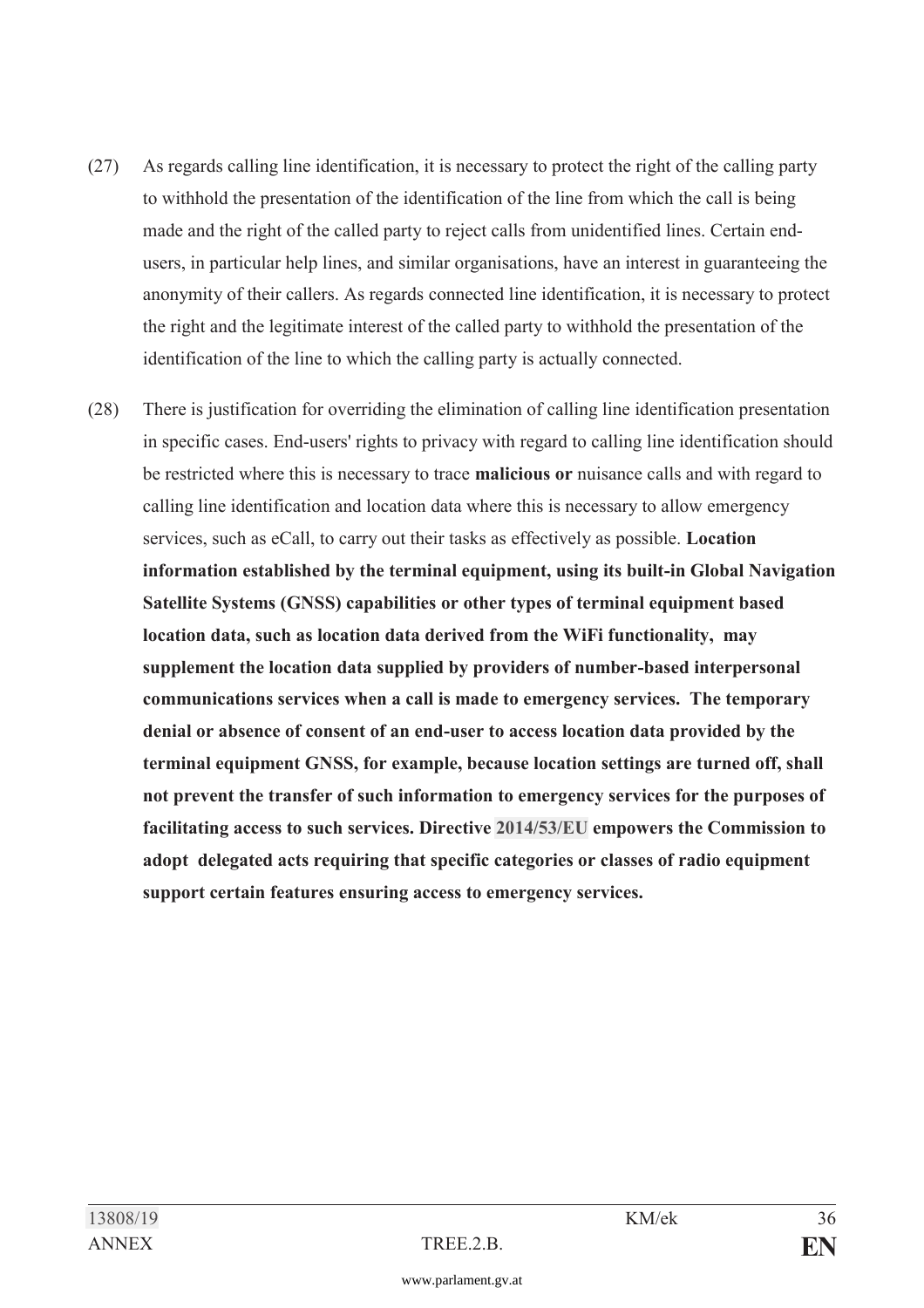- (29) Technology exists that enables providers of electronic communications services to limit the reception of **unwanted, malicious or nuisance** calls by end-users in different ways, including blocking silent calls and other fraudulent **unwanted, malicious** and nuisance calls**, such as calls originating from invalid numbers, i.e. numbers that do not exist in the numbering plan, valid numbers that are not allocated to a provider of a number-based interpersonal communications service, and valid numbers that are allocated but not assigned to an end-user**. Providers of publicly available number-based interpersonal communications services should deploy this technology and protect end-users against nuisance **such** calls and free of charge. Providers should ensure that end-users are aware of the existence of such functionalities, for instance, by publicising the fact on their webpage.
- (30) **Publicly available directories of end-users of electronic communications services are widely distributed.** Publicly available directories means any directory or service containing **categories of information on** end-users information **personal data of number-based interpersonal communication services** such as **name,** phone numbers (including mobile phone numbers), email address contact details**, home address** and includes inquiry services, **the main function of which is to enable to identify such end-users**. The right to privacy and to protection of the personal data of a natural person requires that e**E**nd-users that are natural persons are **should be asked for consent before their personal data are included in a directoryable to determine per category of personal data whether their personal data are included in a directory**, **unless Member States provide that such end-users have the right to object to inclusion of their personal data**. The legitimate interest of legal entities **persons** requires that end-users that are legal entities **persons** have the right to object to the data related to them being included in a directory. **End-users who are natural persons acting in a professional capacity should be treated as legal persons for the purpose of the provisions on publicly available directories.**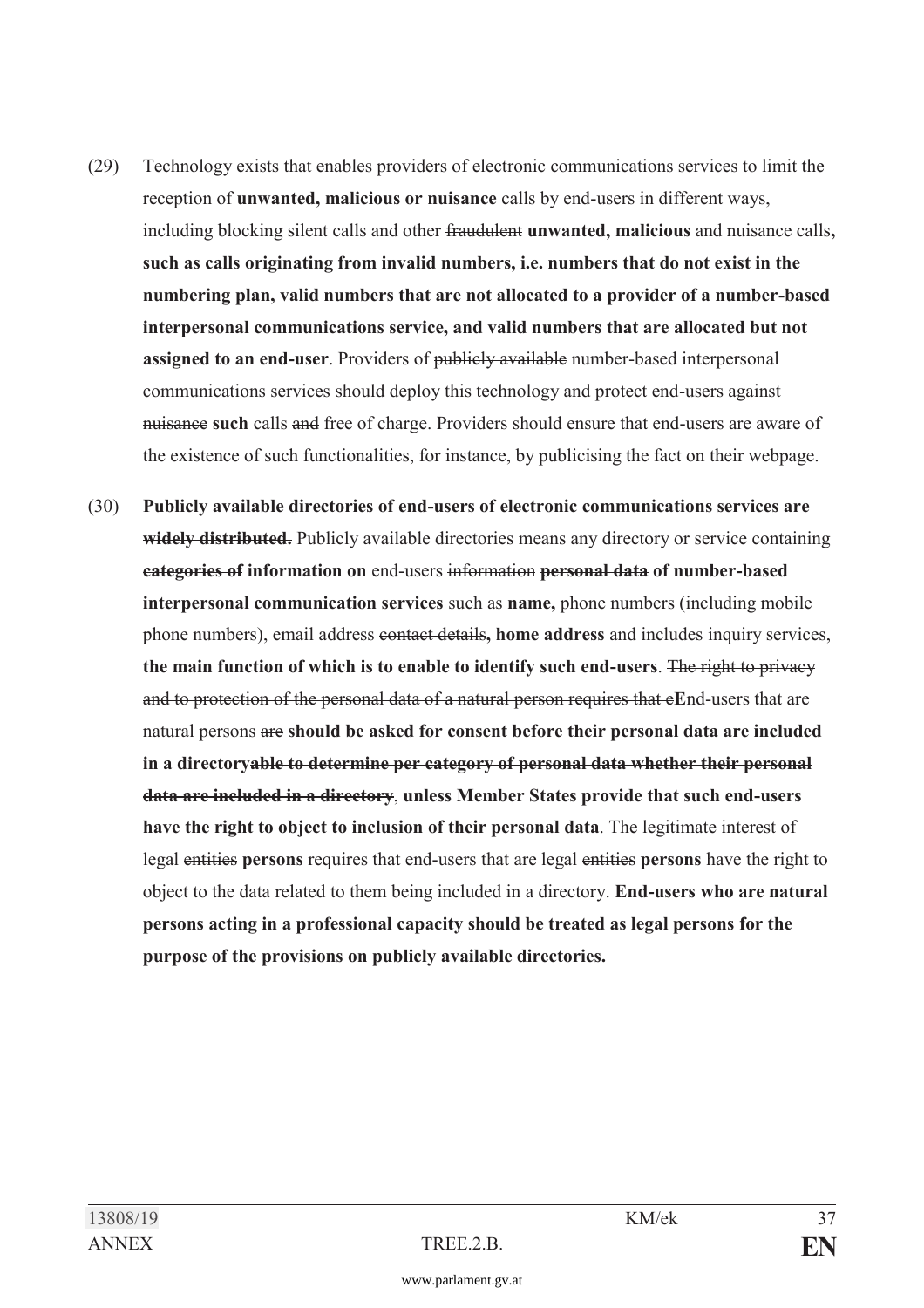- (31) If end-users that are natural persons give their consent to their data being included in such directories, they should be able to determine on a consent basis which categories of personal data are included in the directory (for example name, email address, home address, user name, phone number). In addition, p**P**roviders of publicly available directories **numberbased interpersonal communications services and/or providers of publicly available directories** should inform the end-users **who are natural persons** of the purposes of the directory and of the search functions of the directory **and obtain their additional consent** before including them in that directory**enabling such search functions related to their personal data**. End-users should be able to determine by consent on the basis of which categories of personal data their contact details can be searched. The categories of personal data included in the directory and the categories of personal data on the basis of which the end-user's contact details can be searched should not necessarily be the same.
- **(31a) For the purposes of the provisions relating to direct marketing communications, electronic message should include e-mail, SMS, MMS and functionally equivalent applications and techniques.**
- (32) In this Regulation, direct marketing **communications** refers to any form of advertising **sent**  by which a natural or legal person sends **or presents** direct marketing communications directly to one or more identified or identifiable **specific** end-users using **publicly available**  electronic communications services.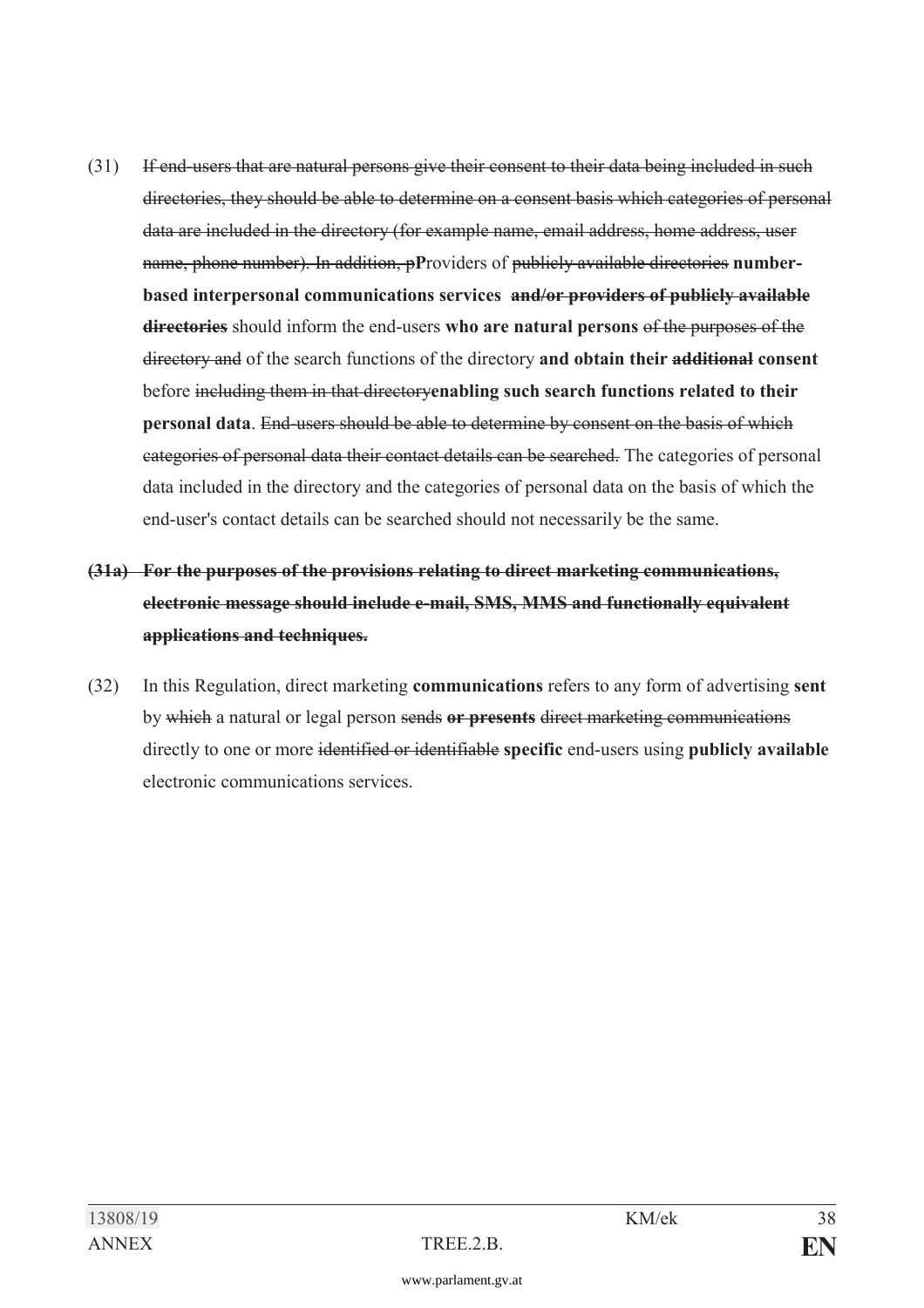**The provisions on direct marketing communications do should not apply to any other form of marketing or advertising that is not sent directly to any specific end-user for reception by that end-user at via his or her addresses, number or other contact details, e.g. the displaying of advertising to the general public on a visited website or within an information society service requested by that the end-user which is not directed to any specific identified or identifiable end-user and do not require any contact details about the end-user. An identified or identifiable end-user is the user that has logged in with a private account or personal log-in.** In addition to **direct communications advertising for**  the offering of products and services for commercial purposes, **Member States may decide that** this should **direct marketing communications also may** include messages **direct marketing communications** sent by political parties that contact natural persons via **publicly available** electronic communications services in order to promote their parties. The same should apply**ies** to messages sent by other non-profit organisations to support the purposes of the organisation.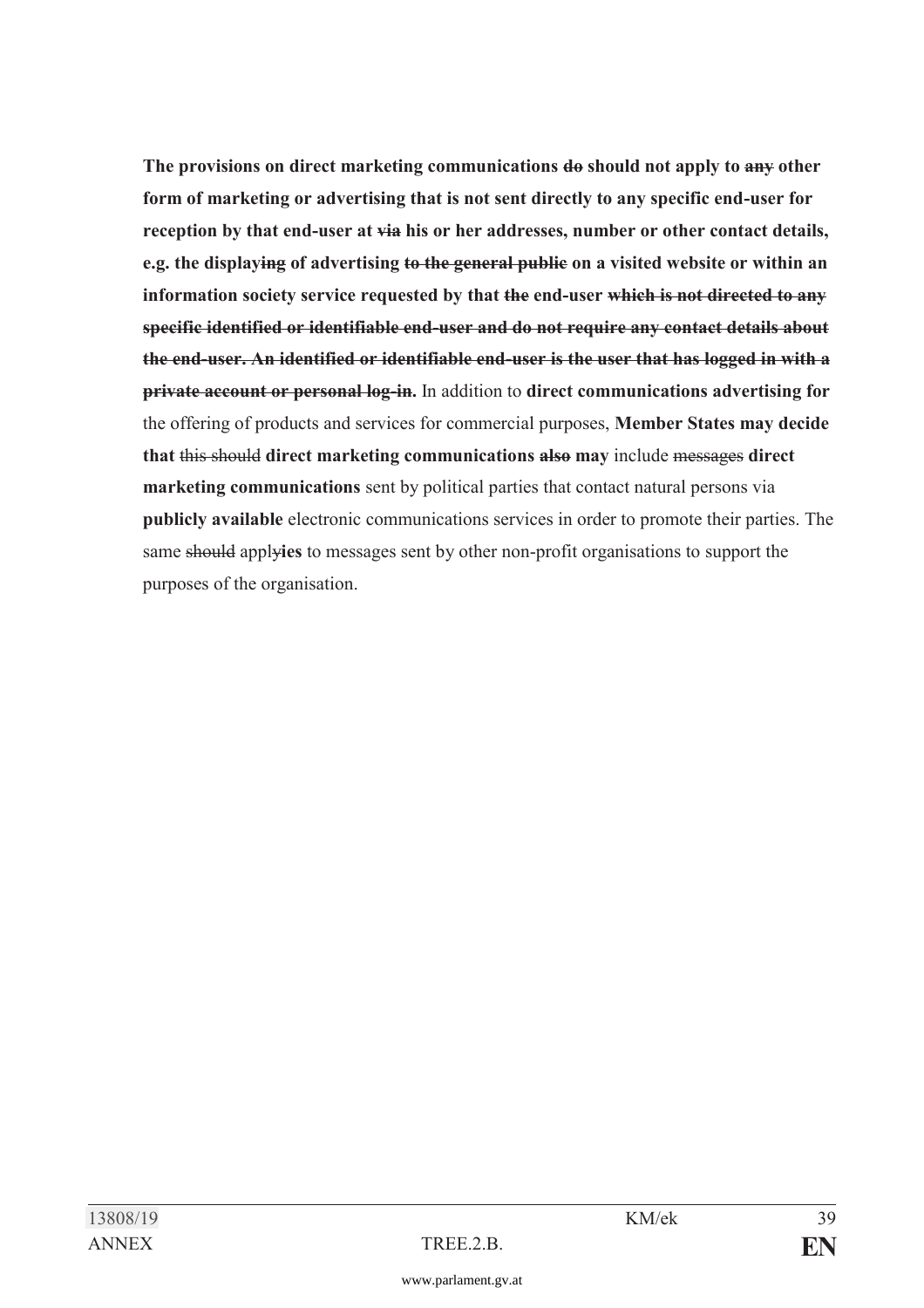- (33) Safeguards should be provided to protect end-users against unsolicited **direct marketing** communications for direct marketing purposes, which intrude into the private life **privacy** of end-users. The degree of privacy intrusion and nuisance is considered relatively similar independently of the wide range of technologies and channels used to conduct these electronic communications, whether using automated calling and communication systems, instant messaging applications, emails, SMS, MMS, Bluetooth, etc. It is therefore justified to require that consent of the end-user**s who are natural persons** is obtained before commercial electronic communications for direct marketing **communications** purposes are sent **or presented** to end-users **them** in order to effectively protect individuals **them** against the intrusion into their private life as well as the legitimate interest of legal persons. Legal certainty and the need to ensure that the rules protecting against unsolicited electronic **direct marketing** communications remain future-proof justify the need to define **in principle** a single set of rules that do not vary according to the technology used to convey these unsolicited **direct marketing** communications, while at the same time guaranteeing an equivalent level of protection for all citizens throughout the Union. However, it is reasonable to allow the use of e-mail contact details **for electronic message** within the context of an existing customer relationship for the offering of similar products or services. Such possibility should only apply to the same company that has obtained the electronic contact details **for electronic message** in accordance with Regulation (EU) [2016/67](https://www.parlament.gv.at/pls/portal/le.link?gp=XXVII&ityp=EU&inr=2143&code1=VER&code2=&gruppen=Link:2016/67;Nr:2016;Year:67&comp=)9.
- (36**33a**)Voice-to-voice direct marketing calls that do not involve the use of automated calling and communication systems, given that they are more costly for the sender and impose no financial costs on end-users. Member States should therefore be able to establish and or maintain national systems only allowing such calls **which allow all or certain types of voice-to-voice calls** to end-users **who are natural persons and** who have not objected**, including in the context of an existing customer relationship**.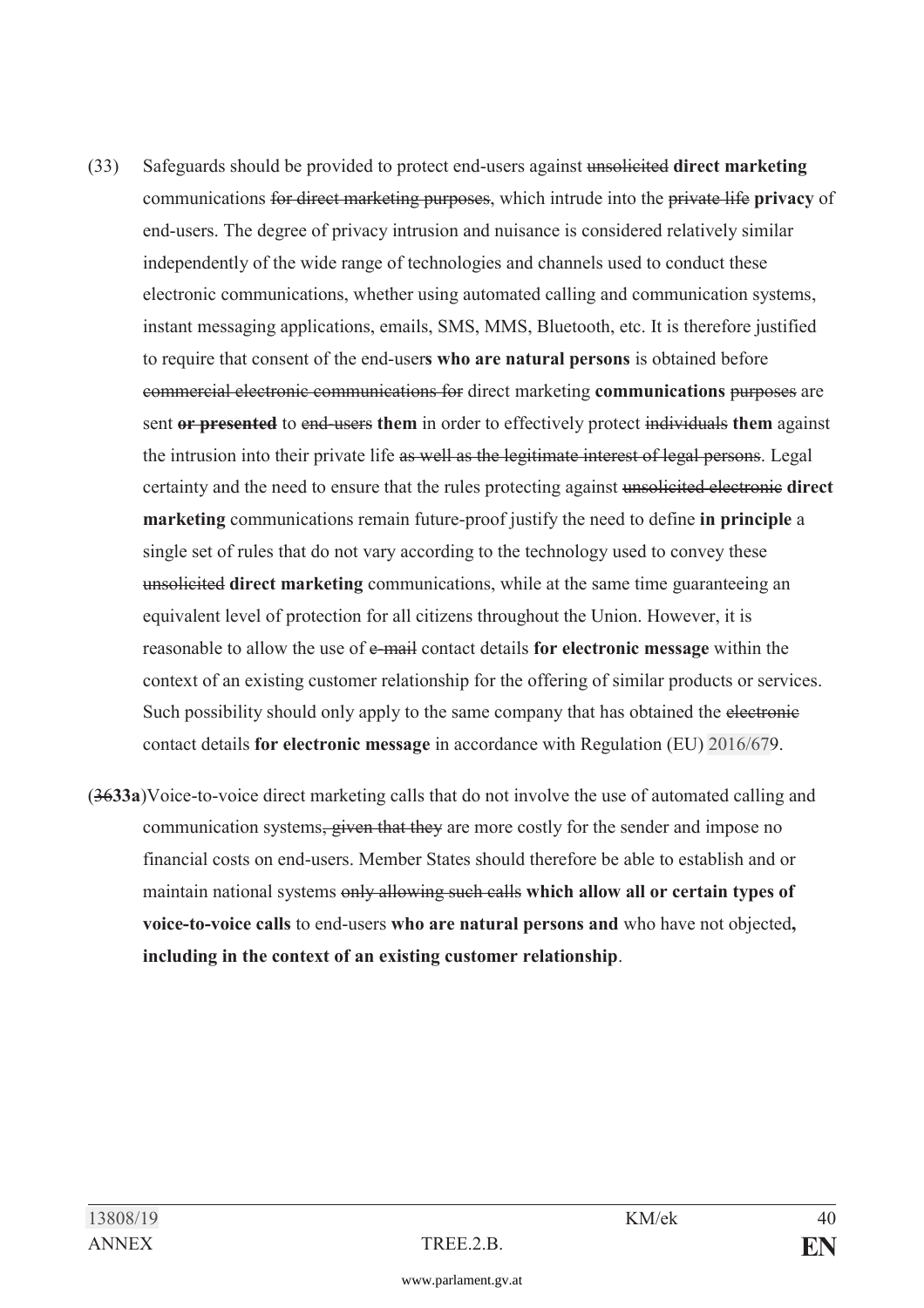- (34) When end-users **who are natural persons** have provided their consent to receiving unsolicited **direct marketing** communications for direct marketing purposes, they should still be able to withdraw their consent at any time in an easy manner **and without any cost to them**. To facilitate effective enforcement of Union rules on unsolicited messages for direct marketing **communications**, it is necessary to prohibit the masking of the identity and the use of false identities, false return addresses or numbers while sending **or presenting** unsolicited commercial **direct marketing** communications for direct marketing purposes. Unsolicited **Direct** marketing communications should therefore be clearly recognizable as such and should indicate the identity of the legal or the natural person transmitting **sending or presenting** the communication **and, where applicable,** or on **whose** behalf of whom the communication is transmitted **sent or presented** and provide the necessary information for recipients **end-users who are natural persons** to exercise their right to oppose **withdraw their consent** to receiving further written and/or oral marketing messages **direct marketing communications, such as valid contact details (e.g. link, e-mail address) which can be easily used by end-users who are natural persons to withdraw their consent free of charge**.
- (35) In order to allow easy withdrawal of consent, legal or natural persons conducting direct marketing communications by email should present a link, or a valid electronic mail address, which can be easily used by end-users to withdraw their consent. Legal or natural persons conducting direct marketing communications through voice-to-voice calls and through calls by automating calling and communication systems should display **present** their identity line on which the company can be called**. Member States are encouraged to introduce by means of national law** or present a specific code **or prefix** identifying the fact that the call is a **direct** marketing call **to improve the tools provided for the end-users in order to protect their privacy in more efficient manner**. **Using a specific code or prefix should not relieve the legal or natural persons sending or presenting direct marketing call from the obligation to present their calling line identification.**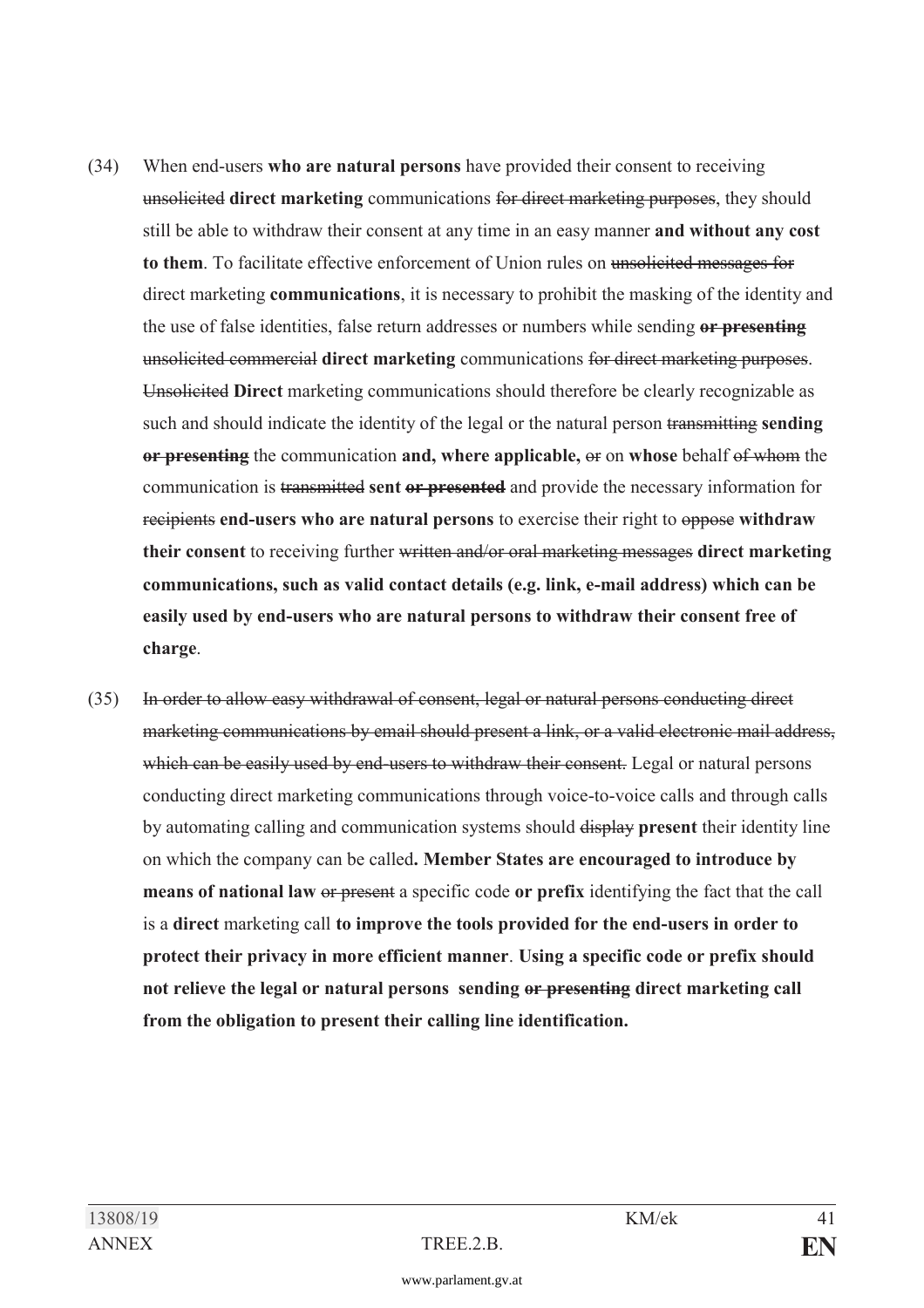- (37) Service providers who offer electronic communications services should inform end- users of measures they can take to protect the security of their communications for instance by using specific types of software or encryption technologies. The requirement to inform end-users of particular security risks does not discharge a service provider from the obligation to take, at its own costs, appropriate and immediate measures to remedy any new, unforeseen security risks and restore the normal security level of the service. The provision of information about security risks to the subscriber should be free of charge. Security is appraised in the light of Article 32 of Regulation (EU) [2016/67](https://www.parlament.gv.at/pls/portal/le.link?gp=XXVII&ityp=EU&inr=2143&code1=VER&code2=&gruppen=Link:2016/67;Nr:2016;Year:67&comp=)9.
- (38) To ensure full consistency with Regulation (EU) [2016/67](https://www.parlament.gv.at/pls/portal/le.link?gp=XXVII&ityp=EU&inr=2143&code1=VER&code2=&gruppen=Link:2016/67;Nr:2016;Year:67&comp=)9, the enforcement of the provisions of this Regulation should be entrusted to the same authorities responsible for the enforcement of the provisions Regulation (EU) [2016/67](https://www.parlament.gv.at/pls/portal/le.link?gp=XXVII&ityp=EU&inr=2143&code1=VER&code2=&gruppen=Link:2016/67;Nr:2016;Year:67&comp=)9 and this Regulation relies on the consistency mechanism of Regulation (EU) [2016/67](https://www.parlament.gv.at/pls/portal/le.link?gp=XXVII&ityp=EU&inr=2143&code1=VER&code2=&gruppen=Link:2016/67;Nr:2016;Year:67&comp=)9. Member States should be able to have more than one supervisory authority, to reflect their constitutional, organisational and administrative structure. **The designation of supervisory authorities responsible for the monitoring of the application of this Regulation cannot affect the right of natural persons to have compliance with rules regarding the protection of personal data subject to control by an independent authority in accordance with Article 8(3) of the Charter as interpreted by the Court. End-users who are legal persons should have the same rights as end-users who are natural persons regarding any supervisory authority entrusted to monitor any provisions of this Regulation. Each supervisory authority should be provided with the additional financial and human resources, premises and infrastructure necessary for the effective performance of the additional tasks designated under this Regulation.** The supervisory authorities should also be responsible for monitoring the application of this Regulation regarding electronic communications data for legal entities. Such additional tasks should not jeopardise the ability of the supervisory authority to perform its tasks regarding the protection of personal data under Regulation (EU) [2016/67](https://www.parlament.gv.at/pls/portal/le.link?gp=XXVII&ityp=EU&inr=2143&code1=VER&code2=&gruppen=Link:2016/67;Nr:2016;Year:67&comp=)9 and this Regulation. Each supervisory authority should be provided with the additional financial and human resources, premises and infrastructure necessary for the effective performance of the tasks under this Regulation.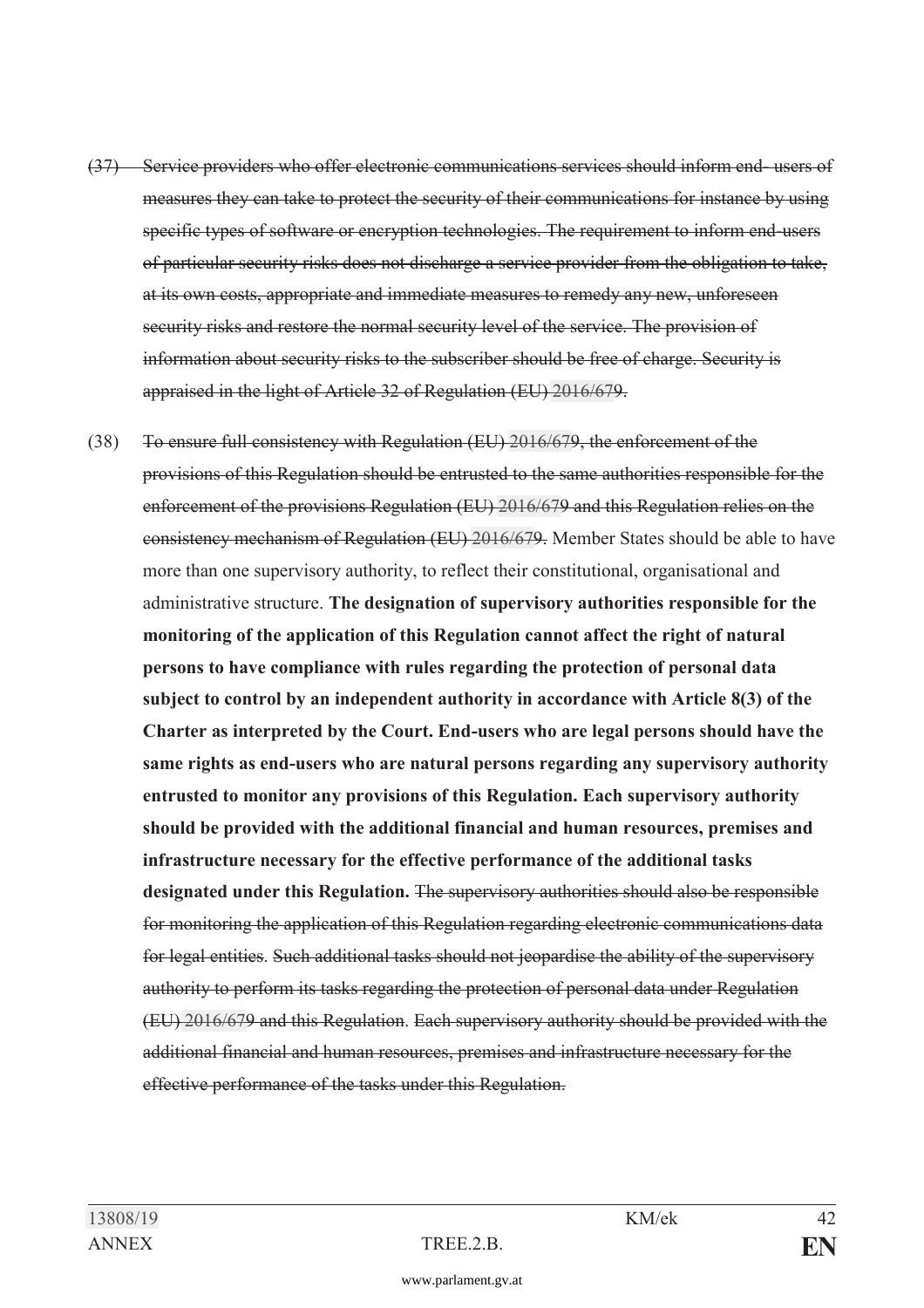- **(38a) To ensure consistency with Regulation (EU) [2016/67](https://www.parlament.gv.at/pls/portal/le.link?gp=XXVII&ityp=EU&inr=2143&code1=VER&code2=&gruppen=Link:2016/67;Nr:2016;Year:67&comp=)9, the enforcement of the certain provisions of this Regulation should be entrusted to the same authorities responsible for the enforcement of the provisions Regulation (EU) [2016/67](https://www.parlament.gv.at/pls/portal/le.link?gp=XXVII&ityp=EU&inr=2143&code1=VER&code2=&gruppen=Link:2016/67;Nr:2016;Year:67&comp=)9, including with regard to end-users who are legal persons.**
- (39) Each supervisory authority should be competent on the territory of its own Member State to exercise the powers and to perform the tasks set forth in this Regulation. In order to ensure consistent monitoring and enforcement of this Regulation throughout the Union, the supervisory authorities should have the same tasks and effective powers in each Member State, without prejudice to the powers of prosecutorial authorities under Member State law, to bring infringements of this Regulation to the attention of the judicial authorities and engage in legal proceedings. Member States and their supervisory authorities are encouraged to take account of the specific needs of micro, small and medium-sized enterprises in the application of this Regulation.
- (40) In order to strengthen the enforcement of the rules of this Regulation, each supervisory authority should have the power to impose penalties including administrative fines for any infringement of this Regulation, in addition to, or instead of any other appropriate measures pursuant to this Regulation. This Regulation should indicate infringements and the upper limit and criteria for setting the related administrative fines, which should be determined by the competent supervisory authority in each individual case, taking into account all relevant circumstances of the specific situation, with due regard in particular to the nature, gravity and duration of the infringement and of its consequences and the measures taken to ensure compliance with the obligations under this Regulation and to prevent or mitigate the consequences of the infringement. For the purpose of setting a fine under this Regulation, an undertaking should be understood to be an undertaking in accordance with Articles 101 and 102 of the Treaty.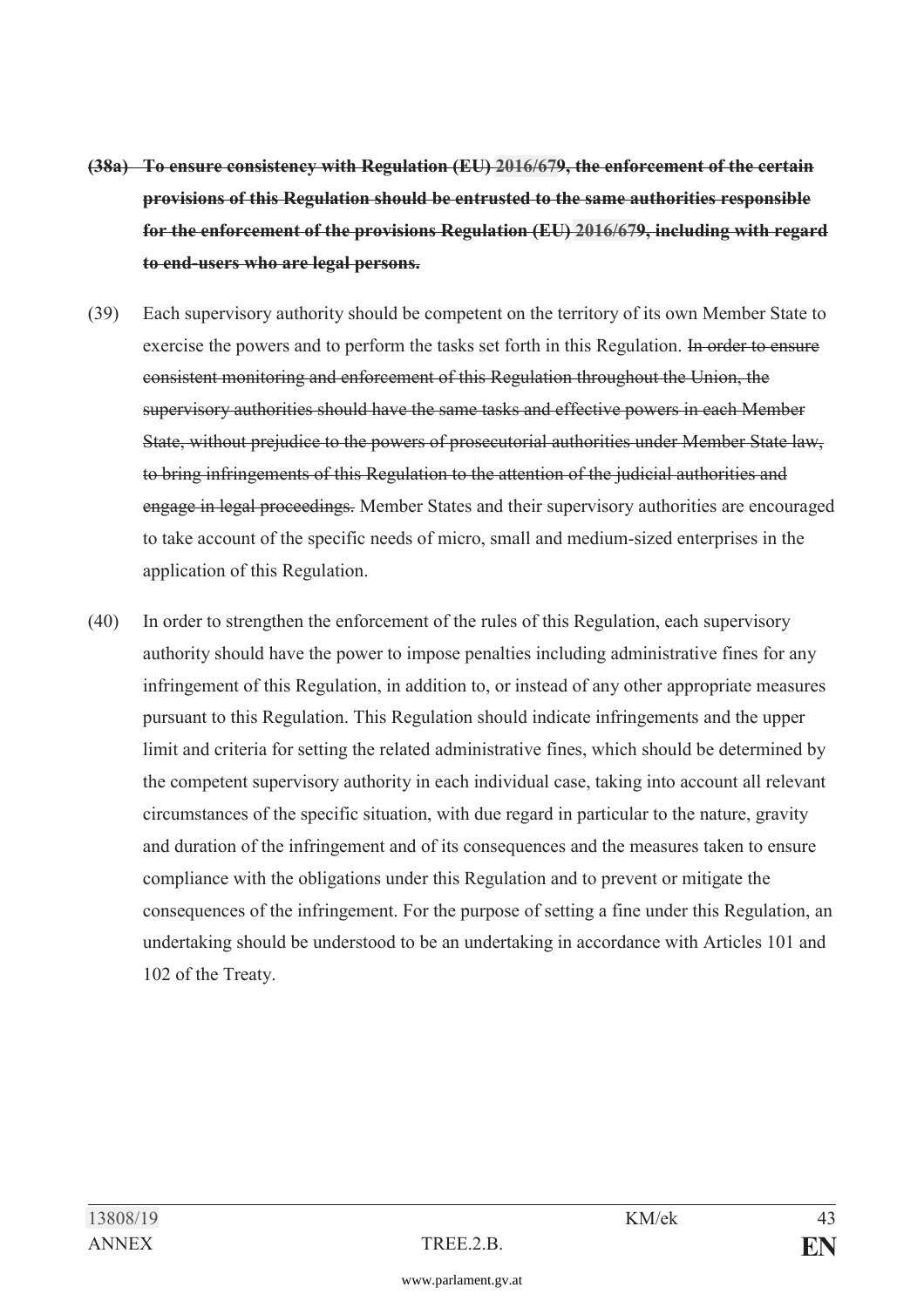(41) In order to fulfil the objectives of this Regulation, namely to protect the fundamental rights and freedoms of natural persons and in particular their right to the protection of personal data and to ensure the free movement of personal data within the Union, the power to adopt acts in accordance with Article 290 of the Treaty should be delegated to the Commission to supplement this Regulation. In particular, delegated acts should be adopted in respect of the information to be presented, including by means of standardised icons in order to give an easily visible and intelligible overview of the collection of information emitted by terminal equipment, its purpose, the person responsible for it and of any measure the end-user of the terminal equipment can take to minimise the collection. Delegated acts are also necessary to specify a code to identify direct marketing calls including those made through automated calling and communication systems. It is of particular importance that the Commission carries out appropriate consultations and that those consultations be conducted in accordance with the principles laid down in the Interinstitutional Agreement on Better Law-Making of 13 April 2016**<sup>5</sup>**. In particular, to ensure equal participation in the preparation of delegated acts, the European Parliament and the Council receive all documents at the same time as Member States' experts, and their experts systematically have access to meetings of Commission expert groups dealing with the preparation of delegated acts. Furthermore, in order to ensure uniform conditions for the implementation of this Regulation, implementing powers should be conferred on the Commission when provided for by this Regulation. Those powers should be exercised in accordance with Regulation (EU) No [182/2011](https://www.parlament.gv.at/pls/portal/le.link?gp=XXVII&ityp=EU&inr=2143&code1=VER&code2=&gruppen=Link:182/2011;Nr:182;Year:2011&comp=).

<sup>-</sup><sup>5</sup> Interinstitutional Agreement between the European Parliament, the Council of the European Union and the European Commission on Better Law-Making of 13 April 2016 [\(OJ L 123,](https://www.parlament.gv.at/pls/portal/le.link?gp=XXVII&ityp=EU&inr=2143&code1=ABL&code2=&gruppen=Code:L;Nr:123;Day:12;Month:5;Year:2016;Page:1&comp=)  [12.5.2016, p. 1](https://www.parlament.gv.at/pls/portal/le.link?gp=XXVII&ityp=EU&inr=2143&code1=ABL&code2=&gruppen=Code:L;Nr:123;Day:12;Month:5;Year:2016;Page:1&comp=)–14).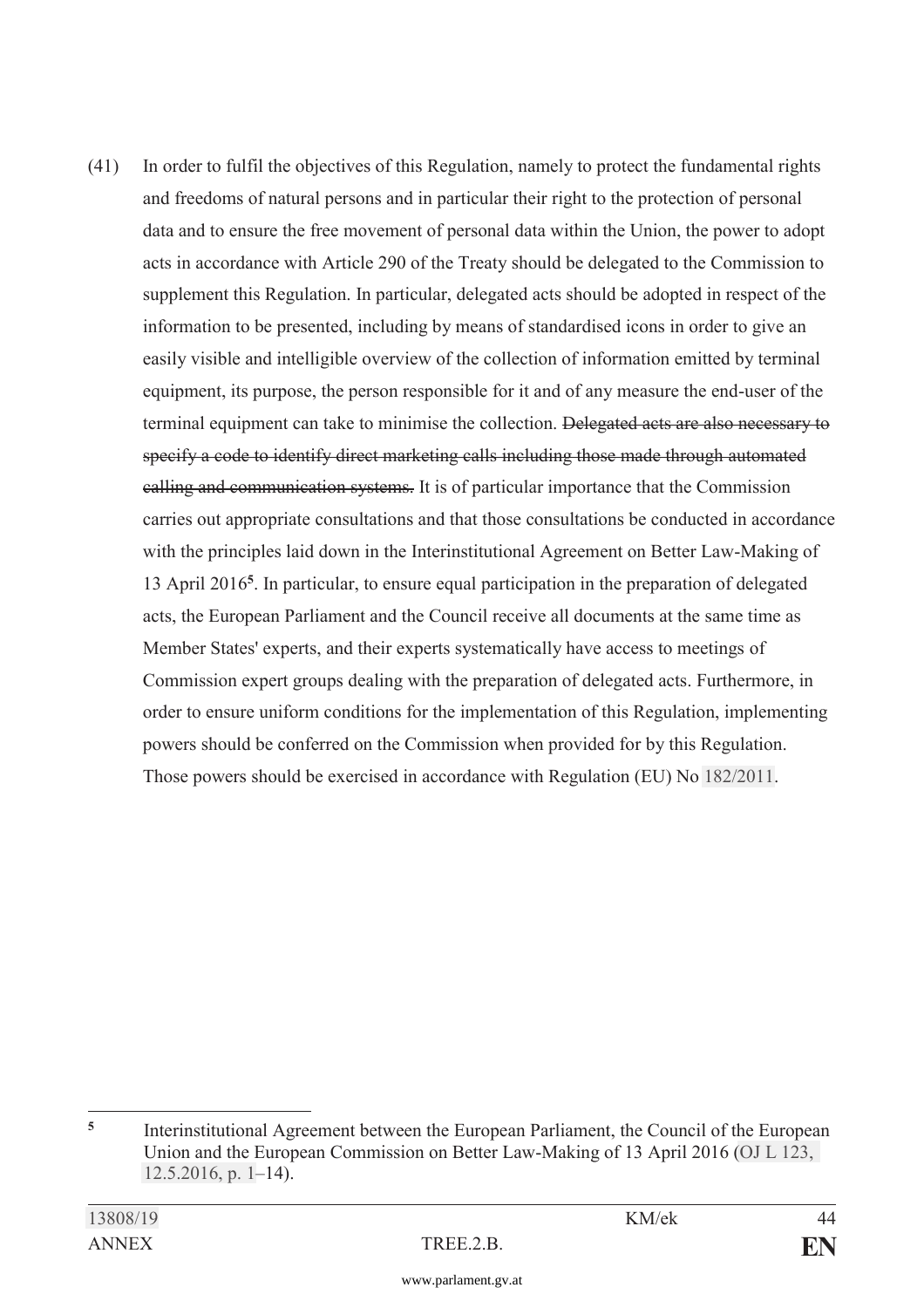- (42) Since the objective of this Regulation, namely to ensure an equivalent level of protection of natural and legal persons and the free flow of electronic communications data throughout the Union, cannot be sufficiently achieved by the Member States and can rather, by reason of the scale or effects of the action, be better achieved at Union level, the Union may adopt measures, in accordance with the principle of subsidiarity as set out in Article 5 of the Treaty on European Union. In accordance with the principle of proportionality as set out in that Article, this Regulation does not go beyond what is necessary in order to achieve that objective.
- (43) Directive [2002/58/EC](https://www.parlament.gv.at/pls/portal/le.link?gp=XXVII&ityp=EU&inr=2143&code1=RIL&code2=&gruppen=Link:2002/58/EC;Year:2002;Nr:58&comp=) should be repealed.

HAVE ADOPTED THIS REGULATION: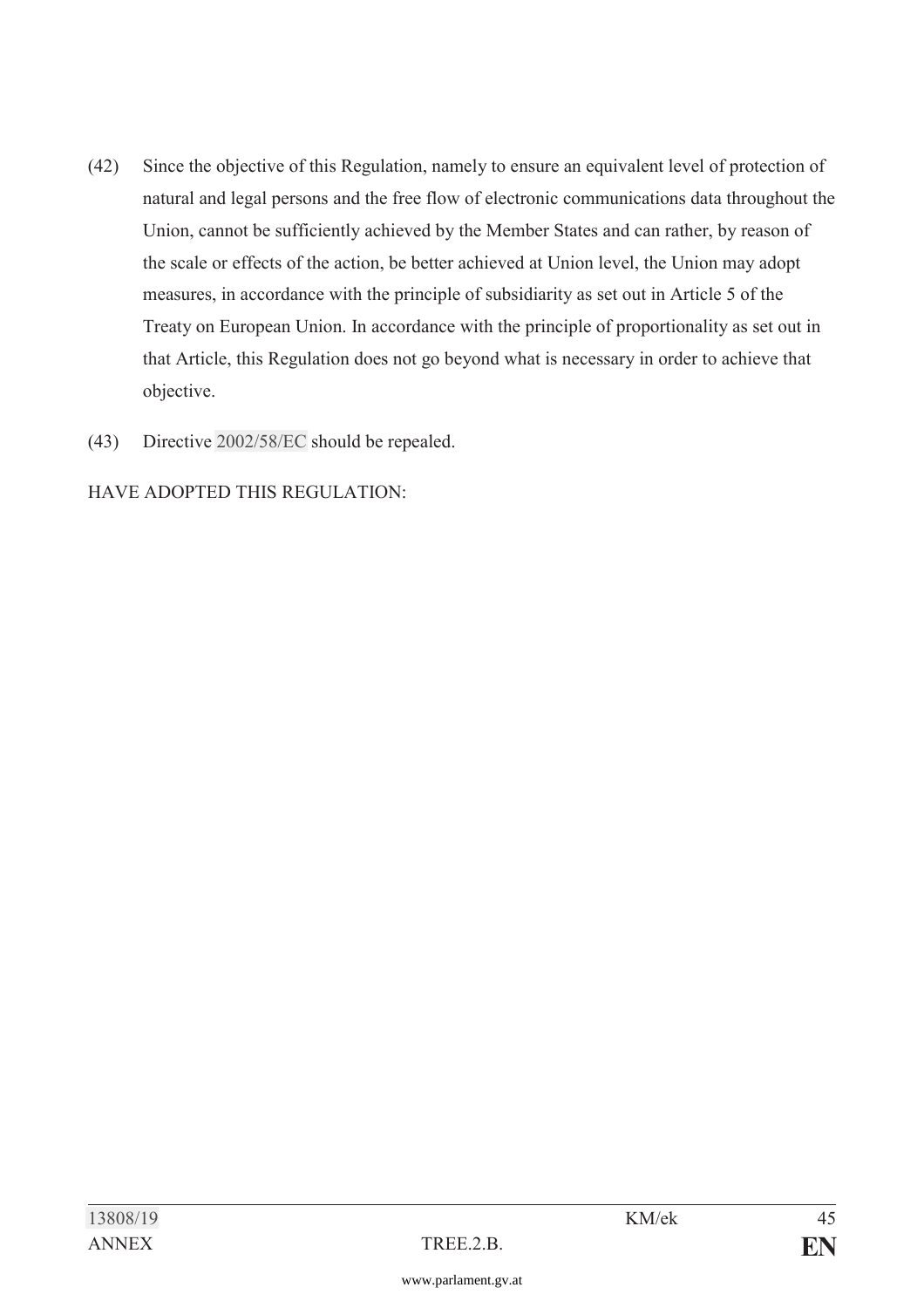# **CHAPTER I GENERAL PROVISIONS**

## *Article 1 Subject matter*

- 1. This Regulation lays down rules regarding the protection of fundamental rights and freedoms of natural and legal persons in the provision and use of electronic communications services, and in particular, the rights to respect for private life and communications and the protection of natural persons with regard to the processing of personal data.
- **1a. This Regulation lays down rules regarding the protection of the fundamental rights and freedoms of legal persons in the provision and use of the electronic communications services, and in particular their rights to respect of communications.**
- 2. This Regulation ensures **The** free movement of electronic communications data and electronic communications services within the Union, which shall be neither restricted nor prohibited for reasons related to the respect for the private life and communications of natural and legal persons and the protection of natural persons with regard to the processing of personal data**, and for protection of communications of legal persons**.
- 3. The provisions of this Regulation particularise and complement Regulation (EU) [2016/67](https://www.parlament.gv.at/pls/portal/le.link?gp=XXVII&ityp=EU&inr=2143&code1=VER&code2=&gruppen=Link:2016/67;Nr:2016;Year:67&comp=)9 **with regard to the processing of electronic communications data that qualify as personal data** by laying down specific rules for the purposes mentioned in paragraphs 1 and **to** 2.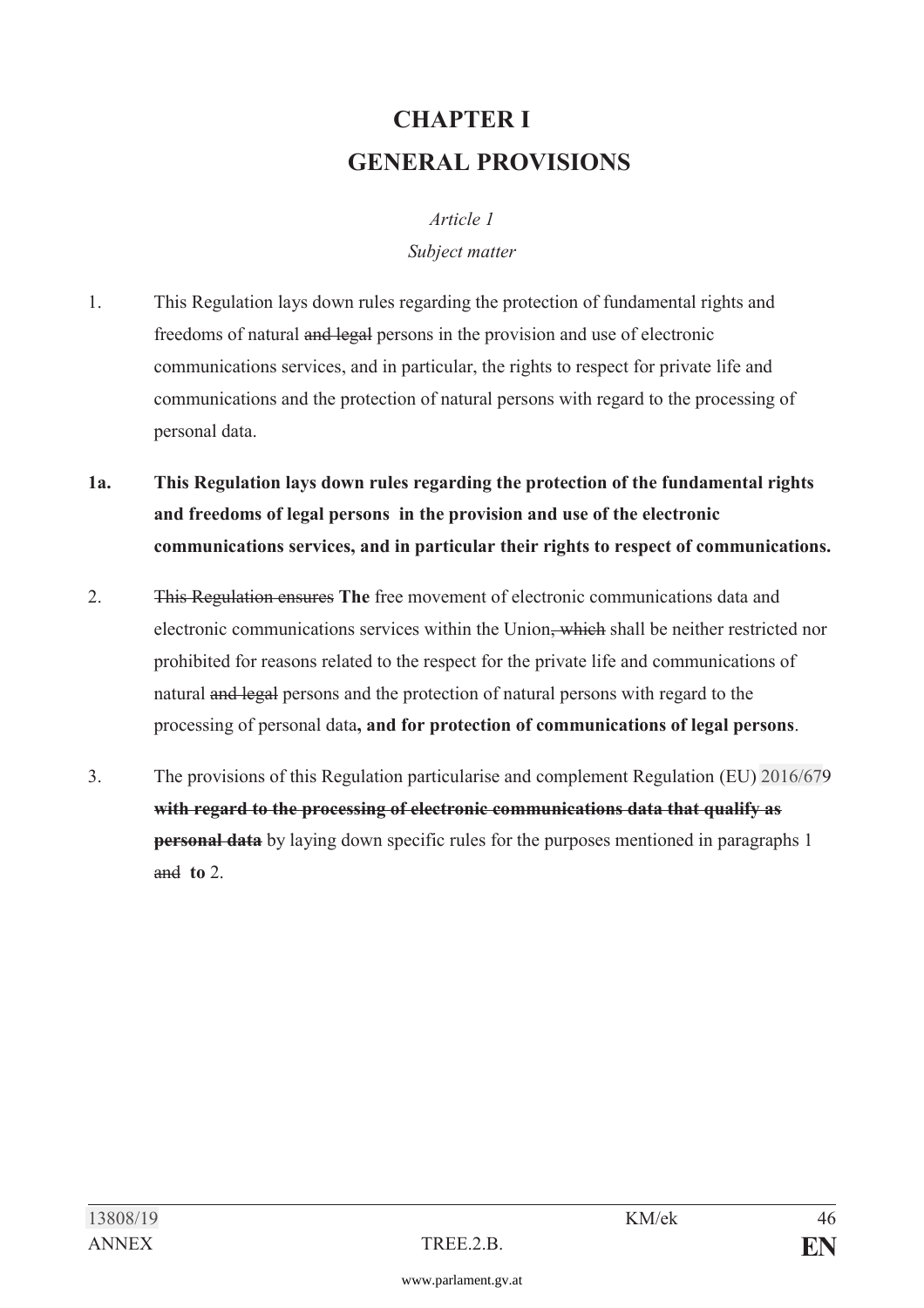#### *Material Scope*

- 1. This Regulation applies to**:**
- **(a)** the processing of electronic communications **content** data **in transmission and of electronic communications metadata** carried out in connection with the provision and the use of electronic communications services**;** and to
- **(b) end-users' terminal equipment** information related to **processed by or emitted by or stored in the terminal equipment of end-users**.
- **(c) the placing on the market of software permitting electronic communications, including the retrieval and presentation of information on the internet;**
- **(d) the offering of a publicly available directory of end-users of electonic communications services;**
- **(e) the sending or presenting of direct marketing communications to end-users.**
- 2. This Regulation does not apply to:
- (a) activities **which fall outside the scope of Union law, such as and in any event activities concerning national security and defence;**
- **(aa) activities concerning national security and defence**;
- (b) activities of the Member States which fall within the scope of Chapter 2 of Title V of the Treaty on European Union;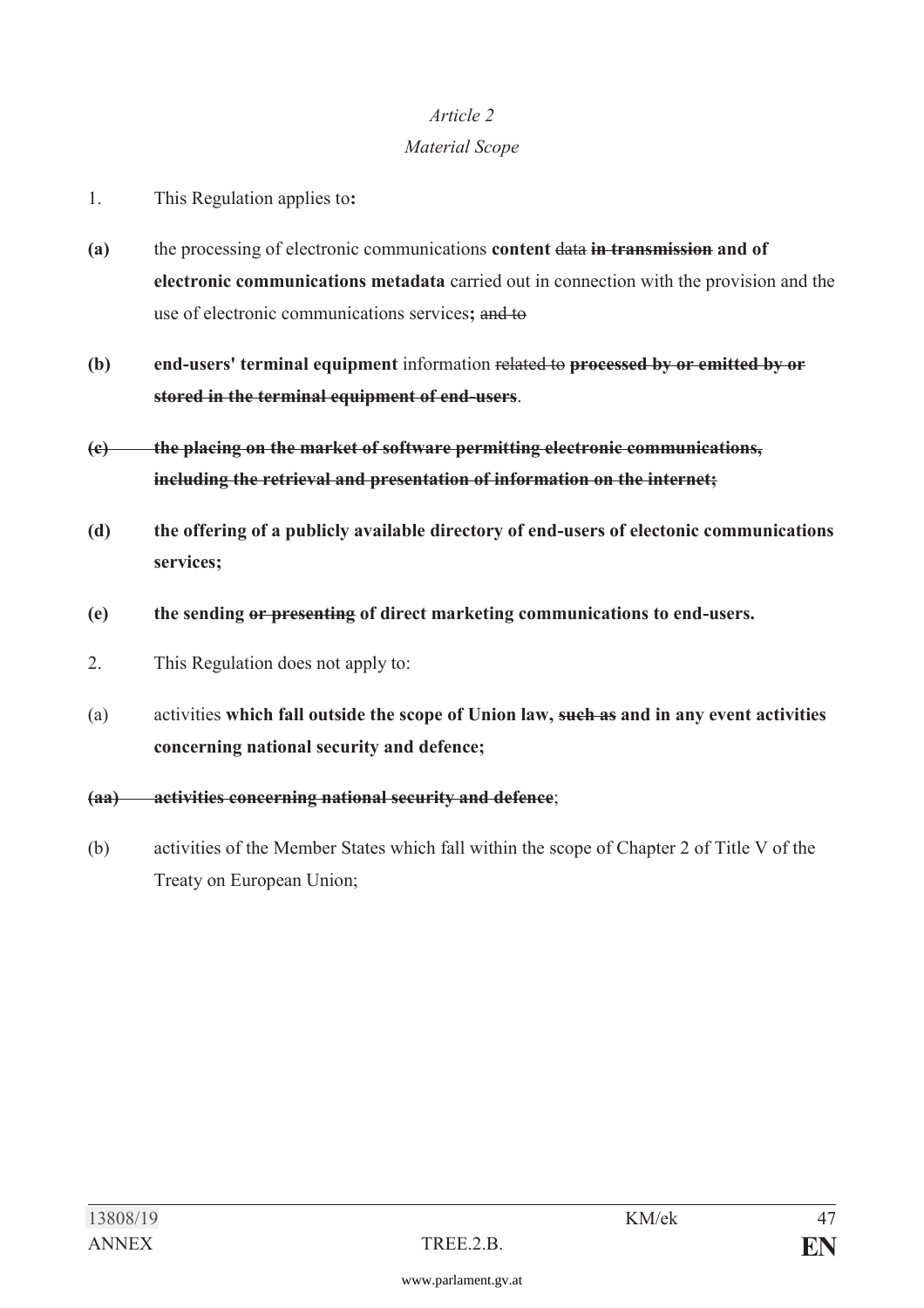- (c) electronic communications services which are not publicly available;
- (d) activities of competent authorities for the purposes of the prevention, investigation, detection or prosecution of criminal offences or the execution of criminal penalties, including the safeguarding against and the prevention of threats to public security;
- **(e) electronic communications content data after receipt processed after receipt by the end-user concerned, or by a third party entrusted by them the that end-user to record, store or otherwise process such data their electronic communications content;**
- **(f) electronic communications metadata before receipt processed upon receipt by the end-users concerned or by a third party entrusted by them the end-user for the purpose of protecting in order to ensure the security of the end-user's network and information systems including their terminal equipment ensuring network and information security to record, store or otherwise process their electronic communications metadata on their behalf.**
- 3. The processing of electronic communications data by the Union institutions, bodies, offices and agencies is governed by Regulation (EU) 00/0000 **2018/1725** [new Regulation replacing Regulation [45/2001](https://www.parlament.gv.at/pls/portal/le.link?gp=XXVII&ityp=EU&inr=2143&code1=VER&code2=&gruppen=Link:45/2001;Nr:45;Year:2001&comp=)].
- 4. This Regulation shall be without prejudice to the application of Directive [2000/31/EC](https://www.parlament.gv.at/pls/portal/le.link?gp=XXVII&ityp=EU&inr=2143&code1=RIL&code2=&gruppen=Link:2000/31/EC;Year:2000;Nr:31&comp=)**<sup>6</sup>**, in particular of the liability rules of intermediary service providers in Articles 12 to 15 of that Directive.
- 5. This Regulation shall be without prejudice to the provisions of Directive [2014/53/EU](https://www.parlament.gv.at/pls/portal/le.link?gp=XXVII&ityp=EU&inr=2143&code1=RIL&code2=&gruppen=Link:2014/53/EU;Year:2014;Nr:53&comp=).

 $\overline{a}$ **<sup>6</sup>** Directive [2000/31/EC](https://www.parlament.gv.at/pls/portal/le.link?gp=XXVII&ityp=EU&inr=2143&code1=RIL&code2=&gruppen=Link:2000/31/EC;Year:2000;Nr:31&comp=) of the European Parliament and of the Council of 8 June 2000 on certain legal aspects of information society services, in particular electronic commerce, in the Internal Market ('Directive on electronic commerce') [\(OJ L 178, 17.7.2000, p. 1](https://www.parlament.gv.at/pls/portal/le.link?gp=XXVII&ityp=EU&inr=2143&code1=ABL&code2=&gruppen=Code:L;Nr:178;Day:17;Month:7;Year:2000;Page:1&comp=)–16).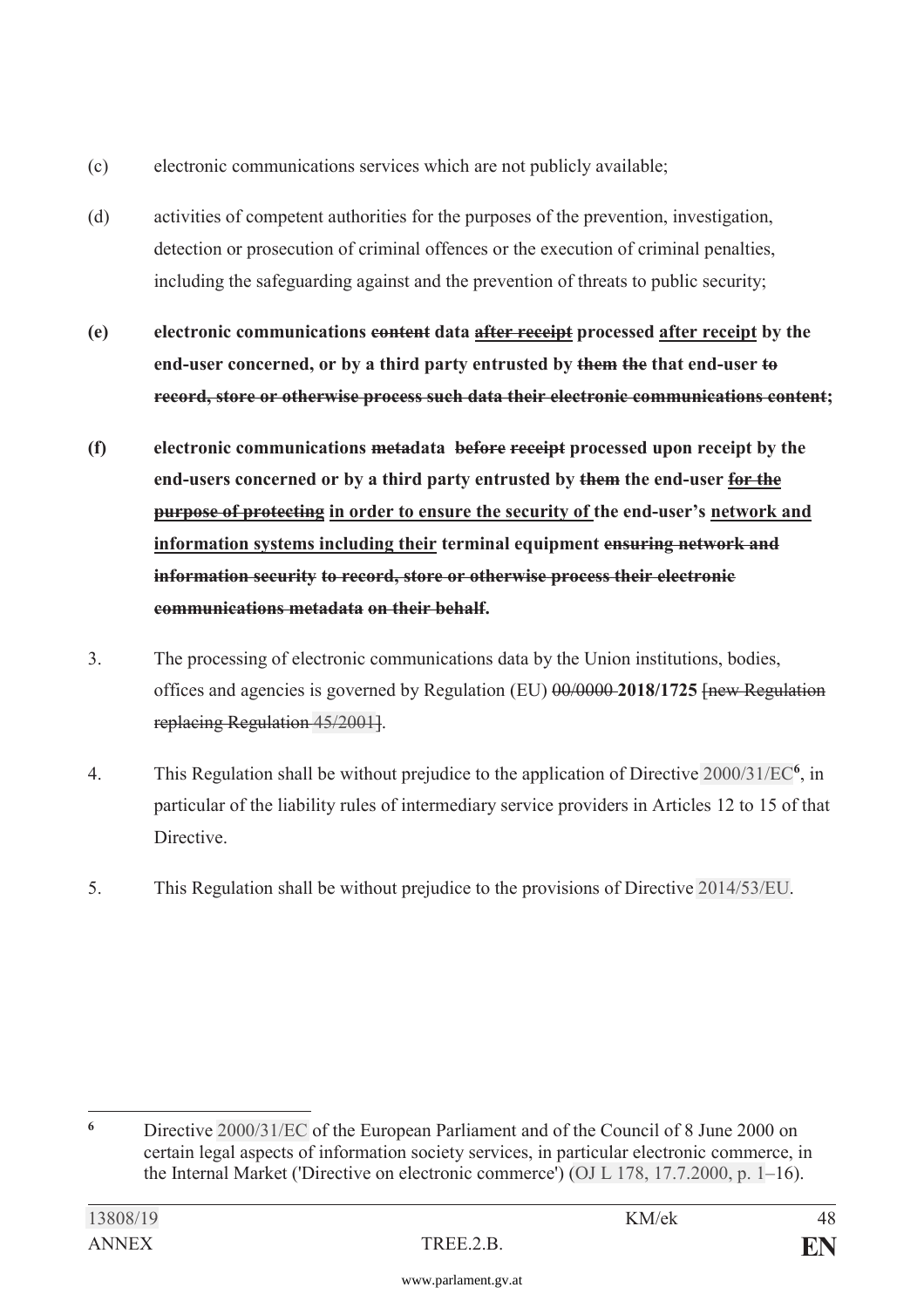#### *Territorial scope and representative*

- 1. This Regulation applies to:
- (a) the provision of electronic communications services to end-users **who are** in the Union, irrespective of whether a payment of the end-user is required;

**(aa) the processing of electronic communications content in transmission and of electronic communications metadata of end-users who are in the Union;** 

- $(b)$  the use of such services;
- (c) the protection of **terminal equipment** information related to **processed by or emitted by or stored in the terminal equipment** of end-users located **who are** in the Union.
- **(ca) the placing on the Union market of software permitting electronic communications, including the retrieval and presentation of information on the internet;**
- **(cb) the offering of publicly available directories of end-users of electronic communications services who are in the Union;**
- **(cc) the sending or presenting of direct marketing communications to end-users who are in the Union.**
- 2. Where the provider of an electronic communications service**, the provider of a publicly available directory or the provider of software enabling electronic communications, or a person using electronic communications services to send or present direct marketing communications, or makes use of a person using processing and storage capabilities or collects collecting information processed by or emitted by or stored in the end-users' terminal equipment** is not established in the Union it shall designate in writing a representative in the Union.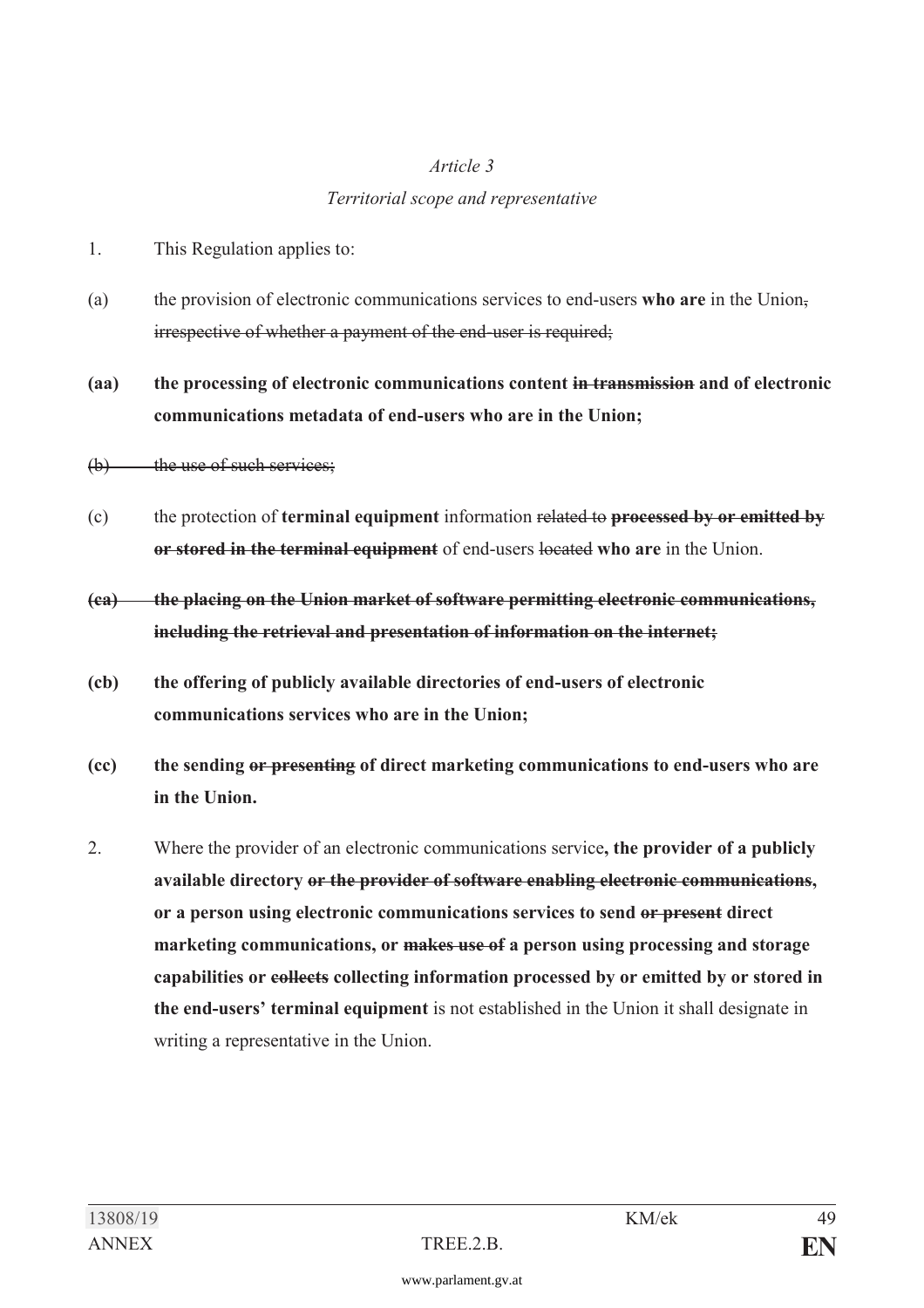- **2a. The requirements laid down in paragraph 2 shall not apply if activities listed in paragraph 1 are occasional and are unlikely to result in a risk to the fundamental rights of end-users taking into account the nature, context, scope and purpose of those activities.**
- 3. The representative shall be established in one of the Member States where the end-users of such electronic communications services are located.
- 4. The representative shall have the power to answer questions and provide information **be mandated by the provider or person it represents to be addressed** in addition to or instead of the provider it represents, in particular, to supervisory authorities, and end-users, on all issues related to processing electronic communications data for the purposes of ensuring compliance with this Regulation.
- 5. The designation of a representative pursuant to paragraph 2 shall be without prejudice to legal actions, which could be initiated against a natural or legal person who processes electronic communications data in connection with the provision of electronic communications services from outside the Union to end-users in the Union **the provider or person it represents**.

### *Definitions*

- 1. For the purposes of this Regulation, following definitions shall apply:
- (a) the definitions in Regulation (EU) [2016/67](https://www.parlament.gv.at/pls/portal/le.link?gp=XXVII&ityp=EU&inr=2143&code1=VER&code2=&gruppen=Link:2016/67;Nr:2016;Year:67&comp=)9;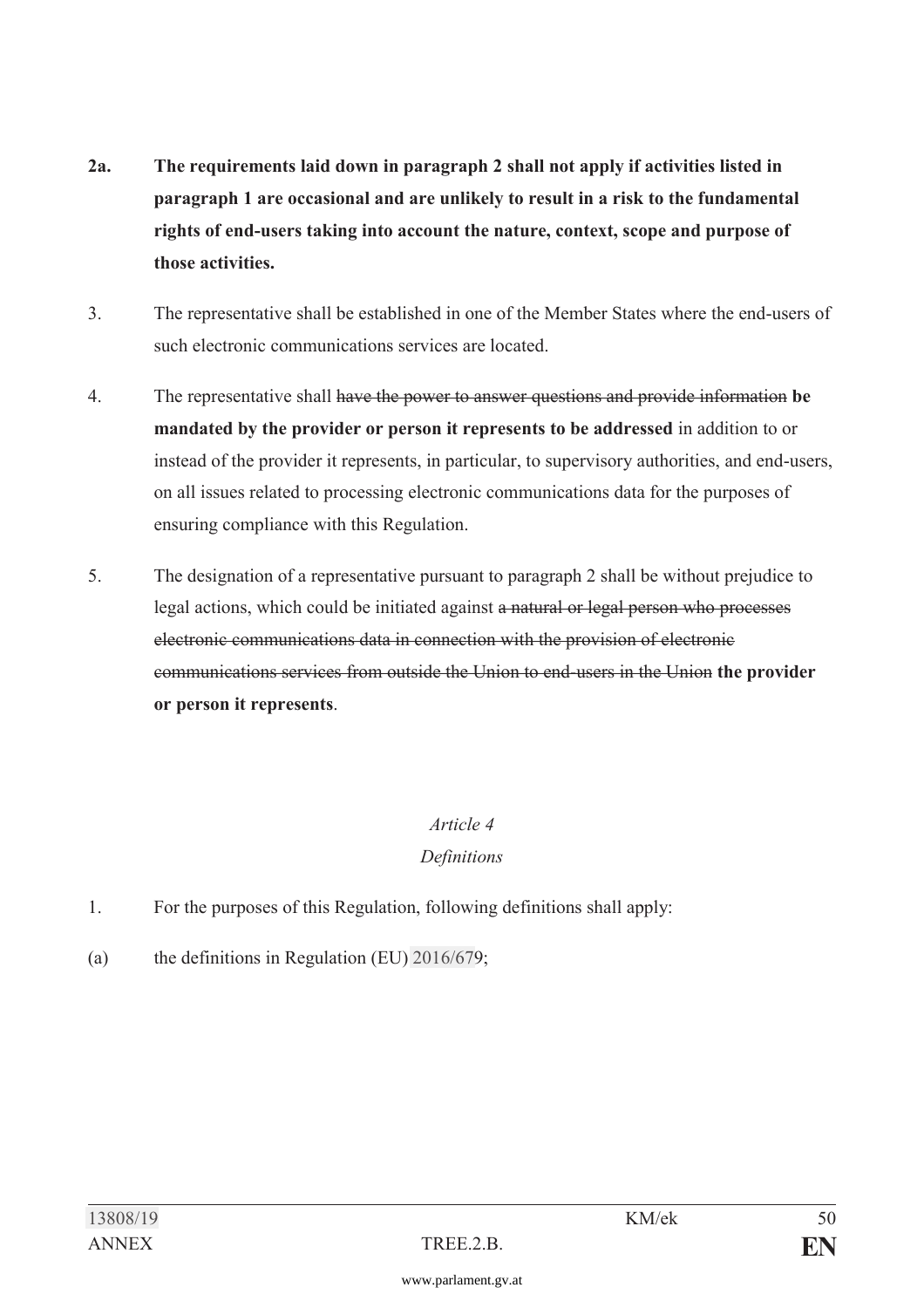- (b) the definitions of 'electronic communications network', 'electronic communications service', 'interpersonal communications service', 'number-based interpersonal communications service', 'number-independent interpersonal communications service', 'end-user' and 'call' in points **paragraphs** (1), (4), (5), (6), (7), (14) and (21**31**) respectively of Article 2 of [Directive **(EU) 2018/1972** establishing the European Electronic Communications Code];
- (c) the definition of 'terminal equipment' in point (1) of Article 1**(1)** of Commission Directive 2008/63/EC**<sup>7</sup>**. **;**
- **(d) the defintion of 'information society service' in point (b) of Article 1 (1) of Directive (EU) 2015/15358.**
- 2. For the purposes of point (b) of paragraph 1 **this Regulation**, the definition of 'interpersonal communications service' **referred to in point (b) of paragraph 1** shall include services which enable interpersonal and interactive communication merely as a **minor** ancillary feature that is intrinsically linked to another service.

**For the purposes of this Regulation, the definition of 'processing' referred to in Article 4(2) of Regulation [2016/67](https://www.parlament.gv.at/pls/portal/le.link?gp=XXVII&ityp=EU&inr=2143&code1=VER&code2=&gruppen=Link:2016/67;Nr:2016;Year:67&comp=)9 shall not be limited to processing of personal data.** 

- 3. In addition, for the purposes of this Regulation the following definitions shall apply:
- (a) 'electronic communications data' means electronic communications content and electronic communications metadata;

 $\overline{7}$ **<sup>7</sup>** Commission Directive 2008/63/EC of 20 June 2008 on competition in the markets in telecommunications terminal equipment [\(OJ L 162, 21.6.2008, p. 20](https://www.parlament.gv.at/pls/portal/le.link?gp=XXVII&ityp=EU&inr=2143&code1=ABL&code2=&gruppen=Code:L;Nr:162;Day:21;Month:6;Year:2008;Page:20&comp=)–26).

**<sup>8</sup>** Directive (EU) 2015/1535 of the European Parliament and of the Council of 9 September 2015 laying down a procedure for the provision of information in the field of technical regulations and of rules on Information Society services [\(OJ L 241, 17.9.2015, p. 1](https://www.parlament.gv.at/pls/portal/le.link?gp=XXVII&ityp=EU&inr=2143&code1=ABL&code2=&gruppen=Code:L;Nr:241;Day:17;Month:9;Year:2015;Page:1&comp=)-15).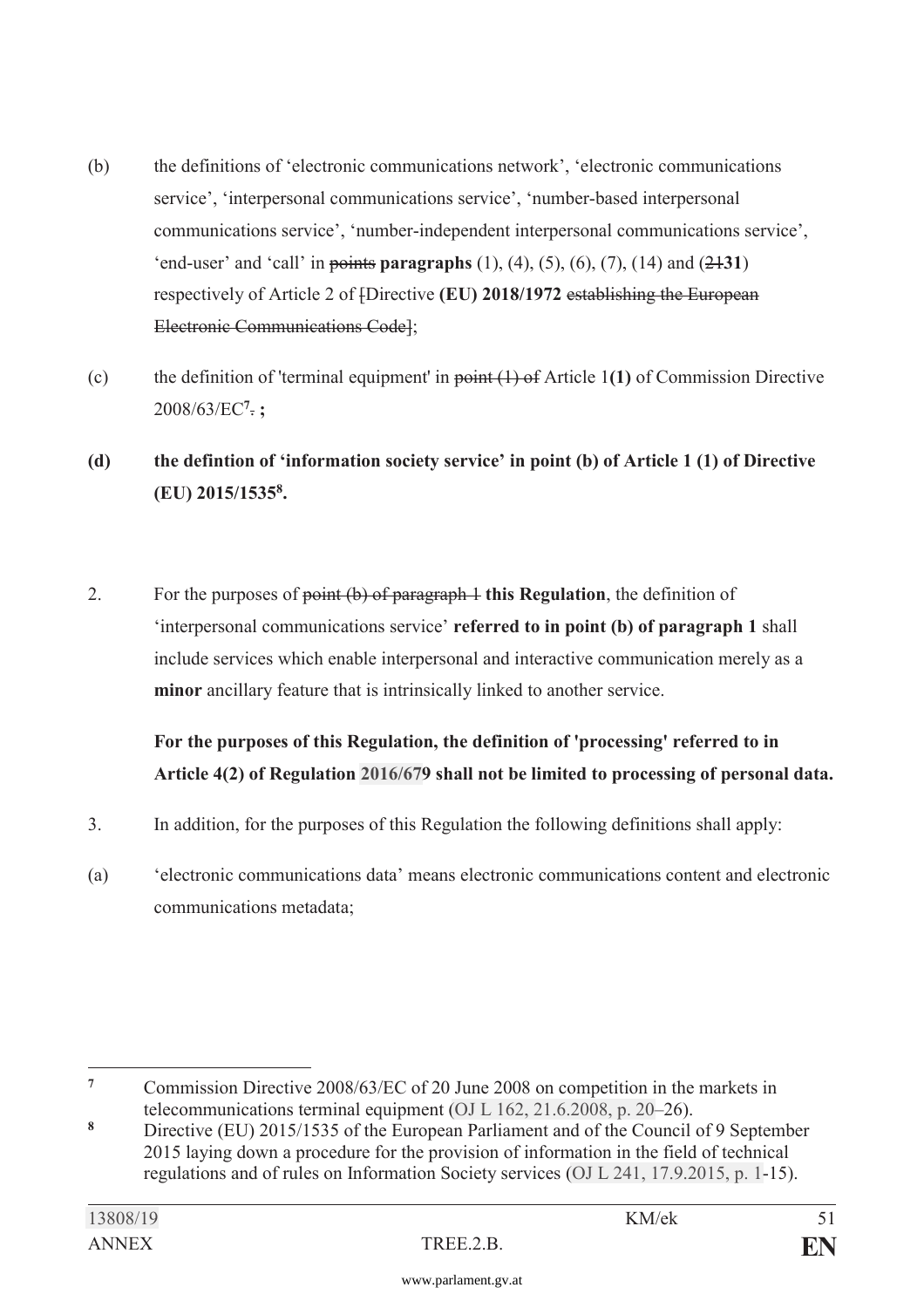- (b) 'electronic communications content' means the content exchanged by means of electronic communications services, such as text, voice, videos, images, and sound;
- (c) 'electronic communications metadata' means data processed in an **by means of** electronic communications network **services** for the purposes of transmitting, distributing or exchanging electronic communications content; including data used to trace and identify the source and destination of a communication, data on the location of the device generated in the context of providing electronic communications services, and the date, time, duration and the type of communication;
- (d) 'publicly available directory' means a directory of end-users of electronic **number-based interpersonal** communications services, whether in printed or electronic form, which is published or made available to the public or to a section of the public, including by means of a directory enquiry service **and the main function of which is to enable to identify identification of such end-users**;
- (e) 'electronic mail **message**' means any electronic message containing information such as text, voice, video, sound or image sent over an electronic communications network which can be stored in the network or in related computing facilities, or in the terminal equipment of its recipient**, including e-mail, SMS, MMS and functionally equivalent applications and techniques**;
- (f) 'direct marketing communications' means any form of advertising, whether written or oral, sent **or presented via a publicly available electronic communications service directly** to one or more identified or identifiable **specific** end-users of electronic communications services, including the **placing of voice-to-voice calls, the** use of automated calling and communication systems with or without human interaction, electronic mail **message**, **SMS,** etc.;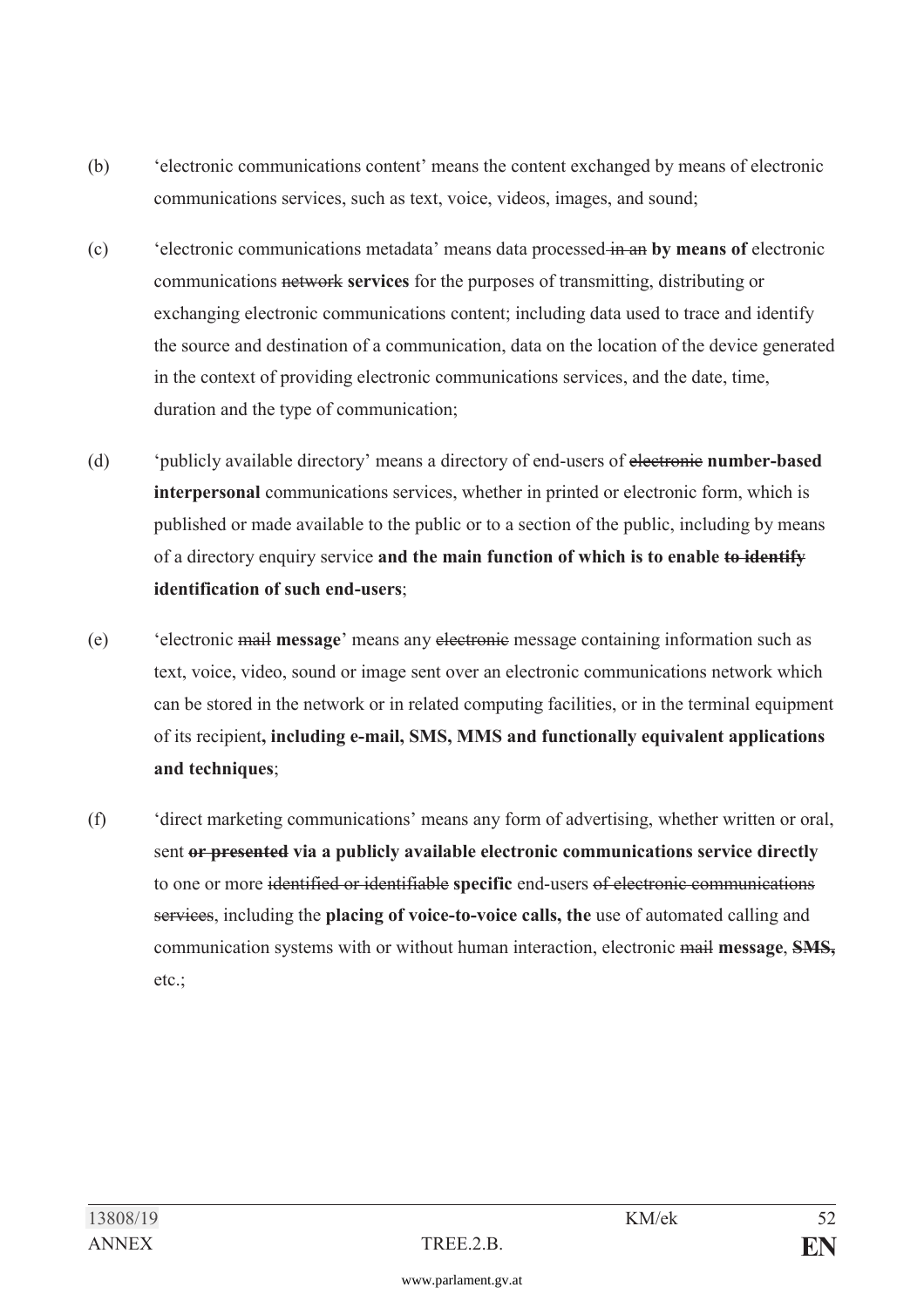- (g) 'direct marketing voice-to-voice calls' means live calls, which do not entail the use of automated calling systems and communication systems;
- (h) 'automated calling and communication systems' means systems capable of automatically initiating calls to one or more recipients in accordance with instructions set for that system, and transmitting sounds which are not live speech, including calls made using automated calling and communication systems which connect the called person to an individual**;**
- **(i) 'direct marketing calls' means direct marketing voice-to-voice calls and calls made via automated calling and communication systems for the purpose of direct marketing**.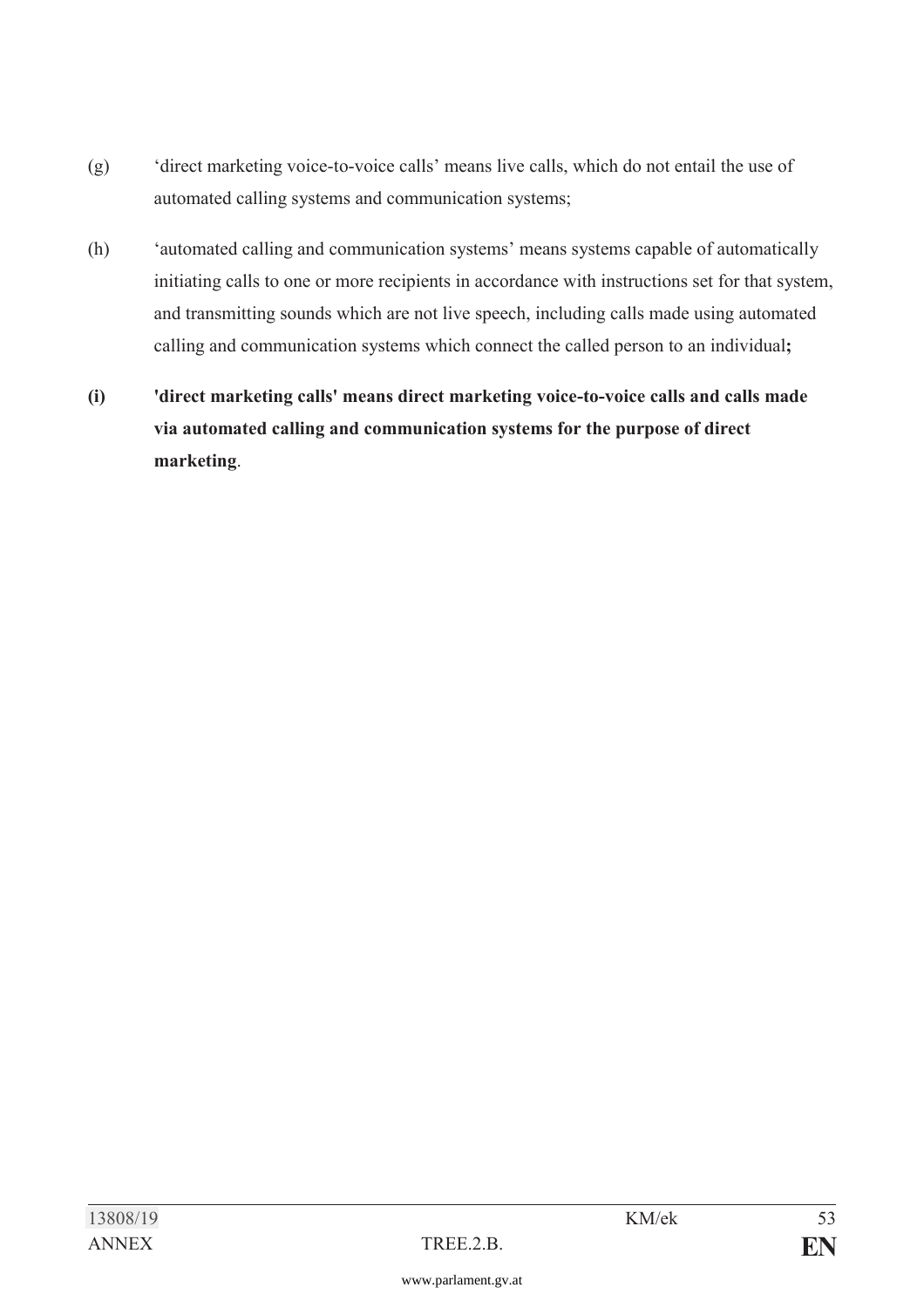# *Article 94a*

### *Consent*

- 1. The definition of and conditions **provisions** for consent provided for under Articles 4(11) and 7 of Regulation (EU) [2016/67](https://www.parlament.gv.at/pls/portal/le.link?gp=XXVII&ityp=EU&inr=2143&code1=VER&code2=&gruppen=Link:2016/67;Nr:2016;Year:67&comp=)9/EU shall apply **to natural persons and,** *mutatis mutandis***, to legal persons**.
- **1a. Paragraph 1 is without prejudice to national legislation on determining the persons who are authorised to represent a legal person in any dealings with third parties or in legal proceedings.**
- 2. Without prejudice to paragraph 1, where technically possible and feasible, for the purposes of point (b) of Article 8(1), consent may be expressed by using the appropriate technical settings of a software application enabling access to the internet **placed on the market permitting electronic communications, including the retrieval and presentation of information on the internet**.
- **2a. As far as the controller is not able to identify a data subject, the technical protocol showing that consent was given from the terminal equipment shall be sufficient to demonstrate the consent of the end-user according Article 8 (1) (b).**
- 3. End-users who have consented to the processing of electronic communications data as set out in point (c) of Article 6**b** (2) and points (a) and (b) of Article 6**a**(3) shall be given the possibility to withdraw their consent at any time as set forth under Article 7(3) of Regulation (EU) [2016/67](https://www.parlament.gv.at/pls/portal/le.link?gp=XXVII&ityp=EU&inr=2143&code1=VER&code2=&gruppen=Link:2016/67;Nr:2016;Year:67&comp=)9 and be reminded of this **the** possibility **to withdraw their consent** at periodic intervals of **[no longer than** 6**12** months**]**, as long as the processing continues**, unless the end-user requests not to receive such reminders**.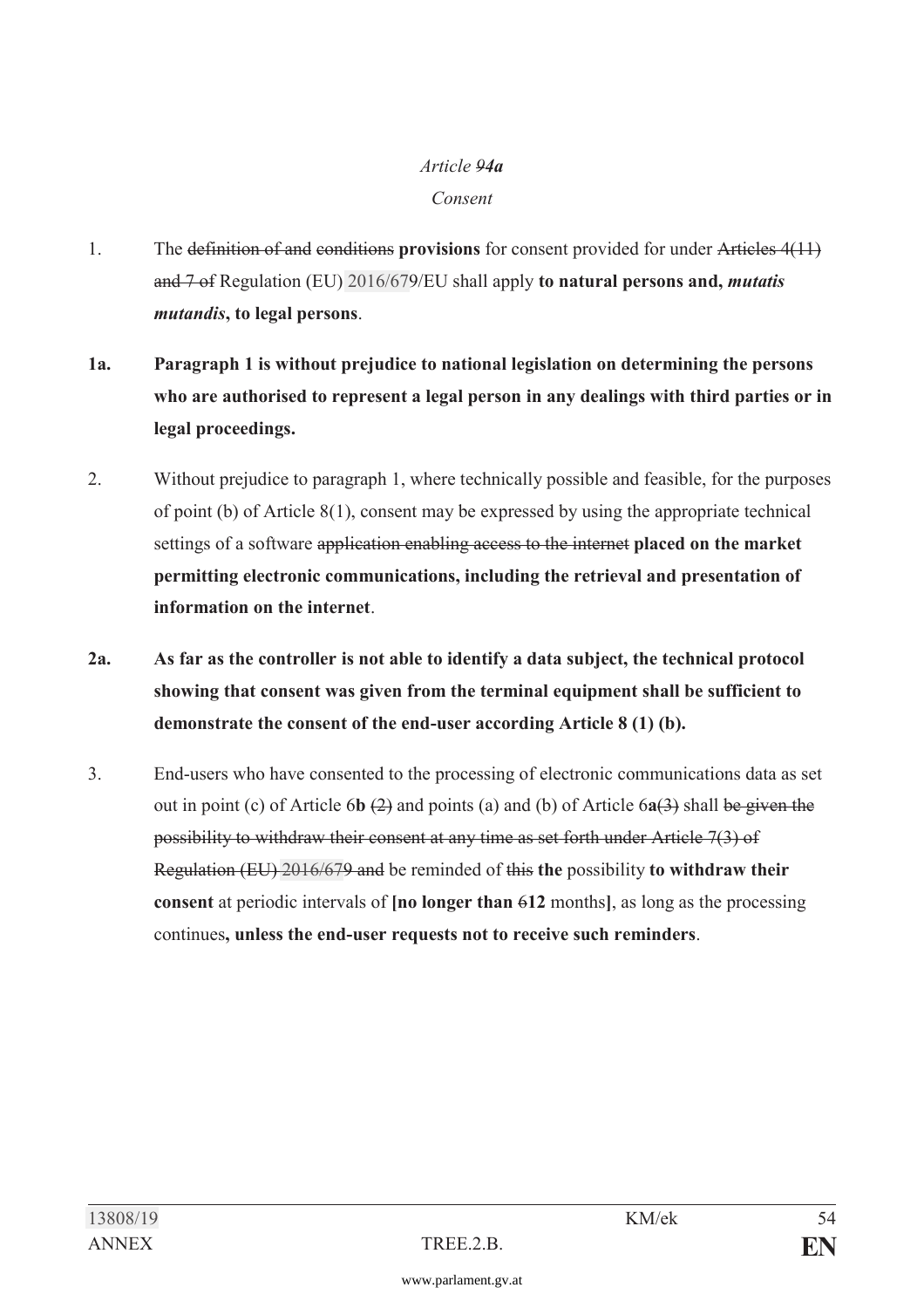# **CHAPTER II**

# PROTECTION OF ELECTRONIC COMMUNICATIONS OF NATURAL AND LEGAL PERSONS **END-USERS** AND OF INFORMATION STORED IN **THE INTEGRITY OF** THEIR TERMINAL EQUIPMENT

#### *Article 5*

*Confidentiality of electronic communications data* 

 Electronic communications data shall be confidential. Any **interference with processing of** electronic communications data, such as by **including** listening, tapping, storing, monitoring, scanning or other kinds of interception, **or** surveillance **or and processing** of electronic communications data, by **persons anyone**other than the end-users **concerned**, shall be prohibited, except when permitted by this Regulation.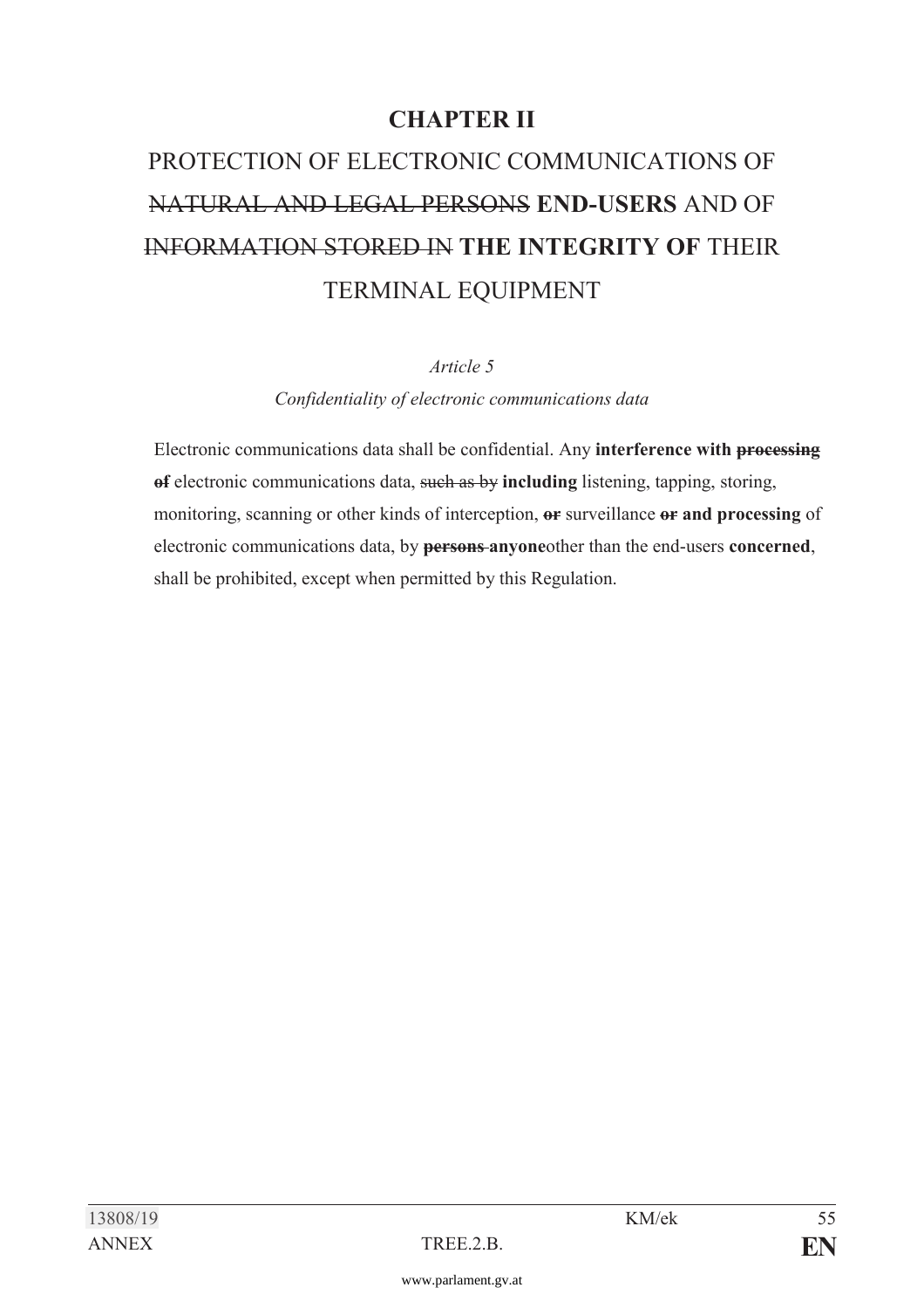#### *Permitted processing of electronic communications data*

- 1. Providers of electronic communications networks and services may **shall be permitted to** process electronic communications data **only** if:
- (a) it is necessary to **provide an electronic communication service** achieve the transmission of the communication, for the duration necessary for that purpose; or
- (b) it is necessary to maintain or restore the security of electronic communications networks and services, or detect technical faults and/or errors **and/or security risks and/or attacks** in the transmission of electronic communications, for the duration necessary for that purpose**;**
- **(c) it is necessary to detect or prevent security risks and/or attacks on end-users' terminal equipment, for the duration necessary for that purpose;**
- **[(d) it is necessary to enable the detection and deletion of material constituting child pornography, as defined in Article 2(c) of the Directive [2011/93/EU](https://www.parlament.gv.at/pls/portal/le.link?gp=XXVII&ityp=EU&inr=2143&code1=RIL&code2=&gruppen=Link:2011/93/EU;Year:2011;Nr:93&comp=)**.
- **1a. Processing for the detection and deletion of material constituting child pornography, in accordance with paragraph 1(d), shall not analyze the actual communications content and shall not store any copies of that content. Processing shall be subject to appropriate safeguards, be limited to the sole purpose of detecting child pornography, and provide for suitable and specific measures to safeguard the fundamental rights and the interests of the end user, including carrying out of an impact assessment in accordance with Article 35 of Regulation (EU) [2016/67](https://www.parlament.gv.at/pls/portal/le.link?gp=XXVII&ityp=EU&inr=2143&code1=VER&code2=&gruppen=Link:2016/67;Nr:2016;Year:67&comp=)9 and a consultation of the supervisory authority.]**
- **(d) it is necessary for compliance with a legal obligation to which the provider is subject laid down by Union or Member State law in accordance with Article 11, which respects the essence of the fundamental rights and freedoms and is a necessary and proportionate measure in a democratic society to safeguard public security.**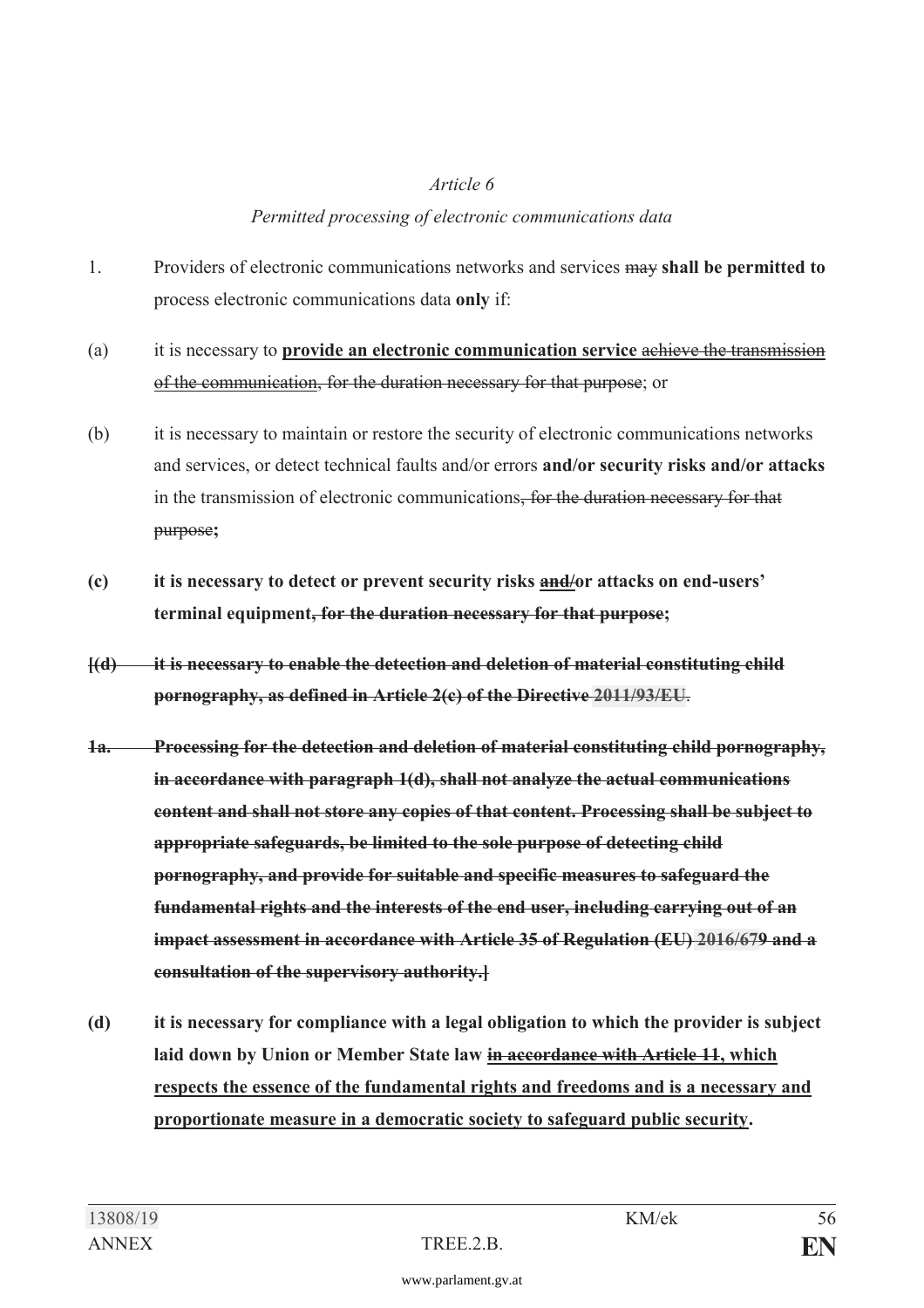- **2. Electoronic communications data shall only be permitted to be processed for the duration necessary for the specified purpose or purposes according to Articles 6 to 6c and if the specified purpose or purposes cannot be fulfilled by processing information that is made anonymous.**
- **3. A third party acting on behalf of a provider of electronic communications network or services shall may be permitted to process electronic communications data in accordance with paragraphs 1 to 3 Articles 6 to 6c provided that the conditions laid down in Article 28 of Regulation (EU) [2016/67](https://www.parlament.gv.at/pls/portal/le.link?gp=XXVII&ityp=EU&inr=2143&code1=VER&code2=&gruppen=Link:2016/67;Nr:2016;Year:67&comp=)9 are met.**

**Article 6a [previous art. 6(3)]** 

#### *Permitted processing of electronic communications content*

- 3**1**. **Without prejudice to paragraph Article (6)1,** P**p**roviders of the electronic communications **networks and** services may **shall be permitted to** process electronic communications content only:
- $(a)$  for the sole purpose of the provision of a specific service to an end-user, if the end-user or end-users concerned have given their consent to the processing of his or her electronic communications content and the provision of that service cannot be fulfilled without the processing of such content; or
- **(aa) for the purpose of the provision of an explicitly requested service requested by an end-user for purely individual use if the requesting end-user has given consent and where such requested processing does not adversely affect fundamental rights and interests of another person concerned and does not exceed the duration necessary for the provision of the requested services and is limited to that purpose only; or**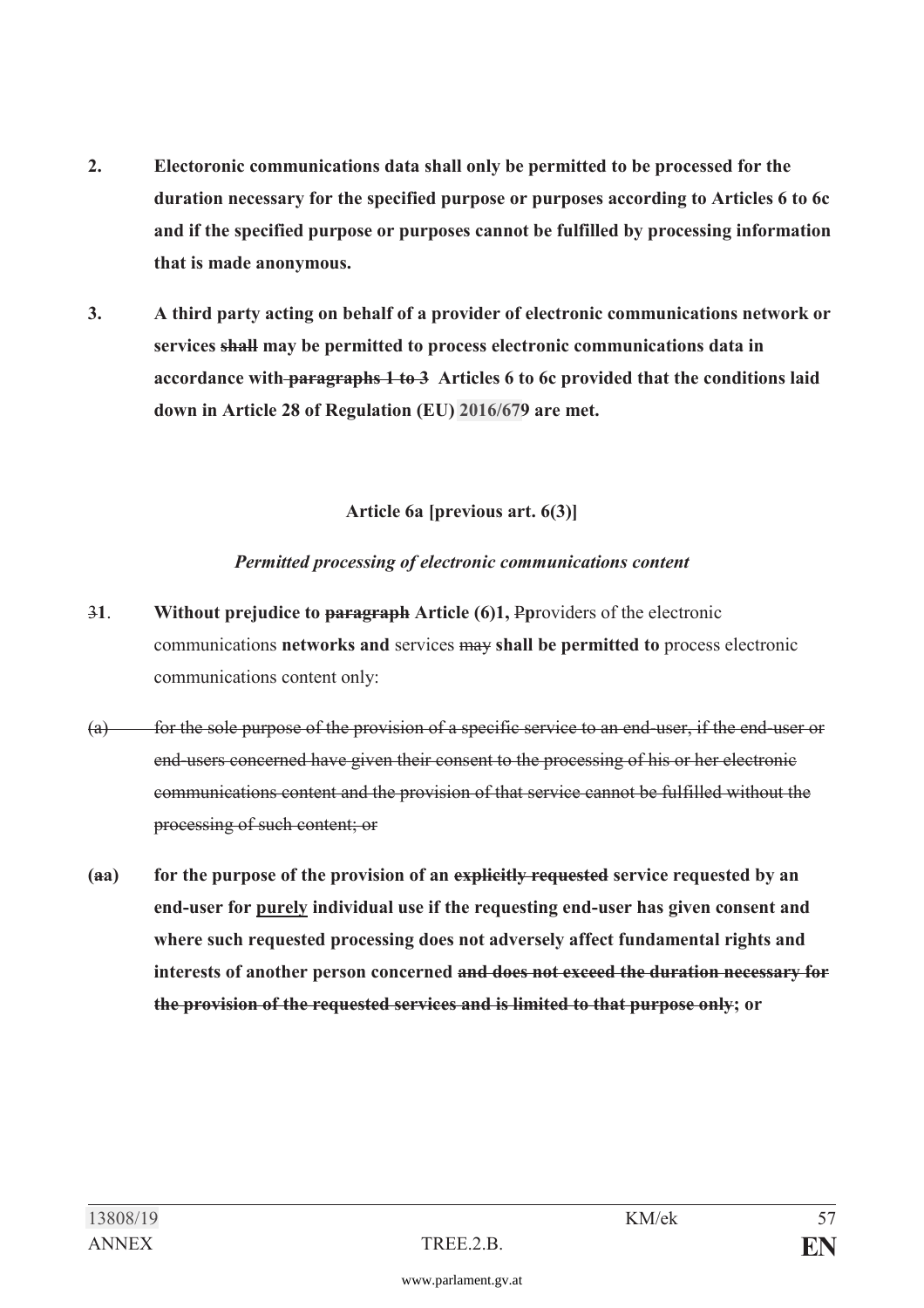- (b) if all end-users concerned have given their consent to the processing of their electronic communications content for one or more specified purposes that cannot be fulfilled by processing information that is made anonymous, and
- **2.** the provider has **pPrior to the processing in accordance with point (b) of paragraph 1 the provider shall carriedy out an assessment of the impact of the envisaged processing operations on the protection of electronic communications data and**  consulted the supervisory authority **if necessary pursuant to Article 36(1) of Regulation (EU) [2016/67](https://www.parlament.gv.at/pls/portal/le.link?gp=XXVII&ityp=EU&inr=2143&code1=VER&code2=&gruppen=Link:2016/67;Nr:2016;Year:67&comp=)9**. Points (2) and (3) of Article 36**(2) and (3)** of Regulation (EU) [2016/67](https://www.parlament.gv.at/pls/portal/le.link?gp=XXVII&ityp=EU&inr=2143&code1=VER&code2=&gruppen=Link:2016/67;Nr:2016;Year:67&comp=)9 shall apply to the consultation of the supervisory authority.

#### **Article 6b [previous art 6(2)]**

#### *Permitted processing of electronic communications metadata*

- 2. **Without prejudice to paragraph Article (6)1,** P**p**roviders of electronic communications **networks and** services may **shall be permitted to** process electronic communications metadata **only** if:
- (a) it is necessary **for the purposes of network management or network optimisation, and for the duration necessary for that purpose, provided that the purpose or purposes concerned could not be fulfilled by processing information that is made anonymous and for the duration necessary for that purpose,** or to meet **mandatory technical** quality of service requirements pursuant to [Directive **(EU) [2018/1972](https://www.parlament.gv.at/pls/portal/le.link?gp=XXVII&ityp=EU&inr=2143&code1=VER&code2=&gruppen=Link:2018/1972;Nr:2018;Year:1972&comp=)** establishing the European Electronic Communications Code] or Regulation (EU) [2015/2120](https://www.parlament.gv.at/pls/portal/le.link?gp=XXVII&ityp=EU&inr=2143&code1=VER&code2=&gruppen=Link:2015/21209;Year2:2015;Nr2:21209&comp=)**[9](https://www.parlament.gv.at/pls/portal/le.link?gp=XXVII&ityp=EU&inr=2143&code1=VER&code2=&gruppen=Link:2015/21209;Year2:2015;Nr2:21209&comp=)** for the duration necessary for that purpose; or

 $\mathbf{q}$ **<sup>9</sup>** Regulation (EU) [2015/2120](https://www.parlament.gv.at/pls/portal/le.link?gp=XXVII&ityp=EU&inr=2143&code1=VER&code2=&gruppen=Link:2015/2120;Year2:2015;Nr2:2120&comp=) of the European Parliament and of the Council of 25 November 2015 laying down measures concerning open internet access and amending Directive [2002/22/EC](https://www.parlament.gv.at/pls/portal/le.link?gp=XXVII&ityp=EU&inr=2143&code1=RIL&code2=&gruppen=Link:2002/22/EC;Year:2002;Nr:22&comp=) on universal service and users' rights relating to electronic communications networks and services and Regulation (EU) No [531/2012](https://www.parlament.gv.at/pls/portal/le.link?gp=XXVII&ityp=EU&inr=2143&code1=VER&code2=&gruppen=Link:531/2012;Nr:531;Year:2012&comp=) on roaming on public mobile communications networks within the Union [\(OJ L 310, 26.11.2015, p. 1](https://www.parlament.gv.at/pls/portal/le.link?gp=XXVII&ityp=EU&inr=2143&code1=ABL&code2=&gruppen=Code:L;Nr:310;Day:26;Month:11;Year:2015;Page:1&comp=)–18).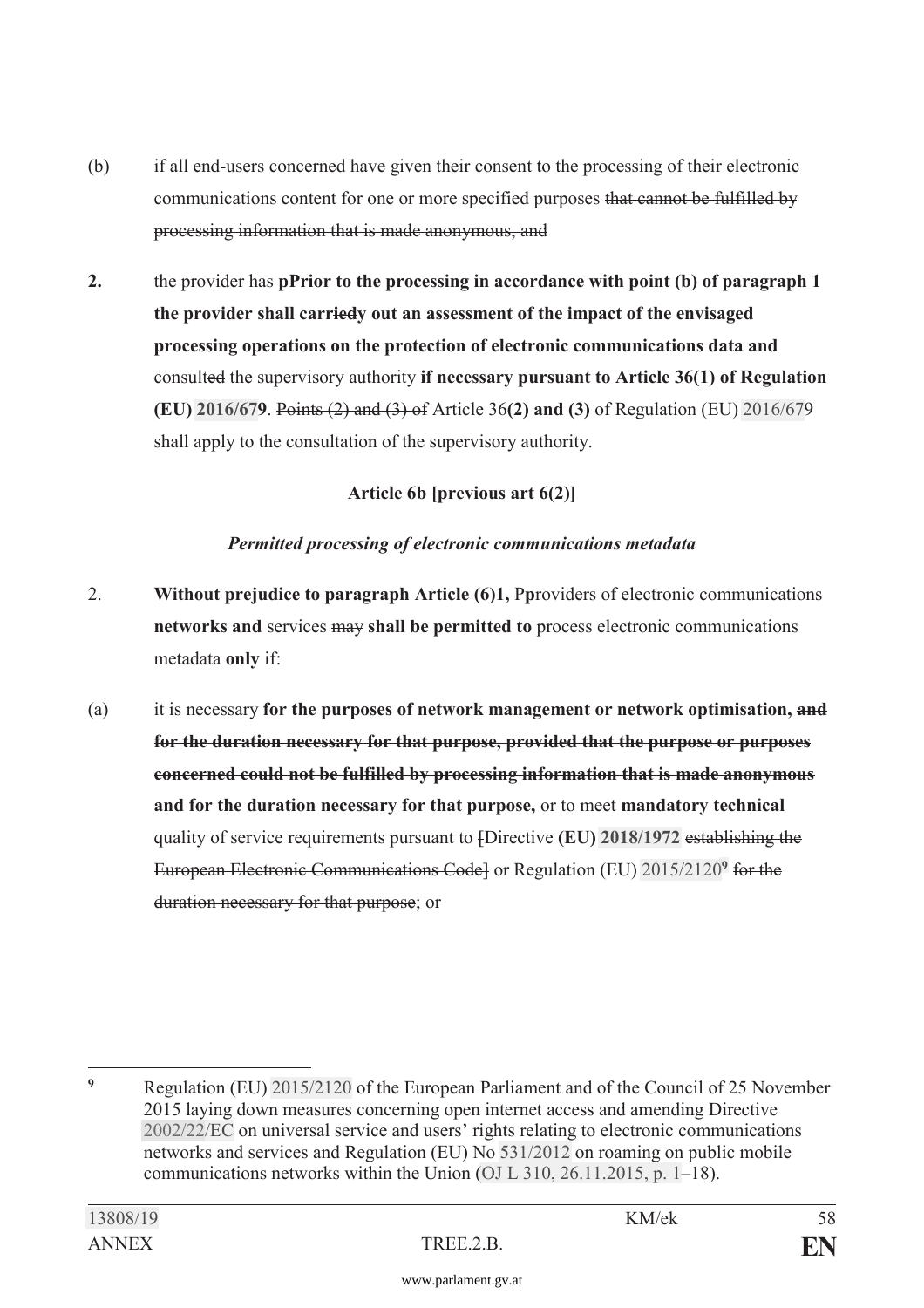- (b) it is necessary for **calculating and billing interconnection payments or for the performance of the an electronic communications service contract to which the enduser is party, including to the extent more in particular if necessary for** billing, **calculating interconnection payments, or if it is necessary for** detecting or stopping fraudulent, or abusive use of, or subscription to, electronic communications services; or
- (c) the end-user concerned has given his or her consent to the processing of his or her communications metadata for one or more specified purposes, including for the provision of specific services to such end-users, provided that the purpose or purposes concerned could not be fulfilled by processing information that is made anonymous**; or**
- **(d) it is necessary to protect the vital interest of a natural person, in the case of emergency, normally in general upon request of a competent public authority, in accordance with Union or Member State law; or**
- **(f) it is necessary for statistical countingpurposes, other than based on electronic communications metadata that constitute location data, or for scientific research purposes, provided it is based on in accordance with Union or Member State law which shall be proportionate to the aim pursued and provide for specific measures and subject to appropriate safeguards, including encryption and pseudonymisation, to safeguard protect fundamental rights and the interest of the end-users. Processing of electronic communications metadata under this point shall be done in accordance with paragraph 6 of Article 21 and paragraphs 1, 2 and 4 of Article 89 of Regulation (EU) [2016/67](https://www.parlament.gv.at/pls/portal/le.link?gp=XXVII&ityp=EU&inr=2143&code1=VER&code2=&gruppen=Link:2016/67;Nr:2016;Year:67&comp=)9**.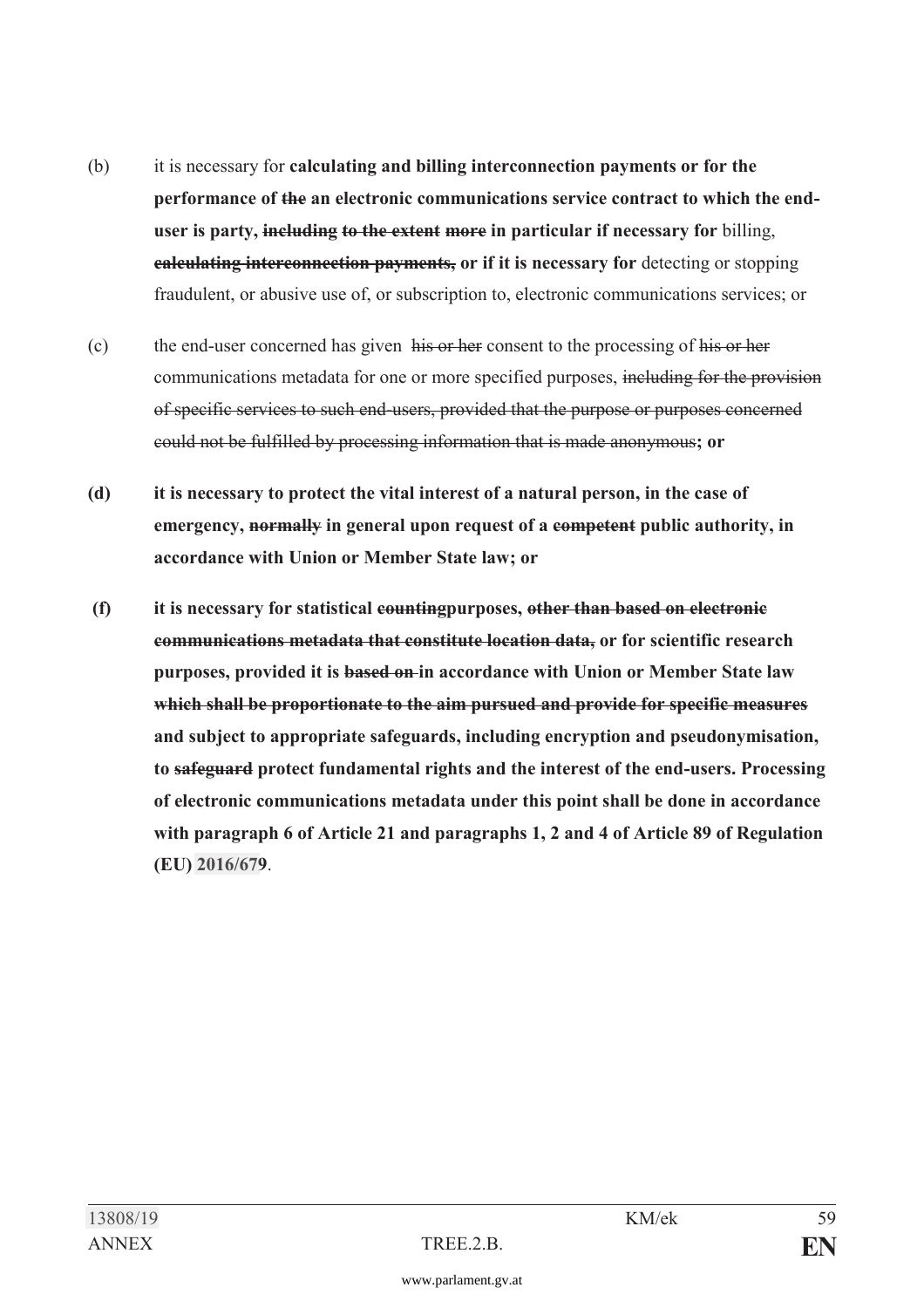#### **Article 6c [Previous art 6(2a)]**

#### *Compatible processing of electronic communications metadata*

- **2a1. Where the processing for a purpose other than that for which the electronic communications metadata have been collected under paragraphs 1 and 2 Articles 6 and 6b is not based on the end-user's consent or on a Union or Member State law which constitutes a necessary and proportionate measure in a democratic society to safeguard the objectives referred to in Article 11 , the provider of electronic communications networks and services shall, in order to ascertain whether processing for another purpose is compatible with the purpose for which the electronic communications metadata are initially collected, take into account, inter alia:**
- **(a) any link between the purposes for which the electronic communications metadata have been collected and the purposes of the intended further processing;**
- **(b) the context in which the electronic communications metadata have been collected, in particular regarding the relationship between end-users concerned and the provider;**
- **(c) the nature of the electronic communications metadata as well as the modalities of the intended further processing, in particular where such data or the intended further processing could reveal categories of data, pursuant to Article 9 or 10 of Regulation (EU) [2016/67](https://www.parlament.gv.at/pls/portal/le.link?gp=XXVII&ityp=EU&inr=2143&code1=VER&code2=&gruppen=Link:2016/67;Nr:2016;Year:67&comp=)9;**
- **(d) the possible consequences of the intended further processing for end-users;**
- **(e) the existence of appropriate safeguards, such as pseudonymisation and encryption.**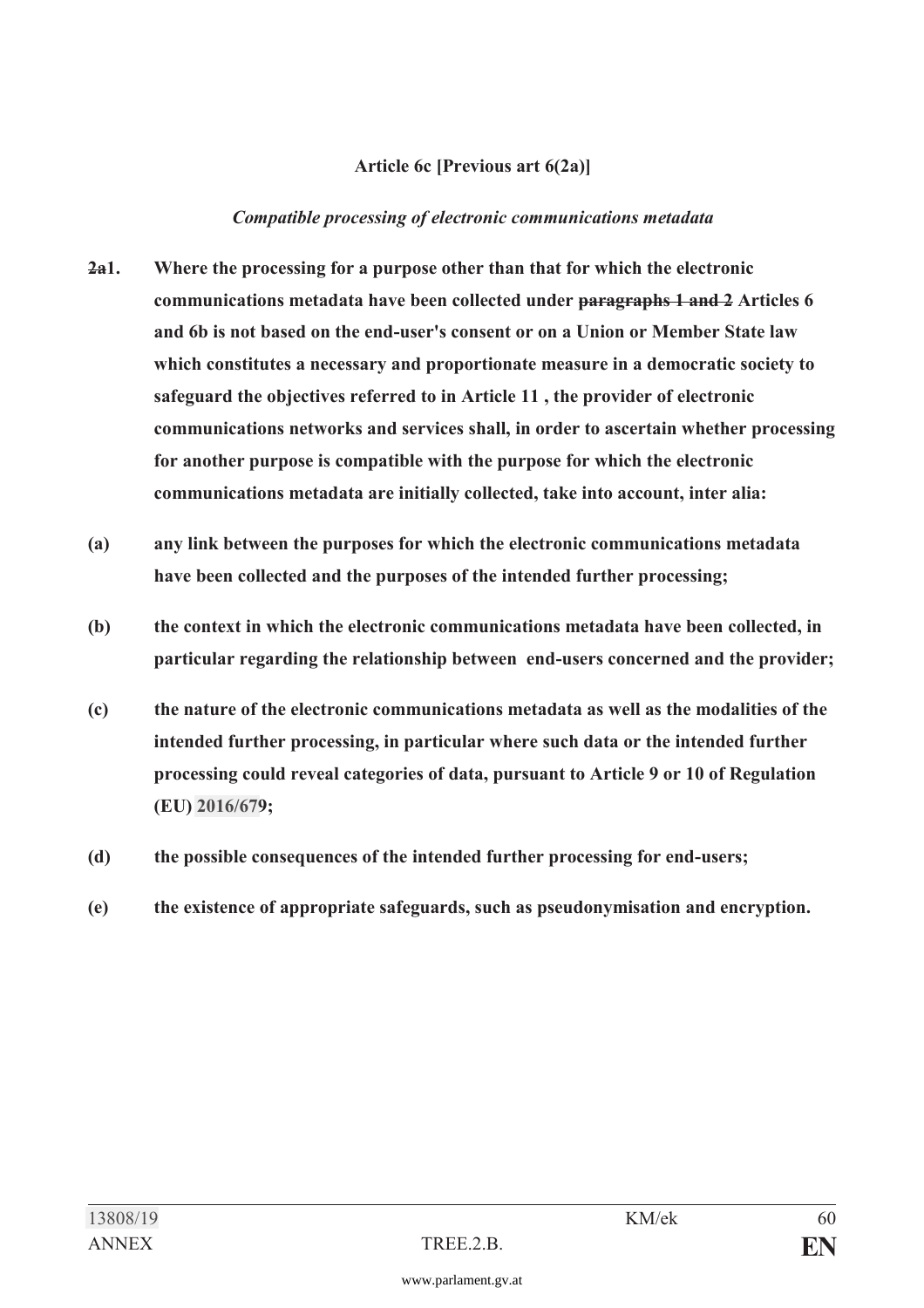- **2. Such processing, if considered compatible, may only take place, provided that:**
- **(a) the processing could not be carried out by processing information that is made anonymous, and electronic communications metadata is erased or made anonymous as soon as it is no longer needed to fulfil the purpose, and**
- **(b) the processing is limited to electronic communications metadata that is pseudonymised, and**
- **(c) the electronic communications metadata is not used to determine the nature or characteristics of an end-user or to build a profile of an end-user.**
- **2aa3. For the purposes of paragraph 2a this Article, the providers of electronic communications networks and services shall:**
- **(a) exclude electronic communications metadata that constitue location data that reveal special categories of personal data pursuant to Article 9 of Regulation (EU) [2016/67](https://www.parlament.gv.at/pls/portal/le.link?gp=XXVII&ityp=EU&inr=2143&code1=VER&code2=&gruppen=Link:2016/67;Nr:2016;Year:67&comp=)9 from processing;**
- **(b) not share such data with third parties, unless it is made anonymous;**
- **(c) prior to the processing carry out an assessment of the impact of the envisaged processing operations on the protection of electronic communications data in accordance with Article 35 of Regulation (EU) [2016/67](https://www.parlament.gv.at/pls/portal/le.link?gp=XXVII&ityp=EU&inr=2143&code1=VER&code2=&gruppen=Link:2016/67;Nr:2016;Year:67&comp=)9, which may result in the prior and consultation of the supervisory authority in accordance with Article 36(1) to (3) of Regulation (EU) [2016/67](https://www.parlament.gv.at/pls/portal/le.link?gp=XXVII&ityp=EU&inr=2143&code1=VER&code2=&gruppen=Link:2016/67;Nr:2016;Year:67&comp=)9. Points (2) and (3) of Article 36(2) and (3) of Regulation (EU) [2016/67](https://www.parlament.gv.at/pls/portal/le.link?gp=XXVII&ityp=EU&inr=2143&code1=VER&code2=&gruppen=Link:2016/67;Nr:2016;Year:67&comp=)9 shall apply to the consultation of the supervisory authority; and**
- **(d) inform the end-user of specific processing on the basis of paragraph 2a this Article and give of the right to object to such processing free of charge, at any time, and in an easy and effective manner. If the end-user objects, the electronic communications metadata shall no longer be processed for such purposes.**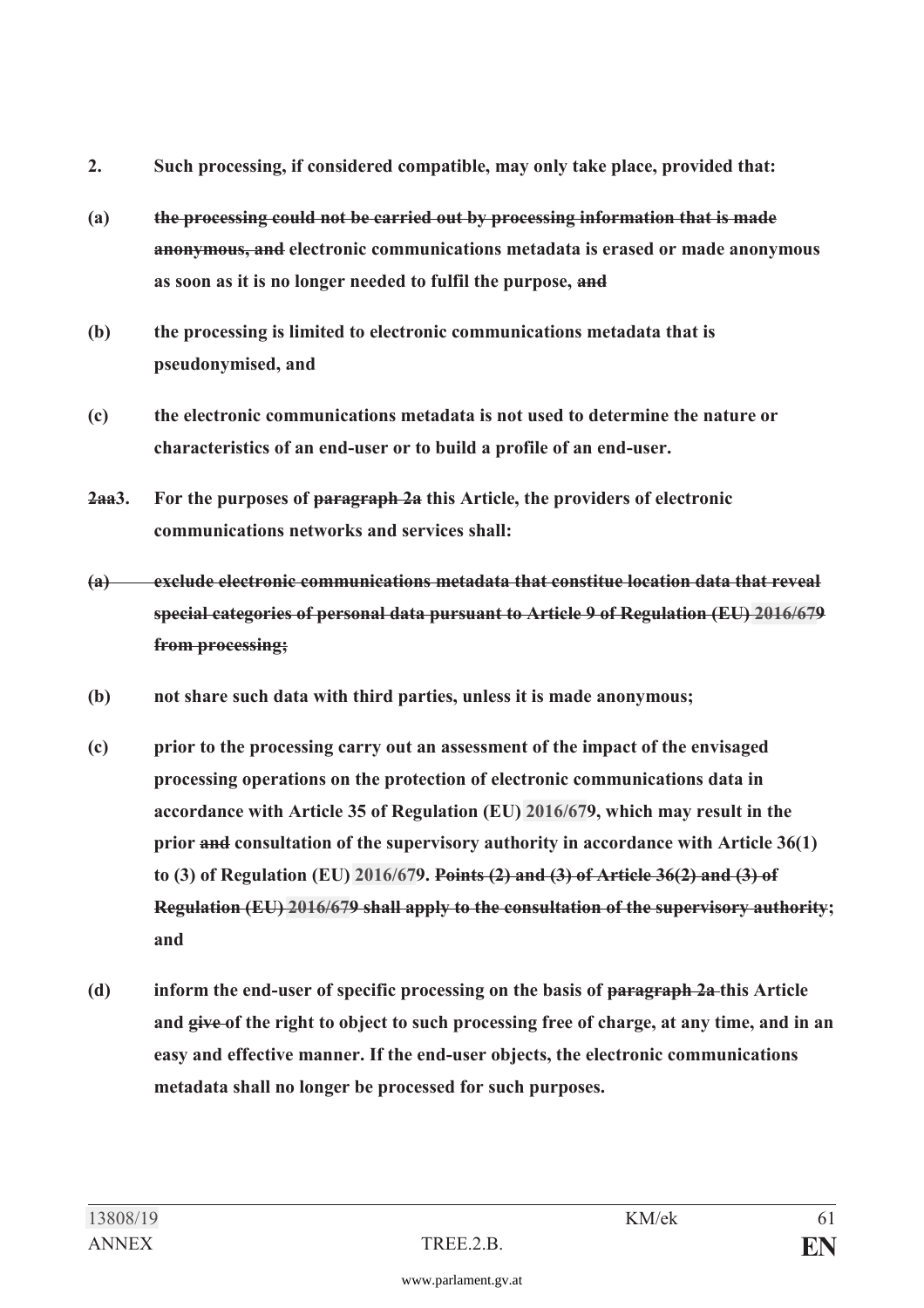### [**Article 6d [NEW]**

## *Processing of electronic communications data for the purpose of preventing child sexual abuse detecting, deleting and reporting material constituting child pornography*

**1. Without prejudice to Article (6)1, providers of number-independent interpersonal communications services shall be permitted to process electronic communication data for the sole purpose of preventing child sexual abuse and exploitation by detecting, deleting and reporting material constituting child pornography as defined in Article 2(c) of Directive [2011/93/EU](https://www.parlament.gv.at/pls/portal/le.link?gp=XXVII&ityp=EU&inr=2143&code1=RIL&code2=&gruppen=Link:2011/93/EU;Year:2011;Nr:93&comp=), if the technology used processing meets all of the following characteristics:**

- **(i) it creates a unique, non-reconvertible digital signature ("hash") of material attached to electronic communications for the sole purpose of comparing that hash with a database containing hashes of material previously reliably identified as constituting child pornography material defined in Article 2(c) of Directive [2011/93/EU](https://www.parlament.gv.at/pls/portal/le.link?gp=XXVII&ityp=EU&inr=2143&code1=RIL&code2=&gruppen=Link:2011/93/EU;Year:2011;Nr:93&comp=);**
- **(ii) it erases non-matching electronic communications data and hashes of material attached to electronic communications are erased immediately after comparison**  with the database, except in the cases where material constituting  $\epsilon$ hild **pornography material defined in Article 2(c) of Directive [2011/93/EU](https://www.parlament.gv.at/pls/portal/le.link?gp=XXVII&ityp=EU&inr=2143&code1=RIL&code2=&gruppen=Link:2011/93/EU;Year:2011;Nr:93&comp=) has been detected by virtue of a hash;**
- **(iii) it limits the rate probability of erroneous detection of material constituting child pornography to at most 1 in 50 billion;**
- **(iv) it does not store electronic communications data, except in the cases where material constituting child pornography has been detected by virtue of a hash.**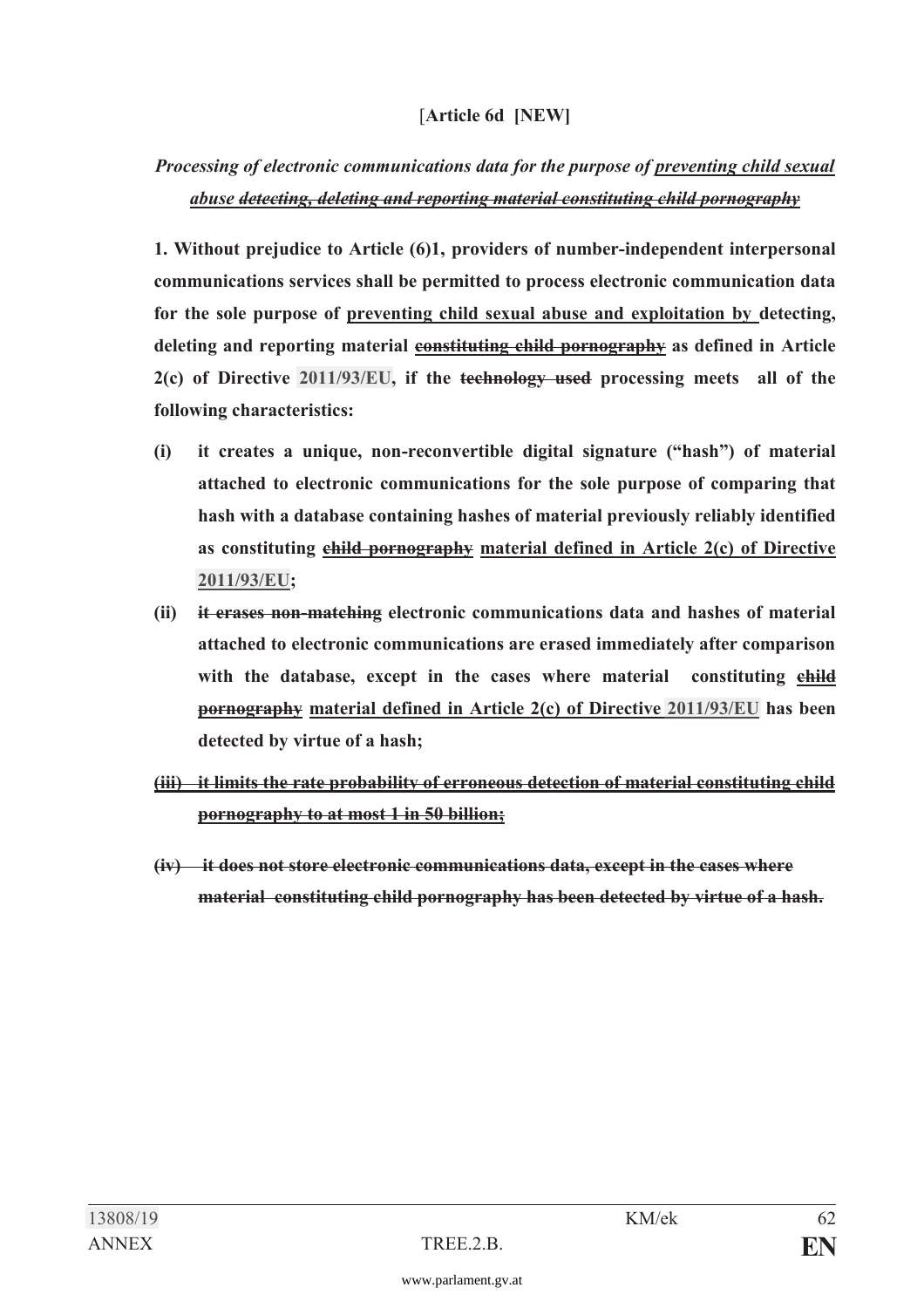**2. The provider of number-independent interpersonal communications services shall, prior to processing, carry out an assessment of the impact and consult the supervisory authority, in accordance with Article 35 and 36 of Regulation (EU) [2016/67](https://www.parlament.gv.at/pls/portal/le.link?gp=XXVII&ityp=EU&inr=2143&code1=VER&code2=&gruppen=Link:2016/67;Nr:2016;Year:67&comp=)9. The assessment of impact shall include a description of the processing activities concerning both automatic and manual processing of the data, including description of possible algorithms or databases used for the processing and means to limit the rate of erroneous detection of material defined in Article 2(c) of Directive [2011/93/EU](https://www.parlament.gv.at/pls/portal/le.link?gp=XXVII&ityp=EU&inr=2143&code1=RIL&code2=&gruppen=Link:2011/93/EU;Year:2011;Nr:93&comp=) constituting child pornography and of the security measures, including limitation of personnel authorised to access electronic communications data, set up to protect end-users not involved in the communication of material defined in Article 2(c) of Directive [2011/93/EU](https://www.parlament.gv.at/pls/portal/le.link?gp=XXVII&ityp=EU&inr=2143&code1=RIL&code2=&gruppen=Link:2011/93/EU;Year:2011;Nr:93&comp=) consituting child pornography, and to protect the consulted content.]**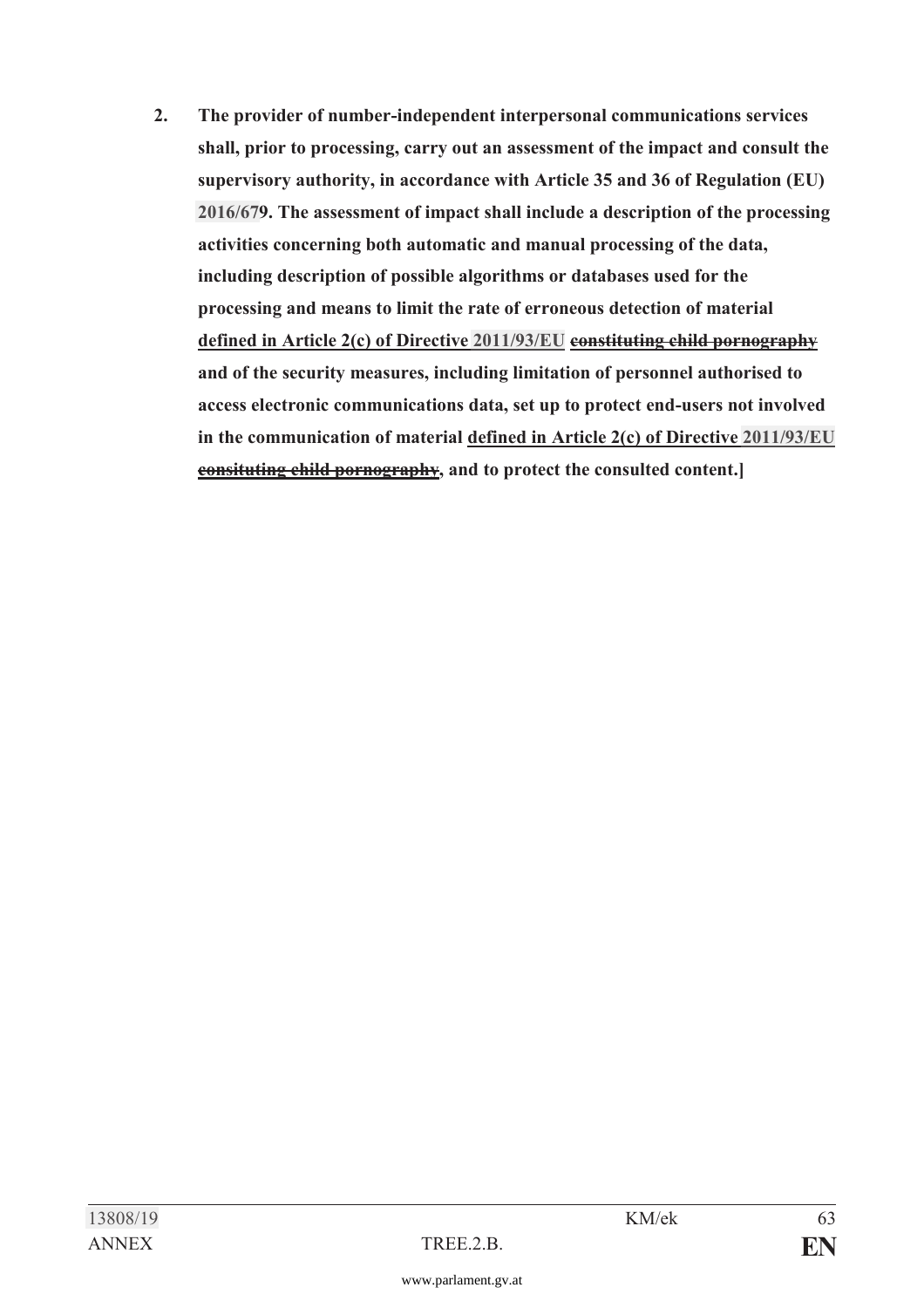## *Article 7 Storage and erasure of electronic communications data*

- 1. Without prejudice to point**s** (b)**, and (c) and (d)** of Article 6(1) and **points (a), and (b) of** Article 6(3)**a**, **tT**he provider of the electronic communications service shall erase electronic communications content or make that data anonymous **when it is no longer necessary for the purpose of processing in accordance to article 6(1) and 6a(1)** after receipt of electronic communication content by the intended recipient or recipients**. Upon the enduser's explicit request the provider of the electronic communications service may store that end-user's electronic communications content as an integral part of the service as long as requested by the end-user. Such data may be processed in accordance with Article 6 and 6a. recorded, or stored or otherwise processeed by the end-users after receipt, or by a third party entrusted by them to record, store or otherwise process such data. Such processing shall take place in accordance with Regulation (EU) [2016/67](https://www.parlament.gv.at/pls/portal/le.link?gp=XXVII&ityp=EU&inr=2143&code1=VER&code2=&gruppen=Link:2016/67;Nr:2016;Year:67&comp=)9.**
- 2. Without prejudice to point**s** (b)**, and (c) and (d)** of Article 6(1)**, and** points (a), **(c), (cd) and**  $\mathbf{t}_{\Theta}$  (eef) of Article 6(2)**b** and Article 6(2a)c, the provider of the electronic communications service shall erase electronic communications metadata or make that data anonymous when it is no longer needed for the purpose of the transmission of a communication. **Such data may be recorded or stored by the end-users or by a third party entrusted by them to record, store or otherwise process such data, in accordance with Regulation (EU) [2016/67](https://www.parlament.gv.at/pls/portal/le.link?gp=XXVII&ityp=EU&inr=2143&code1=VER&code2=&gruppen=Link:2016/67;Nr:2016;Year:67&comp=)9**.
- 3. Where the processing of electronic communications metadata takes place for the purpose of billing in accordance with point (b) of Article 6**b**(2), the relevant metadata may be kept until the end of the period during which a bill may lawfully be challenged or a payment may be pursued in accordance with national law.
- **4. Union or Member state law may provide in accordance with Article 11 that the electronic communications metadata is retained, in order to safeguar public security, for a limited period that is longer than the period set out in this Article .**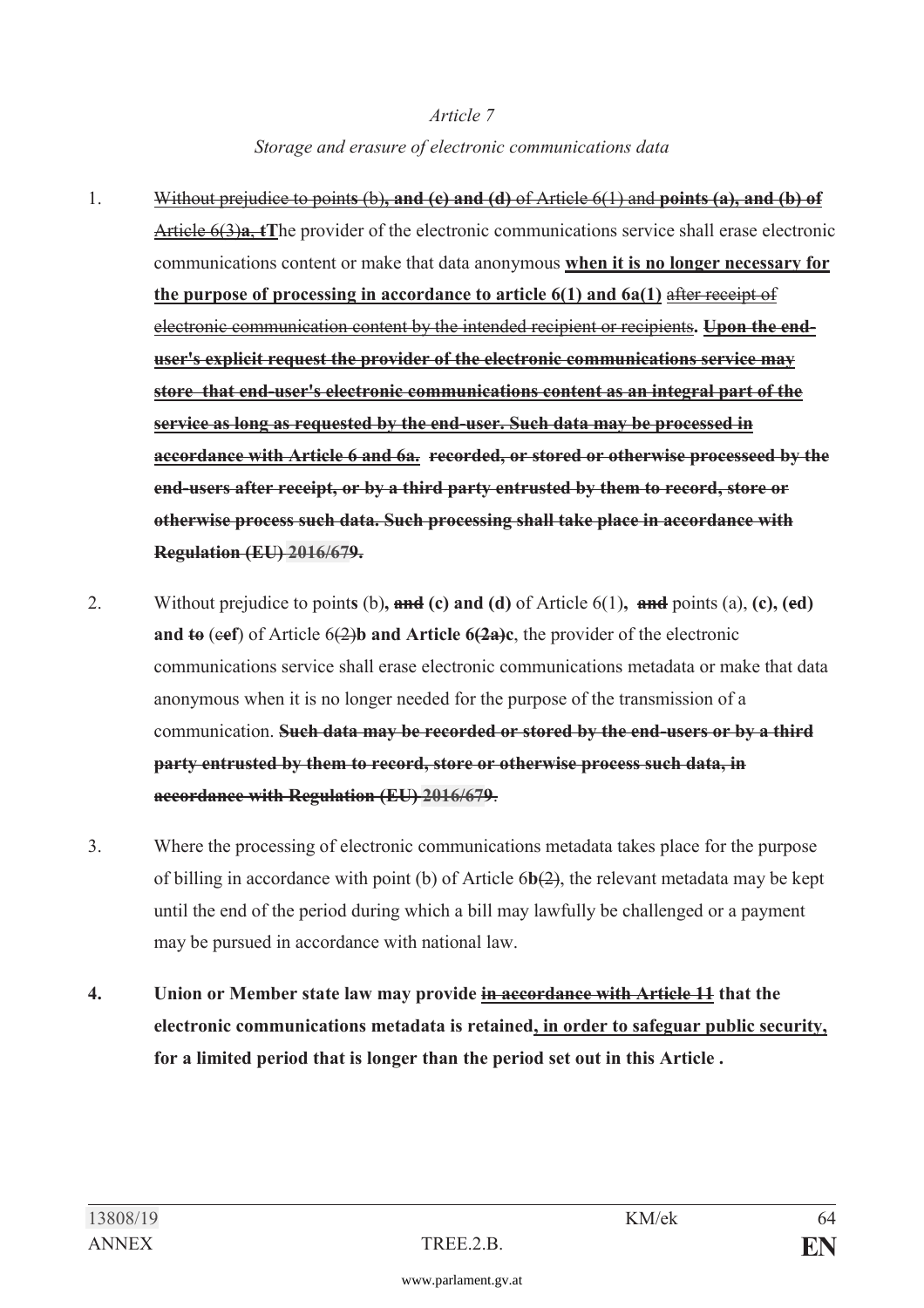## *Protection of end-users' terminal equipment information stored in terminal equipment of endusers and related to or processed by or emitted by end-users' terminal such equipment*

- 1. The use of processing and storage capabilities of terminal equipment and the collection of information from end-users' terminal equipment, including about its software and hardware, other than by the end-user concerned shall be prohibited, except on the following grounds:
- (a) it is necessary for the sole purpose of carrying out the transmission of an electronic communication over an electronic communications network; or
- (b) the end-user has given his or her consent; or
- (c) it is necessary for providing a**n information society** service requested by the end-user; or
- (d) if it is necessary for web audience measuring, provided that such measurement is carried out by the provider of the information society service requested by the end-user **or by a third party on behalf of the one or more providers of the information society service provided that conditions laid down in Article 28, or where applicable Article 26, of Regulation (EU) [2016/67](https://www.parlament.gv.at/pls/portal/le.link?gp=XXVII&ityp=EU&inr=2143&code1=VER&code2=&gruppen=Link:2016/67;Nr:2016;Year:67&comp=)9 are met**.**; or**
- **(da) it is necessary to maintain or restore the security of information society services or terminal equipment of the end-user, prevent fraud or detect technical faults for the duration necessary for that purpose; or**
- **(e) it is necessary for a security software update provided that:**

 **(i) security such updates are is necessary for security reasons and does not in any way change the privacy settings chosen by the end-user are not changed in any way,** 

 **(ii) the end-user is informed in advance each time an update is being installed, and** 

 **(iii) the end-user is given the possibility to postpone or turn off the automatic installation of these updates; or**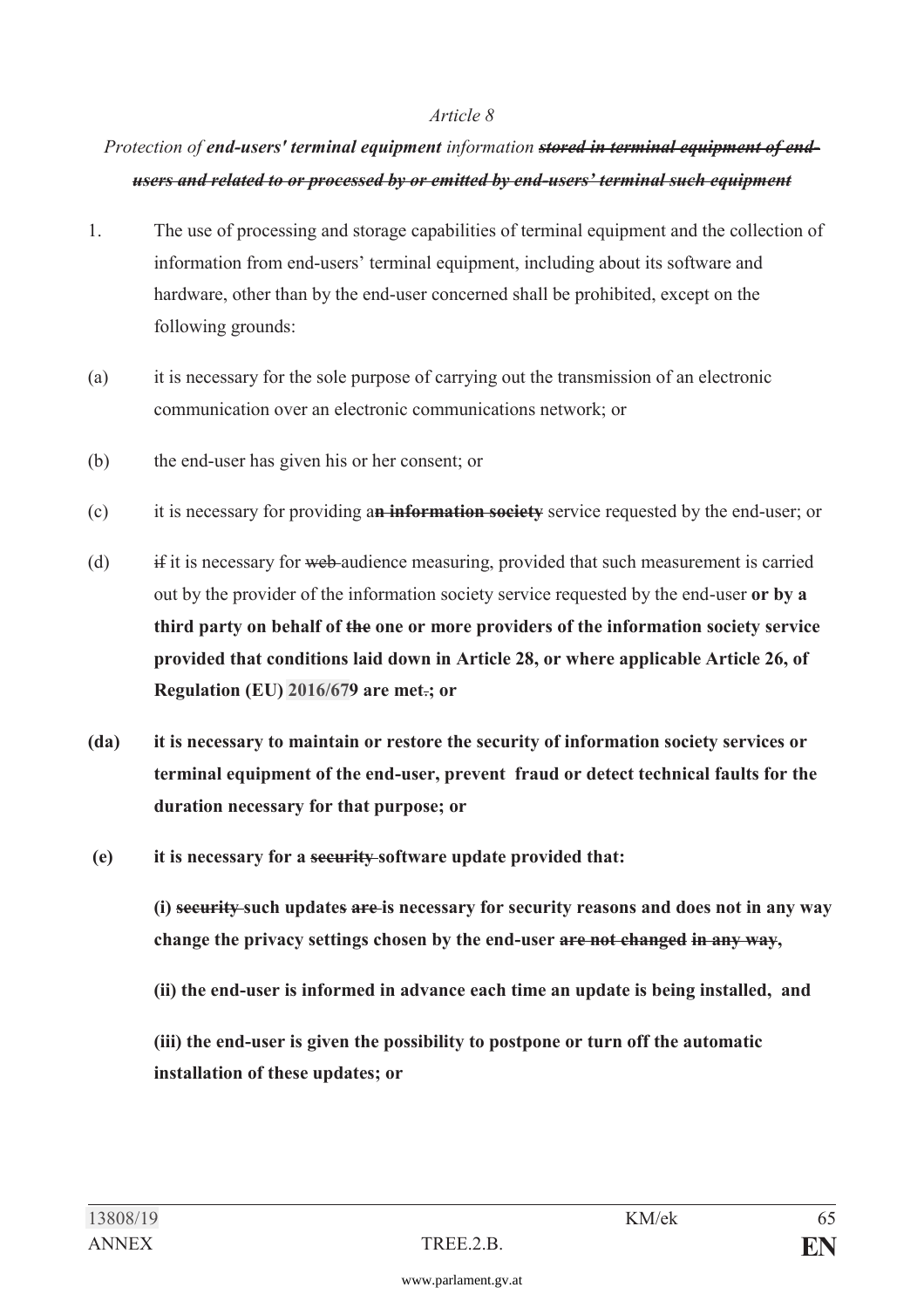- **(f) it is necessary to locate terminal equipment when an end-user makes an emergency communication either to the single European emergency number '112' or a national emergency number, in accordance with Article 13(3). it is necessary to locate, at the time of the incident, a caller of an emergency call from the terminal by organisations dealing with emergency communications.**
- 2. The collection of information emitted by terminal equipment **of the end-user** to enable it to connect to another device and, or to network equipment shall be prohibited, except if **on the following grounds**:
- (a) it is done exclusively in order to, for the time necessary for, and for the purpose of establishing **or maintaining** a connection; or
- **(b) the end-user has given his or her consent; or**
- **(c) it is necessary for the purpose of statistical counting that is limited in time and space to the extent necessary for this purpose and the data is made anonymous or erased as soon as it is no longer needed for this purpose,**
- **(d) it is necessary for providing a service requested by the end-user.**
- (b)**2a. For the purpose of paragraph 2 points (b) and (c),** a clear and prominent notice is **shall be** displayed informing of, at least, the modalities of the collection, its purpose, the person responsible for it and the other information required under Article 13 of Regulation (EU) [2016/67](https://www.parlament.gv.at/pls/portal/le.link?gp=XXVII&ityp=EU&inr=2143&code1=VER&code2=&gruppen=Link:2016/67;Nr:2016;Year:67&comp=)9 where personal data are collected, as well as any measure the end-user of the terminal equipment can take to stop or minimise the collection.
- **2b. For the purpose of paragraph 2 points (b) and (c),** T**t**he collection of such information shall be conditional on the application of appropriate technical and organisational measures to ensure a level of security appropriate to the risks, as set out in Article 32 of Regulation (EU) [2016/67](https://www.parlament.gv.at/pls/portal/le.link?gp=XXVII&ityp=EU&inr=2143&code1=VER&code2=&gruppen=Link:2016/67;Nr:2016;Year:67&comp=)9, have been applied.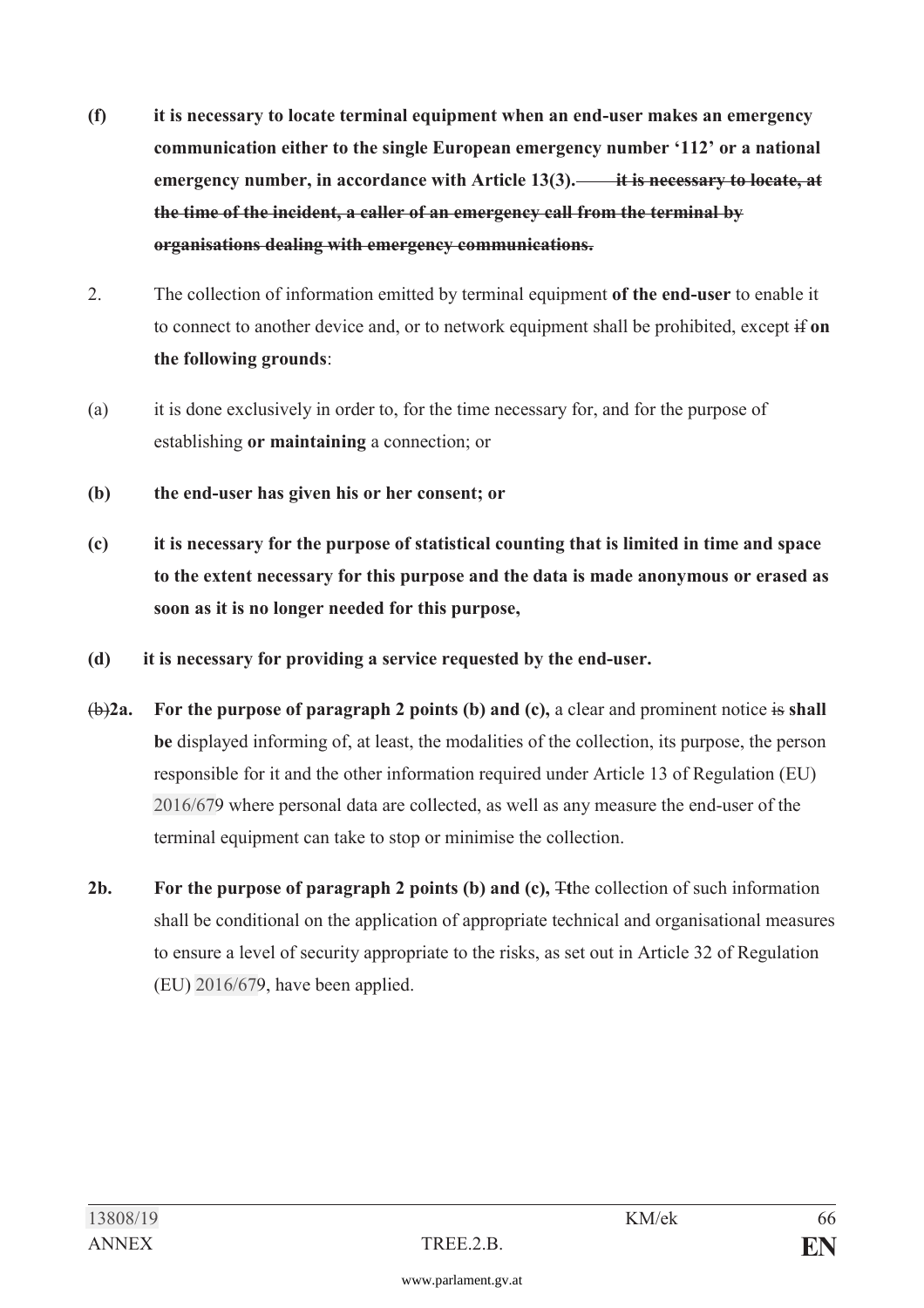- 3. The information to be provided pursuant to point (b) of paragraph 2**a** may be provided in combination with standardized icons in order to give a meaningful overview of the collection in an easily visible, intelligible and clearly legible manner.
- 4. The Commission shall be empowered to adopt delegated acts in accordance with Article 2**5**7 determining the information to be presented by the standardized icon and the procedures for providing standardized icons.

#### *Consent*

- 1. The definition of and conditions for consent provided for under Articles 4(11) and 7 of Regulation (EU) [2016/67](https://www.parlament.gv.at/pls/portal/le.link?gp=XXVII&ityp=EU&inr=2143&code1=VER&code2=&gruppen=Link:2016/67;Nr:2016;Year:67&comp=)9/EU shall apply.
- 2. Without prejudice to paragraph 1, where technically possible and feasible, for the purposes of point (b) of Article 8(1), consent may be expressed by using the appropriate technical settings of a software application enabling access to the internet.
- 3. End-users who have consented to the processing of electronic communications data as set out in point (c) of Article 6(2) and points (a) and (b) of Article 6(3) shall be given the possibility to withdraw their consent at any time as set forth under Article 7(3) of Regulation (EU) [2016/67](https://www.parlament.gv.at/pls/portal/le.link?gp=XXVII&ityp=EU&inr=2143&code1=VER&code2=&gruppen=Link:2016/67;Nr:2016;Year:67&comp=)9 and be reminded of this possibility at periodic intervals of 6 months, as long as the processing continues.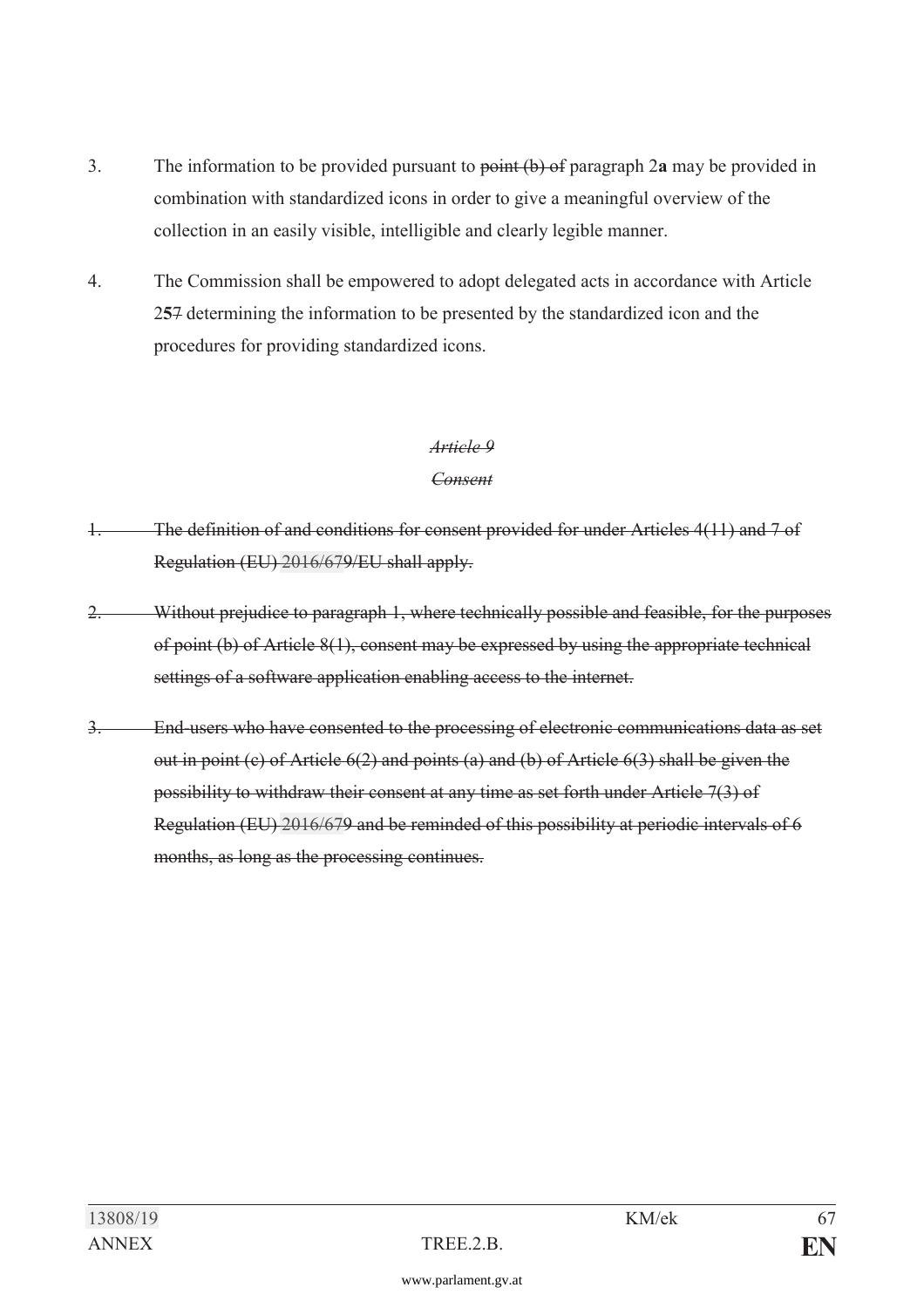#### *Information and options for privacy settings to be provided*

- 1. Software placed on the market permitting electronic communications, including the retrieval and presentation of information on the internet, shall offer the option to prevent third parties from storing information on the terminal equipment of an end-user or processing information already stored on that equipment.
- 2. Upon installation, the software shall inform the end-user about the privacy settings options and, to continue with the installation, require the end-user to consent to a setting.
- 3. In the case of software which has already been installed on 25 May 2018, the requirements under paragraphs 1 and 2 shall be complied with at the time of the first update of the software, but no later than 25 August 2018.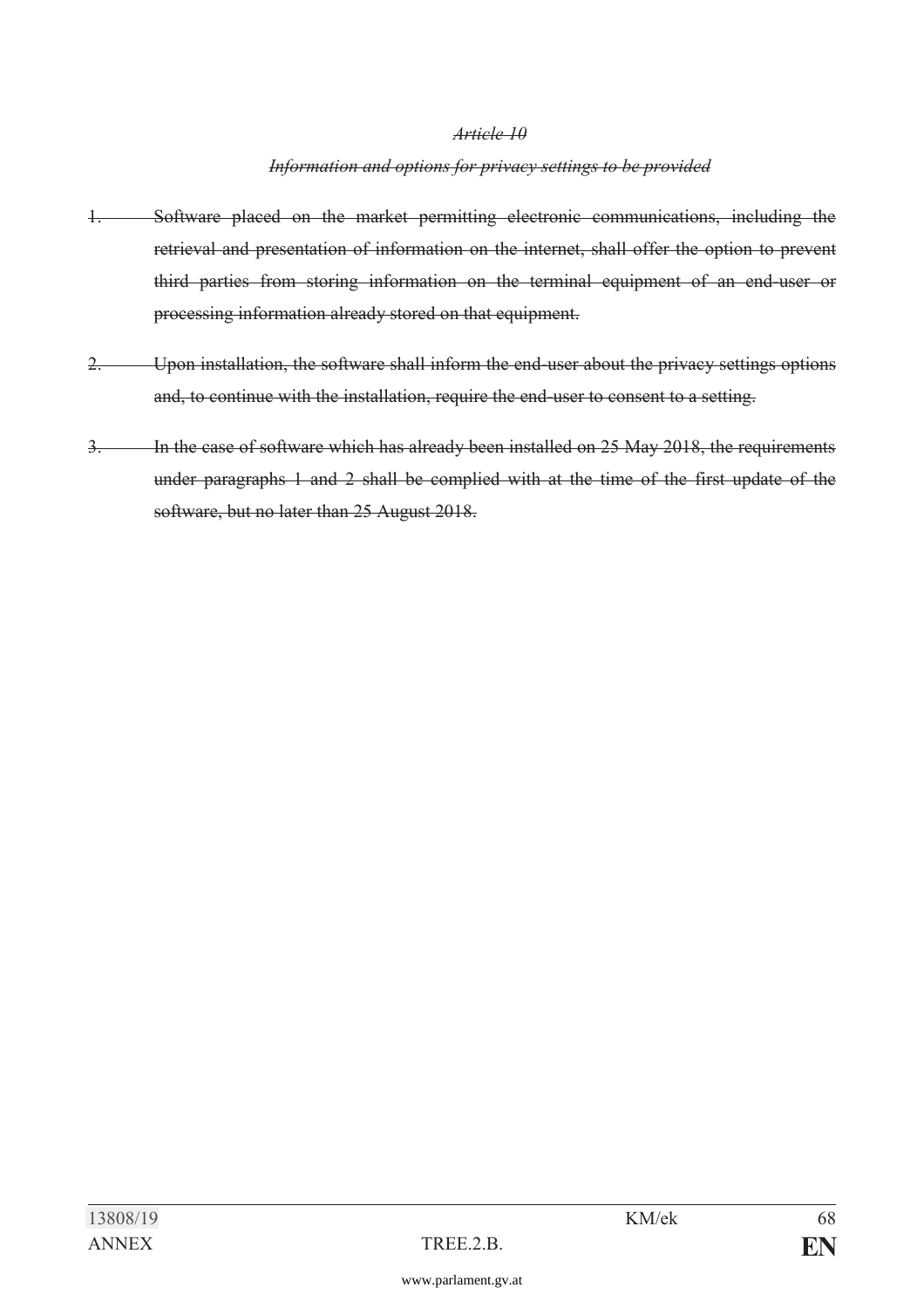## *Article 11 Restrictions*

1. Union or Member State law may restrict by way of a legislative measure the scope of the obligations and rights provided for in Articles 5 to 8 where such a restriction respects the essence of the fundamental rights and freedoms and is a necessary, appropriate and proportionate measure in a democratic society to safeguard one or more of the general public interests referred to in Article 23(1)**(a) (c)** to (e)**, (i) and (j)** of Regulation (EU) [2016/67](https://www.parlament.gv.at/pls/portal/le.link?gp=XXVII&ityp=EU&inr=2143&code1=VER&code2=&gruppen=Link:2016/67;Nr:2016;Year:67&comp=)9 or a monitoring, inspection or regulatory function connected to the exercise of official authority for such interests. **To that end and under the same conditions, Union or Member State law may, inter alia, impose an obligation on the providers of electronic communication services to retain electronic communications data to safeguard one or more of the general public interests referred to in this paragraph, for a limited period of time longer than the one provided for in Article 7.** 

# **1a. Article 23(2) of Regulation (EU) [2016/67](https://www.parlament.gv.at/pls/portal/le.link?gp=XXVII&ityp=EU&inr=2143&code1=VER&code2=&gruppen=Link:2016/67;Nr:2016;Year:67&comp=)9 shall apply to any legislative measures referred to in paragraph 1.**

2. Providers of electronic communications services shall establish internal procedures for responding to requests for access to end-users' electronic communications data based on a legislative measure adopted pursuant to paragraph 1. They shall provide the competent supervisory authority, on demand, with information about those procedures, the number of requests received, the legal justification invoked and their response.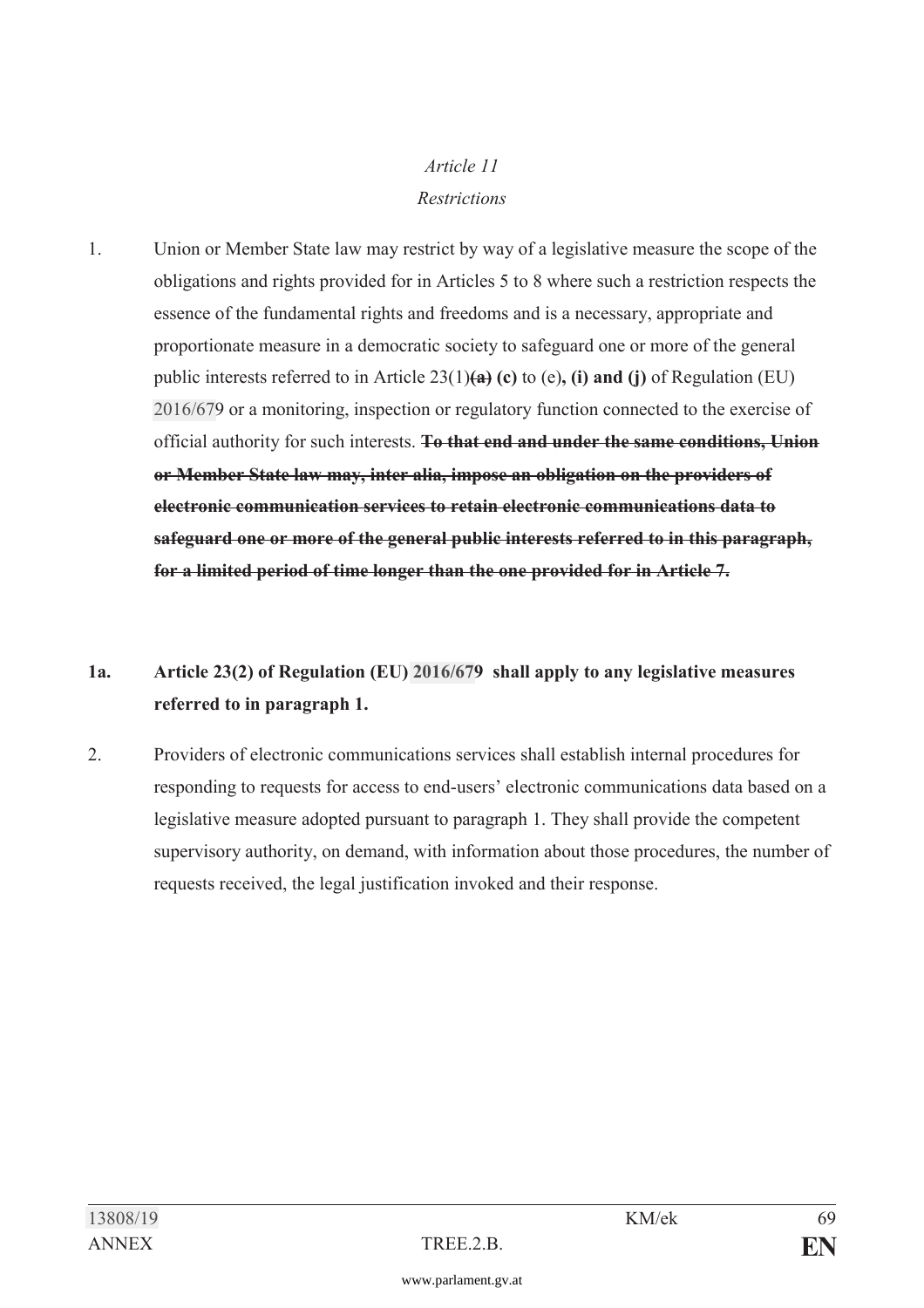# **CHAPTER III**

# NATURAL AND LEGAL PERSONS **END-USERS'** RIGHTS TO CONTROL ELECTRONIC COMMUNICATIONS

#### *Article 12*

#### *Presentation and restriction of calling and connected line identification*

- 1. Where presentation of the calling and connected line identification is offered in accordance with Article [107**115**] of the [Directive **[\(EU\) 2018/1972](https://www.parlament.gv.at/pls/portal/le.link?gp=XXVII&ityp=EU&inr=2143&code1=RIL&code2=&gruppen=Link:(EU)%202018/1972;Year2:2018;Nr2:1972&comp=)** establishing the European Electronic Communication Code], the providers of publicly available number-based interpersonal communications services shall provide the following:
- (a) the calling end-user with the possibility of preventing the presentation of the calling line identification on a per call, per connection or permanent basis;
- (b) the called end-user with the possibility of preventing the presentation of the calling line identification of incoming calls;
- (c) the called end-user with the possibility of rejecting incoming calls where the presentation of the calling line identification has been prevented by the calling end-user;
- (d) the called end-user with the possibility of preventing the presentation of the connected line identification to **which** the calling end-user **is connected**.
- 2. The possibilities referred to in points  $(a)$ ,  $(b)$ ,  $(c)$  and  $(d)$  of paragraph 1 shall be provided to end-users by simple means and free of charge.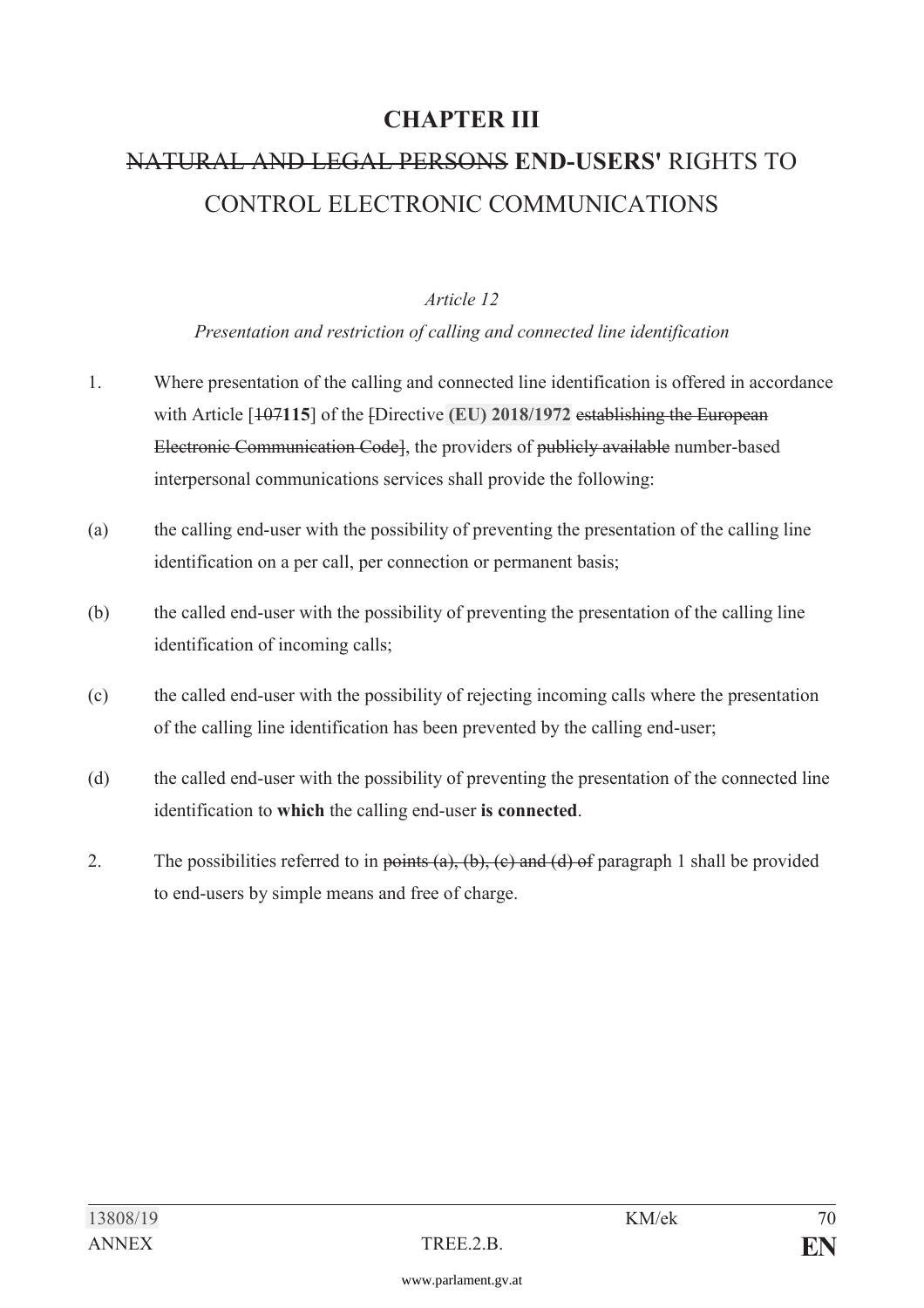- 3. Point (a) of paragraph 1 shall also apply with regard to calls to third countries originating in the Union. Points (b), (c) and (d) of paragraph 1 shall also apply to incoming calls originating in third countries.
- 4. Where presentation of calling or connected line identification is offered, providers of **publicly available** number-based interpersonal communications services shall provide information to the public regarding the options set out in points  $(a)$ ,  $(b)$ ,  $(c)$  and  $(d)$  of paragraph 1 **and the exceptions set forth in Article 13(1), (1a) and (2).**

*Exceptions to presentation and restriction of calling and connected line identification in relation to emergency communications, to rejection of incoming calls and to provide access to emeregency services* 

1. Regardless of whether the calling end-user has prevented the presentation of the calling line identification, where a call is **emergency communications are** made to emergency services, providers of publicly available number-based interpersonal communications services shall override the elimination of the presentation of the calling line identification and the denial or absence of consent of an end-user for the processing of metadata, on a per-line basis for organisations dealing with emergency communications, including public safety answering points, for the purpose of responding to such communications.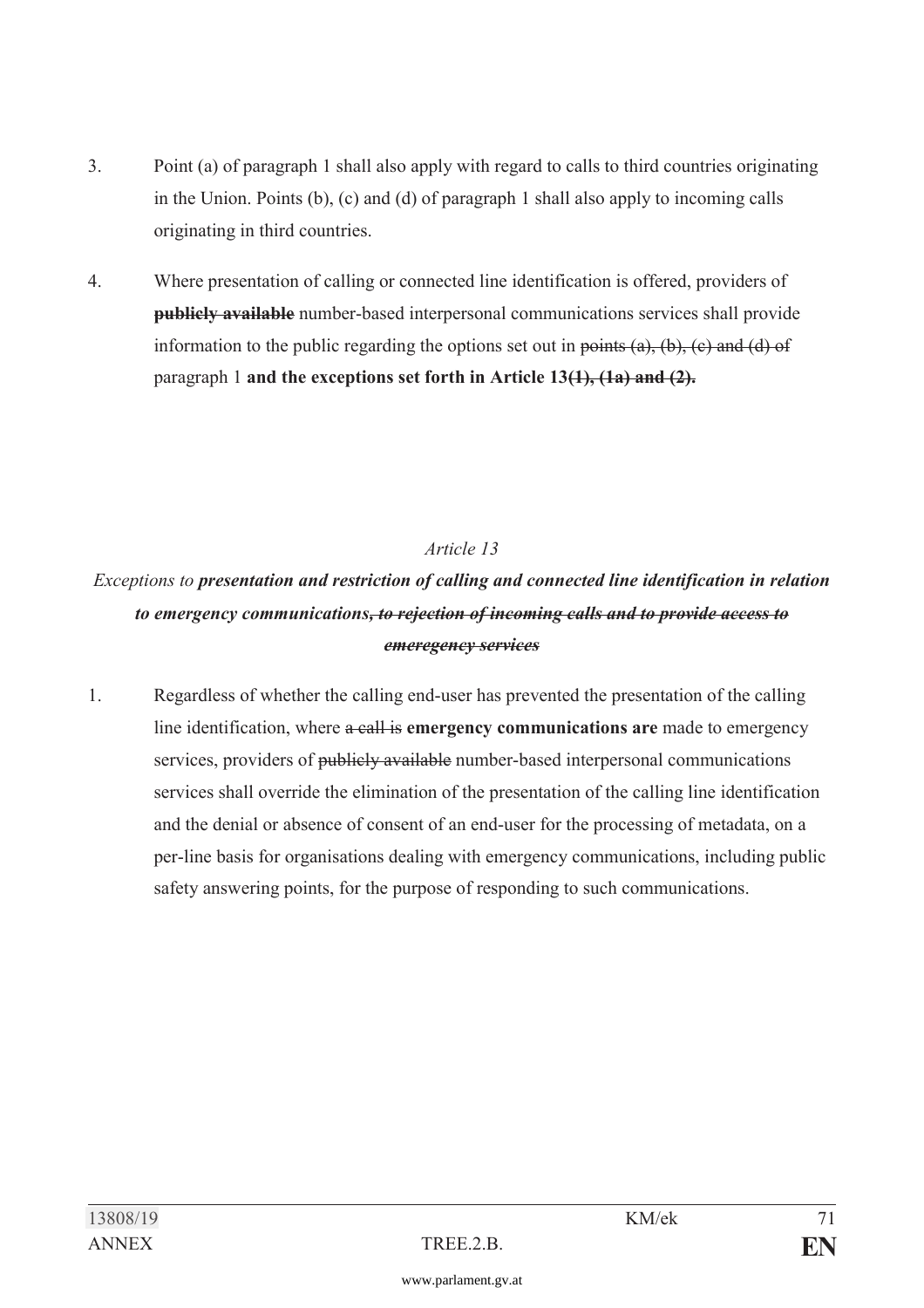- **1a. Notwithstanding Article 8(1), rRegardless whether the called end-user rejects incoming calls where the presentation of the calling line identification has been prevented by the calling end-user, providers of number-based interpersonal communications services shall override this choice, where technically possible, when the calling end-user is an organisation dealing with emergency communications, including public safety answering points, for the purpose of responding to such communications.**
- 2. Member States shall establish more specific provisions with regard to the establishment of **transparent** procedures and the circumstances where providers of publicly available number-based interpersonal communication services shall override**, or otherwise address,** the elimination of the presentation of the calling line identification on a temporary basis, where end-users request the tracing of **unwanted,** malicious or nuisance calls.
- **3. Notwithstanding Article 8(1), Rregardless of whether the end-user has prevented access to the terminal equipment's Global Navigation Satellite Systems (GNSS) capabilities capabilities or other types of terminal equipment based location data through the terminal equipment settings, when a call is made to emergency services, such settings may not prevent access to GNSS such location data to determine and provide the caller calling end-user's location to emergency services an organisation dealing with emergency communications, including public safety answering points, for the purpose of responding to such calls.**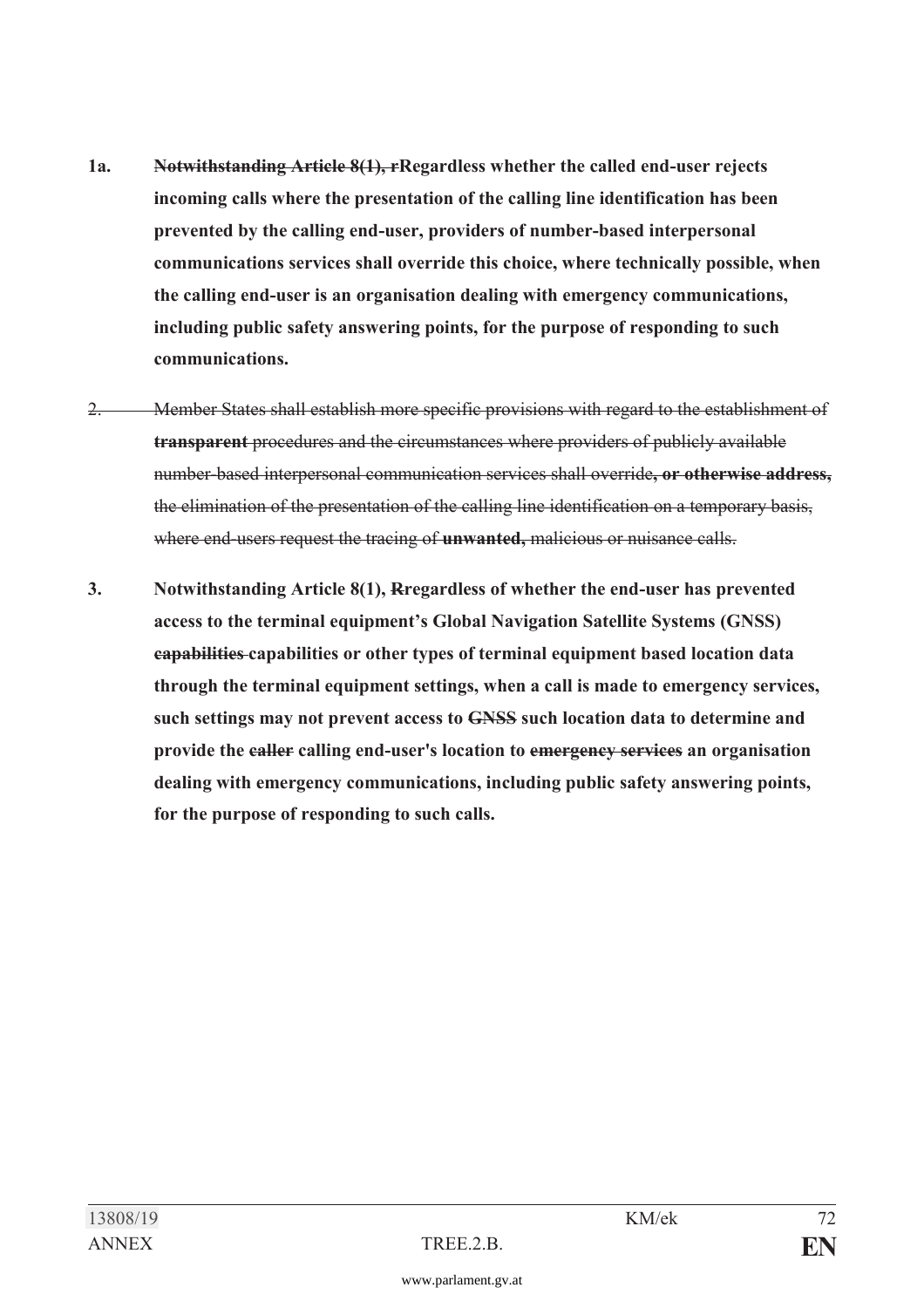#### *Article 14*

#### *Incoming call blocking Unwanted, malicious or nuisance calls*

- **1.** Providers of publicly available number-based interpersonal communications services shall deploy state of the art measures to limit the reception of **unwanted**, **malicious or nuisance** calls by end-users**. and**
- **1a. Member States shall establish more specific provisions with regard to the establishment of transparent procedures and the circumstances where providers of number-based interpersonal communication services shall override, or otherwise address, the elimination of the presentation of the calling line identification on a temporary basis, where end-users request the tracing of unwanted, malicious or nuisance calls.**
- **2. Providers of number-based interpersonal communications services** shall also provide the called end-user with the following possibilities, free of charge:
- (a) to block**, where technically feasible,** incoming calls from specific numbers or from anonymous sources **or from numbers using a specific code or prefix referred to in Article 16(3a)**; **and**
- (b) to stop automatic call forwarding by a third party to the end-user's terminal equipment.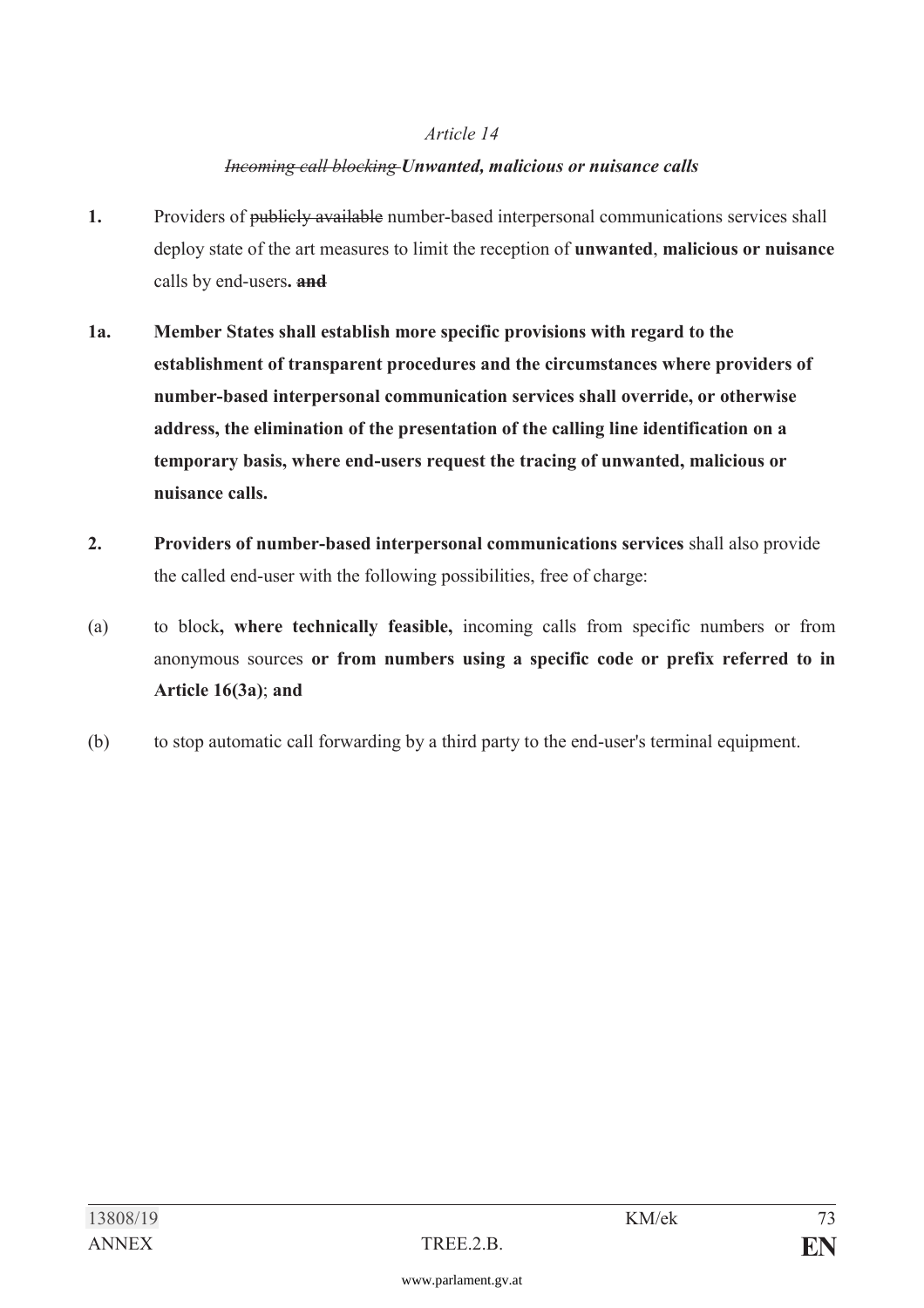# *Article 15 Publicly available directories*

- 1. The providers of publicly available directories **number-based interpersonal communications services** shall **obtain the consent of inform end-users who are natural persons about the possibility to include their personal data in a publicly available directory and give end-users who are natural persons them to include their personal data in the directory and**, consequently, shall obtain consent from these end-users **for inclusion of such data per category of personal data the opportunity to determine per category of personal data whether their personal data are included in the publicly available directory**, to the extent that such data are relevant for the purpose of the directory as determined by the provider of the directory.
- **1aa. Notwithstanding paragraph 1, Member States may provide by law that the inclusion of personal data of an end-user who is a natural person in a publicly available directory can take place provided that he end-user who is a natural person shall have the right to object to such inclusion.**
- **1a. The Pproviders of number-based interpersonal communications services and/or providers of publicly available directory shall give end-users who are natural persons the means to verify, correct and delete such data included in a publicly available directory.**
- 2. The providers of a publicly available directory **number-based interpersonal communications services and/or providers of publicly available directory** shall inform end-users who are natural persons whose personal data are in the directory of **the available any** search function**s that is not based on name or number of in** the directory and obtain **the additional consent of** end-users' consent before enabling such search functions related to their own data.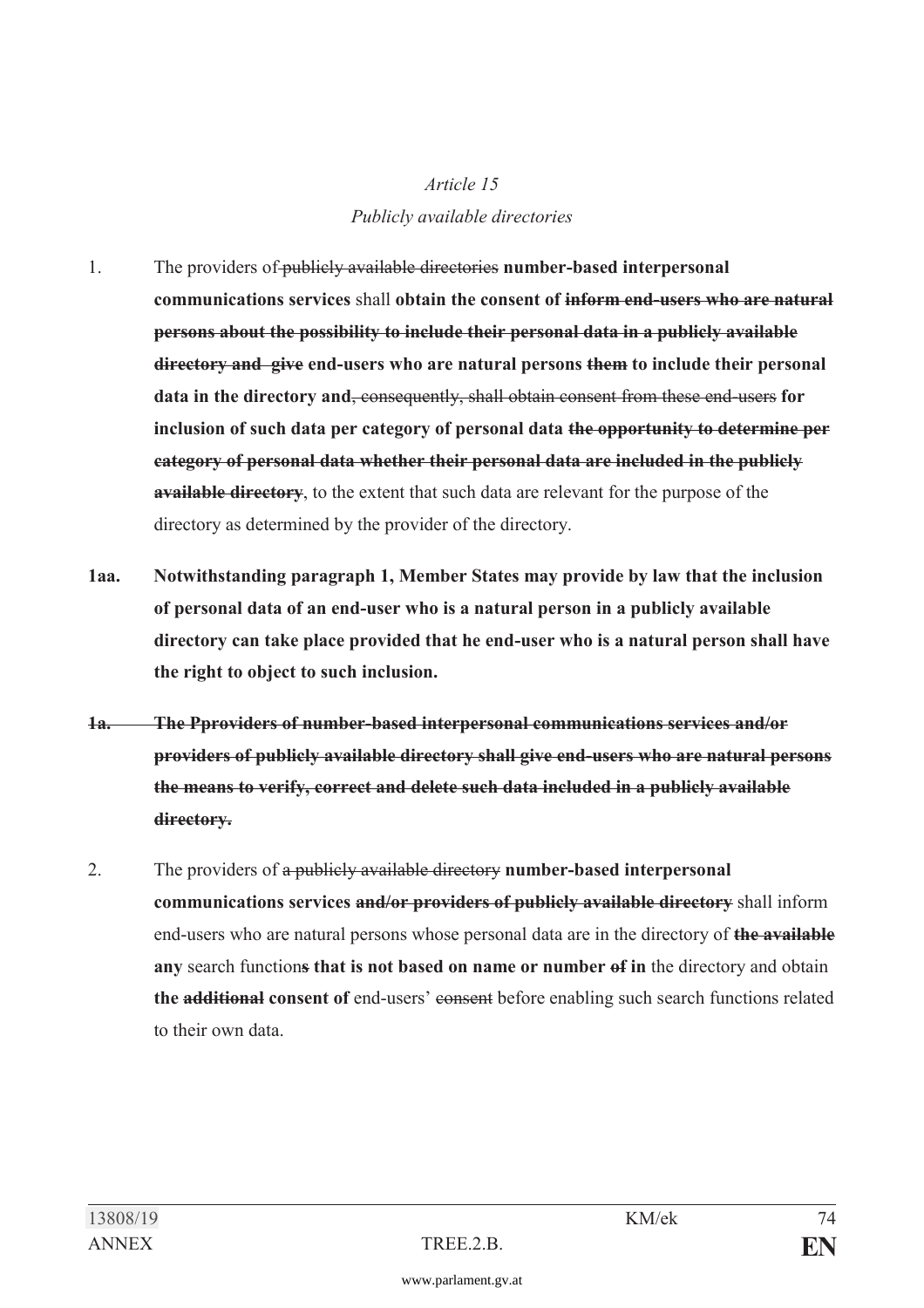- 3. The providers of publicly available directories **number-based interpersonal communications services and/or providers of publicly available directory** shall provide end-users that are legal persons with the possibility to object to data related to them being included in the directory.
- **3a. The** Pproviders **of number-based interpersonal communications services and/or providers of publicly available directory** shall give such end-users **that are legal persons** the means to verify, correct and delete such data **included in a publicly available directory**.
- **3aa. Notwithstanding paragraphs 1aa to 3a, Member States may provide by law that the requirements under those paragraphs apply to providers of publicly available directories, in addition to or instead of, providers of number-based interpersonal communications services.**
- 4. The possibility for end-users not to be included in a publicly available directory, or to verify, correct and delete any data related to them shall be provided free of charge.
- **4a. Where the personal data of the end-users of number based interpersonal communications services have been included in a publicly available directory before this Regulation enters into force, the personal data of such end-users may remain included in a publicly available directory, including version with search functions, unless the end-users have expressed their objection against their data being included in the directory or against the use of available search functions related to their data.**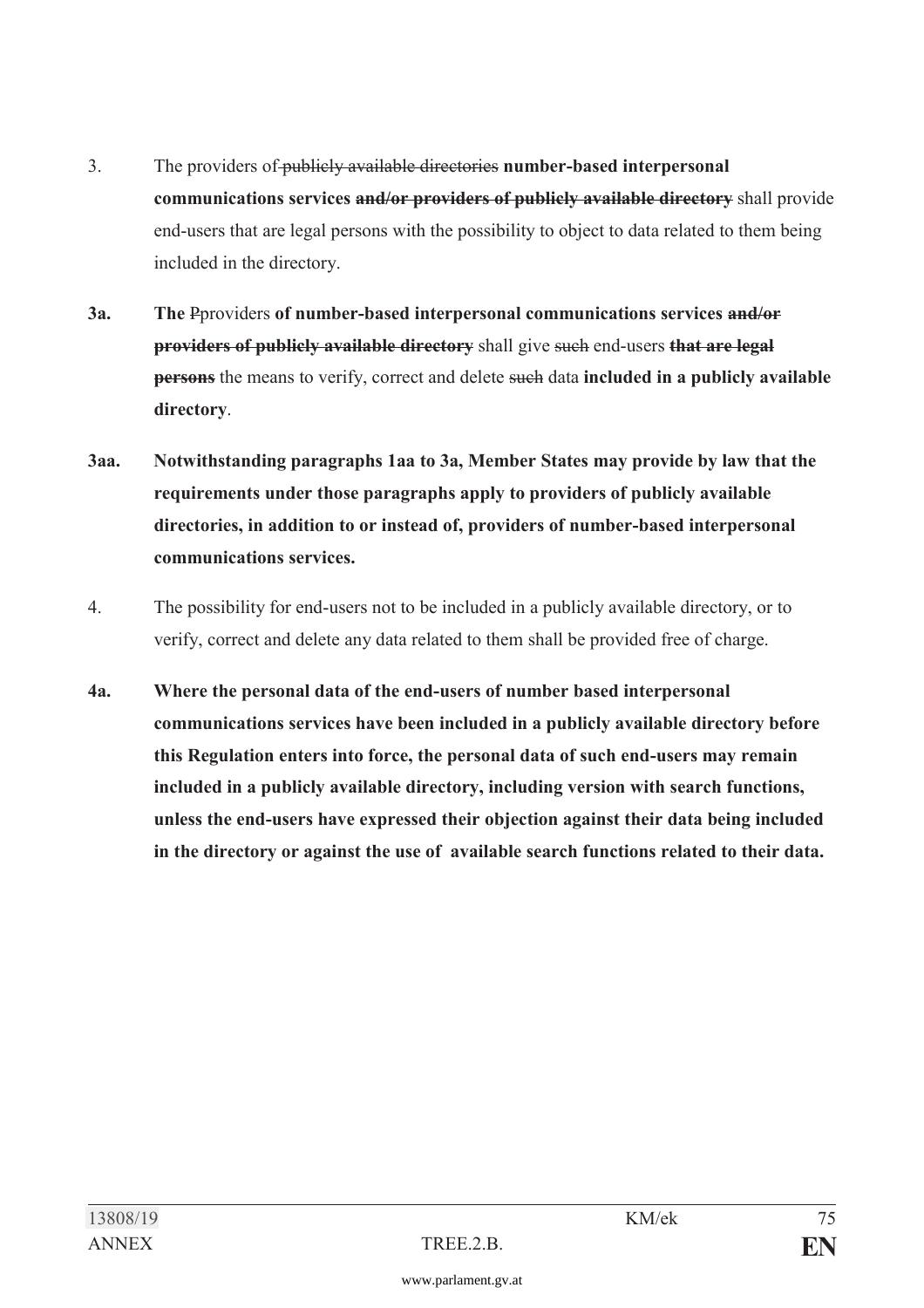## *Article 16 Unsolicited and Ddirect marketing communications*

- 1. Natural or legal persons may **shall be prohibited from** use**ing** electronic communications services for the purposes of sending **or presenting** direct marketing communications to end-users who are natural persons that **unless they** have given their consent.
- 2. **Notwithstanding paragraph 1, W**where a natural or legal person obtains electronic contact details for electronic mail **message** from its customer **end-users who are natural persons**, in the context of the **sale purchase** of a product or a service, in accordance with Regulation (EU) [2016/67](https://www.parlament.gv.at/pls/portal/le.link?gp=XXVII&ityp=EU&inr=2143&code1=VER&code2=&gruppen=Link:2016/67;Nr:2016;Year:67&comp=)9, that natural or legal person may use these **electronic** contact details for direct marketing of its own similar products or services only if customers **such end-users** are clearly and distinctly given the opportunity to object, free of charge and in an easy manner, to such use. The right to object shall be given at the time of collection **of such end-users' contact details** and**, if that end-user has not initially refused that use,** each time **that when a natural or legal persons sends a message to that end-user for the purpose of such direct marketing communication is sent or presented**.
- **2a. Member States may provide by law a set period of time, after the sale of the product or service occurred, that within which a natural or legal person may use its customer's contact details of the end-user who is a natural person for direct marketing purposes, as provided for in paragraph 2 only where the sale of the product or service occurred not more than twelve months prior to the sending of an electronic message for direct marketing.**
- 3. Without prejudice to paragraphs 1 and 2, natural or legal persons using electronic communications services for the purposes of placing direct marketing calls shall: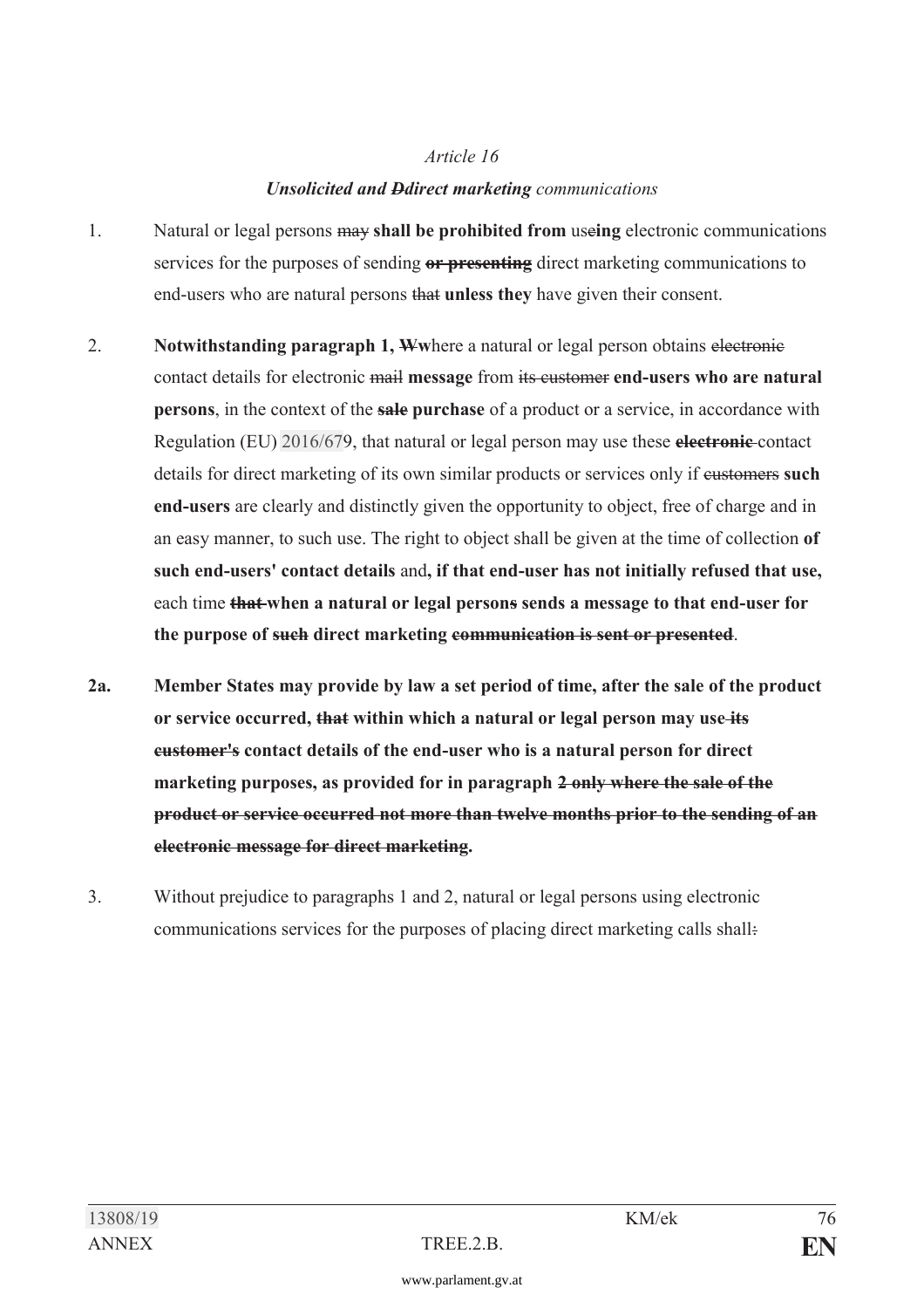- (a) present the identity of a **calling** line **identification** on which they can be contacted; or**.**
- (b)**3a. Member States may require natural or legal person using electronic communications services for the purposes of placing direct marketing calls to** present a specific code/or prefix identifying the fact that the call is a **direct** marketing call **in addition to the obligation set out in paragraph 3. Member State requiring the use of such a specific code or prefix shall make it available for the natural or legal persons who use electronic communications services for the purposes of direct marketing calls**.
- 4. Notwithstanding paragraph 1, Member States may provide by law that the placing of direct marketing voice-to-voice calls to end-users who are natural persons shall only be allowed in respect of end-users who are natural persons who have not expressed their objection to receiving those communications.
- 5. Member States shall ensure, in the framework of Union law and applicable national law, that the legitimate interest of end-users that are legal persons with regard to unsolicited **direct marketing** communications sent **or presented** by means set forth under paragraph 1 are sufficiently protected.
- 6. Any natural or legal person using electronic communications services to transmit send **or present** direct marketing communications shall**, each time a direct marketing communication is sent or presented:**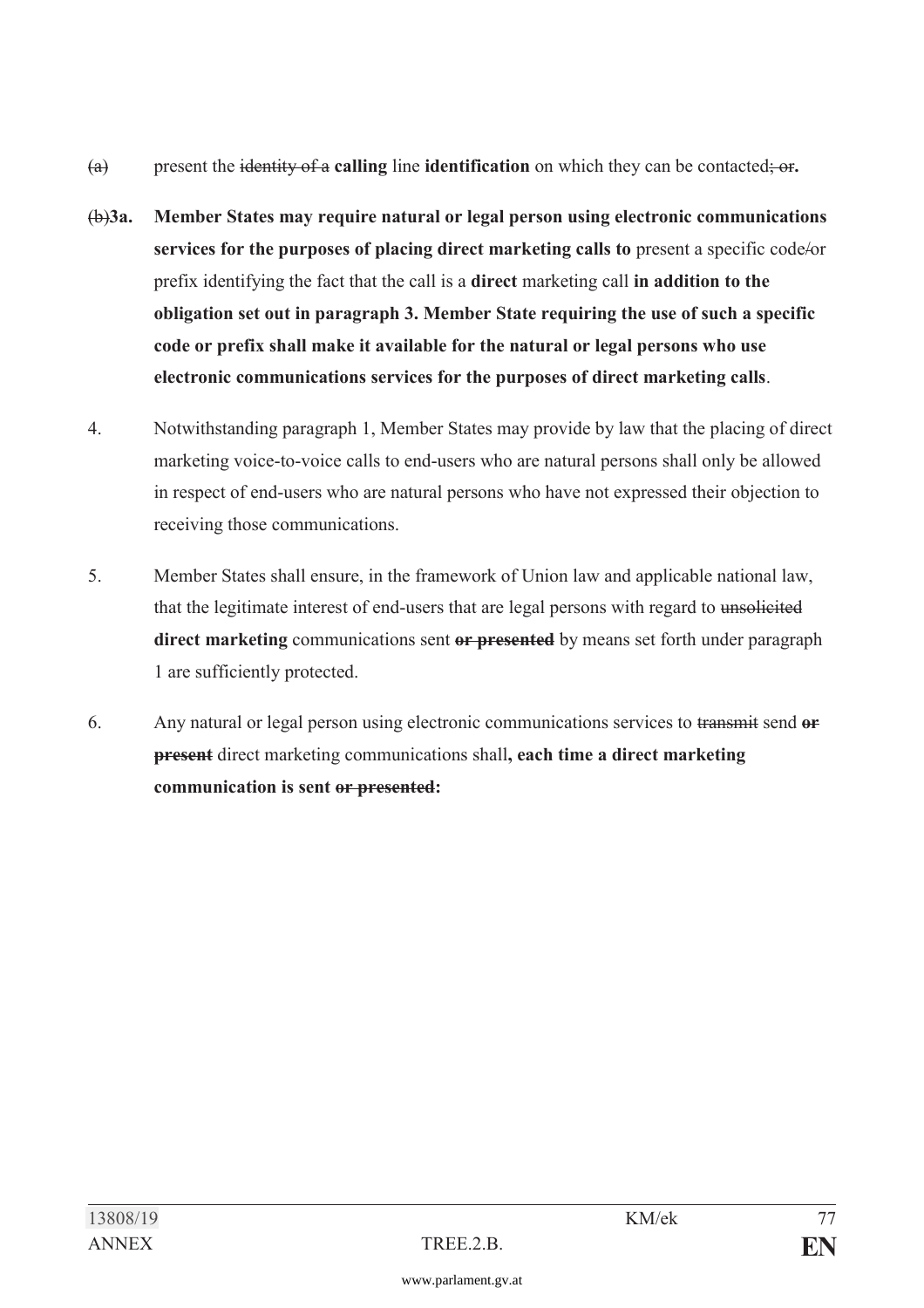#### **(a) reveal his or its identity and use true effective return addresses or numbers;**

- **(b)** inform end-users of the marketing nature of the communication and the identity of the legal or natural person on behalf of whom the **direct marketing** communication is transmitted sent **or presented;**
- **(c) and shall** provide the necessary information for recipients **end-users who are natural persons** to exercise their right to **object or to** withdraw their consent, in an easy manner **and free of charge**, to receiving further **direct** marketing communications**;**
- **(d) clearly and distinctly give the end-users who are natural persons a means to object or to withdraw their consent, free of charge, at any time, and in an easy and effective manner and free of charge, to receiving further direct marketing communications, and shall provide the necessary information to this end. This means shall also be given at the time of collection of the contact details according to paragraph 2. It shall be as easy to withdraw as to give consent.**
- **6a. Advertisements on a website that are displayed to the general public and do not require any contact details of end-users should not be subject to this article.**
- 7. The Commission shall be empowered to adopt implementing measures in accordance with Article 26(2) specifying the code/or prefix to identify marketing calls, pursuant to point (b) of paragraph 3.

#### *Article 17*

#### *Information about detected security risks*

In the case of a particular risk that may compromise the security of networks and electronic communications services, the provider of an electronic communications service shall inform endusers concerning such risk and, where the risk lies outside the scope of the measures to be taken by the service provider, inform end-users of any possible remedies, including an indication of the likely costs involved.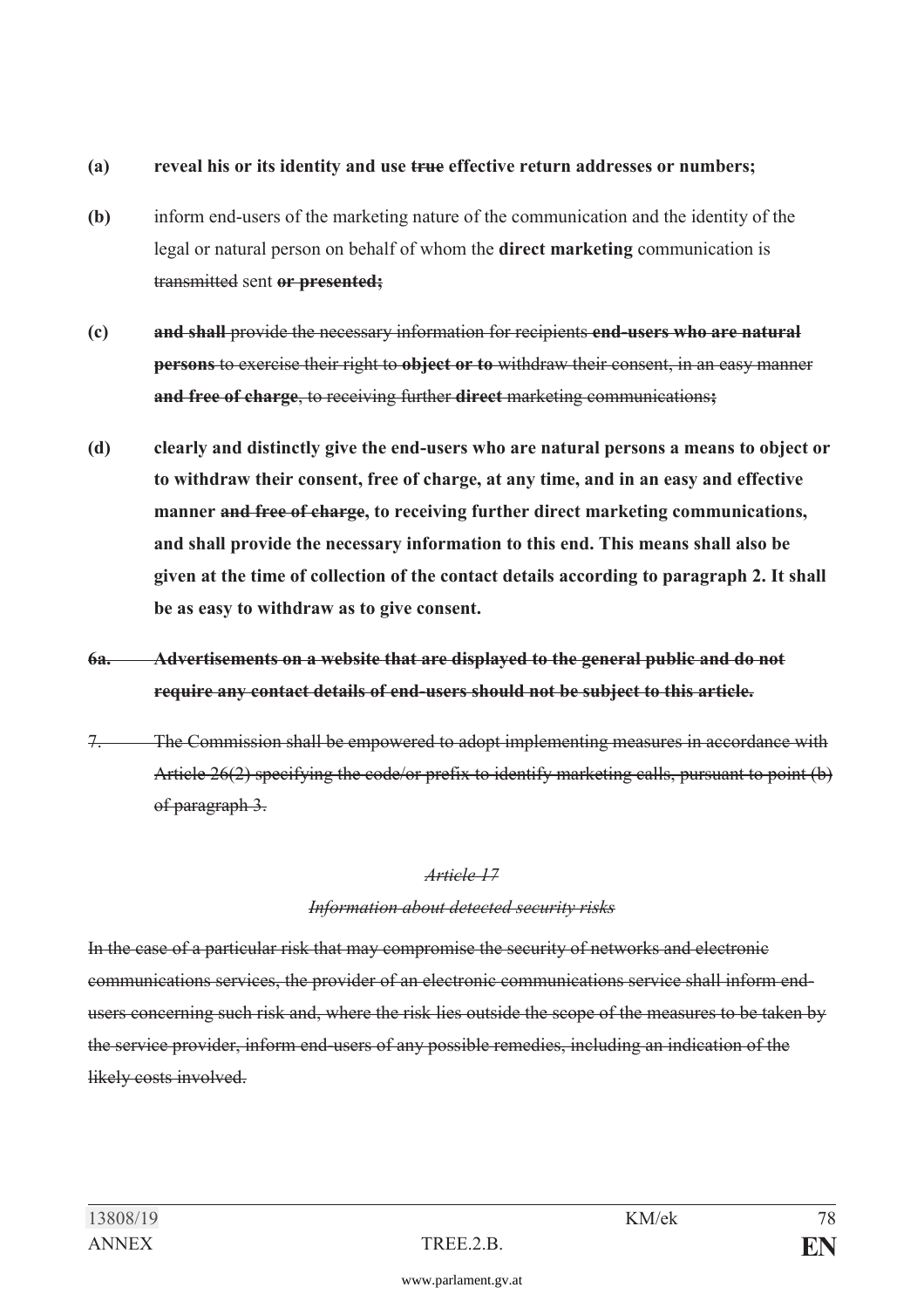# **CHAPTER IV INDEPENDENT SUPERVISORY AUTHORITIES AND ENFORCEMENT**

*Article 18 Independent sSupervisory authorities* 

**0. Each Member State shall provide for one or more independent public authorities meeting the requirements set out in Articles 51 to 54 of Regulation (EU) [2016/67](https://www.parlament.gv.at/pls/portal/le.link?gp=XXVII&ityp=EU&inr=2143&code1=VER&code2=&gruppen=Link:2016/67;Nr:2016;Year:67&comp=)9 to be responsible for monitoring the application of this Regulation ('supervisory authorities'), in accordance with paragraphs 1 and to 1aa of this Article.** 

 **Member States may entrust the monitoring of the application of Articles 12 to 1416 to the supervisory authority or authorities referred to in the previous subparagraph or to another supervisory authority or authorities having the appropriate expertise. As far as processing of electronic communications data qualifying as personal data is concerned, the supervisory authority referred to in the previous subparagraph shall be responsible for monitoring the application of those articles Regulation (EU) [2016/67](https://www.parlament.gv.at/pls/portal/le.link?gp=XXVII&ityp=EU&inr=2143&code1=VER&code2=&gruppen=Link:2016/67;Nr:2016;Year:67&comp=)9 shall be responsible for monitoring the application of this Regulation. Chapters VI and VII of Regulation (EU) [2016/67](https://www.parlament.gv.at/pls/portal/le.link?gp=XXVII&ityp=EU&inr=2143&code1=VER&code2=&gruppen=Link:2016/67;Nr:2016;Year:67&comp=)9 shall apply** *mutatis mutandis***.** 

1. The independent supervisory authority or authorities responsible for monitoring the application of Regulation (EU) [2016/67](https://www.parlament.gv.at/pls/portal/le.link?gp=XXVII&ityp=EU&inr=2143&code1=VER&code2=&gruppen=Link:2016/67;Nr:2016;Year:67&comp=)9 shall also be responsible for monitoring the application of **Chapter II of** this Regulation. **Without prejudice to article 19,** Chapter**s** VI and VII of Regulation (EU) [2016/67](https://www.parlament.gv.at/pls/portal/le.link?gp=XXVII&ityp=EU&inr=2143&code1=VER&code2=&gruppen=Link:2016/67;Nr:2016;Year:67&comp=)9 shall apply *mutatis mutandis*. The tasks and powers of the supervisory authorities shall be exercised with regard to end-users.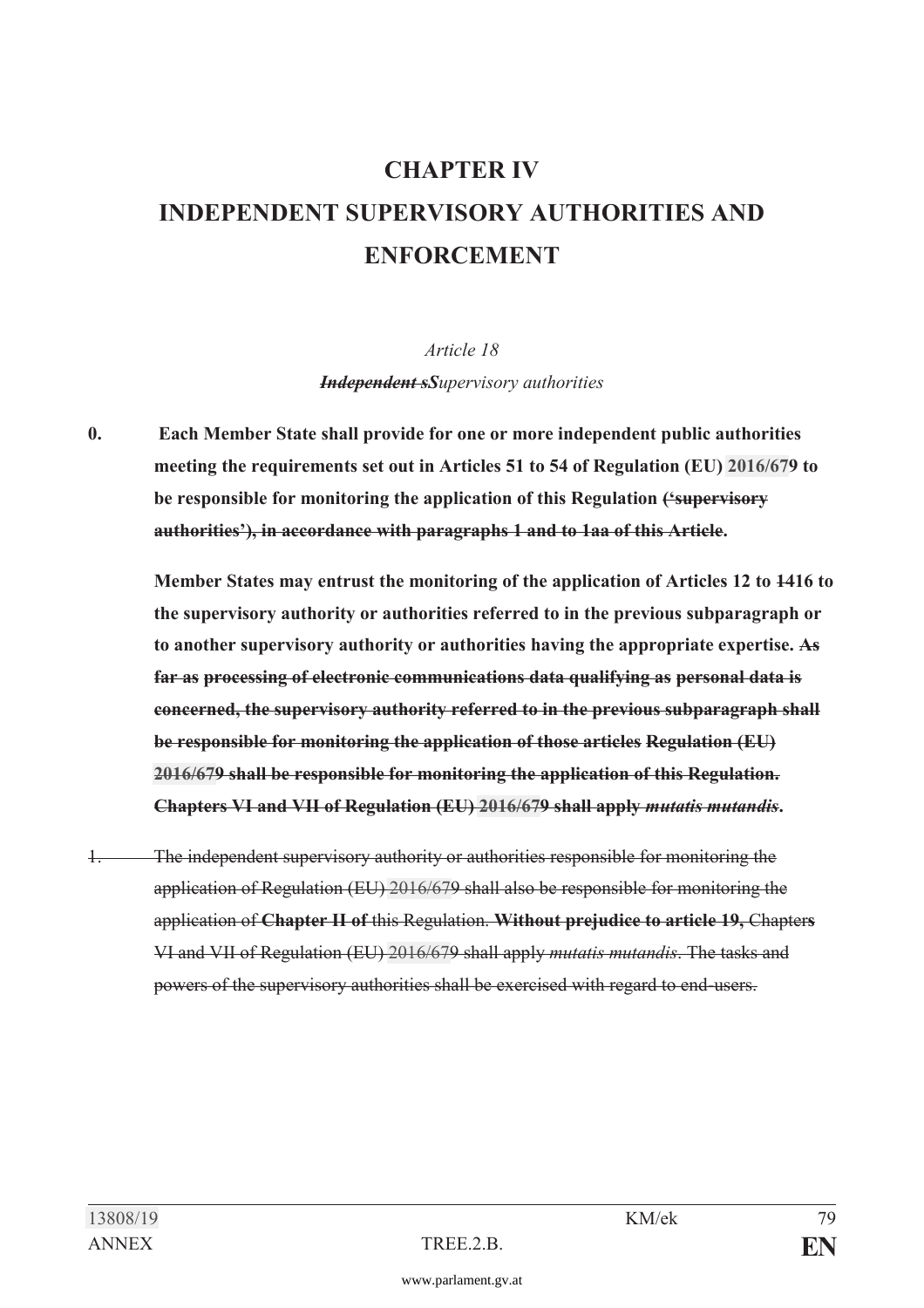- **1a. Member Sates shall entrust the monitoring of the application of Chapter III of this Regulation to the supervisory authority or authorities referred to in paragraph 1 of this Article or to another supervisory authority or other supervisory authorities having the appropriate expertise and independence.**
- **1aa. Notwithstanding paragraph 1a, Member States may entrust the monitoring of the application of Articles 12 to 14 of this Regulation to another supervisory authority or other supervisory authorities having the appropriate expertise.**
- **1ab. The supervisory authorities referred to in paragraphs 1 and to 1aa 0 shall have investigative and corrective powers, including the power to provide remedies pursuant to article 21(1) and to impose administrative fines pursuant to article 23.**
- **1b. Where more than one supervisory authority is responsible for monitoring the application of this Regulation in a Member State, such authorities shall cooperate with each other.**
- 2. **Where Tt**he supervisory authority or authorities referred to in paragraph**s** 1 **and to 1aa 0 shall cooperate with are not the supervisory authorityies responsible for monitoring the application of Regulation (EU) [2016/67](https://www.parlament.gv.at/pls/portal/le.link?gp=XXVII&ityp=EU&inr=2143&code1=VER&code2=&gruppen=Link:2016/67;Nr:2016;Year:67&comp=)9, they shall cooperate with the latter and,** whenever appropriate**,** with national regulatory authorities established pursuant to the [Directive **[\(EU\) 2018/1972](https://www.parlament.gv.at/pls/portal/le.link?gp=XXVII&ityp=EU&inr=2143&code1=RIL&code2=&gruppen=Link:(EU)%202018/1972;Year2:2018;Nr2:1972&comp=)** Establishing the European Electronic Communications Code] **and other relevant authorities**.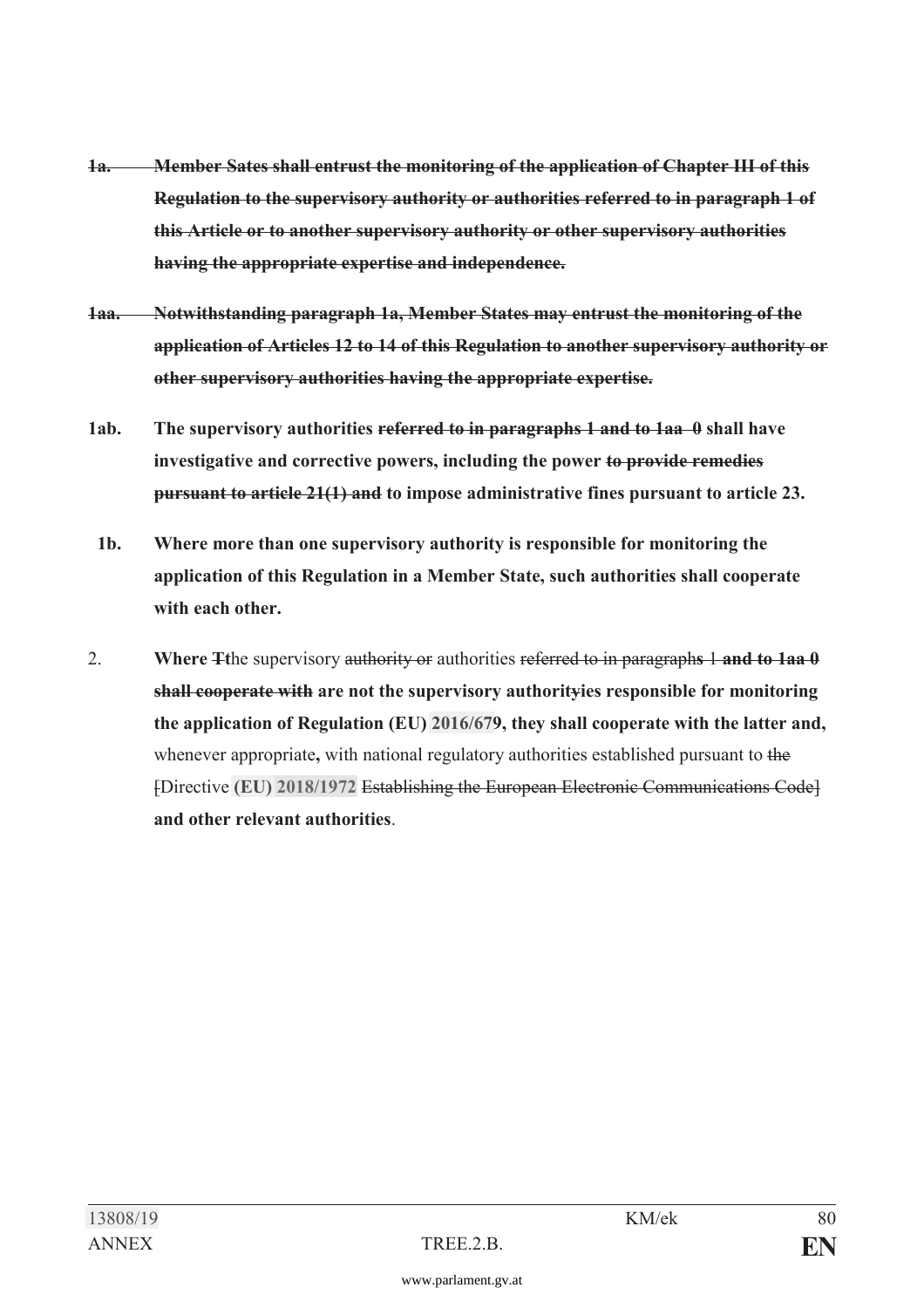# *Article 19 European Data Protection Board*

- **1.** The European Data Protection Board, established under Article 68 of Regulation (EU) [2016/67](https://www.parlament.gv.at/pls/portal/le.link?gp=XXVII&ityp=EU&inr=2143&code1=VER&code2=&gruppen=Link:2016/67;Nr:2016;Year:67&comp=)9, shall have **competence the task** to ensure **contribute to** the consistent application of **Chapters I and II and III of** this Regulation. To that end, the European Data Protection Board shall exercise the tasks laid down in Article 70 of Regulation (EU) [2016/67](https://www.parlament.gv.at/pls/portal/le.link?gp=XXVII&ityp=EU&inr=2143&code1=VER&code2=&gruppen=Link:2016/67;Nr:2016;Year:67&comp=)9.
- **2. For the purposes of this RegulationTo that end,** T**t**he Board shall also have the following tasks:

# **(aa) monitor and ensure the correct application of this Regulation in the cases provided for in Articles 64 and 65 of Regulation (EU) [2016/67](https://www.parlament.gv.at/pls/portal/le.link?gp=XXVII&ityp=EU&inr=2143&code1=VER&code2=&gruppen=Link:2016/67;Nr:2016;Year:67&comp=)9 without prejudice to the tasks of national supervisory authorities;**

- (a) advise the Commission on any proposed amendment of this Regulation;
- (b) examine, on its own initiative, on request of one of its members or on request of the Commission, any question covering the application of this Regulation **in relation to Chapters I<del>, and</del> II and III** and issue guidelines, recommendations and best practices in order to encourage consistent application of this Regulation**;**
- **(c) draw up guidelines for supervisory authorities referred to in paragraph 1 0 of Article 18 in relation to their powers as laid down in Article 58 of Regulation (EU) [2016/67](https://www.parlament.gv.at/pls/portal/le.link?gp=XXVII&ityp=EU&inr=2143&code1=VER&code2=&gruppen=Link:2016/67;Nr:2016;Year:67&comp=)9 and setting of administrative fines pursuant to Article 23 of this Regulation;**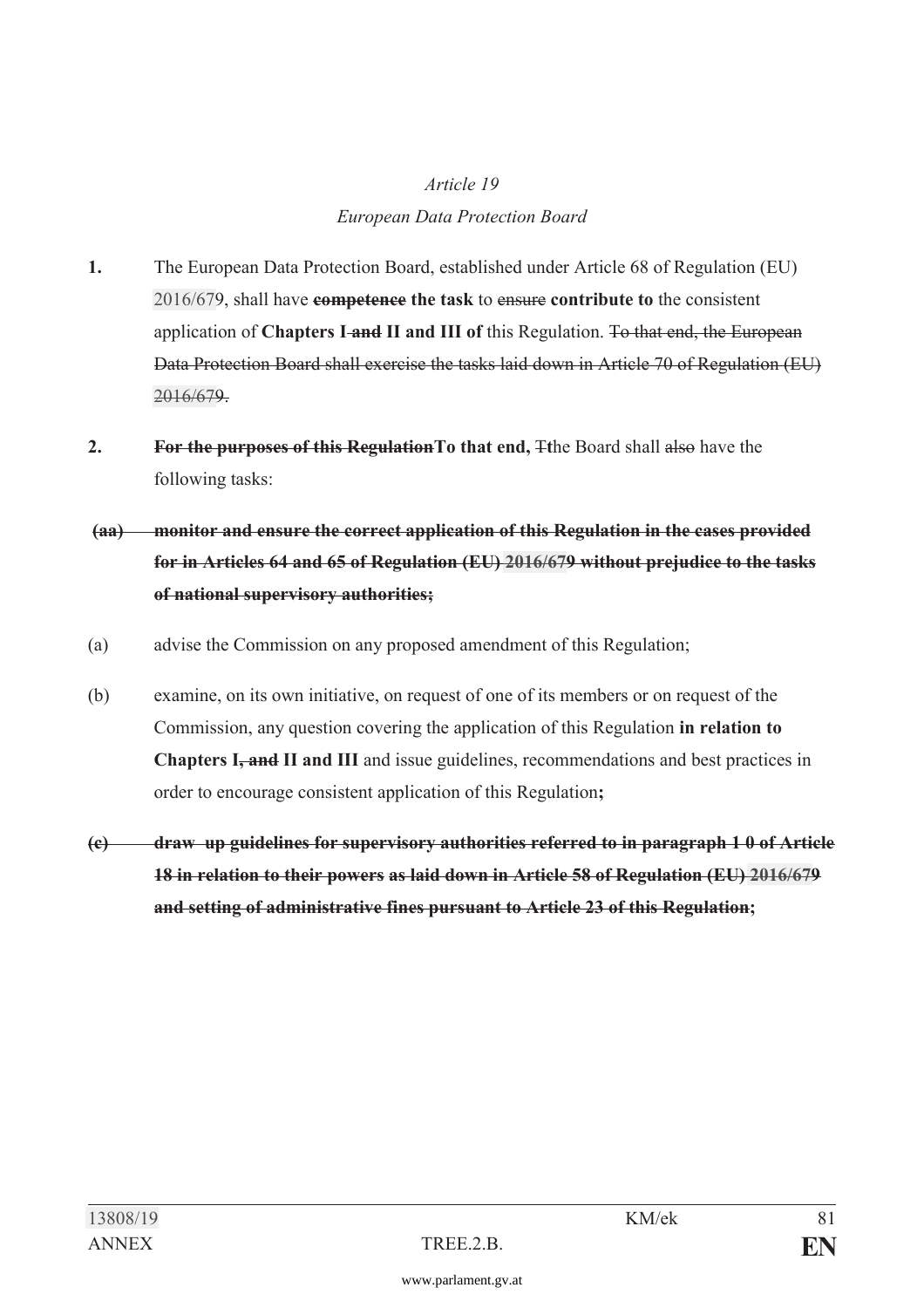- **(d) issue guidelines, recommendations and best practices in order to facilitate cooperation, including exchange of information, between supervisory authorities referred to in paragraph 0 of Article 18 and/or the supervisory authority responsible for monitoring the application of Regulation (EU) [2016/67](https://www.parlament.gv.at/pls/portal/le.link?gp=XXVII&ityp=EU&inr=2143&code1=VER&code2=&gruppen=Link:2016/67;Nr:2016;Year:67&comp=)9 in accordance with point (b) of this paragraph for establishing common procedures for reporting by end-users of infringements of this Regulation regarding rules laid down in paragraph 2 of Article 54 of Regulation (EU) [2016/67](https://www.parlament.gv.at/pls/portal/le.link?gp=XXVII&ityp=EU&inr=2143&code1=VER&code2=&gruppen=Link:2016/67;Nr:2016;Year:67&comp=)9;**
- **(da) issue guidelines, recommendations and best practices in accordance with point (b) of this paragraph to assess for different types of electronic communications services the moment in time of receipt of electronic communictions content;**
- **(db) issue guidelines, recommendations and best practices in accordance with point (b) of this paragraph on the provision of consent in the context of Articles 6 to 6b and 8 of this Regulation by end-users wjp who are legal persons and or in an employment relationship;**
- **(e) provide the Commission with an opinion on the icons referred to in paragraph 3 of Article 8;**
- **(f) promote the cooperation and effective bilateral and multilateral exchange of information and best practices between the supervisory authorities referred to in paragraph 1 0 of Article 18;**
- **(g) promote common training programmes and facilitate personnel exchanges between the supervisory authorities referred to in paragraph 1 0 of Article 18 and, where appropriate, with the supervisory authorities of third countries or with international organisations;**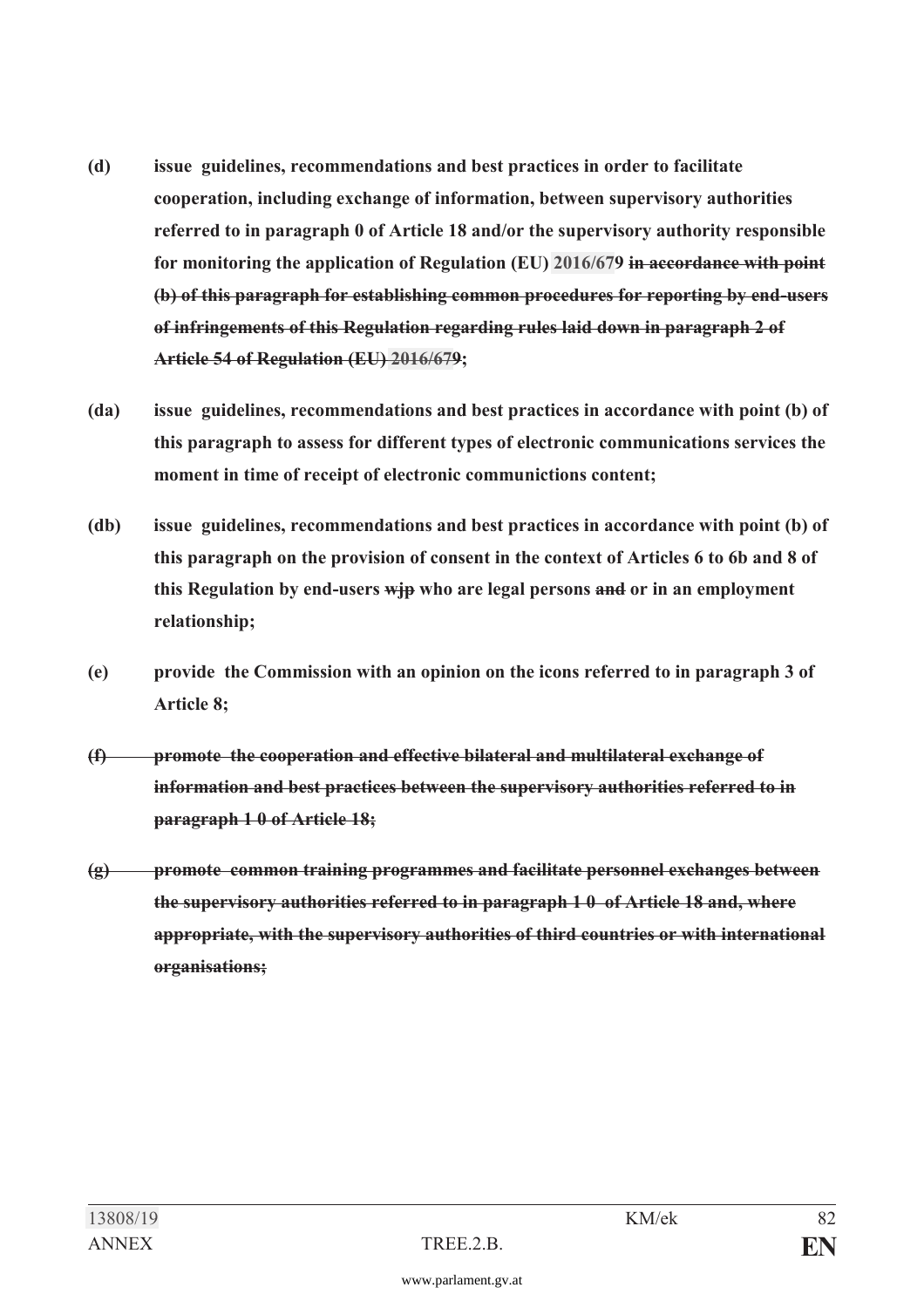- **(h) promote the exchange of knowledge and documentation on legislation on protection of electronic communications of end-users and of the integrity of their terminal equipment as laid down in Chapter II and practice relevant supervisory authorities world wide;**
- **(i) maintain a publicly accessible electronic register of decisions taken by supervisory authorities referred to in paragraph 0 of Article 18 and courts on issues handled in the consistency mechanism**.
- **3. Where the Commission requests advice from the Board, it may indicate a time limit, taking into account the urgency of the matter.**
- **4. The Board shall forward its opinions, guidelines, recommendations, and best practices to the Commission and make them public.**
- **5. The Board shall consult the supervisory authorities referred to in Article 18(0) before excercising any of the tasks referred to in paragraph 2 closely cooperate with the supervisory authorities referred to in Article 18(0) for the purposes of the application of this Regulation.**
- **6. The Board shall, where appropriate, consult interested parties and give them the opportunity to comment within a reasonable period. The Board shall, without prejudice to Article 76 of Regulation (EU) [2016/67](https://www.parlament.gv.at/pls/portal/le.link?gp=XXVII&ityp=EU&inr=2143&code1=VER&code2=&gruppen=Link:2016/67;Nr:2016;Year:67&comp=)9, make the result of the consultation procedures publicly available.**

#### *Article 20*

### *Cross-border cooperation and consistency procedures*

- **1.** Each supervisory authority shall contribute to the consistent application of this Regulation throughout the Union **and cooperate with each other and with the Commission**.
- **2.** For this **the** purpose **laid down in paragraph 1 and without prejudice to article 19**, the supervisory authorities **designated in accordance with Article 18(1 0)** shall cooperate with each other and the Commission in accordance with Chapter VII of Regulation (EU) [2016/67](https://www.parlament.gv.at/pls/portal/le.link?gp=XXVII&ityp=EU&inr=2143&code1=VER&code2=&gruppen=Link:2016/67;Nr:2016;Year:67&comp=)9 regarding the matters covered by **Chapter II of** this Regulation.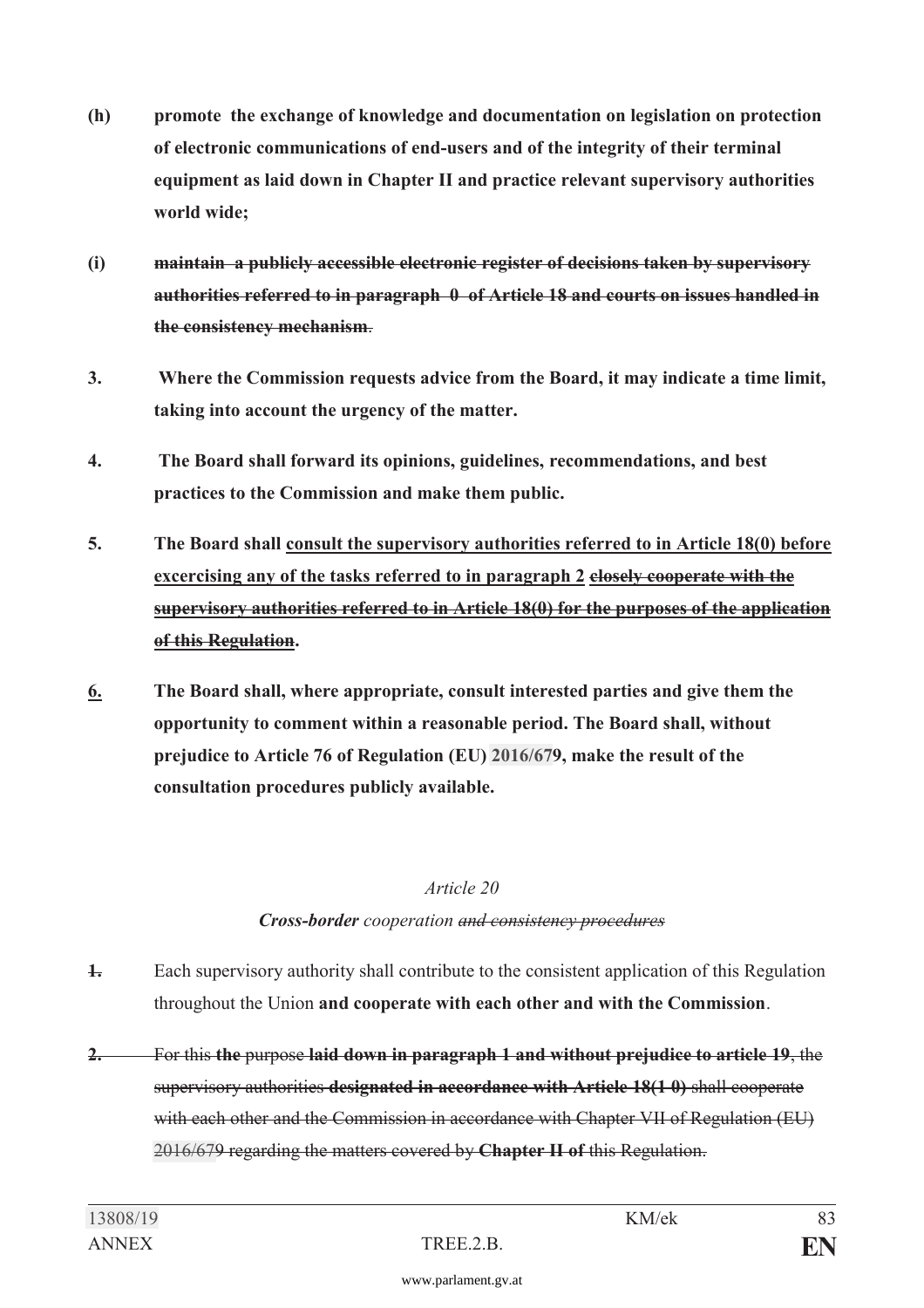# **CHAPTER V REMEDIES, LIABILITY AND PENALTIES**

#### *Article 21 Remedies*

1. Without prejudice to any other administrative or judicial remedy, every end-user of electronic communications services shall have the same remedies provided for in Articles 77, 78, and 79 of Regulation (EU) [2016/67](https://www.parlament.gv.at/pls/portal/le.link?gp=XXVII&ityp=EU&inr=2143&code1=VER&code2=&gruppen=Link:2016/67;Nr:2016;Year:67&comp=)9 **right to an effective judicial remedy in relation to any infringement of his or her rights under this Regulation, the right to lodge a complaint with a supervisory authority and the right to an effective judicial remedy against any decision of a supervisory authority**.

## **1a. End-users who are natural persons shall also have the right to representation provided for in**

**Articles 77-80 of Regulation (EU) [2016/67](https://www.parlament.gv.at/pls/portal/le.link?gp=XXVII&ityp=EU&inr=2143&code1=VER&code2=&gruppen=Link:2016/67;Nr:2016;Year:67&comp=)9 shall apply** *mutatis mutandis***.** 

2. Any natural or legal person other than end-users adversely affected by infringements of this Regulation and having a legitimate interest in the cessation or prohibition of alleged infringements, including a provider of electronic communications services protecting its legitimate business interests, shall have a right to bring legal proceedings in respect of such infringements.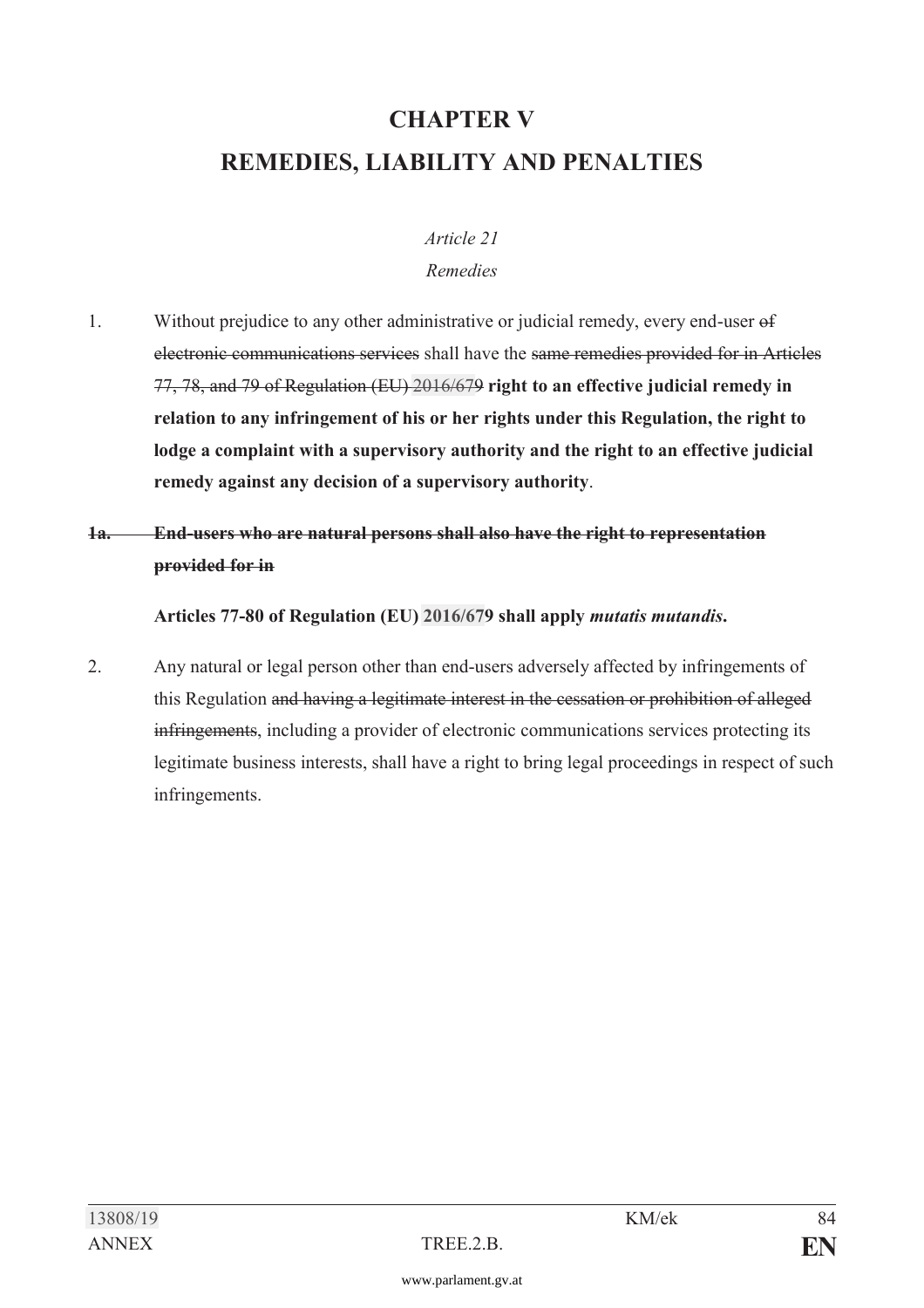#### *Article 22*

#### *Right to compensation and liability*

Any end-user person of electronic communications services who has suffered material or nonmaterial damage as a result of an infringement of this Regulation shall have the right to receive compensation from the infringer for the damage suffered, unless the infringer proves that it is not in any way responsible for the event giving rise to the damage in accordance with Article 82 of Regulation (EU) [2016/67](https://www.parlament.gv.at/pls/portal/le.link?gp=XXVII&ityp=EU&inr=2143&code1=VER&code2=&gruppen=Link:2016/67;Nr:2016;Year:67&comp=)9.

#### *Article 23*

#### *General conditions for imposing administrative fines*

- 1. **For the purpose of this Article, Article 83 Chapter VIII** of Regulation (EU) [2016/67](https://www.parlament.gv.at/pls/portal/le.link?gp=XXVII&ityp=EU&inr=2143&code1=VER&code2=&gruppen=Link:2016/67;Nr:2016;Year:67&comp=)9 shall apply *mutatis mutandis* to infringements of this Regulation.
- 2. Infringements of the following provisions of this Regulation shall, in accordance with paragraph 1, be subject to administrative fines up to EUR 10 000 000, or in the case of an undertaking, up to 2 % of the total worldwide annual turnover of the preceding financial year, whichever is higher:
	- **(a)** the obligations of any legal or natural person who process electronic communications data pursuant to Article 8;
	- **(a) the obligations of the provider of software enabling electronic communications, pursuant to Article 10;**
	- (b) the obligations of the providers of publicly available directories pursuant to Article 15;
	- (c) the obligations of any legal or natural person who uses electronic communications services pursuant to Article 16.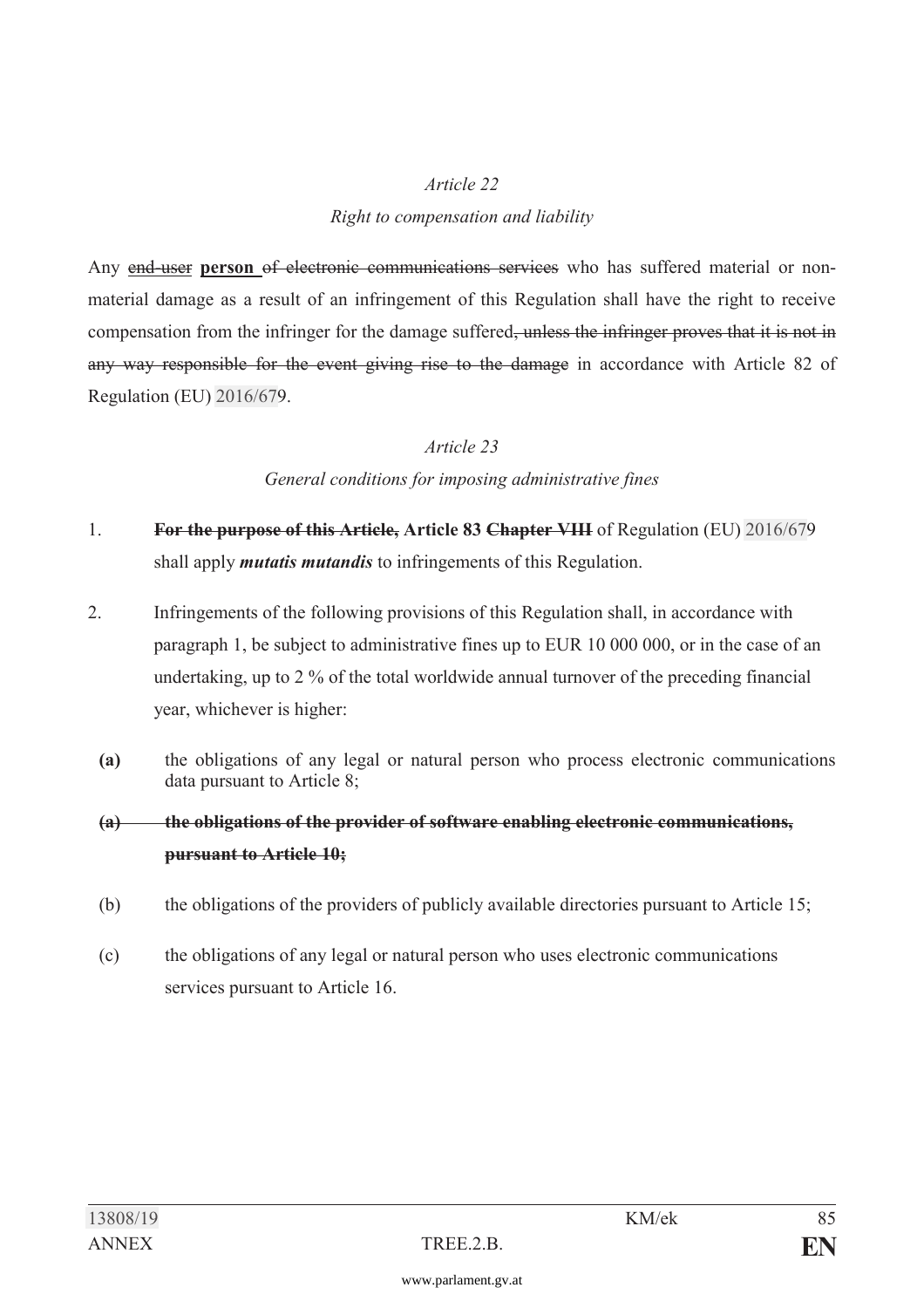- 3. Infringements of the principle of confidentiality of communications, permitted processing of electronic communications data, time limits for erasure pursuant to Articles 5, 6, and 7 shall, in accordance with paragraph 1 of this Article, be subject to administrative fines up to 20 000 000 EUR, or in the case of an undertaking, up to 4 % of the total worldwide annual turnover of the preceding financial year, whichever is higher.
- 4. Member States shall lay down the rules on penalties for infringements of Articles 12, 13, **and** 14, and 17.
- 5. Non-compliance with an order by a supervisory authority as referred to in Article 18, shall be subject to administrative fines up to 20 000 000 EUR, or in the case of an undertaking, up to 4 % of the total worldwide annual turnover of the preceding financial year, whichever is higher.
- 6. Without prejudice to the corrective powers of supervisory authorities pursuant to Article 18, each Member State may lay down rules on whether and to what extent administrative fines may be imposed on public authorities and bodies established in that Member State.
- 7. The exercise by the supervisory authority of its powers under this Article shall be subject to appropriate procedural safeguards in accordance with Union and Member State law, including effective judicial remedy and due process.
- 8. Where the legal system of the Member State does not provide for administrative fines, this Article may be applied in such a manner that the fine is initiated by the competent supervisory authority and imposed by competent national courts, while ensuring that those legal remedies are effective and have an equivalent effect to the administrative fines imposed by supervisory authorities. In any event, the fines imposed shall be effective, proportionate and dissuasive. Those Member States shall notify to the Commission the provisions of their laws which they adopt pursuant to this paragraph by [xxx] and, without delay, any subsequent amendment law or amendment affecting them.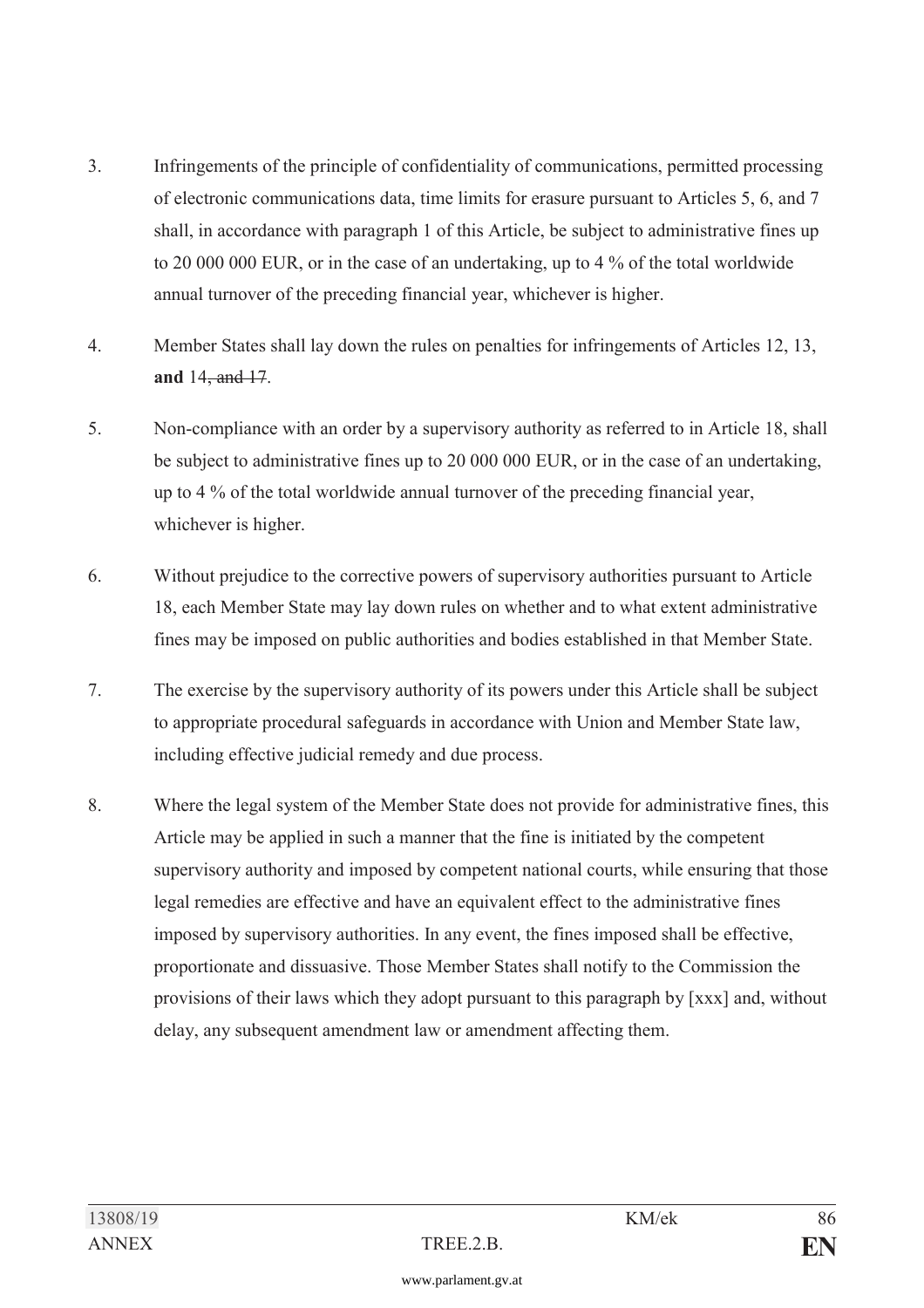## *Article 24 Penalties*

- 1. Member States shall lay down the rules on other penalties applicable to infringements of this Regulation in particular for infringements which are not subject to administrative fines pursuant to Article 23, and shall take all measures necessary to ensure that they are implemented. Such penalties shall be effective, proportionate and dissuasive.
- 2. Each Member State shall notify to the Commission the provisions of its law which it adopts pursuant to paragraph 1, no later than 18 months after the date set forth under Article 29(2) and, without delay, any subsequent amendment affecting them.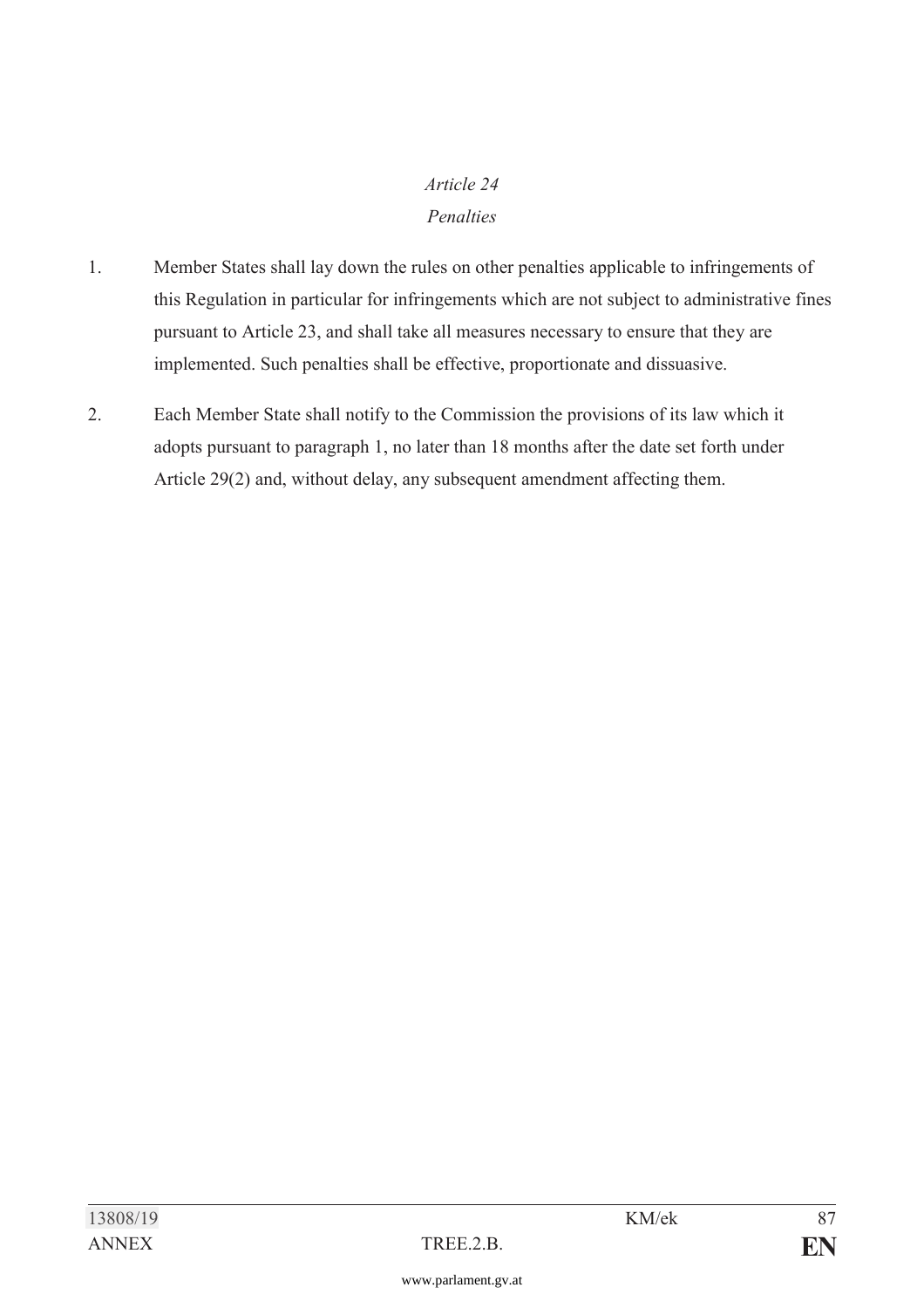# **CHAPTER VI DELEGATED ACTS AND IMPLEMENTING ACTS**

### *Article 25*

*Exercise of the delegation* 

- 1. The power to adopt delegated acts is conferred on the Commission subject to the conditions laid down in this Article.
- 2. The power to adopt delegated acts referred to in Article 8(4) shall be conferred on the Commission for an indeterminate period of time from [the data of entering into force of this Regulation].
- 3. The delegation of power referred to in Article 8(4) may be revoked at any time by the European Parliament or by the Council. A decision to revoke shall put an end to the delegation of the power specified in that decision. It shall take effect the day following the publication of the decision in the Official Journal of the European Union or at a later date specified therein. It shall not affect the validity of any delegated acts already in force.
- 4. Before adopting a delegated act, the Commission shall consult experts designated by each Member State in accordance with the principles laid down in the Inter-institutional Agreement on Better Law-Making of 13 April 2016.
- 5. As soon as it adopts a delegated act, the Commission shall notify it simultaneously to the European Parliament and to the Council.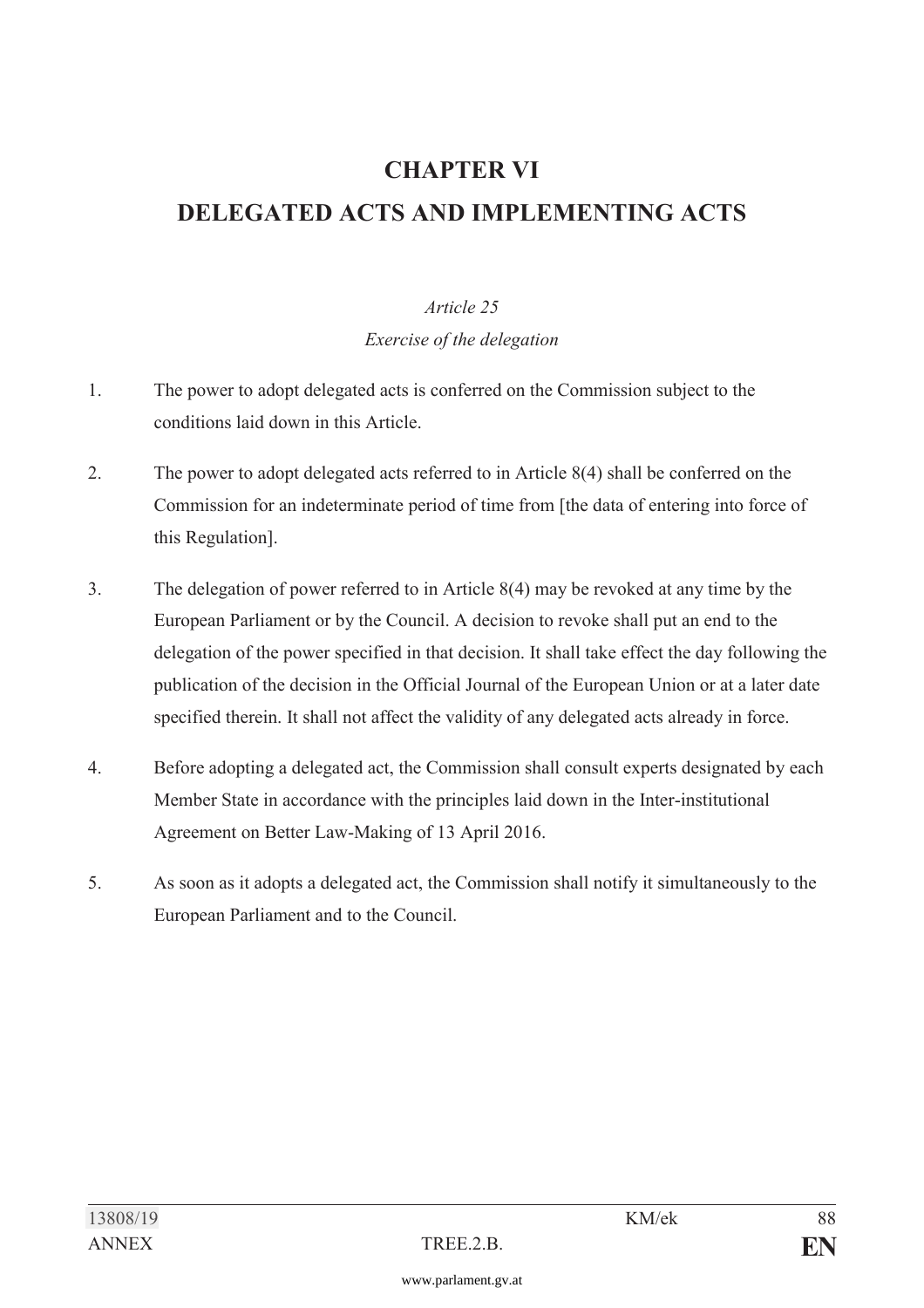6. A delegated act adopted pursuant to Article 8(4) shall enter into force only if no objection has been expressed either by the European Parliament or the Council within a period of two months of notification of that act to the European Parliament and the Council or if, before the expiry of that period, the European Parliament and the Council have both informed the Commission that they will not object. That period shall be extended by two months at the initiative of the European Parliament or of the Council.

#### *Article 26*

### *Committee*

- 1. The Commission shall be assisted by the Communications Committee established under Article 110**118** of the [Directive **[\(EU\) 2018/1972](https://www.parlament.gv.at/pls/portal/le.link?gp=XXVII&ityp=EU&inr=2143&code1=RIL&code2=&gruppen=Link:(EU)%202018/1972;Year2:2018;Nr2:1972&comp=)** establishing the European Electronic Communications Code]. That committee shall be a committee within the meaning of Regulation (EU) No [182/2011](https://www.parlament.gv.at/pls/portal/le.link?gp=XXVII&ityp=EU&inr=2143&code1=VER&code2=&gruppen=Link:182/2011;Nr:182;Year:2011&comp=)**<sup>10</sup>**.
- 2. Where reference is made to this paragraph, Article 5 of Regulation (EU) No [182/2011](https://www.parlament.gv.at/pls/portal/le.link?gp=XXVII&ityp=EU&inr=2143&code1=VER&code2=&gruppen=Link:182/2011;Nr:182;Year:2011&comp=) shall apply.

 $10$ **<sup>10</sup>** Regulation (EU) No [182/2011](https://www.parlament.gv.at/pls/portal/le.link?gp=XXVII&ityp=EU&inr=2143&code1=VER&code2=&gruppen=Link:182/2011;Nr:182;Year:2011&comp=) of the European Parliament and of the Council of 16 February 2011 laying down the rules and general principles concerning mechanisms for control by Member States of the Commission's exercise of implementing powers [\(OJ L 55,](https://www.parlament.gv.at/pls/portal/le.link?gp=XXVII&ityp=EU&inr=2143&code1=ABL&code2=&gruppen=Code:L;Nr:55;Day:28;Month:2;Year:2011;Page:13&comp=)  [28.2.2011, p. 13](https://www.parlament.gv.at/pls/portal/le.link?gp=XXVII&ityp=EU&inr=2143&code1=ABL&code2=&gruppen=Code:L;Nr:55;Day:28;Month:2;Year:2011;Page:13&comp=)–18).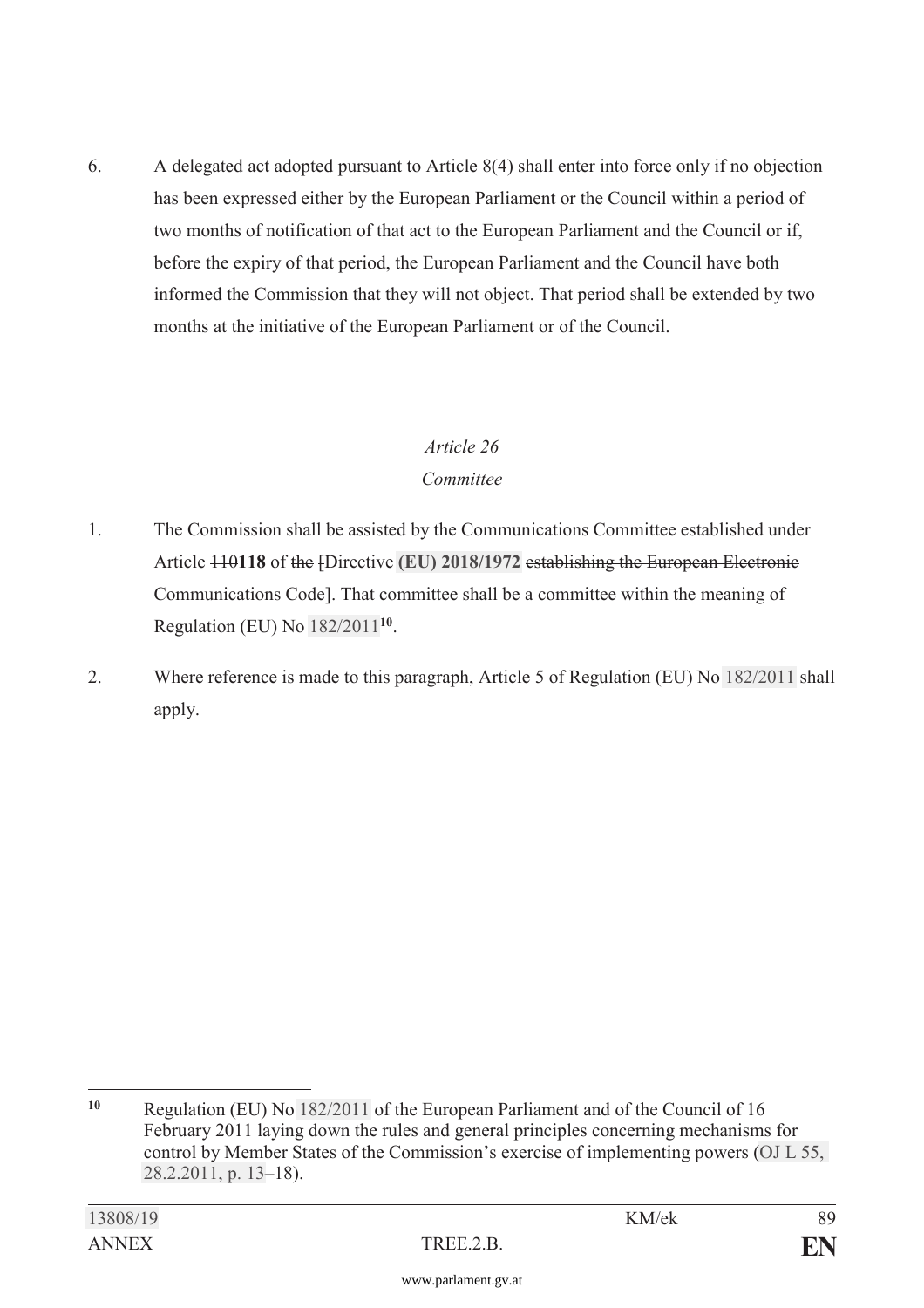# **CHAPTER VII FINAL PROVISIONS**

## *Article 27*

## *Repeal*

1. Directive [2002/58/EC](https://www.parlament.gv.at/pls/portal/le.link?gp=XXVII&ityp=EU&inr=2143&code1=RIL&code2=&gruppen=Link:2002/58/EC;Year:2002;Nr:58&comp=) is repealed with effect from **[**25 May 2018**]**.

2. References to the repealed Directive shall be construed as references to this Regulation.

# *Article 28 Monitoring and evaluation clause*

By **[**1 January 2018**]** at the latest, the Commission shall establish a detailed programme for monitoring the effectiveness of this Regulation.

No later than three years after the date of application of this Regulation, and every three years thereafter, the Commission shall carry out an evaluation of this Regulation and present the main findings to the European Parliament, the Council and the European Economic and Social Committee. The evaluation shall, where appropriate, inform a proposal for the amendment or repeal of this Regulation in light of legal, technical or economic developments.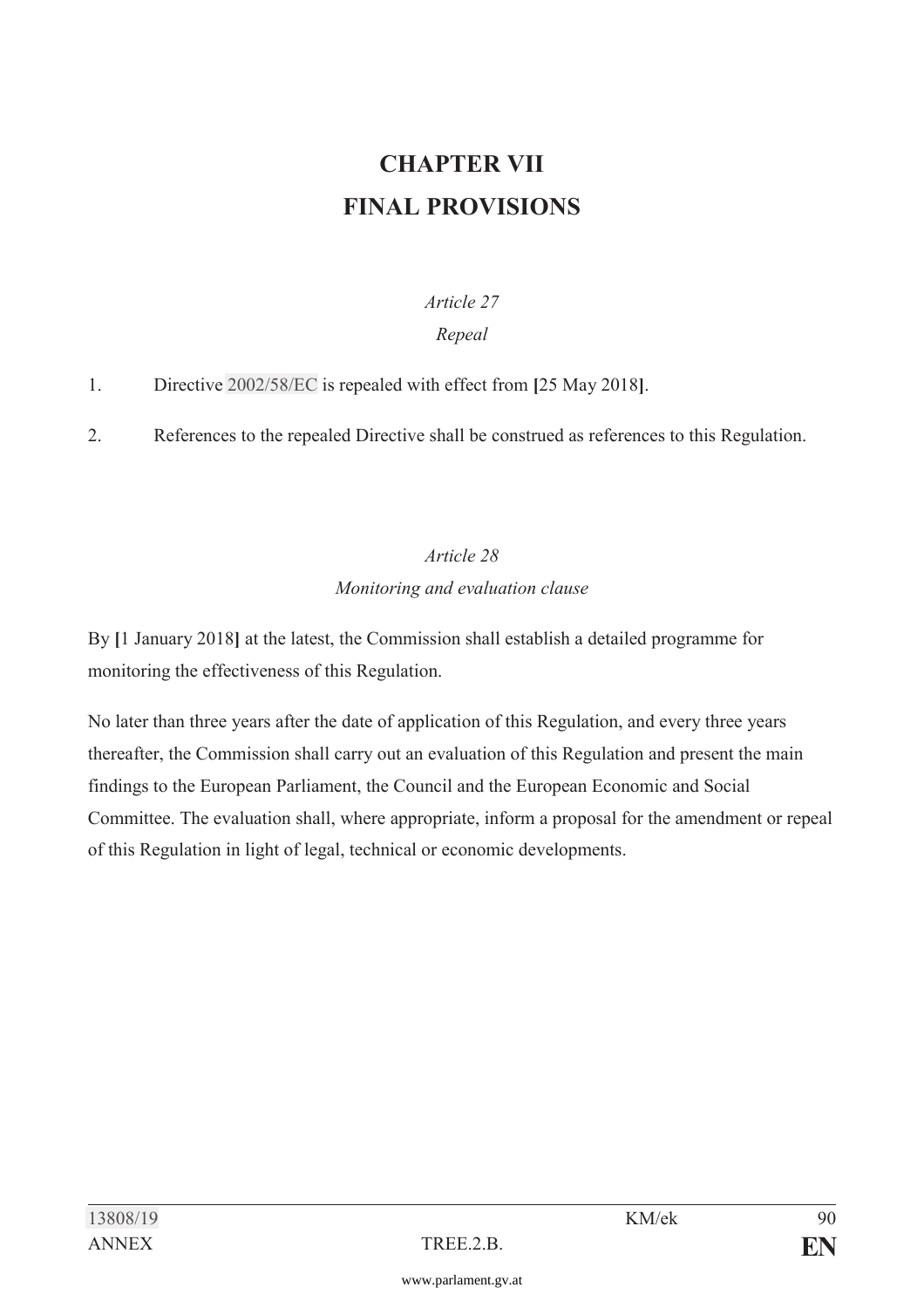## *Article 29 Entry into force and application*

- 1. This Regulation shall enter into force on the twentieth day following that of its publication in the *Official Journal of the European Union*.
- 2. It **Without prejudice to paragraph 3, this** Regulation shall apply from [25 May 2018 **one year 24 months from the date of entry into force of this Regulation**] .
- **[3. Until other specific union legislation on detection, deletion or reporting material constituting child pornography has entered into force, Tthis Regulation shall not apply to the processing of electronic communications data by a provider of numberindependent interpersonal communications services for the sole purpose of detecting, deleting and or reporting material constituting child pornography as defined in Article 2(c) of Directive [2011/93/EU](https://www.parlament.gv.at/pls/portal/le.link?gp=XXVII&ityp=EU&inr=2143&code1=RIL&code2=&gruppen=Link:2011/93/EU;Year:2011;Nr:93&comp=), if:**
- **(a) that provider started such processing prior to the date set out in paragraph 1.**
- **(b) the technology used processing meets all of the following characteristics:** 
	- **(i) it creates a unique, non-reconvertible digital signature ("hash") of material attached to electronic communications for the sole purpose of comparing that hash with a database containing hashes of material previously reliably identified as constituting child pornography;**
	- **(ii) it erases non-matching electronic communications data and hashes of material attached to electronic communications are erased immediately after comparison with the database, except in the cases where material constituting child pornography has been detected by virtue of a hash;**
	- **(iii) it limits to the maximum extent technically possible the rate the probability of erroneous detection of material constituting child pornography to at most 1 in 50 billion;**